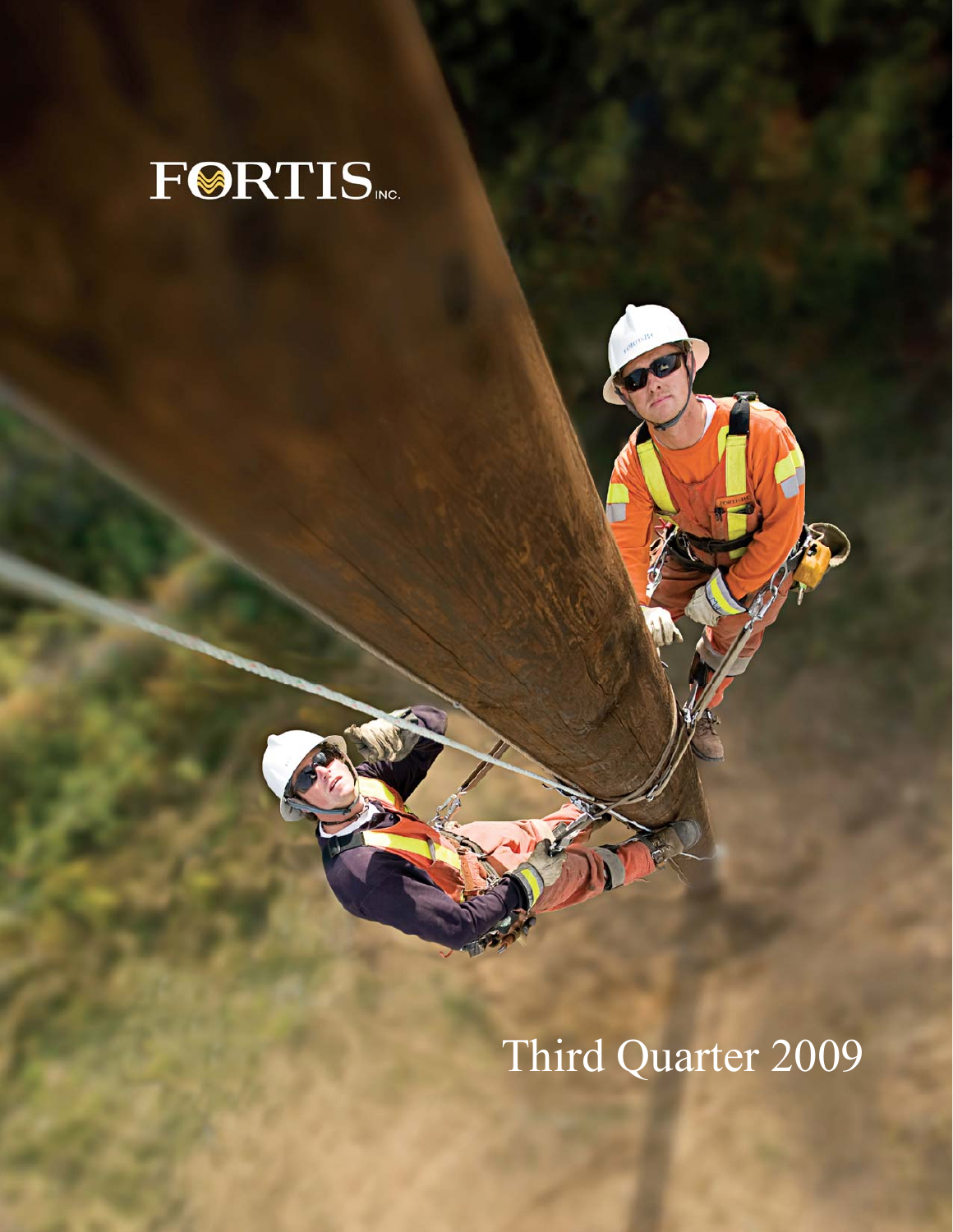# *Dear Shareholder:*

Fortis recorded third quarter net earnings applicable to common shares of \$36 million, or \$0.21 per common share, compared to earnings of \$49 million, or \$0.31 per common share, for the third quarter of 2008. Earnings were \$1 million lower quarter over quarter, excluding one-time tax reductions of \$12 million at Terasen and FortisAlberta in the third quarter last year. Year-to-date earnings applicable to common shares were \$181 million, or \$1.06 per common share, compared to earnings of \$169 million, or \$1.08 per common share, for the same period last year.

The Terasen Gas companies incurred a loss of \$3 million for the third quarter of 2009 compared to earnings of \$1 million for the same period last year. Excluding a \$5.5 million tax reduction in the third quarter of 2008 associated with the settlement of historical corporate tax matters, results were \$1.5 million higher quarter over quarter. The increase was mainly due to lower effective corporate income taxes.



Canadian Regulated Electric Utilities contributed \$36 million to earnings for the third quarter compared to \$38 million for the same period last year. Excluding a \$4.5 million recovery of future income taxes at FortisAlberta during the third quarter of 2008, earnings were \$2.5 million higher quarter over quarter. Improved performance at FortisAlberta, due to growth in electrical infrastructure investment and higher net transmission revenue, was partially offset by lower earnings at Newfoundland Power largely associated with higher operating expenses and amortization costs.

During the second quarter of 2009, Terasen Gas, Terasen Gas (Vancouver Island) and FortisAlberta filed applications with their respective regulators to set 2010 and 2011 customer rates and Newfoundland Power filed an application with its regulator to set 2010 customer rates. Each of these utilities has requested, or is currently engaged in, a cost of capital review, the outcome of which could result in a change in the allowed rate of return on common shareholder's equity.

In October 2009, FortisOntario acquired Great Lakes Power Distribution Inc., subsequently renamed Algoma Power Inc. ("Algoma Power"), for an aggregate purchase price of \$75 million, including cash acquired, subject to adjustment. Algoma Power is a regulated electric distribution utility serving approximately 12,000 customers in the district of Algoma in northern Ontario.

Caribbean Regulated Electric Utilities contributed \$7 million to earnings, comparable to the third quarter of 2008. Results for the quarter were impacted by slower electricity sales growth as a result of the global economic downturn.

Non-Regulated Fortis Generation contributed \$4 million to earnings compared to \$9 million for the third quarter of 2008. As expected, results for the quarter were unfavourably impacted by the loss of earnings subsequent to the expiration, on April 30, 2009, of the power-for-water exchange agreement related to the Rankine hydroelectric generating facility in Ontario. Lower average wholesale market energy prices in Upper New York State and lower production in Belize also contributed to the decrease in earnings.

Fortis Properties contributed \$9 million to earnings, comparable to the third quarter of 2008. Contributions from recently acquired hotels and the Real Estate Division were offset by the impact of generally lower occupancies at the remainder of the Company's hotels.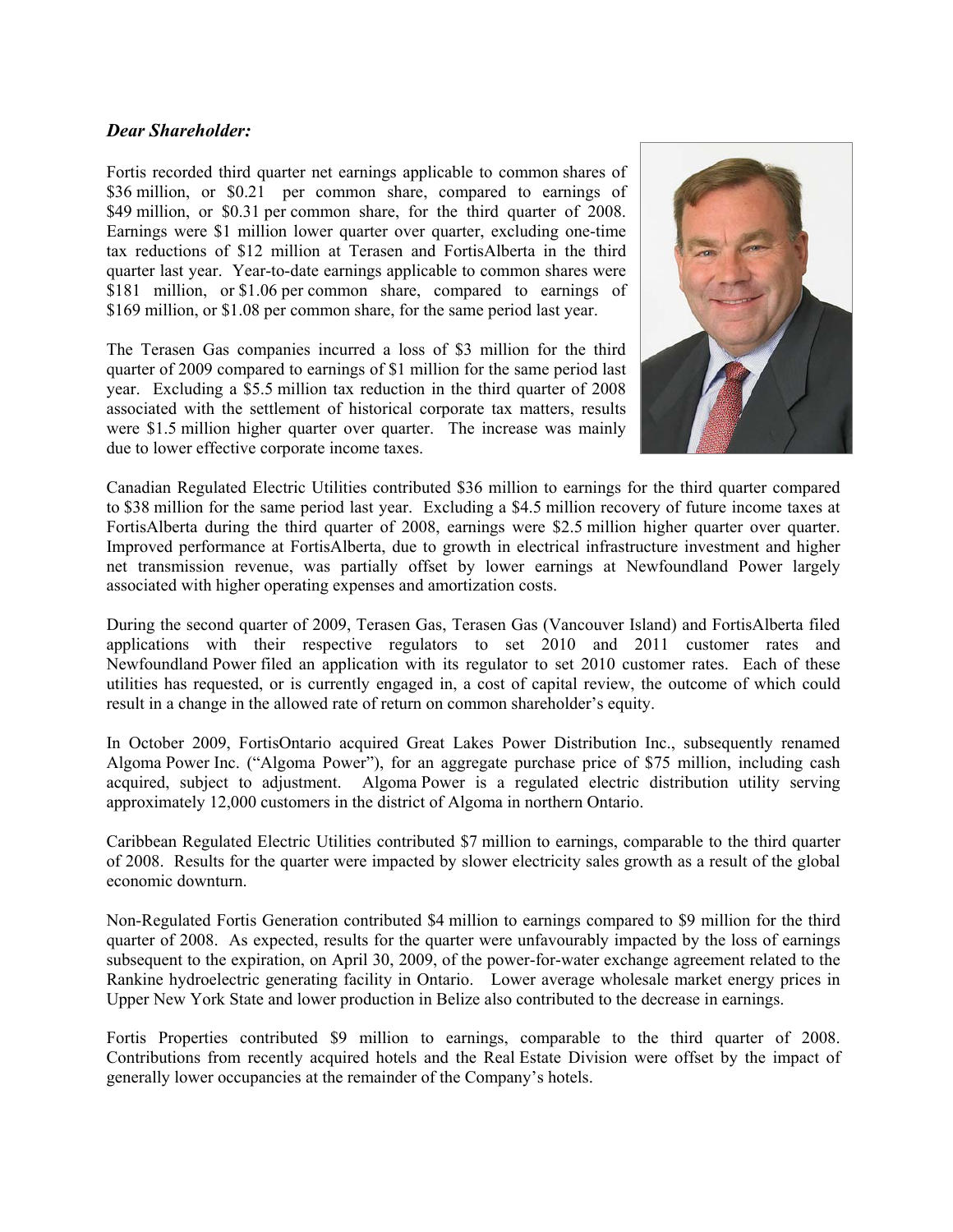Corporate and other expenses were \$17 million compared to \$15 million for the same quarter in 2008. Excluding a \$1 million favourable tax adjustment in the third quarter of 2009 and a \$2 million tax reduction associated with the settlement of historical corporate tax matters at Terasen in the third quarter of 2008, corporate and other expenses were \$1 million higher quarter over quarter. The increase was driven by higher finance charges associated with the \$200 million debentures issued in July 2009. In December 2008, Fortis completed a \$300 million common share issue, the net proceeds of which were primarily used to repay short-term debt incurred to repay maturing long-term debt.

Cash flow from operating activities was \$567 million year to date compared to \$452 million for the same period last year. The increase in cash from operating activities was largely attributable to FortisAlberta and the Terasen Gas companies.

Consolidated capital expenditures, before customer contributions, were \$763 million year to date. Some of the larger projects in progress include construction of the liquefied natural gas storage facility at Terasen Gas (Vancouver Island), the installation of automated customer meters at FortisAlberta, the Okanagan Transmission Reinforcement Project at FortisBC and BECOL's 19-megawatt Vaca hydroelectric generating facility in Belize.

Year to date, Fortis and its utilities have raised more than \$700 million of long-term debt, including 30-year \$200 million 6.51% unsecured debentures at Fortis, 30-year \$105 million 6.10% unsecured debentures at FortisBC, 15-year US\$40 million 7.50% unsecured notes at Caribbean Utilities, 30-year \$65 million 6.606% first mortgage bonds at Newfoundland Power, 30-year \$100 million 6.55% unsecured debentures at Terasen Gas, 30-year \$100 million 7.06% unsecured debentures at FortisAlberta and an additional 30-year \$125 million 5.37% unsecured debentures at FortisAlberta issued subsequent to the quarter end.

As at September 30, 2009, Fortis had consolidated credit facilities of approximately \$2.2 billion, \$1.6 billion of which was unused. Over the next five years, average consolidated annual long-term debt maturities and repayments are expected to be approximately \$157 million.

In September 2009, Standard & Poor's confirmed its credit rating for Fortis at A- (stable outlook), reflecting the diversity of the Corporation's regulated utility operations, stability and predictability of the utilities' cash flows and the Corporation's focused, well-executed growth strategy.

Our equity issue last December strengthened the consolidated balance sheet of Fortis and improved liquidity. Notwithstanding ongoing global economic challenges, Fortis anticipates that its capital program will surpass \$1 billion this year. Our five-year \$5 billion capital program, which is being driven by investment in infrastructure at our Regulated Utilities in western Canada, should allow rate base to grow, on average, approximately 6 to 7 per cent annually. This capital investment should drive growth in earnings and dividends.

*H. Stanley Marshall President and Chief Executive Officer Fortis Inc.*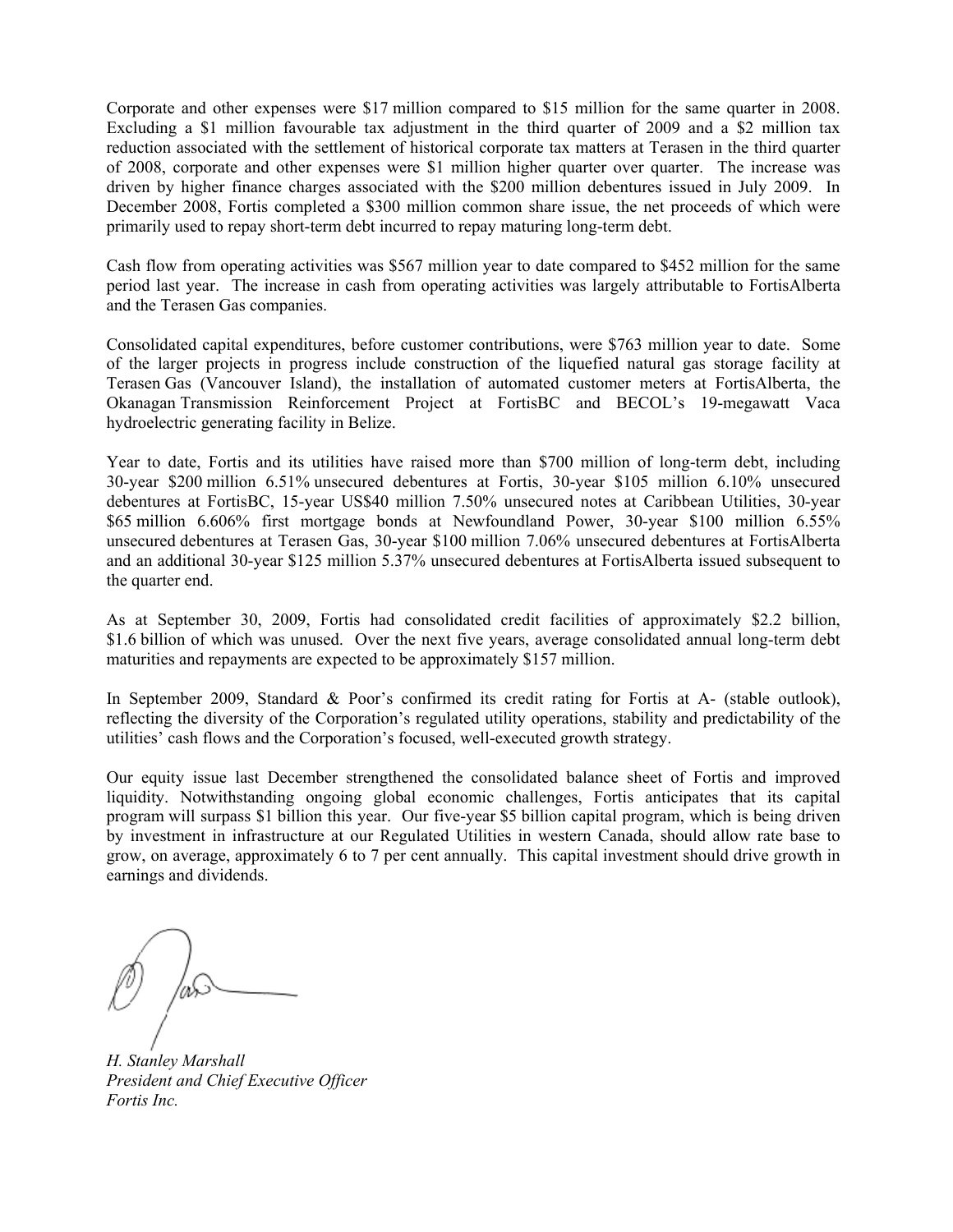# **Interim Management Discussion and Analysis**

For the three and nine months ended September 30, 2009 Dated November 5, 2009

The following analysis should be read in conjunction with the Fortis Inc. ("Fortis" or the "Corporation") interim unaudited consolidated financial statements and notes thereto for the three and nine months ended September 30, 2009 and the Management Discussion and Analysis ("MD&A") and audited consolidated financial statements for the year ended December 31, 2008 included in the Corporation's 2008 Annual Report. This material has been prepared in accordance with National Instrument 51-102 - *Continuous Disclosure Obligations* relating to MD&As. Financial information in this release has been prepared in accordance with Canadian generally accepted accounting principles ("Canadian GAAP") and is presented in Canadian dollars unless otherwise specified.

*Fortis includes forward-looking information in the MD&A within the meaning of applicable securities laws in Canada ("forward-looking information"). The purpose of the forward-looking information is to provide management's expectations regarding the Corporation's future growth, results of operations, performance, business prospects and opportunities, and it may not be appropriate for other purposes. All forward-looking information is given pursuant to the "safe harbour" provisions of applicable Canadian securities legislation. The words "anticipates", "believes", "budgets", "could", "estimates", "expects", "forecasts", "intends", "may", "might", "plans", "projects", "schedule", "should", "will", "would" and similar expressions are often intended to identify forward-looking information, although not all forward-looking information contains these identifying words. The forward-looking information reflects management's current beliefs and is based on information currently available to management. The forward-looking information in the MD&A includes, but is not limited to, statements regarding: the expected timing of regulatory decisions; consolidated forecasted gross capital expenditures for 2009 and in total over the five-year period from 2009 to 2013; the nature, timing and amount of certain capital projects; the expected impacts on Fortis of the downturn*  in the global economy; the electricity sales growth rate expected at the Corporation's regulated utilities in the Caribbean in 2009; the *expectation of no significant decrease in annual consolidated operating cash flows in 2009; the expectation that the subsidiaries will be able to*  source the cash required to fund their 2009 capital expenditure programs; the expectation that the Corporation and its subsidiaries will continue *to have reasonable access to long-term capital in the near to medium terms; expected long-term debt maturities and repayments on average annually over the next five years; no material increase in interest expense and/or fees associated with renewed and extended credit facilities is expected in 2009; no material adverse credit rating actions are expected in the near term; the expectation that counterparties to the Terasen Gas companies' gas derivative contracts will continue to meet their obligations; and the expectation of no material increase in defined benefit pension expense in 2009. The forecasts and projections that make up the forward-looking information are based on assumptions which include, but are not limited to: the receipt of applicable regulatory approvals and requested rate orders; no significant operational disruptions or environmental liability due to a catastrophic event or environmental upset caused by severe weather, other acts of nature or other major event; the continued ability to maintain the gas and electricity systems to ensure their continued performance; no significant decline in capital spending in 2009; no severe and prolonged downturn in economic conditions; sufficient liquidity and capital resources; the continuation of regulator-approved mechanisms to flow through the commodity cost of natural gas and energy supply costs in customer rates; the continued ability to hedge exposures to fluctuations in interest rates, foreign exchange rates and natural gas commodity prices; no significant variability in interest rates; no significant counterparty defaults; the continued competitiveness of natural gas pricing when compared with electricity and other alternative*  sources of energy; the continued availability of natural gas supply; the continued ability to fund defined benefit pension plans; the absence of *significant changes in government energy plans and environmental laws that may materially affect the operations and cash flows of the Corporation and its subsidiaries; maintenance of adequate insurance coverage; the ability to obtain and maintain licences and permits; retention of existing service areas; no material decrease in market energy sales prices; favourable relations with First Nations; favourable labour relations; and sufficient human resources to deliver service and execute the capital program. The forward-looking information is subject to risks, uncertainties and other factors that could cause actual results to differ materially from historical results or results anticipated by the forward-looking information. Factors which could cause results or events to differ from current expectations include, but are not limited to: regulatory risk; operating and maintenance risks; economic conditions; capital resources and liquidity risk; weather and seasonality; an ultimate resolution of the expropriation of the assets of the Exploits River Hydro Partnership that differs from what is currently expected by management; commodity price risk; derivative financial instruments and hedging; interest rate risk; counterparty risk; competitiveness of natural gas; natural gas supply; defined benefit pension plan performance and funding requirements; risks related to the development of the Terasen Gas (Vancouver Island) Inc. franchise; the Government of British Columbia's Energy Plan; environmental risks; insurance coverage risk; an unexpected outcome of any legal proceedings currently against the Corporation; loss of licences and permits; loss of service area; market energy sales prices; changes in current assumptions and expectations associated with the transition to International Financial Reporting Standards; changes in tax legislation; relations with First Nations; labour relations; and human resources. For additional information with respect to the Corporation's risk factors, reference should be made to the Corporation's continuous disclosure materials filed from time to time with Canadian securities regulatory authorities and to the heading "Business Risk Management" in the MD&A for the three and nine months ended September 30, 2009 and for the year ended December 31, 2008.* 

*All forward-looking information in the MD&A is qualified in its entirety by the above cautionary statements and, except as required by law, the Corporation undertakes no obligation to revise or update any forward-looking information as a result of new information, future events or otherwise after the date hereof.*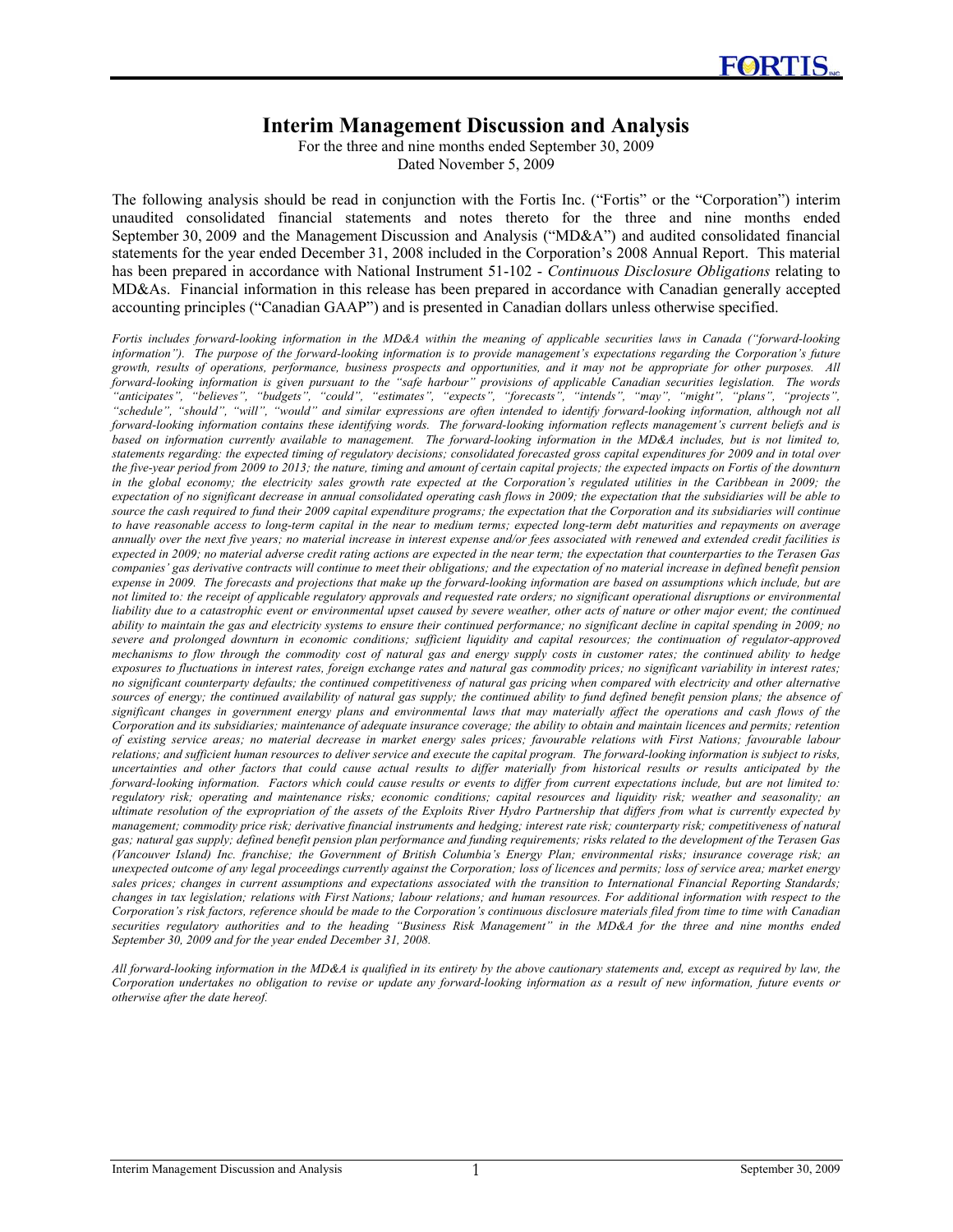## **COMPANY OVERVIEW AND FINANCIAL HIGHLIGHTS**

Fortis is the largest investor-owned distribution utility in Canada, serving more than 2,000,000 gas and electricity customers. Its regulated holdings include electric utilities in five Canadian provinces and three Caribbean countries and a natural gas utility in British Columbia. Fortis owns and operates non-regulated generation assets across Canada and in Belize and Upper New York State and hotels and commercial real estate in Canada. Year-to-date September 30, 2009, the Corporation's electric utilities met a combined peak electricity demand of 5,684 megawatts ("MW") and its gas utility met a peak day demand of 1,234 terajoules ("TJ"). For additional information on the Corporation's business segments, refer to Note 1 to the Corporation's interim unaudited consolidated financial statements for the three and nine months ended September 30, 2009.

The key goals of the Corporation's regulated utilities are to operate sound gas and electricity distribution systems, deliver gas and electricity safely and reliably to customers at reasonable rates, and conduct business in an environmentally responsible manner. The Corporation's core utility business is highly regulated. It is segmented by franchise area and, depending on regulatory requirements, by the nature of the assets.

Fortis has adopted a strategy of profitable growth with earnings per common share as the primary measure of performance. Key financial highlights, including earnings by reportable segment for the third quarter and year-to-date periods ended September 30, 2009 and September 30, 2008, are provided in the following table.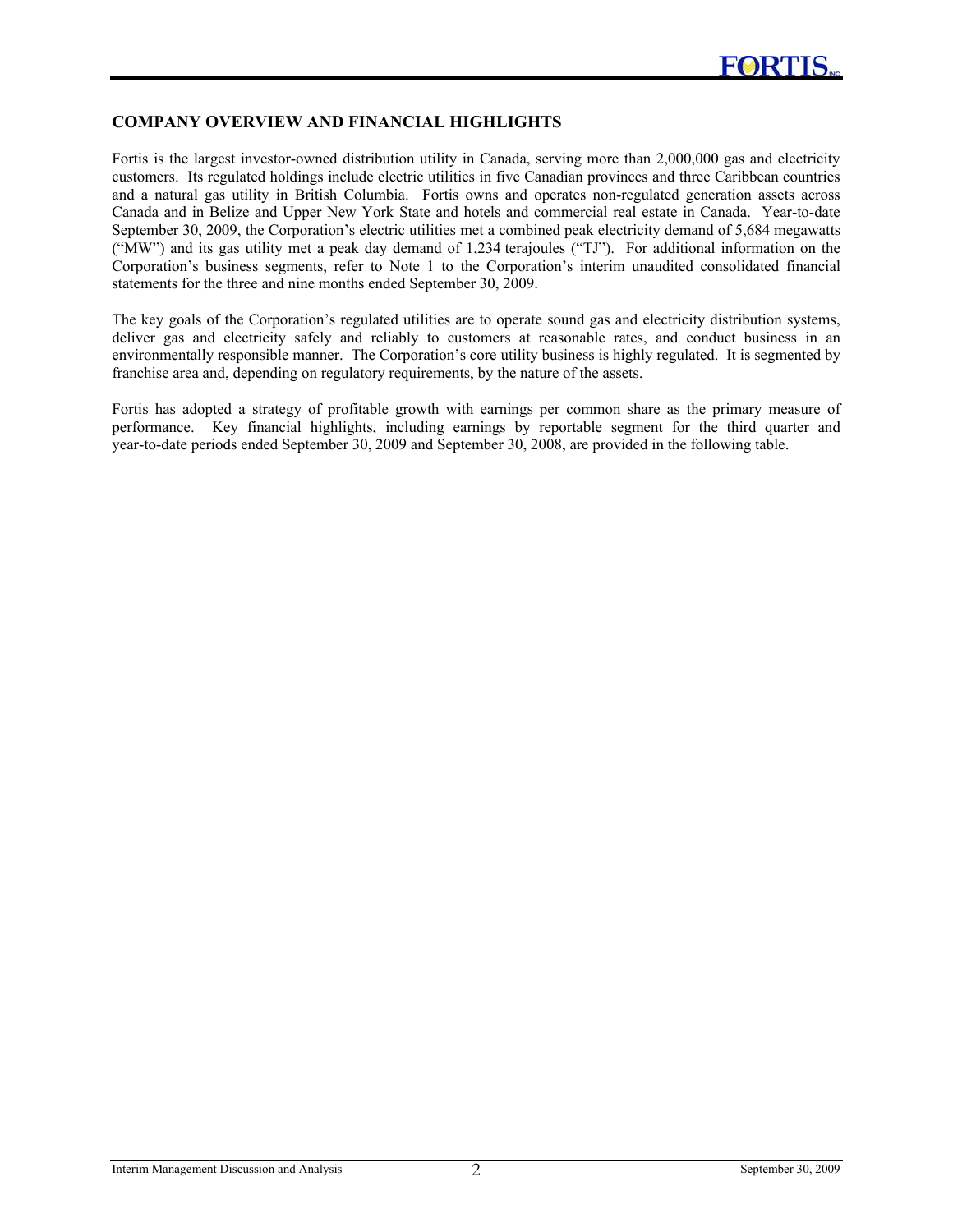| <b>Financial Highlights (Unaudited)</b><br><b>Periods Ended September 30</b> |                               |                |                          |       |              |                          |  |
|------------------------------------------------------------------------------|-------------------------------|----------------|--------------------------|-------|--------------|--------------------------|--|
|                                                                              |                               | <b>Ouarter</b> |                          |       | Year-to-date |                          |  |
| (\$ millions, except earnings per common                                     |                               |                |                          |       |              |                          |  |
| share and common shares outstanding)                                         | 2009                          | 2008           | Variance                 | 2009  | 2008         | Variance                 |  |
| Revenue                                                                      | 664                           | 727            | (63)                     | 2,619 | 2,721        | (102)                    |  |
| Cash flow from operating activities                                          | 63                            | 27             | 36                       | 567   | 452          | 115                      |  |
| Net earnings applicable to common shares                                     | 36                            | 49             | (13)                     | 181   | 169          | 12                       |  |
| Basic earnings per common share $(\text{\$})$                                | 0.21                          | 0.31           | (0.10)                   | 1.06  | 1.08         | (0.02)                   |  |
| Diluted earnings per common share $(\text{\$})$                              | 0.21                          | 0.31           | (0.10)                   | 1.05  | 1.06         | (0.01)                   |  |
| Weighted average number of common shares                                     |                               |                |                          |       |              |                          |  |
| outstanding (millions)                                                       | 170.4                         | 157.2          | 13.2                     | 170.0 | 156.9        | 13.1                     |  |
|                                                                              | <b>Segmented Net Earnings</b> |                |                          |       |              |                          |  |
|                                                                              | <b>Ouarter</b>                |                |                          |       | Year-to-date |                          |  |
|                                                                              | 2009                          | 2008           | Variance                 | 2009  | 2008         | Variance                 |  |
| <b>Regulated Gas Utilities - Canadian</b>                                    |                               |                |                          |       |              |                          |  |
| Terasen Gas Companies <sup>(1)</sup>                                         | (3)                           | 1              | (4)                      | 69    | 71           | (2)                      |  |
| Regulated Electric Utilities - Canadian                                      |                               |                |                          |       |              |                          |  |
| FortisAlberta                                                                | 16                            | 17             | $\left( l\right)$        | 45    | 35           | 10                       |  |
| FortisBC $(2)$                                                               | 8                             | 8              | $\overline{\phantom{0}}$ | 29    | 27           | $\overline{c}$           |  |
| Newfoundland Power                                                           | $\overline{7}$                | 8              | $\left( l\right)$        | 24    | 24           | $\overline{\phantom{a}}$ |  |
| Other Canadian <sup>(3)</sup>                                                | 5                             | 5              | $\overline{\phantom{0}}$ | 14    | 11           | $\mathfrak{Z}$           |  |
|                                                                              | 36                            | 38             | (2)                      | 112   | 97           | 15                       |  |
| Regulated Electric Utilities - Caribbean <sup>(4)</sup>                      | 7                             | $\overline{7}$ | $\overline{\phantom{a}}$ | 20    | 9            | 11                       |  |
| Non-Regulated - Fortis Generation <sup>(5)</sup>                             | 4                             | 9              | (5)                      | 13    | 22           | (9)                      |  |
| Non-Regulated - Fortis Properties <sup>(6)</sup>                             | 9                             | 9              | $\overline{a}$           | 19    | 19           | $\blacksquare$           |  |
| Corporate and Other <sup>(7)</sup>                                           | (17)                          | (15)           | (2)                      | (52)  | (49)         | (3)                      |  |
| <b>Net Earnings Applicable to Common Shares</b>                              | 36                            | 49             | (13)                     | 181   | 169          | 12                       |  |

*(1)* Comprised of Terasen Gas Inc. ("TGI"), Terasen Gas (Vancouver Island) Inc. ("TGVI") and Terasen Gas (Whistler) Inc. ("TGWI") *(2)* Includes the regulated operations of FortisBC Inc. and operating, maintenance and management services related to the Waneta, Brilliant and Arrow Lakes hydroelectric generating plants and the distribution system owned by the City of Kelowna. Excludes the non-regulated generation operations of FortisBC Inc.'s wholly owned partnership, Walden Power Partnership.

*(3)* Includes Maritime Electric and FortisOntario. FortisOntario includes Canadian Niagara Power and Cornwall Electric.

*(4)* Includes Belize Electricity, in which Fortis holds an approximate 70 per cent controlling interest; Caribbean Utilities on Grand Cayman, Cayman Islands, in which Fortis holds an approximate 59 per cent controlling interest, including an additional 2.7 per cent interest acquired in July 2009; and wholly owned Fortis Turks and Caicos. Previously, Caribbean Utilities had an April 30<sup>th</sup> fiscal year end whereby, up to and including the third quarter of 2008, its financial statements were consolidated in the financial statements of Fortis on a two-month lag basis. In 2008, Caribbean Utilities changed its fiscal year end to December 31st. The change in Caribbean Utilities' fiscal year end eliminates the previous two-month lag in consolidating its financial results.

*(5)* Includes the operations of non-regulated generating assets in Belize, Ontario, central Newfoundland, British Columbia and Upper New York State, with a combined generating capacity of 120 MW, mainly hydroelectric. Prior to May 1, 2009, the Corporation's financial results reflected earnings' contribution associated with the Corporation's 75-MW water-right entitlement on the Niagara River in Ontario under the Niagara Exchange Agreement related to the Rankine hydroelectric generating facility. The Niagara Exchange Agreement expired on April 30, 2009, in accordance with its terms. Additionally, prior to February 13, 2009, the financial results of the hydroelectric generation operations in central Newfoundland were consolidated in the financial statements of Fortis. As of February 13, 2009, the financial results of the generation operations in central Newfoundland have been recorded in the financial statements of Fortis on an equity basis, due to the Corporation no longer having control over the generation operations as a result of the expropriation of the related assets by the Government of Newfoundland and Labrador. The change in the method of accounting did not have a material impact on segmented or consolidated earnings. For a further discussion of this matter, refer to the "Critical Accounting Estimates - Contingencies" section of this MD&A.

- Fortis Properties owns 21 hotels with more than 4,000 rooms in eight Canadian provinces and approximately 2.8 million square feet of commercial real estate primarily in Atlantic Canada.
- $\sigma$  Includes Fortis net corporate expenses, net expenses of non-regulated Terasen Inc. ("Terasen") corporate-related activities and the financial results of Terasen's 30 per cent ownership interest in CustomerWorks Limited Partnership ("CWLP") and of Terasen's non-regulated wholly owned subsidiary Terasen Energy Services Inc.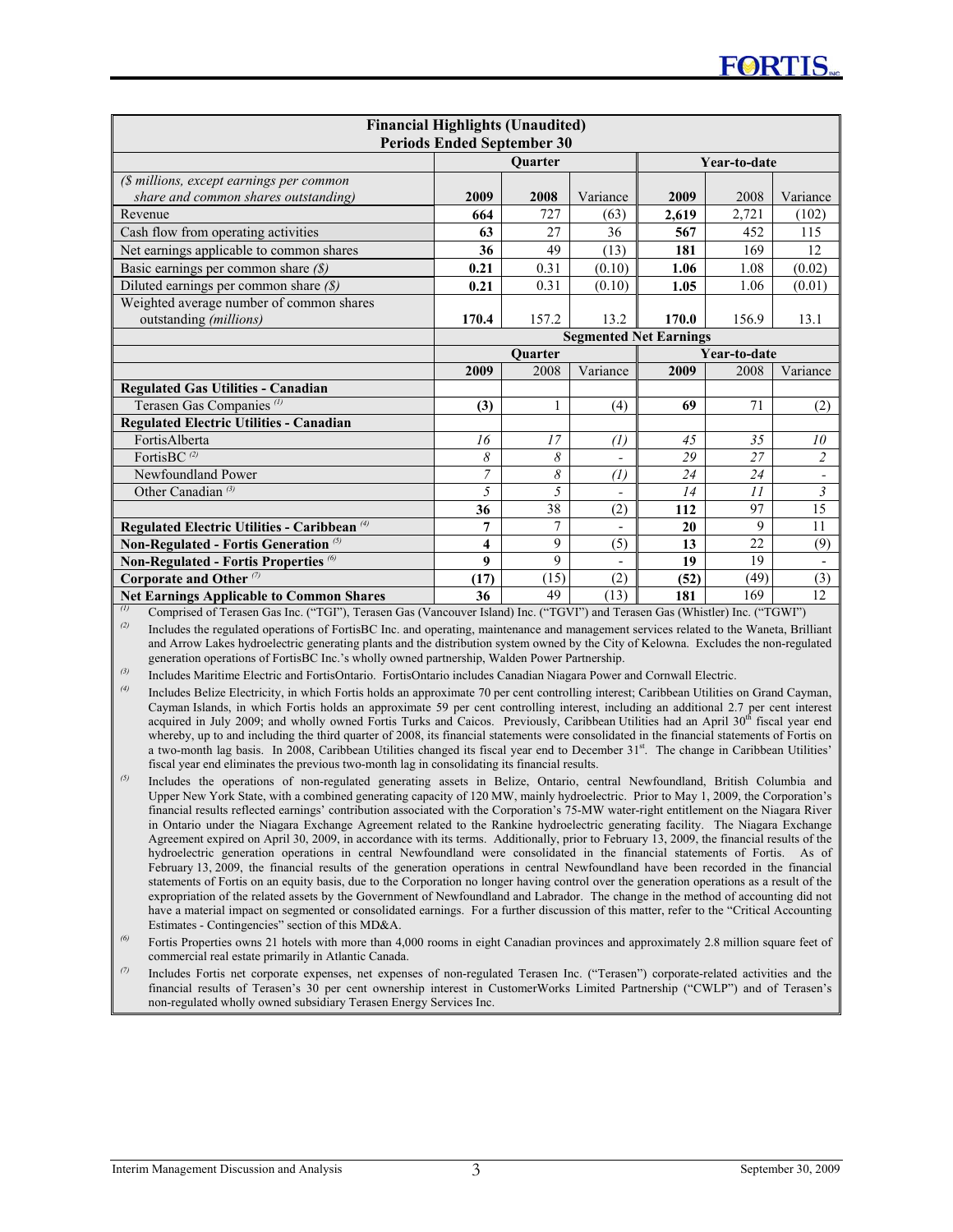# **SEGMENTED RESULTS OF OPERATIONS**

# **REGULATED GAS UTILITIES - CANADIAN**

#### **Terasen Gas Companies**

| <b>Terasen Gas Companies</b><br><b>Financial Highlights (Unaudited)</b><br><b>Periods Ended September 30</b> |                                |        |          |         |         |           |  |  |
|--------------------------------------------------------------------------------------------------------------|--------------------------------|--------|----------|---------|---------|-----------|--|--|
|                                                                                                              | Year-to-date<br><b>Ouarter</b> |        |          |         |         |           |  |  |
|                                                                                                              | 2009                           | 2008   | Variance | 2009    | 2008    | Variance  |  |  |
| <b>Gas Volumes (TJ)</b>                                                                                      | 22,428                         | 30,798 | (8,370)  | 136,849 | 154.306 | (17, 457) |  |  |
| (\$ millions)                                                                                                |                                |        |          |         |         |           |  |  |
| Revenue                                                                                                      | 208                            | 271    | (63)     | 1,166   | 1,296   | (130)     |  |  |
| <b>Energy Supply Costs</b>                                                                                   | 98                             | 157    | (59)     | 722     | 850     | (128)     |  |  |
| <b>Operating Expenses</b>                                                                                    | 60                             | 59     |          | 189     | 182     |           |  |  |
| Amortization                                                                                                 | 25                             | 24     |          | 76      | 73      | 3         |  |  |
| <b>Finance Charges</b>                                                                                       | 30                             | 33     | (3)      | 91      | 96      | (5)       |  |  |
| Corporate Tax (Recovery) Expense                                                                             | (2)                            | (3)    |          | 19      | 24      | (5)       |  |  |
| Earnings                                                                                                     | (3)                            |        | (4)      | 69      | 71      | (2)       |  |  |

*Gas Volumes:* Gas volumes at the Terasen Gas companies decreased 8,370 TJ, or 27.2 per cent, quarter over quarter and decreased 17,457 TJ, or 11.3 per cent, year to date compared to the same period last year. The following is a breakdown of gas volumes by major customer category.

| <b>Terasen Gas Companies</b><br><b>Gas Volumes by Major Customer Category (Unaudited)</b> |        |                                                |          |         |         |           |  |  |
|-------------------------------------------------------------------------------------------|--------|------------------------------------------------|----------|---------|---------|-----------|--|--|
| <b>Periods Ended September 30</b><br>Year-to-date<br><b>Ouarter</b>                       |        |                                                |          |         |         |           |  |  |
| (TJ)                                                                                      | 2009   | 2008                                           | Variance | 2009    | 2008    | Variance  |  |  |
| Core - residential and commercial                                                         | 10,749 | 13,544                                         | (2,795)  | 81,237  | 87,860  | (6,623)   |  |  |
| Industrial                                                                                | 346    | 1,061                                          | (715)    | 3,963   | 4,740   | (777)     |  |  |
| Total sales volumes                                                                       | 11,095 | 14,605                                         | (3,510)  | 85,200  | 92,600  | (7, 400)  |  |  |
| Transportation volumes                                                                    | 9,620  | 12,019                                         | (2,399)  | 42,354  | 47,642  | (5,288)   |  |  |
| Throughput under fixed revenue                                                            |        |                                                |          |         |         |           |  |  |
| contracts                                                                                 | 1,713  | 14,064<br>(4,769)<br>4,174<br>(2,461)<br>9,295 |          |         |         |           |  |  |
| <b>Total volumes</b>                                                                      | 22,428 | 30,798                                         | (8,370)  | 136,849 | 154,306 | (17, 457) |  |  |

The decrease in gas volumes to core customers quarter over quarter was mainly due to lower average consumption as a result of warmer-than-normal weather experienced during the third quarter of 2009. The decrease in gas volumes to core customers year to date compared to the same period last year was mainly due to lower average consumption as a result of warmer-than-normal weather experienced during the second and third quarters of 2009, partially offset by higher average consumption during first quarter of 2009 as a result of cooler-than-normal weather experienced during that quarter. The decrease in gas volumes for the quarter and year to date, for all other customers was mainly due to the negative impact of the general economic slowdown.

The Terasen Gas companies earn approximately the same margin regardless of whether a customer contracts for the purchase of natural gas or for the transportation of natural gas only.

As a result of the operation of regulator-approved deferral mechanisms, changes in consumption levels and energy supply costs from those forecasted to set gas distribution rates do not materially affect earnings.

During the third quarter of 2009, combined net customer losses at Terasen Gas Inc. ("TGI") and Terasen Gas (Vancouver Island) Inc. ("TGVI") totalled approximately 300, bringing the total customer count at the Terasen Gas companies to approximately 932,200 as at September 30, 2009. Year-to-date 2009, net customer additions were approximately 800 compared to net customer additions of approximately 5,600 for the same period in 2008. Continued weakening housing and construction markets, due to slowing economic growth, and growth in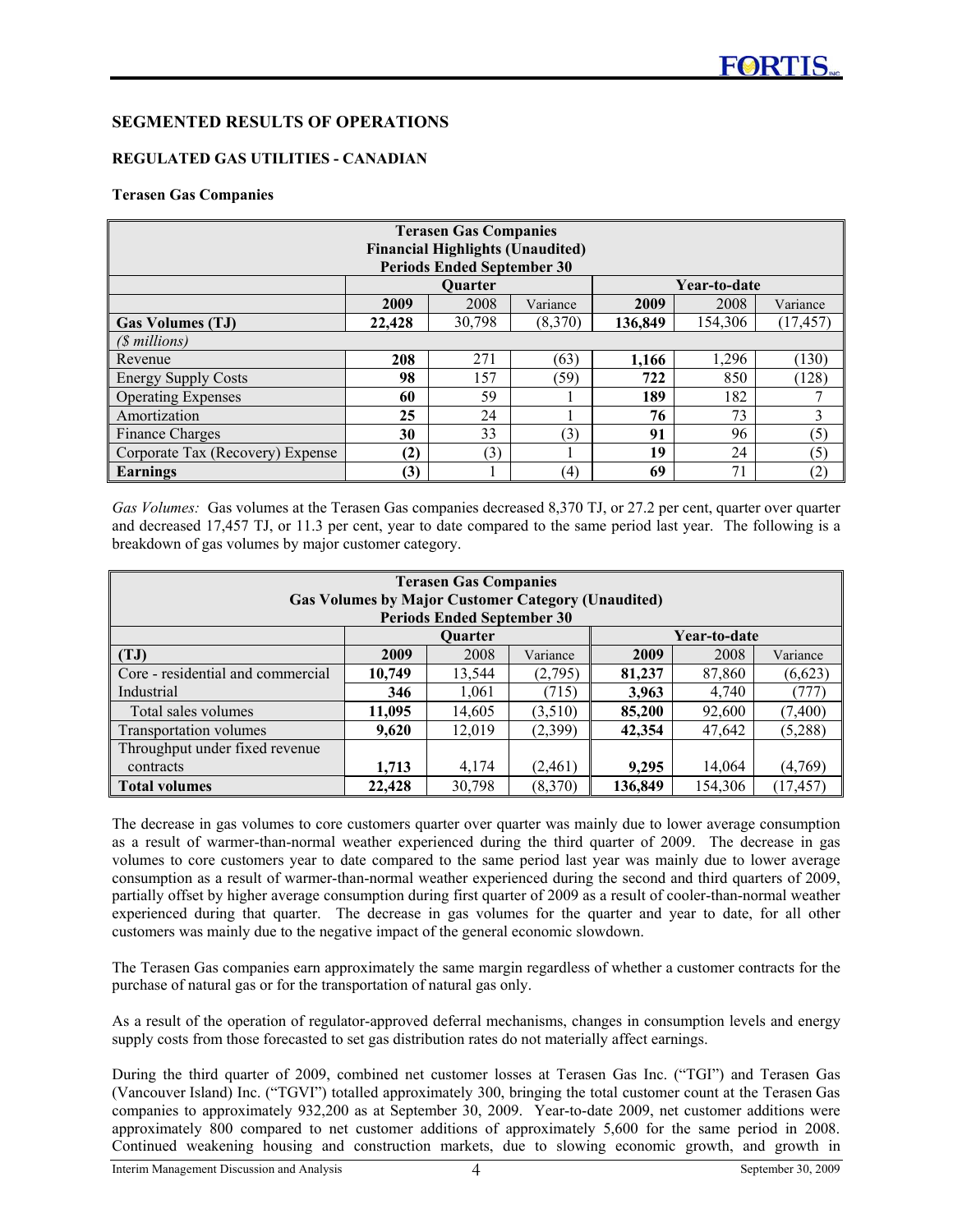multi-family housing, where natural gas use is less prevalent compared to single-family housing, has resulted in lower customer growth year to date compared to the same period in 2008.

*Revenue:* Revenue was \$63 million lower quarter over quarter and \$130 million lower year to date compared to the same period last year. The decreases were largely due to lower commodity costs charged to customers and lower consumption, partially offset by higher basic customer delivery rates compared to the same periods in 2008.

Effective January 1, 2009, basic customer delivery rates at TGI increased approximately 6 per cent while basic customer delivery rates at TGVI increased up to 5 per cent based on customer rate class. The basic customer delivery rates for 2009, however, reflect the impact of a decrease in the allowed rate of return on common shareholder's equity ("ROE") to 8.47 per cent from 8.62 per cent for TGI and to 9.17 per cent from 9.32 per cent for TGVI.

*Earnings:* Excluding a \$5.5 million tax reduction in the third quarter of 2008 associated with the settlement of historical corporate tax matters, earnings were approximately \$1.5 million higher quarter over quarter and approximately \$3.5 million higher year to date compared to the same period last year. The increases were mainly due to a lower effective corporate income tax rate and higher basic customer delivery rates, partially offset by increased amortization costs associated with continued investment in capital assets and higher operating expenses, driven by increased labour and employee-benefit costs and property taxes. The decrease in the effective corporate income tax rate was primarily due to higher deductions taken for tax purposes compared to accounting purposes.

As reflected in 2009 customer rates, finance charges were lower quarter over quarter and lower year to date compared to the same period last year due to decreased borrowing rates and incrementally lower borrowings under credit facilities.

In February 2009, TGI issued 30-year \$100 million 6.55% unsecured debentures. For additional information, see the "Liquidity and Capital Resources" section of this MD&A.

For a discussion of the nature of regulation and material regulatory decisions and applications pertaining to the Terasen Gas companies, refer to the "Regulatory Highlights" section of this MD&A.

# **REGULATED ELECTRIC UTILITIES - CANADIAN**

## **FortisAlberta**

| <b>Fortis Alberta</b><br><b>Financial Highlights (Unaudited)</b><br><b>Periods Ended September 30</b> |                                      |                |          |        |              |                |  |  |  |
|-------------------------------------------------------------------------------------------------------|--------------------------------------|----------------|----------|--------|--------------|----------------|--|--|--|
|                                                                                                       |                                      | <b>Ouarter</b> |          |        | Year-to-date |                |  |  |  |
|                                                                                                       | 2009                                 | 2008           | Variance | 2009   | 2008         | Variance       |  |  |  |
| <b>Energy Deliveries (GWh)</b>                                                                        | 3,819                                | 3,748          | 71       | 11,736 | 11,654       | 82             |  |  |  |
| (\$ millions)                                                                                         |                                      |                |          |        |              |                |  |  |  |
| Revenue                                                                                               | 85                                   | 74             | 11       | 245    | 222          | 23             |  |  |  |
| <b>Operating Expenses</b>                                                                             | 33                                   | 31             | ◠        | 98     | 96           | $\overline{2}$ |  |  |  |
| Amortization                                                                                          | 25                                   | 22             | 3        | 70     | 63           | $\mathbf{r}$   |  |  |  |
| Finance Charges                                                                                       | 12                                   | 10             | ↑        | 36     | 30           | 6              |  |  |  |
| Corporate Tax Recovery                                                                                | 5<br>(2)<br>(1)<br>(6)<br>(2)<br>(4) |                |          |        |              |                |  |  |  |
| <b>Earnings</b>                                                                                       | 16                                   | 7              |          | 45     | 35           | 10             |  |  |  |

*Energy Deliveries:* Energy deliveries at FortisAlberta increased 71 gigawatt hours ("GWh"), or 1.9 per cent, quarter over quarter, mainly due to an increase in residential, commercial, farm and irrigation customers. Energy deliveries increased 82 GWh, or 0.7 per cent, year to date compared to the same period last year, mainly due to an increase in residential, commercial, farm and irrigation customers and the impact of cooler-than-normal weather during the first quarter of 2009, partially offset by a decrease in the number of industrial customers. Year-to-date 2009, the number of customers at FortisAlberta increased approximately 15,200 to 476,200.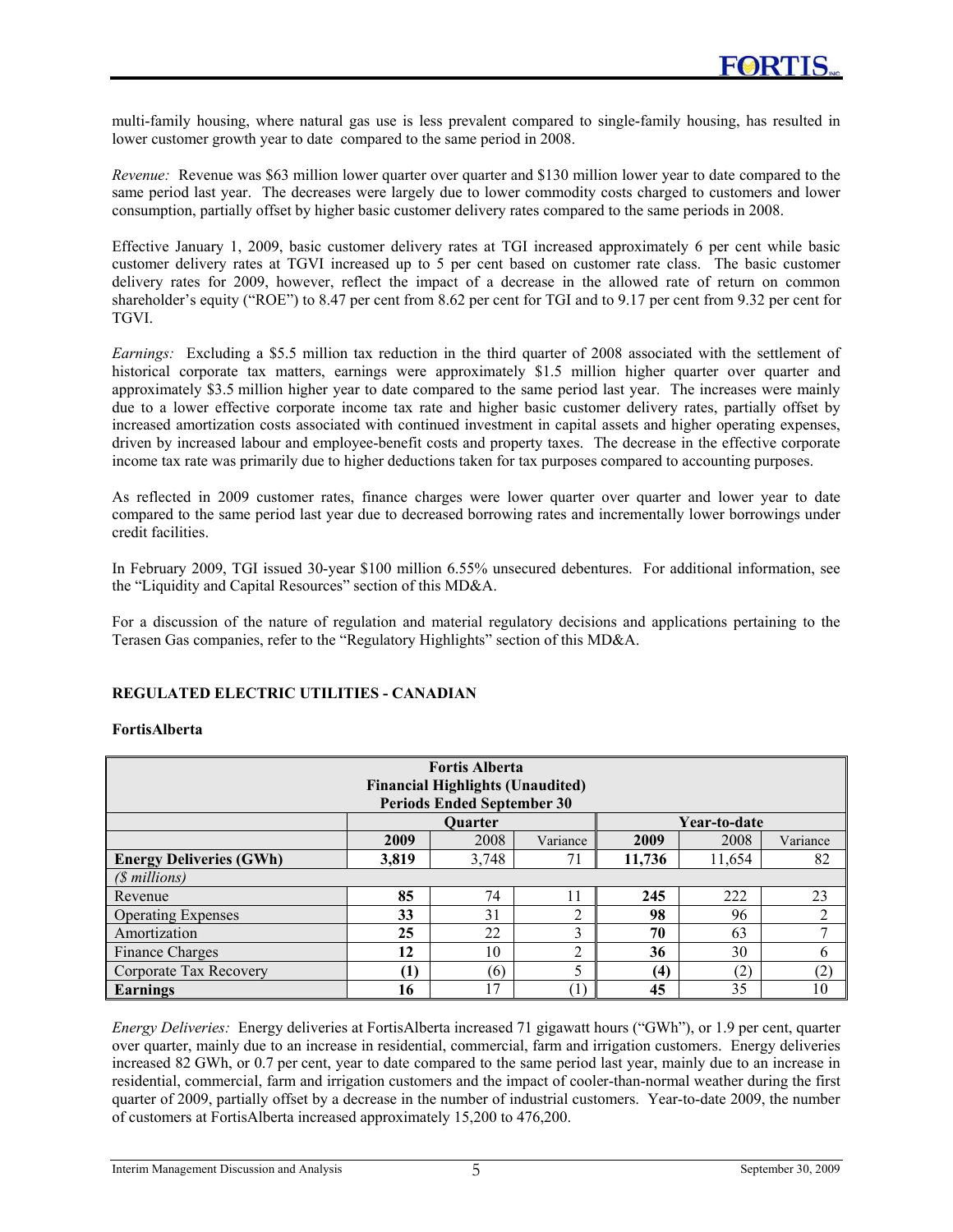As a significant portion of the Company's distribution revenue is derived from fixed, or largely fixed, billing determinants, changes in quantities of energy delivered do not directly correlate with changes in revenues.

*Revenue:* Revenue was \$11 million higher quarter over quarter and \$23 million higher year to date compared to the same period last year, mainly due to an 8.6 per cent increase in customer distribution rates, effective January 1, 2009, the impact of load and customer growth, and higher net transmission and miscellaneous revenues. Customer distribution rates for 2009 reflect the impact of ongoing investment in electrical infrastructure and collection from customers in 2009 of the increase in the allowed ROE for 2008 that was accrued in 2008. Rates for 2009 reflect an interim allowed ROE of 8.51 per cent compared to an allowed ROE of 8.75 per cent for 2008. Net transmission revenue increased approximately \$1 million quarter over quarter and \$2 million year to date compared to the same period last. FortisAlberta assumes volume risk on actual transmission costs relative to those charged to customers, which are based on forecast volumes and prices. When transmission volumes are higher (lower) than forecast, the net impact is favourable (unfavourable) to FortisAlberta's revenue.

*Earnings:* Earnings were \$1 million lower quarter over quarter, driven by lower corporate income tax recoveries. Excluding a \$4.5 million recovery of future income taxes during the third quarter of 2008 that was previously expensed during the first half of 2008, earnings increased \$3.5 million. The impact of the increase in customer distribution rates, overall load and customer growth and higher net transmission revenue was partially offset by: (i) higher operating expenses due to higher labour and employee-benefit costs associated with increased salaries and number of employees and increased contracted manpower costs, partially offset by lower general operating costs; (ii) increased amortization costs associated with continued investment in capital assets; and (iii) increased finance charges due to higher debt levels in support of the Company's significant capital expenditure program, partially offset by the impact of lower interest rates on credit facility borrowings.

The decrease in corporate income tax recoveries was mainly due to lower future income tax recoveries, driven by a change in tax strategy during the third quarter of 2008 related to the Company's regulator-approved Alberta Electric System Operator ("AESO") charges deferral account, combined with lower current income tax recoveries. Prior to the third quarter of 2008, FortisAlberta was not deducting for income tax purposes transmission tariff payments made to the AESO to create tax loss carryforwards and, therefore, was not recording the associated future income tax recoveries. During the third quarter of 2008, a \$4.5 million recovery of future income taxes was recorded, as described above, as a result of the change in tax strategy. However, the collection in 2009 of the balance of the 2007 AESO charges deferral account that was not sold to a Canadian chartered bank in 2007 results in a future income tax recovery in 2009.

Earnings were \$10 million higher year to date compared to the same period last year. The impact of the increase in customer distribution rates, overall load and customer growth, increased net transmission revenue and higher corporate tax recoveries was partially offset by higher operating expenses, amortization costs and finance charges for the reasons described above for the quarter. Corporate tax recoveries were higher due to higher future income tax recoveries associated with an increase in regulatory deferrals, other than the AESO charges deferrals, and future income tax recovery associated with the collection in 2009 of the 2007 AESO charges deferral account, as described above for the quarter.

In February 2009, FortisAlberta issued 30-year \$100 million 7.06% unsecured debentures. For additional information, see the "Liquidity and Capital Resources" section of this MD&A.

In October 2009, FortisAlberta issued 30-year \$125 million 5.37% unsecured debentures, the net proceeds of which will be used to repay committed credit facility borrowings that were incurred primarily to finance capital expenditures, and for general corporate purposes.

For a discussion of the nature of regulation and material regulatory decisions and applications pertaining to FortisAlberta, refer to the "Regulatory Highlights" section of this MD&A.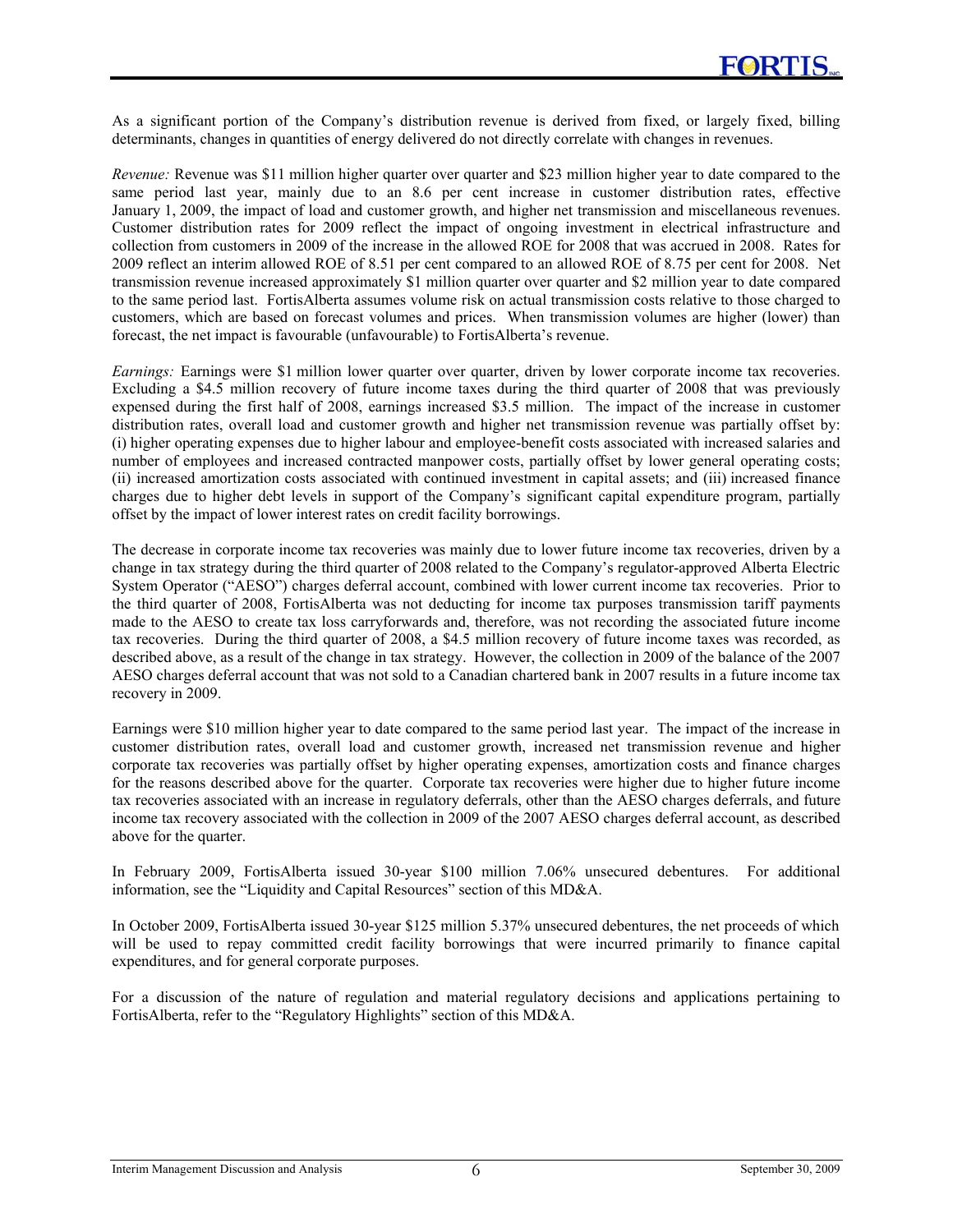# **FortisBC**

| <b>Fortis BC</b><br><b>Financial Highlights (Unaudited)</b><br><b>Periods Ended September 30</b> |      |                |              |       |              |                |  |  |
|--------------------------------------------------------------------------------------------------|------|----------------|--------------|-------|--------------|----------------|--|--|
|                                                                                                  |      | <b>Ouarter</b> |              |       | Year-to-date |                |  |  |
|                                                                                                  | 2009 | 2008           | Variance     | 2009  | 2008         | Variance       |  |  |
| <b>Electricity Sales (GWh)</b>                                                                   | 720  | 697            | 23           | 2,298 | 2,245        | 53             |  |  |
| (\$ millions)                                                                                    |      |                |              |       |              |                |  |  |
| Revenue                                                                                          | 57   | 52             |              | 184   | 171          | 13             |  |  |
| <b>Energy Supply Costs</b>                                                                       | 15   | 12             | ↑            | 50    | 45           |                |  |  |
| <b>Operating Expenses</b>                                                                        | 17   | 16             |              | 51    | 49           | $\overline{2}$ |  |  |
| Amortization                                                                                     | 9    | 8              |              | 28    | 25           | 3              |  |  |
| Finance Charges                                                                                  | 8    | $\mathbf{r}$   |              | 23    | 21           | $\mathfrak{D}$ |  |  |
| Corporate Taxes                                                                                  |      |                | $\mathbf{I}$ | 3     | 4            |                |  |  |
| Earnings                                                                                         | 8    | 8              |              | 29    | 27           | ↑              |  |  |

*Electricity Sales:* Electricity sales at FortisBC increased 23 GWh, or 3.3 per cent, quarter over quarter and increased 53 GWh, or 2.4 per cent, year to date compared to the same period last year, primarily due to growth in residential and general service customers, partially offset by a decrease in the number of industrial customers.

*Revenue:* Revenue was \$5 million higher quarter over quarter and \$13 million higher year to date compared to the same period last year. The increases were driven by: (i) a 4.6 per cent increase in customer electricity rates, effective January 1, 2009; (ii) a 2.2 per cent increase in customer electricity rates, effective September 1, 2009, as a result of the flow through to customers of increased power purchase costs from BC Hydro; and (iii) electricity sales growth, partially offset by an increase in performance-based rate setting ("PBR") incentive adjustments owing to customers. Electricity rates for 2009 reflect the impact of ongoing investment in electrical infrastructure and an allowed ROE of 8.87 per cent compared to 9.02 per cent for 2008.

*Earnings:* FortisBC's earnings were comparable quarter over quarter. The impact of the increases in electricity rates, customer growth and a lower effective corporate income tax rate was offset by: (i) higher energy supply costs associated with increased electricity sales and the impact of higher average prices for purchased power; (ii) increased amortization costs associated with continued investment in capital assets; (iii) increased operating expenses due to higher property taxes and water and wheeling fees; and (iv) higher finance charges reflecting increased debt levels in support of the Company's significant capital expenditure program, partially offset by the impact of lower interest rates on credit facility borrowings.

Earnings increased \$2 million year to date compared to the same period last year. The impact of the increases in electricity rates, customer growth and a lower effective corporate income tax rate was partially offset by: (i) higher energy supply costs due to the same factors described above for the quarter, combined with a higher proportion of purchased power versus energy generated from Company-owned hydroelectric generating plants and the receipt of \$0.6 million of insurance proceeds during the second quarter of 2008 associated with a turbine failure in 2006; (ii) higher operating expenses, for the reasons described above for the quarter, in addition to the impact of the timing of maintenance projects during 2009, higher labour costs and general inflationary cost increases; (iii) increased amortization costs, due to the same factor described above for the quarter; and (iv) higher finance charges, due to the same factors described above for the quarter, combined with increased credit facility renewal fees.

The decrease in the effective corporate income tax rate was due to higher deductions taken for tax purposes compared to accounting purposes combined with a lower statutory income tax rate.

In June 2009, FortisBC issued 30-year \$105 million 6.10% unsecured debentures, under a short-form base shelf prospectus filed in May 2009 for the issuance of up to \$300 million in debentures from time to time during the 25-month life of the shelf prospectus. For additional information, see the "Liquidity and Capital Resources" section of this MD&A.

For a discussion of the nature of regulation and material regulatory decisions and applications pertaining to FortisBC, refer to the "Regulatory Highlights" section of this MD&A.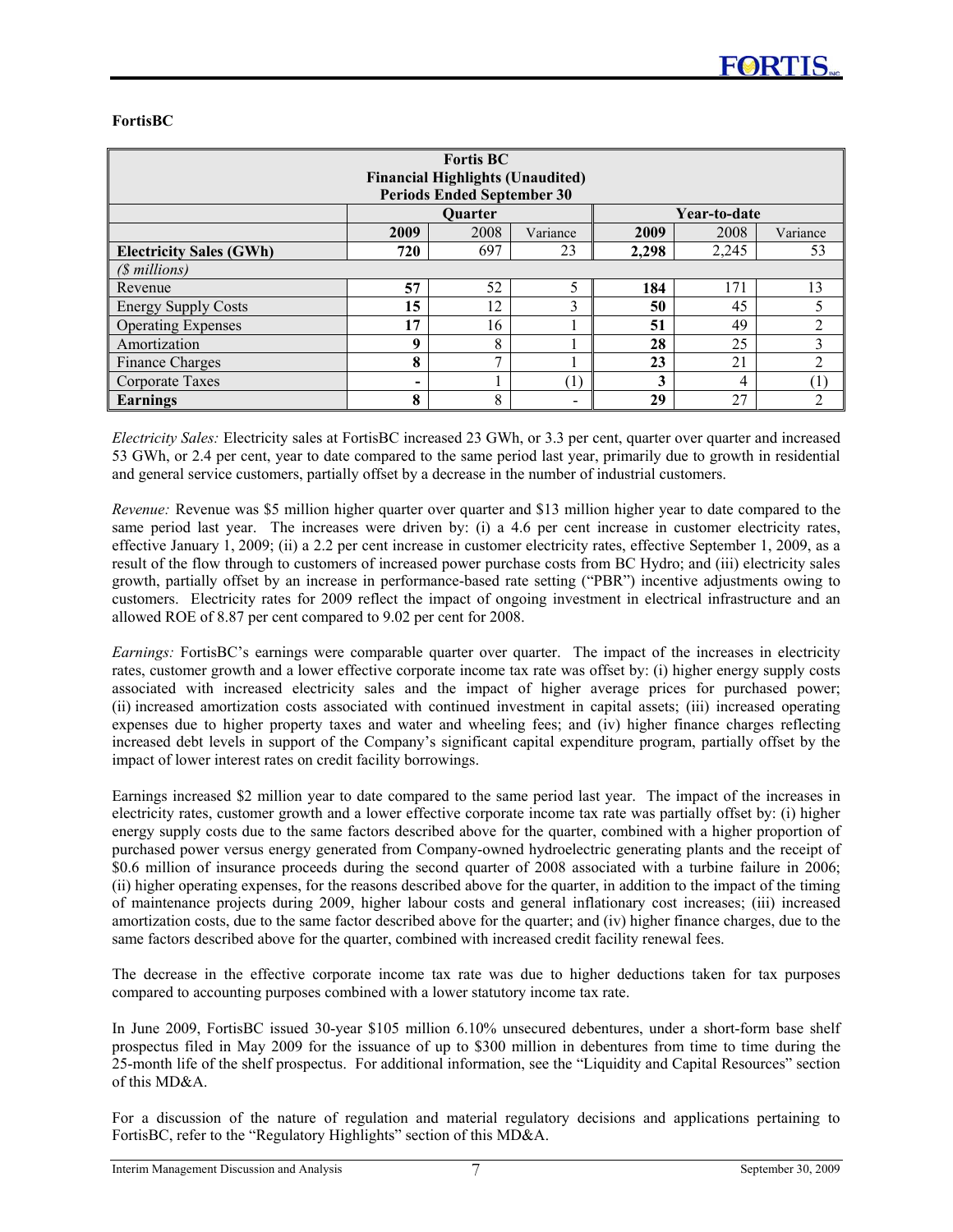## **Newfoundland Power**

| <b>Newfoundland Power</b><br><b>Financial Highlights (Unaudited)</b><br><b>Periods Ended September 30</b> |                                |      |          |       |       |          |  |  |
|-----------------------------------------------------------------------------------------------------------|--------------------------------|------|----------|-------|-------|----------|--|--|
|                                                                                                           | <b>Ouarter</b><br>Year-to-date |      |          |       |       |          |  |  |
|                                                                                                           | 2009                           | 2008 | Variance | 2009  | 2008  | Variance |  |  |
| <b>Electricity Sales (GWh)</b>                                                                            | 885                            | 897  | (12)     | 3,825 | 3,796 | 29       |  |  |
| (\$ millions)                                                                                             |                                |      |          |       |       |          |  |  |
| Revenue                                                                                                   | 93                             | 94   |          | 381   | 378   | 3        |  |  |
| <b>Energy Supply Costs</b>                                                                                | 50                             | 51   | $\perp$  | 247   | 243   | 4        |  |  |
| <b>Operating Expenses</b>                                                                                 | 12                             | 11   |          | 39    | 38    |          |  |  |
| Amortization                                                                                              | 12                             | 11   |          | 34    | 33    |          |  |  |
| Finance Charges                                                                                           | 8                              | 8    |          | 25    | 25    |          |  |  |
| Corporate Taxes                                                                                           | 4                              |      |          | 12    | 15    | (3)      |  |  |
| Earnings                                                                                                  | −                              | 8    |          | 24    | 24    |          |  |  |

*Electricity Sales:* Electricity sales at Newfoundland Power decreased 12 GWh, or 1.3 per cent, quarter over quarter, due to lower average consumption, partially offset by the impact of customer growth. Electricity sales increased 29 GWh, or 0.8 per cent, year to date compared to the same period last year, primarily due to the impact of customer growth, partially offset by lower average consumption.

*Revenue:* Revenue was \$1 million lower quarter over quarter due to lower amortization to revenue of certain regulatory liabilities, in accordance with prescribed regulatory orders, and lower electricity sales. Revenue was \$3 million higher year to date compared to the same period last year, driven by increased electricity sales, partially offset by lower amortization to revenue of certain regulatory liabilities, as described above for the quarter. The allowed ROE of 8.95 per cent for 2009 remains unchanged from 2008 and, consequently, there has been no change in basic customer rates for 2009.

*Earnings:* Newfoundland Power's earnings were \$1 million lower quarter over quarter mainly due to higher operating expenses, driven by the timing of vegetation management costs and wage and inflationary increases, and higher amortization costs, driven by a change in the quarterly allocation of those costs and the impact of continued investment in capital assets, partially offset by the impact of a lower effective corporate income tax rate. For 2009, amortization is being allocated each quarter based on capitalized assets in service. In 2008, amortization was allocated each quarter based on sales margin.

Year to date, earnings were comparable to the same period last year. Higher electricity sales and the impact of a lower effective corporate income tax rate was largely offset by: (i) the impact of higher demand charges from Newfoundland and Labrador Hydro Corporation ("Newfoundland Hydro"), associated with meeting peak load requirements during the winter season; (ii) higher operating expenses mainly due to the same factors described above for the quarter; (iii) and increased amortization costs driven by the impact of continued investment in capital assets.

The decrease in the effective corporate income tax rate was primarily due to higher deductions taken for tax purposes compared to accounting purposes in 2009 compared to 2008 and a lower statutory income tax rate.

In May 2009, Newfoundland Power privately placed 30-year \$65 million 6.606% first mortgage sinking fund bonds. For additional information, see the "Liquidity and Capital Resources" section of this MD&A.

For a discussion of the nature of regulation and material regulatory decisions and applications pertaining to Newfoundland Power, refer to the "Regulatory Highlights" section of this MD&A.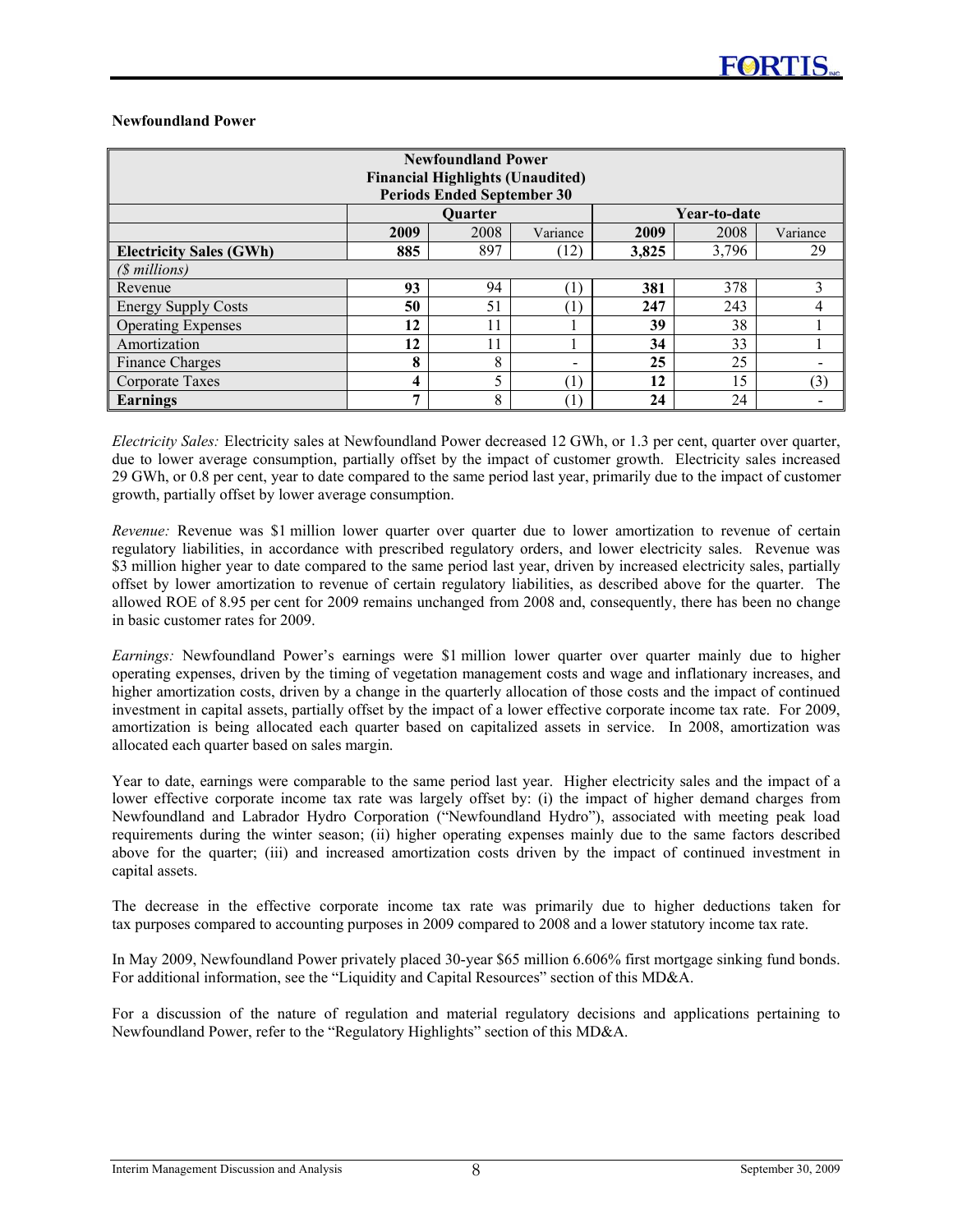## **Other Canadian Electric Utilities**

| Other Canadian Electric Utilities (Unaudited) <sup>(0)</sup><br><b>Financial Highlights (Unaudited)</b><br><b>Periods Ended September 30</b> |                                |      |          |       |       |          |  |  |
|----------------------------------------------------------------------------------------------------------------------------------------------|--------------------------------|------|----------|-------|-------|----------|--|--|
|                                                                                                                                              | Year-to-date<br><b>Ouarter</b> |      |          |       |       |          |  |  |
|                                                                                                                                              | 2009                           | 2008 | Variance | 2009  | 2008  | Variance |  |  |
| <b>Electricity Sales (GWh)</b>                                                                                                               | 514                            | 532  | (18)     | 1,613 | 1,639 | (26)     |  |  |
| (\$ millions)                                                                                                                                |                                |      |          |       |       |          |  |  |
| Revenue                                                                                                                                      | 69                             | 66   | 3        | 202   | 197   | 5        |  |  |
| <b>Energy Supply Costs</b>                                                                                                                   | 46                             | 44   | ↑        | 133   | 133   |          |  |  |
| <b>Operating Expenses</b>                                                                                                                    | −                              |      |          | 21    | 21    |          |  |  |
| Amortization                                                                                                                                 | 5                              | 4    |          | 14    | 13    |          |  |  |
| Finance Charges                                                                                                                              | 4                              | 4    |          | 13    | 13    |          |  |  |
| Corporate Taxes                                                                                                                              | ኅ                              | ↑    |          | 7     | 6     |          |  |  |
| Earnings                                                                                                                                     | 3<br>5<br>11<br>5<br>14        |      |          |       |       |          |  |  |
| $\alpha$ Includes Maritime Electric and FortisOntario                                                                                        |                                |      |          |       |       |          |  |  |

*Electricity Sales:* Electricity sales at Other Canadian Electric Utilities decreased 18 GWh, or 3.4 per cent, quarter over quarter, and decreased 26 GWh, or 1.6 per cent, year to date compared to the same period last year driven by lower average consumption, mainly due to weather conditions experienced in Ontario and the impact of a general economic slowdown.

*Revenue:* Revenue increased \$3 million quarter over quarter driven by the impact of an average 5.3 per cent increase in customer electricity rates at Maritime Electric, effective April 1, 2009; a 5.1 per cent and an 11.7 per cent increase in customer electricity distribution rates in Fort Erie and Gananoque, respectively, effective May 1, 2009; and the flow through to customers of higher energy supply costs at FortisOntario. The increases were partially offset by the impact of lower electricity sales at FortisOntario. The higher customer electricity rates at Maritime Electric reflect an increase in the amount of energy-related costs being collected from customers through the basic rate component of customer billings.

Revenue increased \$5 million year to date compared to the same period last year. Excluding an approximate \$3 million (\$2 million after-tax) one-time charge at FortisOntario associated with the repayment, during the second quarter of 2008, of a refund received during the fourth quarter of 2007 associated with cross-border transmission interconnection agreements, revenue increased \$2 million. The increases in customer rates at Maritime Electric and FortisOntario, as described above for the quarter, were partially offset by the impact of lower electricity sales and the flow through to customers of lower energy supply costs at FortisOntario.

*Earnings:* Earnings were comparable quarter over quarter and \$3 million higher year to date compared to the same period last year. Excluding the \$2 million after-tax one-time charge at FortisOntario associated with the repayment, during the second quarter of 2008, of the interconnection agreement-related refund, earnings increased \$1 million year to date compared to the same period last year, reflecting stable operating conditions.

In June 2009, FortisOntario acquired a 10 per cent interest in Grimsby Power Inc. ("Grimsby Power") for approximately \$1 million. Grimsby Power is a regulated electric distribution utility serving approximately 10,000 customers in a service territory in close proximity to FortisOntario's operations in Fort Erie.

In October 2009, FortisOntario acquired Great Lakes Power Distribution Inc., subsequently renamed Algoma Power Inc. ("Algoma Power"), for an aggregate purchase price of \$75 million, including cash acquired, subject to adjustment. Algoma Power is a regulated electric distribution utility serving approximately 12,000 customers in the district of Algoma in northern Ontario.

For a discussion of the nature of regulation and material regulatory decisions and applications pertaining to Maritime Electric and FortisOntario, refer to the "Regulatory Highlights" section of this MD&A.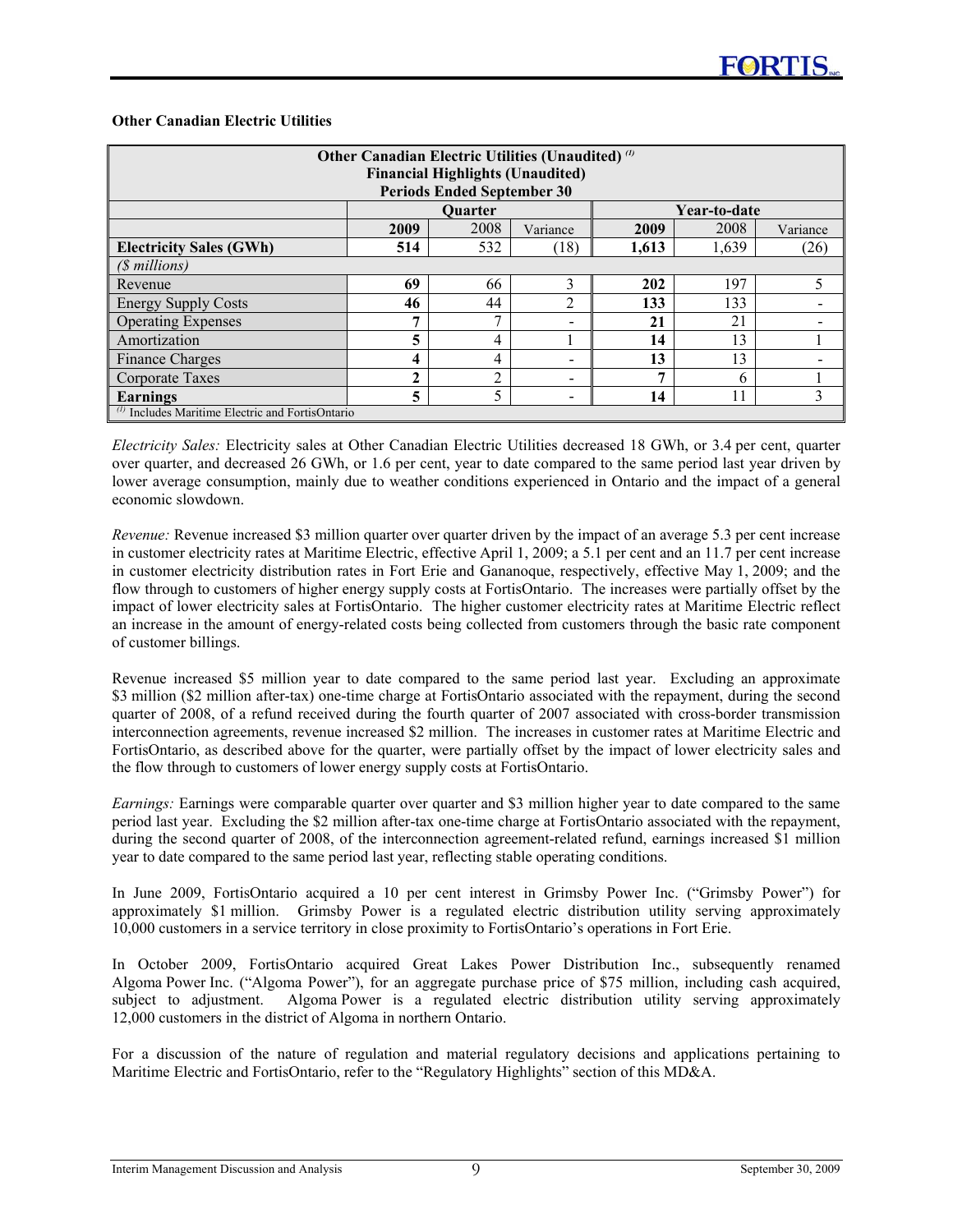## **REGULATED ELECTRIC UTILITIES - CARIBBEAN**

| Regulated Electric Utilities - Caribbean <sup>(1)</sup><br><b>Financial Highlights (Unaudited)</b><br><b>Periods Ended September 30</b> |      |                |          |      |              |                |  |  |  |
|-----------------------------------------------------------------------------------------------------------------------------------------|------|----------------|----------|------|--------------|----------------|--|--|--|
|                                                                                                                                         |      | <b>Ouarter</b> |          |      | Year-to-date |                |  |  |  |
|                                                                                                                                         | 2009 | $2008^{(2)}$   | Variance | 2009 | $2008^{(2)}$ | Variance       |  |  |  |
| Average US:CDN Exchange Rate <sup>(3)</sup>                                                                                             | 1.10 | 1.04           | 0.06     | 1.16 | 1.02         | 0.14           |  |  |  |
| <b>Electricity Sales (GWh)</b>                                                                                                          | 312  | 304            | 8        | 852  | 838          | 14             |  |  |  |
| (\$ millions)                                                                                                                           |      |                |          |      |              |                |  |  |  |
| Revenue                                                                                                                                 | 89   | 96             | (7)      | 254  | 249          | 5              |  |  |  |
| <b>Energy Supply Costs</b>                                                                                                              | 51   | 60             | (9)      | 142  | $164^{(4)}$  | (22)           |  |  |  |
| <b>Operating Expenses</b>                                                                                                               | 13   | 12             |          | 41   | 35           | 6              |  |  |  |
| Amortization                                                                                                                            | 9    | 8              |          | 29   | 23           | 6              |  |  |  |
| Finance Charges                                                                                                                         | 5    | 4              |          | 13   | 11           | $\overline{c}$ |  |  |  |
| Corporate Taxes                                                                                                                         |      |                | (1)      |      |              |                |  |  |  |
| Non-Controlling Interest                                                                                                                | 4    | 4              |          | 8    | 6            | $\mathfrak{D}$ |  |  |  |
| Earnings                                                                                                                                | 7    | 7              |          | 20   | 9            | 11             |  |  |  |
| $\alpha$ Includes Relize Flectricity Caribbean Utilities and Fortis Turks and Caicos                                                    |      |                |          |      |              |                |  |  |  |

<sup>(1)</sup> Includes Belize Electricity, Caribbean Utilities and Fortis Turks and Caicos<br><sup>(2)</sup> Electricity sales and financial results for the three and nine months ended September 30, 2008 included financial results of Caribbea for the three and nine months ended July 31, 2008. Up to and including the third quarter of 2008, Caribbean Utilities' financial statements were consolidated in the financial statements of Fortis on a two-month lag basis. In 2008, Caribbean Utilities changed its fiscal year end from April 30<sup>th</sup> to December 31<sup>st</sup>, eliminating the previous two-month lag in consolidating its financial results. Therefore, electricity sales and financial results for the third quarter and year-to-date period ended September 30, 2009 associated with Caribbean Utilities relate to the

utility's third quarter and year-to-date period ended September 30, 2009. <sup>(3)</sup> The reporting currency of Belize Electricity is the Belizean dollar, which is pegged to the US dollar at BZ\$2.00=US\$1.00. The reporting currency of Caribbean Utilities and Fortis Turks and Caicos is the US dollar.

*(4)* Energy supply costs during the second quarter of 2008 included an \$18 million (BZ\$36 million) charge as a result of a regulatory rate decision by the Public Utilities Commission in Belize in June 2008.

*Electricity Sales:* Regulated Electric Utilities - Caribbean electricity sales increased 8 GWh, or 2.6 per cent, quarter over quarter and increased 14 GWh, or 1.7 per cent, year to date compared to the same period last year. Contributing to the increases was the impact of seasonality at Caribbean Utilities combined with the loss of electricity sales during the third quarter of 2008 at Fortis Turks and Caicos as a result of Hurricane Ike, which struck the Turks and Caicos Islands in early September 2008. Average temperatures experienced on Grand Cayman in July and August 2009 were higher than normal. Also, financial results for Regulated Electric Utilities - Caribbean for the three and nine months ended September 30, 2008 included financial results of Caribbean Utilities for the three and nine months ended July 31, 2008 due to the two-month lag in consolidating Caribbean Utilities' financial results prior to the fourth quarter of 2008. At Caribbean Utilities, average temperatures for the three and nine months ended September 30<sup>th</sup> are normally higher than those for the three and nine months ended July 31<sup>st</sup>. Tempering electricity sales growth for the quarter and year-to-date period was the negative impact of global economic conditions on consumption by residential customers and activities in the tourism, oil, construction and related industries. Year to date, electricity sales growth was also tempered by the impact of cooler-than-normal weather conditions in the region during the first half of 2009, which reduced air-conditioning load during that period.

*Revenue:* Revenue decreased \$7 million quarter over quarter. Excluding an approximate \$4 million favourable impact during the third quarter of 2009 of foreign exchange associated with the translation of foreign currency-denominated revenue, due to the strengthening of the US dollar relative to the Canadian dollar compared to the same quarter last year, revenue decreased approximately \$11 million quarter over quarter. The decrease was mainly due to the flow through to customers of lower energy supply costs at Caribbean Utilities, partially offset by the impact of a 2.4 per cent increase in basic electricity rates at Caribbean Utilities, effective June 1, 2009, and increased electricity sales.

Revenue increased \$5 million year to date compared to the same period last year. Revenue during the first quarter of 2009 was favourably impacted by approximately \$1 million associated with a favourable appeal judgment at Fortis Turks and Caicos related to a customer rate classification matter. Excluding the above one-time item and approximately \$29 million associated with favourable foreign currency translation, revenue decreased approximately \$25 million year to date compared to the same period last year. The decrease was driven by the flow through to customers of lower energy supply costs at Caribbean Utilities and Fortis Turks and Caicos, partially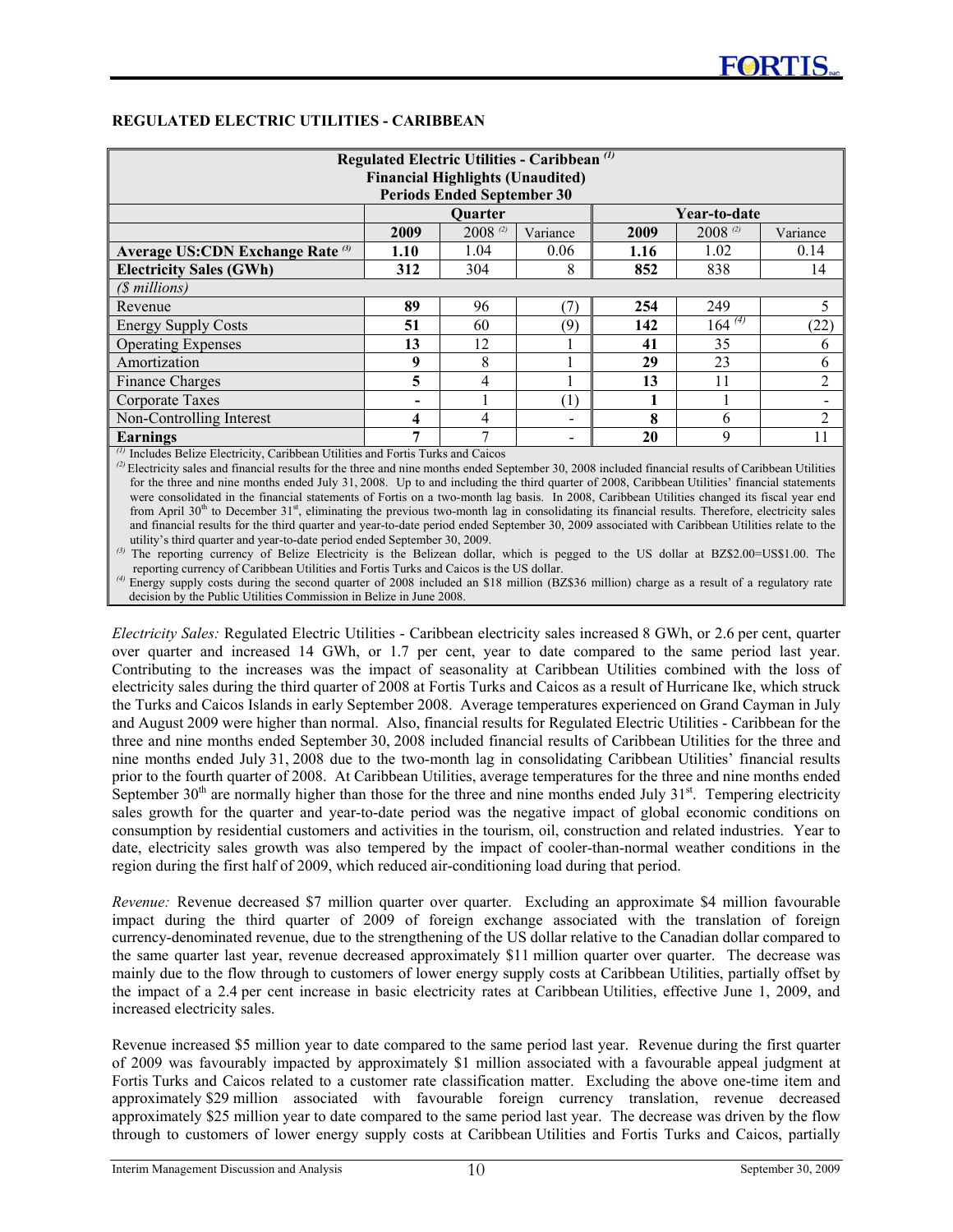offset by the impact of: (i) a 2.4 per cent increase in basic customer electricity rates at Caribbean Utilities, effective June 1, 2009; (ii) increased electricity sales; and (iii) an increase in the cost of power ("COP") component of the average electricity rate at Belize Electricity, effective July 1, 2008. Tempering revenue growth was the impact of: (i) a decrease in the value-added delivery ("VAD") component of the average electricity rate at Belize Electricity, effective July 1, 2008, due to a decrease in the allowed rate of return on rate base assets ("ROA"); and (ii) a change in the methodology at Belize Electricity for recording customer installation fees and the impact of refunding certain installation fees previously collected. Customer installation fees at Belize Electricity are now recorded as a capital contribution on the balance sheet rather than as revenue on the statement of earnings.

*Earnings:* Earnings' contribution was comparable quarter over quarter. Excluding approximately \$1 million associated with favourable foreign currency translation during the third quarter of 2009, earnings' contribution was approximately \$1 million lower. The impact of higher electricity sales, the 2.4 per cent rate increase at Caribbean Utilities and the favourable impact on energy supply costs during the quarter related to a change in the methodology for accruing unbilled fuel factor revenue at Fortis Turks and Caicos in 2009 was more than offset by higher operating expenses and amortization costs.

Earnings' contribution was \$11 million higher year to date compared to the same period last year. Excluding: (i) a \$13 million reduction in earnings during the second quarter of 2008 representing the Corporation's approximate 70 per cent share of \$18 million of disallowed previously incurred fuel and purchased power costs as a result of the June 2008 regulatory rate decision at Belize Electricity; (ii) approximately \$1 million associated with a favourable appeal judgment at Fortis Turks and Caicos as described above; and (iii) approximately \$3 million associated with favourable foreign currency translation, earnings' contribution decreased \$6 million year to date compared to the same period last year. The decline was mainly due to the lower allowed ROA at Belize Electricity, effective July 1, 2008 and higher operating expenses and amortization costs combined with the favourable impact on energy supply costs during the first half of 2008 associated with the movement in deferred fuel costs at Caribbean Utilities. Included in Caribbean Utilities' transmission and distribution ("T&D") licence is a new mechanism for the flow through to customers of the cost of fuel and oil, which eliminates favourable or adverse timing differences in fuel and oil cost recovery for reporting periods subsequent to April 30, 2008. The decrease in earnings' contribution was partially offset by the impact of higher electricity sales, the 2.4 per cent rate increase at Caribbean Utilities, the favourable impact on energy supply costs year to date related to a change in the methodology for accruing unbilled fuel factor revenue at Fortis Turks and Caicos in 2009 and decreased finance charges.

Excluding foreign currency translation impacts, operating expenses increased approximately \$1 million quarter over quarter. The increase was mainly due to higher employee costs, bad debt expense, maintenance expense and legal and regulatory costs. Excluding foreign exchange impacts, operating expenses increased approximately \$1 million year to date compared to the same period last year. Increased employee costs, bad debt expense, and legal and regulatory costs were partially offset by an increase in capitalized general and administrative expenses, as prescribed under Caribbean Utilities' T&D licence, effective April 2008.

Excluding foreign currency translation impacts, amortization costs increased approximately \$1 million quarter over quarter and \$3 million year to date compared to the same period last year due to the impact of continued investment in capital assets.

Excluding foreign currency translation impacts, finance charges were comparable quarter over quarter and decreased approximately \$1 million year to date compared to the same period last year. The decrease was mainly due to increased capitalized finance costs at Caribbean Utilities, due to a change in the utility's methodology for capitalizing finance costs associated with capital assets under construction, as prescribed under the utility's T&D licence, effective April 2008. The decrease was partially offset by the impact of lower interest income earned at Belize Electricity associated with regulatory deferral accounts.

In August 2009, Caribbean Utilities met a record peak of 97.5 MW. In July 2009, Fortis Turks and Caicos met a record peak of 29.6 MW. In May 2009, Fortis Turks and Caicos commissioned two diesel-generating units, increasing the Company's generating capacity by 6 MW to 54 MW. Fortis Turks and Caicos has also entered into an agreement with a supplier to purchase two diesel-generating engines with a combined capacity of 17.5 MW for approximately US\$12 million (CDN\$13 million) for delivery in April 2010 and January 2011.

Reduced energy supply and firm capacity to Belize Electricity from Comisión Federal de Electricidad ("CFE") of Mexico continued during the third quarter of 2009, due to repairs being performed on certain major generating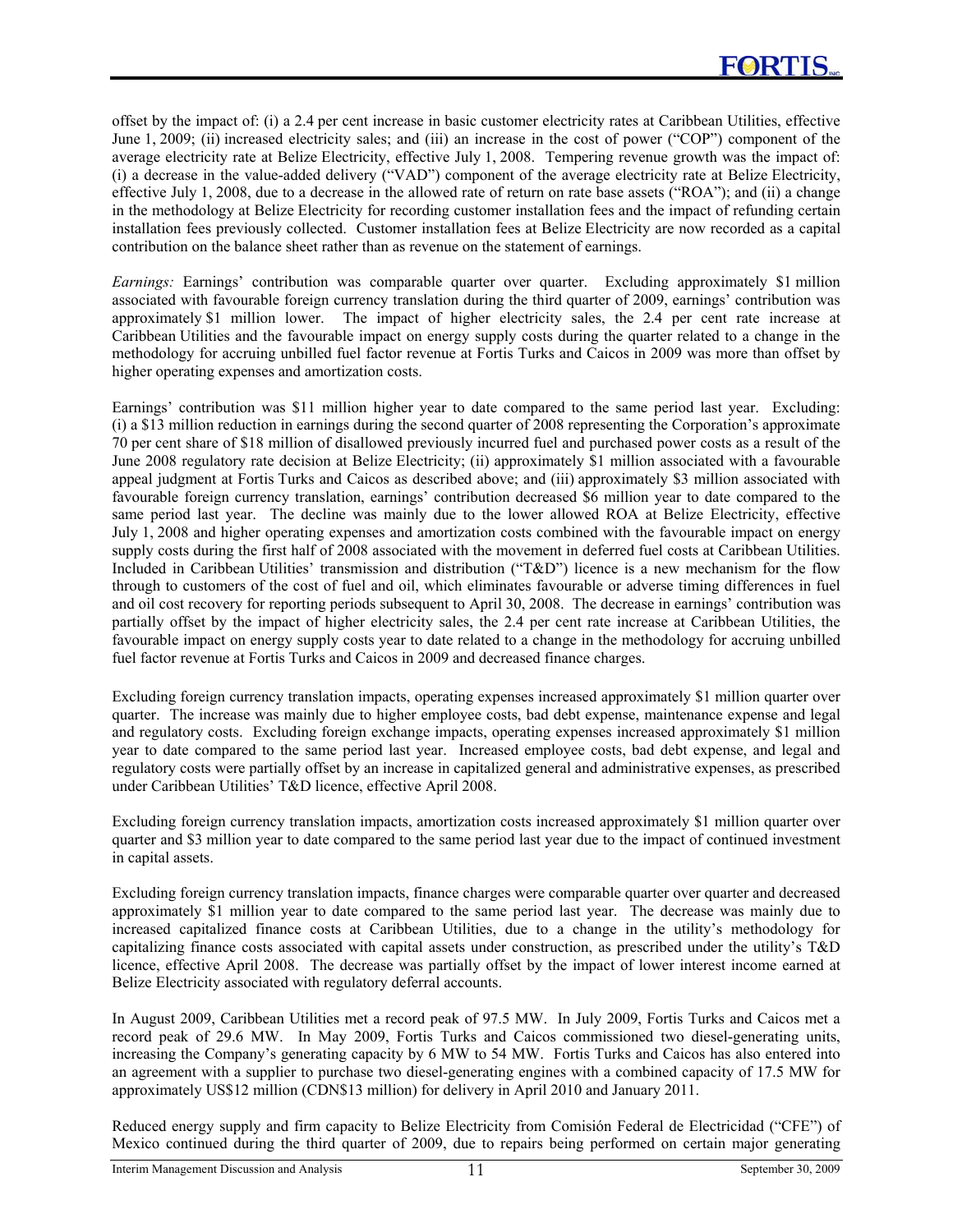plants owned by CFE. As a result, Belize Electricity has increased its energy purchases from Belize Aquaculture Limited and Hydro Maya Limited and increased its use of in-house generation in order to meet customer energy demands with little to no reserve capacity remaining available.

Caribbean Utilities privately placed 15-year US\$40 million 7.50% senior unsecured notes with US\$30 million placed in May 2009 and US\$10 million placed in July 2009. For additional information, see the "Liquidity and Capital Resources" section of this MD&A.

In July 2009, Fortis acquired, through a wholly owned subsidiary, 768,200 Class A Ordinary Shares of Caribbean Utilities at a price of US\$8.00 per share. The shares were acquired by Fortis pursuant to a private agreement which resulted in Fortis increasing its controlling ownership in Caribbean Utilities by 2.7 per cent to approximately 59 per cent held as at September 30, 2009.

For additional information on the nature of regulation and material regulatory decisions and applications pertaining to Belize Electricity, Caribbean Utilities and Fortis Turks and Caicos, refer to the "Regulatory Highlights" section of this MD&A.

| Non-Regulated - Fortis Generation <sup>(1)</sup><br><b>Financial Highlights (Unaudited)</b>                                                                                                                                                                                         |                |                |          |              |                |          |  |  |  |
|-------------------------------------------------------------------------------------------------------------------------------------------------------------------------------------------------------------------------------------------------------------------------------------|----------------|----------------|----------|--------------|----------------|----------|--|--|--|
| <b>Periods Ended September 30</b>                                                                                                                                                                                                                                                   |                |                |          |              |                |          |  |  |  |
|                                                                                                                                                                                                                                                                                     |                | Quarter        |          |              | Year-to-date   |          |  |  |  |
|                                                                                                                                                                                                                                                                                     | 2009           | 2008           | Variance | 2009         | 2008           | Variance |  |  |  |
| <b>Energy Sales (GWh)</b>                                                                                                                                                                                                                                                           | 98             | 305            | (207)    | 496          | 905            | (409)    |  |  |  |
| (\$ millions)                                                                                                                                                                                                                                                                       |                |                |          |              |                |          |  |  |  |
| Revenue                                                                                                                                                                                                                                                                             | 9              | 21             | (12)     | 34           | 62             | (28)     |  |  |  |
| <b>Energy Supply Costs</b>                                                                                                                                                                                                                                                          |                | 2              | (1)      | $\mathbf{2}$ | 6              | (4)      |  |  |  |
| <b>Operating Expenses</b>                                                                                                                                                                                                                                                           | $\overline{2}$ | 3              | (1)      | 8            | 11             | (3)      |  |  |  |
| Amortization                                                                                                                                                                                                                                                                        |                | 3              | (3)      | 4            | 8              | (4)      |  |  |  |
| Finance Charges                                                                                                                                                                                                                                                                     |                | $\overline{2}$ | (1)      | 3            | 6              | (3)      |  |  |  |
| Corporate Taxes                                                                                                                                                                                                                                                                     |                | 2              | (1)      | 3            | 7              | (4)      |  |  |  |
| Non-Controlling Interest                                                                                                                                                                                                                                                            |                |                |          |              | $\overline{c}$ | (1)      |  |  |  |
| <b>Earnings</b>                                                                                                                                                                                                                                                                     | ⊿              | 9              | (5)      | 13           | 22             | (9)      |  |  |  |
| Includes the operations of non-regulated generating assets in Belize, Ontario, central Newfoundland, British Columbia and                                                                                                                                                           |                |                |          |              |                |          |  |  |  |
| Upper New York State. Prior to May 1, 2009, financial results reflected earnings' contribution associated with the Corporation's                                                                                                                                                    |                |                |          |              |                |          |  |  |  |
| 75-MW water-right entitlement on the Niagara River in Ontario under the Niagara Exchange Agreement related to the Rankine<br>hydroelectric generating facility. The Niagara Exchange Agreement expired on April 30, 2009, in accordance with its terms. Prior to                    |                |                |          |              |                |          |  |  |  |
| February 13, 2009, the financial results of the hydroelectric generation operations in central Newfoundland were consolidated in the                                                                                                                                                |                |                |          |              |                |          |  |  |  |
| financial statements of Fortis. As of February 13, 2009, the financial results of the generation operations in central Newfoundland have                                                                                                                                            |                |                |          |              |                |          |  |  |  |
| been recorded in the financial statements of Fortis on an equity basis, due to the Corporation no longer having control over the generation                                                                                                                                         |                |                |          |              |                |          |  |  |  |
| operations as a result of the expropriation of the related assets by the Government of Newfoundland and Labrador. The change in the                                                                                                                                                 |                |                |          |              |                |          |  |  |  |
| method of accounting did not have a material impact on segmented or consolidated earnings. Equity income for 2009 related to central<br>Newfoundland operations is being recorded in revenue. For a further discussion of this matter, refer to the "Critical Accounting Estimates" |                |                |          |              |                |          |  |  |  |
| - Contingencies" section of this MD&A.                                                                                                                                                                                                                                              |                |                |          |              |                |          |  |  |  |
|                                                                                                                                                                                                                                                                                     |                |                |          |              |                |          |  |  |  |

# **NON-REGULATED - FORTIS GENERATION**

*Energy Sales*: Non-Regulated - Fortis Generation energy sales decreased 207 GWh, or 67.9 per cent, quarter over quarter and decreased 409 GWh, or 45.2 per cent, year to date compared to the same period last year. As anticipated, 164 GWh and 276 GWh of the decrease in energy sales quarter over quarter and year to date compared to the same period last year, respectively, was due to the expiration, on April 30, 2009, of the power-for-water exchange agreement related to the Rankine hydroelectric generating facility in Ontario. In addition, energy sales year-to-date 2009 included energy sales associated with the generation operations in central Newfoundland for only 1½ months compared to a full nine months in 2008, due to the change to the equity method of accounting for these operations in February 2009 necessitated by the actions of the Government of Newfoundland and Labrador related to its expropriation of Newfoundland-based assets of AbitibiBowater Inc., formerly Abitibi-Consolidated Company of Canada ("Abitibi"). The decrease in energy sales quarter over quarter and year to date compared to the same period last year was also due to the impact of overall lower production at all of the Corporation's other generation operations. Production levels were primarily a function of rainfall levels in addition to the impact of one unit at the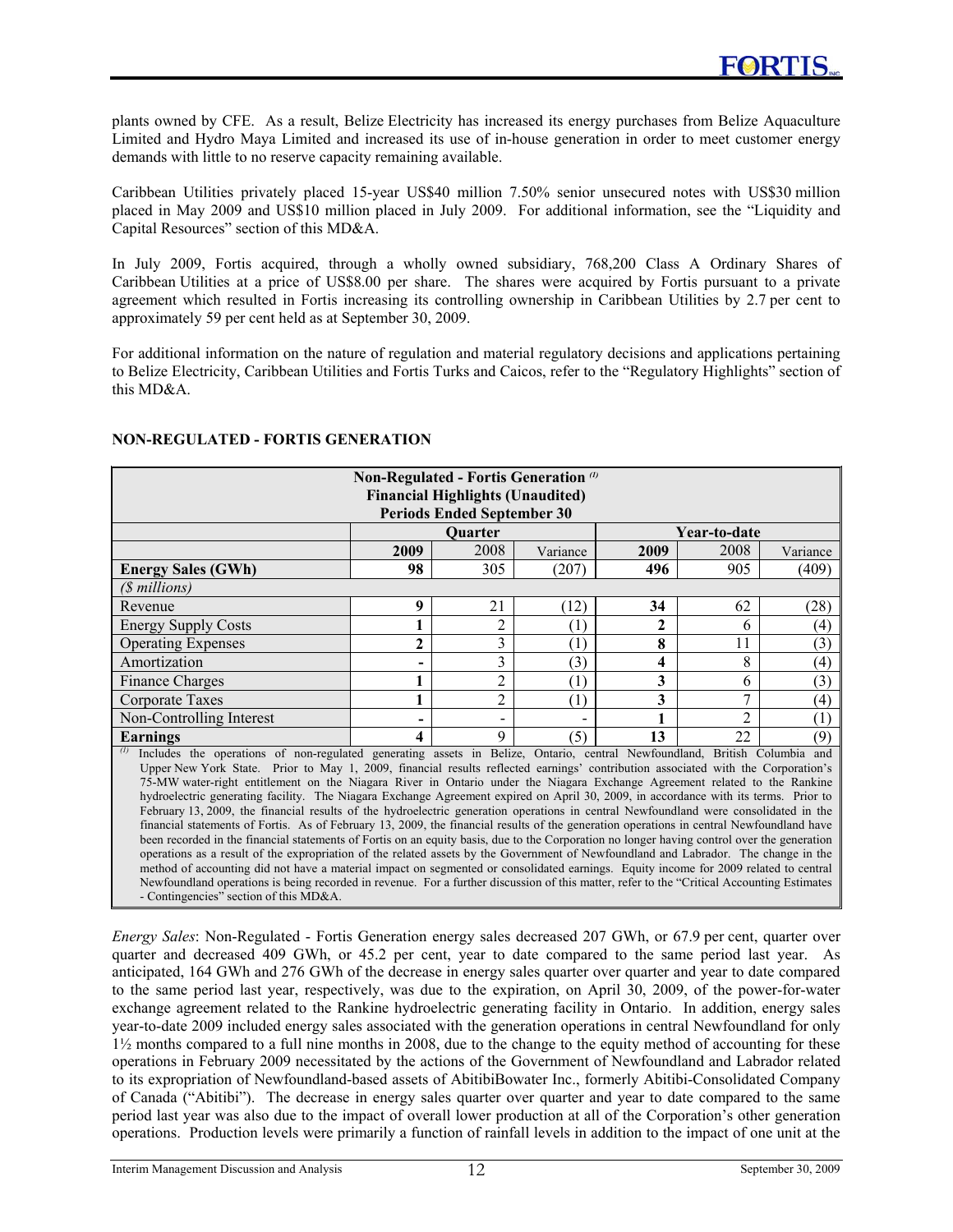Chalillo hydroelectric generating facility being off-line for maintenance for about 1½ months during the third quarter of 2009. As at October 31, 2009, the Chalillo reservoir in Belize was near its full-supply level.

*Revenue:* Revenue was \$12 million lower quarter over quarter and \$28 million lower year to date compared to the same period in 2008. The primary factors decreasing revenue were: (i) the loss of revenue subsequent to the expiration of the power-for-water exchange agreement related to the Rankine hydroelectric generating facility, as described above; (ii) the impact of changing to the equity method of accounting for the financial results of the hydroelectric generation operations in central Newfoundland during the first quarter of 2009, as described above; (iii) lower average wholesale market energy prices per megawatt hour ("MWh") in Upper New York State, which were US\$31.37 for the third quarter of 2009 compared to US\$77.82 for the same quarter in 2008 and US\$37.52 year to date compared to US\$77.20 for the same period in 2008; and (iv) decreased production. Revenue also decreased year to date compared to the same period last year due to lower average wholesale market energy prices per MWh in Ontario, which were \$36.83 for January through April 2009 compared to \$49.70 for the same period in 2008. Revenue for the quarter and year to date, however, was favourably impacted by approximately \$0.5 million and \$2.5 million, respectively, of foreign exchange associated with the translation of foreign currency-denominated revenue, due to the strengthening of the US dollar relative to the Canadian dollar compared to the same periods in 2008.

*Earnings:* Earnings decreased \$5 million quarter over quarter, primarily related to the loss of earnings subsequent to the expiration of the power-for-water exchange agreement related to the Rankine hydroelectric generating facility, lower average wholesale market energy prices in Upper New York State and decreased production in Belize. Earnings decreased \$9 million year to date compared to the same period last year driven by the expiration of the power-for-water exchange agreement, lower average wholesale market energy prices in Upper New York State and Ontario and the impact of lower production in Upper New York State. Earnings for the quarter and year to date, however, were favorably impacted by approximately \$0.5 million and \$1.5 million, respectively, associated with foreign currency translation. Earnings' contribution associated with the Rankine hydroelectric generating facility were nil for the third quarter and \$3.5 million year to date compared to approximately \$4 million and \$11.5 million for the respective periods in 2008.

| <b>Non-Regulated - Fortis Properties</b><br><b>Financial Highlights (Unaudited)</b><br><b>Periods Ended September 30</b> |                        |      |          |      |      |          |  |  |
|--------------------------------------------------------------------------------------------------------------------------|------------------------|------|----------|------|------|----------|--|--|
| Year-to-date<br><b>Ouarter</b>                                                                                           |                        |      |          |      |      |          |  |  |
| (\$ millions)                                                                                                            | 2009                   | 2008 | Variance | 2009 | 2008 | Variance |  |  |
| <b>Hospitality Revenue</b>                                                                                               | 44                     | 40   | 4        | 117  | 108  | Q        |  |  |
| Real Estate Revenue                                                                                                      | 16                     | 16   |          | 48   | 47   |          |  |  |
| <b>Total Revenue</b>                                                                                                     | 60                     | 56   | 4        | 165  | 155  | 10       |  |  |
| <b>Operating Expenses</b>                                                                                                | 37                     | 33   | 4        | 109  | 99   | 10       |  |  |
| Amortization                                                                                                             | 4                      | 4    |          | 12   | 11   |          |  |  |
| Finance Charges                                                                                                          |                        | 6    |          | 17   | 18   |          |  |  |
| Corporate Taxes                                                                                                          | 8<br>$\circ$<br>4<br>4 |      |          |      |      |          |  |  |
| Earnings                                                                                                                 |                        | 9    |          | 19   | 19   |          |  |  |

# **NON-REGULATED - FORTIS PROPERTIES**

*Revenue:* Hospitality revenue was \$4 million higher quarter over quarter and \$9 million higher year to date compared to the same period last year, driven by revenue contribution from the Sheraton Hotel Newfoundland, which was acquired in November 2008, and the Holiday Inn Select in Windsor, Ontario, which was acquired in April 2009 for \$7 million, partially offset by decreased revenue from operations in Ontario and western Canada.

Revenue per available room was \$89.02 for the third quarter compared to \$93.64 for the same quarter in 2008, and \$79.19 year to date compared to \$83.04 for the same period last year. The decreases were mainly due to lower hotel occupancies in all of the Company's operating regions, the most significant of which were experienced in Ontario and western Canada.

Real Estate revenue was comparable quarter over quarter and \$1 million higher year to date compared to the same period last year. The year-to-date increase included a one-time lease termination fee associated with a tenant in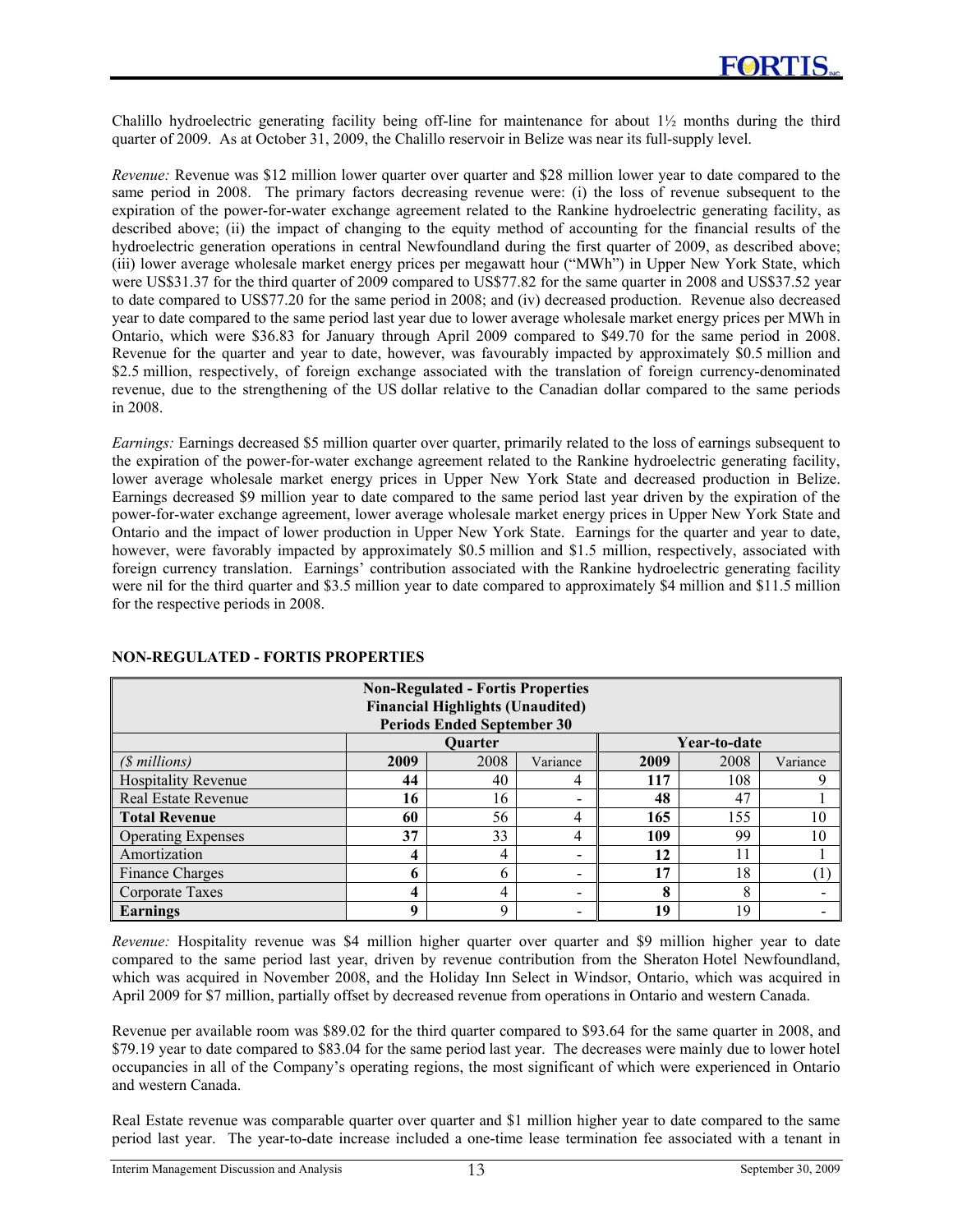New Brunswick. The occupancy rate of the Real Estate Division was 96.2 per cent as at September 30, 2009 compared to 96.6 per cent as at September 30, 2008. The decrease in the occupancy rate was primarily associated with a property in rural Newfoundland.

*Earnings:* Earnings were comparable quarter over quarter. Contribution by the Sheraton Hotel Newfoundland and the Holiday Inn Select in Windsor combined with increased contribution from the Real Estate Division were offset by the impact of generally lower occupancies at the remainder of the Company's hotels. Earnings were also comparable year to date over the same period last year. Contribution by the newly acquired hotels, as described above, combined with increased contribution from the Real Estate Division and lower finance charges was offset by the impact of generally lower occupancies at the remainder of the Company's hotels. Finance charges decreased mainly due to the reduction of principal balances on external debt resulting from regularly scheduled debt repayments.

Operating expenses were \$4 million higher quarter over quarter and \$10 million higher year to date compared to the same period last year. The increases were primarily related to the Sheraton Hotel Newfoundland, including non-recurring transitional operating costs incurred during the first quarter of 2009, and the Holiday Inn Select in Windsor. The increases were partially offset by overall cost reductions realized in the balance of the Hospitality Division and lower operating expenses incurred at the Real Estate Division. The decrease in operating expenses incurred at the Real Estate Division mainly related to the reclassification to amortization costs during 2009 of certain major operating expenses recoverable from tenants, which were previously deferred and amortized to operating expenses.

| Corporate and Other <sup>(1)</sup><br><b>Financial Highlights (Unaudited)</b><br><b>Periods Ended September 30</b>                                                                                                                                                                                                                                                         |      |                |                         |              |      |          |  |  |
|----------------------------------------------------------------------------------------------------------------------------------------------------------------------------------------------------------------------------------------------------------------------------------------------------------------------------------------------------------------------------|------|----------------|-------------------------|--------------|------|----------|--|--|
| <b>Ouarter</b><br>Year-to-date                                                                                                                                                                                                                                                                                                                                             |      |                |                         |              |      |          |  |  |
| (\$ millions)                                                                                                                                                                                                                                                                                                                                                              | 2009 | 2008           | Variance                | 2009         | 2008 | Variance |  |  |
| Revenue                                                                                                                                                                                                                                                                                                                                                                    |      |                |                         | 21           | 19   |          |  |  |
| <b>Operating Expenses</b>                                                                                                                                                                                                                                                                                                                                                  | 2    | $\overline{c}$ | -                       | q            | 8    |          |  |  |
| Amortization                                                                                                                                                                                                                                                                                                                                                               | 2    | $\overline{c}$ | -                       | $\mathbf{r}$ | h    |          |  |  |
| Finance Charges <sup><math>(2)</math></sup>                                                                                                                                                                                                                                                                                                                                | 21   | 19             | $\overline{\mathbf{c}}$ | 58           | 60   | (2,      |  |  |
| Corporate Tax Recovery                                                                                                                                                                                                                                                                                                                                                     | (6)  | (6)            |                         | (15)         | (15) |          |  |  |
| Preference Share Dividends                                                                                                                                                                                                                                                                                                                                                 | 5    |                |                         | 14           | 9    |          |  |  |
| <b>Net Corporate and Other Expenses</b>                                                                                                                                                                                                                                                                                                                                    | (17) | (15)           | (2)                     | (52)         | (49) | (3)      |  |  |
| Includes Fortis net corporate expenses, net expenses of non-regulated Terasen corporate-related activities and the financial results of<br>Terasen's 30 per cent ownership interest in CWLP and of Terasen's non-regulated wholly owned subsidiary Terasen Energy Services Inc.<br>$^{(2)}$<br>Includes dividends on preference shares classified as long-term liabilities |      |                |                         |              |      |          |  |  |

# **CORPORATE AND OTHER**

*Revenue:* Revenue was comparable quarter over quarter and \$2 million higher year to date compared to the same period last year, driven by higher inter-company interest revenue due to increased inter-company lending.

*Net Corporate and Other Expenses:* Net corporate and other expenses were \$2 million higher quarter over quarter. Excluding a \$1 million favourable corporate tax adjustment at Fortis during the third quarter of 2009 and a \$2 million tax reduction recorded in the third quarter of 2008, associated with the settlement of historical corporate tax matters at Terasen, net corporate and other expenses were \$1 million higher quarter over quarter. The increase was driven by higher finance charges associated with the 30-year \$200 million 6.51% unsecured debentures that were issued in July 2009.

Net corporate and other expenses were \$3 million higher year to date compared to the same period last year. Excluding the one-time items in 2009 and 2008 related to corporate taxes, as described above for the quarter, net corporate and other expenses were \$2 million higher year to date compared to the same period last year. The increase was due to higher preference share dividends, due to the issuance of First Preference Shares, Series G during the second quarter of 2008, and lower earnings' contribution from CustomerWorks Limited Partnership, partially offset by lower finance charges and higher inter-company interest revenue.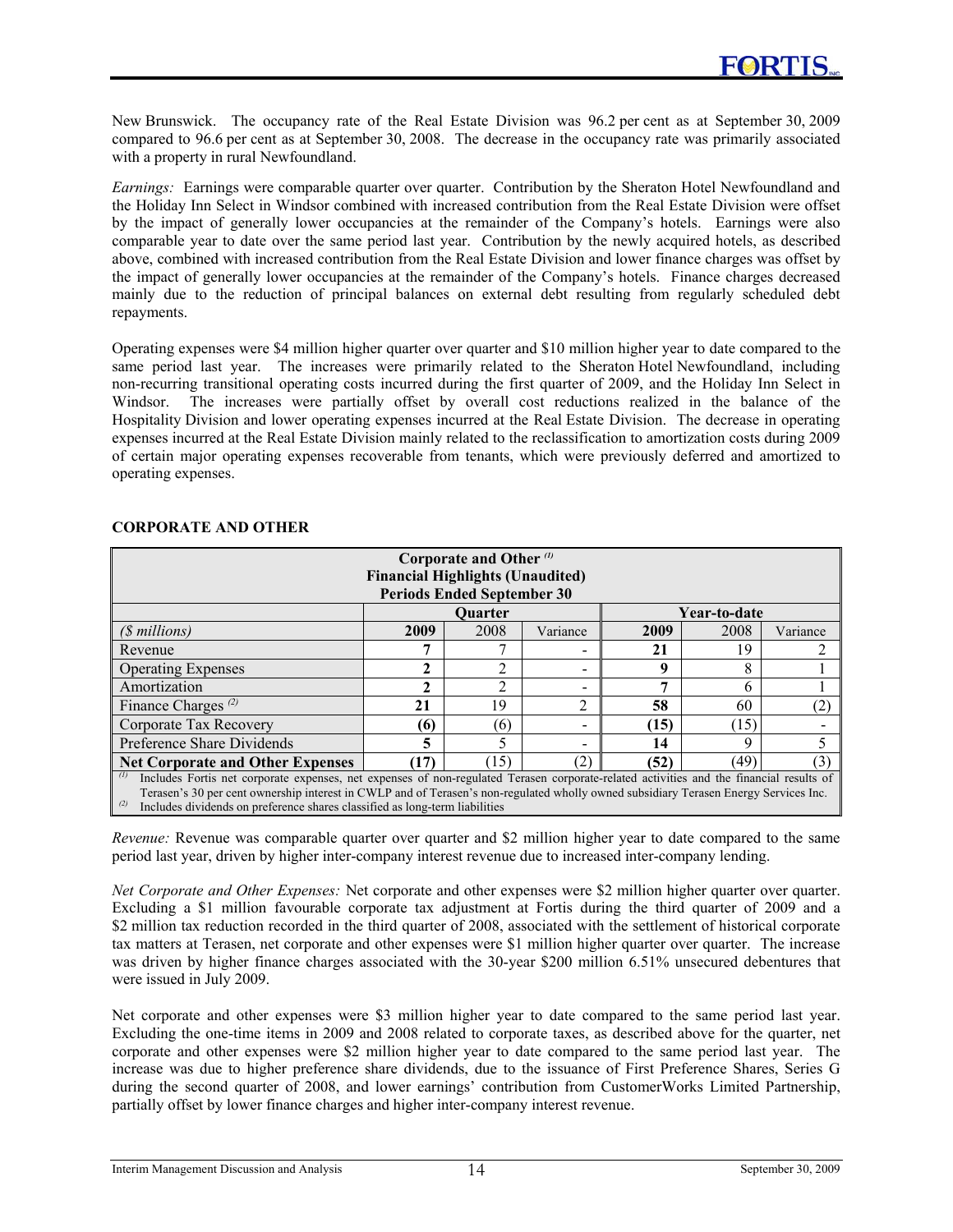Finance charges decreased year to date compared to the same period last year as a result of overall lower debt levels during the first half of 2009 compared to the same period last year and lower interest rates charged on credit facility borrowings. The decrease was partially offset by higher finance charges associated with the \$200 million unsecured debentures issued in July 2009 and the unfavourable impact of foreign exchange associated with the translation of US dollar-denominated interest expense.

In December 2008, Fortis completed a \$300 million common share issue, the net proceeds of which were primarily used to repay short-term debt incurred to repay maturing long-term debt.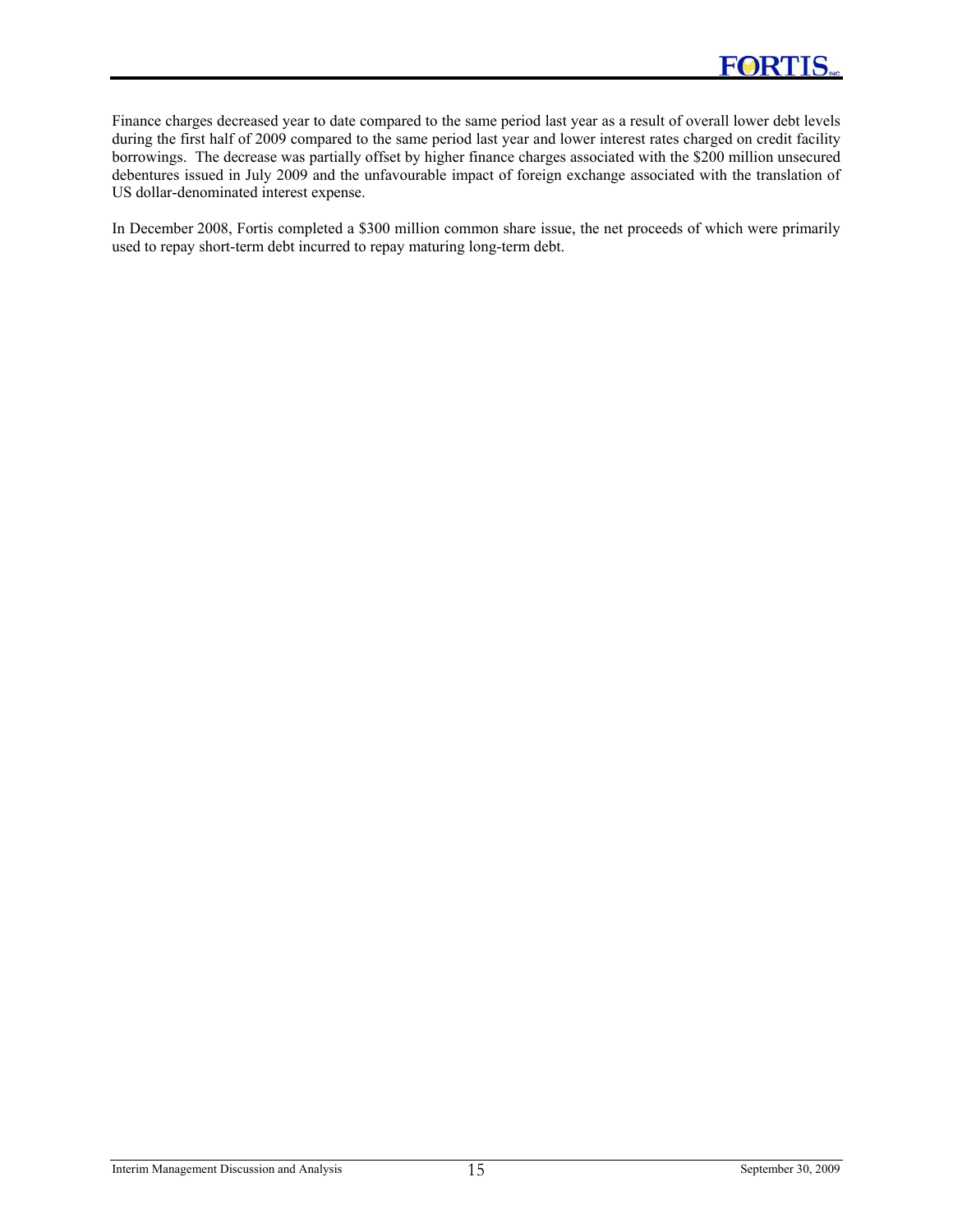# **REGULATORY HIGHLIGHTS**

The nature of regulation and material regulatory decisions and applications associated with each of the Corporation's regulated gas and electric utilities are summarized as follows:

| <b>Nature of Regulation</b> |                                                                                                     |                          |                            |                     |                    |                                                                                                                                                                                                                                 |  |  |  |  |
|-----------------------------|-----------------------------------------------------------------------------------------------------|--------------------------|----------------------------|---------------------|--------------------|---------------------------------------------------------------------------------------------------------------------------------------------------------------------------------------------------------------------------------|--|--|--|--|
|                             |                                                                                                     | <b>Allowed</b><br>Common |                            | Allowed Returns (%) |                    | <b>Supportive Features</b>                                                                                                                                                                                                      |  |  |  |  |
| Regulated                   | <b>Regulatory</b>                                                                                   | <b>Equity</b>            |                            |                     |                    | <b>Future or Historical Test Year</b>                                                                                                                                                                                           |  |  |  |  |
| <b>Utility</b>              | <b>Authority</b>                                                                                    | $(\%)$                   | 2007                       | 2008                | 2009               | <b>Used to Set Rates</b>                                                                                                                                                                                                        |  |  |  |  |
|                             |                                                                                                     |                          |                            | <b>ROE</b>          |                    | Cost of Service ("COS")/ROE                                                                                                                                                                                                     |  |  |  |  |
| <b>TGI</b>                  | <b>British Columbia Utilities</b><br>Commission ("BCUC")                                            | 35                       | 8.37                       | 8.62                | 8.47               | PBR mechanism through 2009: TGI: 50/50<br>sharing of earnings above or below the allowed<br><b>ROE</b>                                                                                                                          |  |  |  |  |
| <b>TGVI</b>                 | <b>BCUC</b>                                                                                         | 40                       | 9.07                       | 9.32                | 9.17               | TGVI: 100 per cent retention of earnings from<br>lower-than-forecasted operating and maintenance<br>costs but no relief from increased operating and<br>maintenance costs                                                       |  |  |  |  |
|                             |                                                                                                     |                          |                            |                     |                    | ROE automatic adjustment formula tied to<br>long-term Canada bond yields<br>Future Test Year                                                                                                                                    |  |  |  |  |
| FortisBC                    | <b>BCUC</b>                                                                                         | 40                       | 8.77                       | 9.02                | 8.87               | <b>COS/ROE</b>                                                                                                                                                                                                                  |  |  |  |  |
|                             |                                                                                                     |                          |                            |                     |                    | PBR mechanism for 2009 through 2011: 50/50<br>sharing of earnings above or below the allowed<br>ROE up to an achieved ROE that is 200 basis<br>points above or below the allowed ROE – excess<br>to deferral account            |  |  |  |  |
|                             |                                                                                                     |                          |                            |                     |                    | ROE automatic adjustment formula tied to<br>long-term Canada bond yields                                                                                                                                                        |  |  |  |  |
| FortisAlberta               | Alberta Utilities                                                                                   | 37                       | 8.51                       | 8.75                | $8.51^{(1)}$       | Future Test Year<br>COS/ROE                                                                                                                                                                                                     |  |  |  |  |
|                             | Commission ("AUC")                                                                                  |                          |                            |                     |                    | ROE automatic adjustment formula tied to<br>long-term Canada bond yields<br>Future Test Year                                                                                                                                    |  |  |  |  |
| Newfoundland                | Newfoundland and                                                                                    | 45                       | 8.60                       | 8.95                | 8.95               | COS/ROE                                                                                                                                                                                                                         |  |  |  |  |
| Power                       | Labrador Board of<br>Commissioners of Public<br>Utilities ("PUB")                                   |                          | $+/-$<br>50 <sub>bps</sub> | $+/-$<br>50 bps     | $^{+/-}$<br>50 bps | ROE automatic adjustment formula tied to<br>long-term Canada bond yields                                                                                                                                                        |  |  |  |  |
| Maritime                    | <b>Island Regulatory and</b>                                                                        | 40                       | 10.25                      | 10.00               | 9.75               | Future Test Year<br>COS/ROE                                                                                                                                                                                                     |  |  |  |  |
| Electric                    | Appeals Commission<br>("IRAC")                                                                      |                          |                            |                     |                    | Future Test Year                                                                                                                                                                                                                |  |  |  |  |
| FortisOntario               | <b>Ontario Energy Board</b>                                                                         | 43.3                     | 9.00                       | 9.00                | 8.01               | Canadian Niagara Power - COS/ROE                                                                                                                                                                                                |  |  |  |  |
|                             | ("OEB")<br>(Canadian Niagara Power)                                                                 |                          |                            |                     |                    | Cornwall Electric - Price cap with commodity cost<br>flow through                                                                                                                                                               |  |  |  |  |
|                             | Franchise Agreement                                                                                 |                          |                            |                     |                    | Future Test Year - Beginning in 2009                                                                                                                                                                                            |  |  |  |  |
|                             | (Cornwall Electric)                                                                                 |                          |                            | ROA                 |                    | Four-year COS/ROA agreements                                                                                                                                                                                                    |  |  |  |  |
| <b>Belize</b>               |                                                                                                     |                          | $10.00 -$                  | 10.00               | $10.00^{(2)}$      | Additional costs in the event of a hurricane would                                                                                                                                                                              |  |  |  |  |
| Electricity                 | <b>Public Utilities</b><br>Commission ("PUC")                                                       | N/A                      | 15.00                      |                     |                    | be deferred and the Company may apply for<br>future recovery in customer rates.<br>Future Test Year                                                                                                                             |  |  |  |  |
| Caribbean                   | <b>Electricity Regulatory</b>                                                                       | N/A                      | 15.00                      | $9.00 - 11.00$      | $9.00 - 11.00$     | COS/ROA                                                                                                                                                                                                                         |  |  |  |  |
| Utilities                   | Authority ("ERA")                                                                                   |                          |                            |                     |                    | Rate-cap adjustment mechanism based on<br>published consumer price indices                                                                                                                                                      |  |  |  |  |
|                             |                                                                                                     |                          |                            |                     |                    | Under the new T&D licence, the Company may<br>apply for a special additional rate to customers in<br>the event of a disaster, including a hurricane.<br>Historical Test Year                                                    |  |  |  |  |
| Fortis Turks and            | Utility makes annual filings                                                                        | N/A                      | $17.50^{(3)}$              | $17.50^{(3)}$       | $17.50^{(3)}$      | COS/ROA                                                                                                                                                                                                                         |  |  |  |  |
| Caicos                      | with the Energy<br>Commissioner                                                                     |                          |                            |                     |                    | If the actual ROA is lower than the allowed ROA,<br>due to additional costs resulting from a hurricane<br>or other event, the Company may apply for an<br>increase in customer rates in the following year.<br>Future Test Year |  |  |  |  |
|                             | <sup>(1)</sup> Interim ROE pending the outcome of the AUC's 2009 Generic Cost of Capital Proceeding |                          |                            |                     |                    |                                                                                                                                                                                                                                 |  |  |  |  |

*(2)* Based on the June 2008 Final Decision related to Belize Electricity's 2008/2009 Rate Application

<sup>(3)</sup> Amount provided under licence. Actual ROAs achieved in 2007 and 2008 were significantly lower than the ROA allowed under the licence due to significant investment occurring at the utility.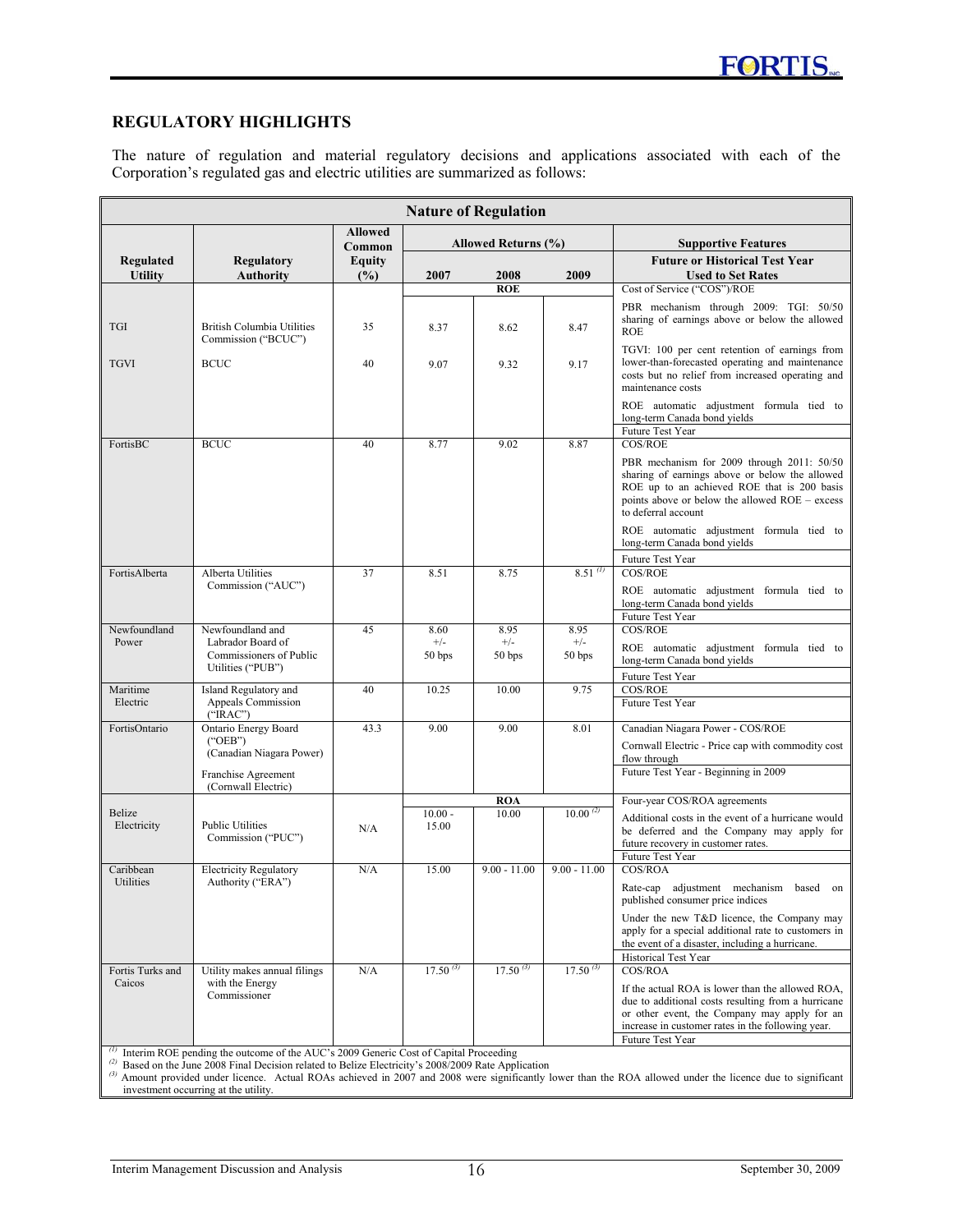|                          | <b>Material Regulatory Decisions and Applications</b>                                                                                                                                                                                                                                                                                                                                                                                                                                                                                                                                                                                                                                                                                                                                                                                                                                                                                                                                                                                                                                                                                                                                                                                                                                                                                                                                                                                                                                                                                                                                                                                                                                                                                                                                                                                                                                                                                                                                                                                                                                                                                                                                                                                                                                                                                                                                                                                                                                                                                                                                                                                                                                                                                                                                                                                                                                                                                                                                                                                                                                                                                                                                                                                                                                                                                                                                                                                                                                                                                                                                                                                                                                                                                                                                                                                                                                                                                                                                                                                                                                                                                                                                                                                                                                                                                                                                                                                                                                                                                                                                                                                                                                                                                                                                                                                                                                                                                                                                                                                                                                                                                                                                                                                                                                                                                                                                                                                  |
|--------------------------|----------------------------------------------------------------------------------------------------------------------------------------------------------------------------------------------------------------------------------------------------------------------------------------------------------------------------------------------------------------------------------------------------------------------------------------------------------------------------------------------------------------------------------------------------------------------------------------------------------------------------------------------------------------------------------------------------------------------------------------------------------------------------------------------------------------------------------------------------------------------------------------------------------------------------------------------------------------------------------------------------------------------------------------------------------------------------------------------------------------------------------------------------------------------------------------------------------------------------------------------------------------------------------------------------------------------------------------------------------------------------------------------------------------------------------------------------------------------------------------------------------------------------------------------------------------------------------------------------------------------------------------------------------------------------------------------------------------------------------------------------------------------------------------------------------------------------------------------------------------------------------------------------------------------------------------------------------------------------------------------------------------------------------------------------------------------------------------------------------------------------------------------------------------------------------------------------------------------------------------------------------------------------------------------------------------------------------------------------------------------------------------------------------------------------------------------------------------------------------------------------------------------------------------------------------------------------------------------------------------------------------------------------------------------------------------------------------------------------------------------------------------------------------------------------------------------------------------------------------------------------------------------------------------------------------------------------------------------------------------------------------------------------------------------------------------------------------------------------------------------------------------------------------------------------------------------------------------------------------------------------------------------------------------------------------------------------------------------------------------------------------------------------------------------------------------------------------------------------------------------------------------------------------------------------------------------------------------------------------------------------------------------------------------------------------------------------------------------------------------------------------------------------------------------------------------------------------------------------------------------------------------------------------------------------------------------------------------------------------------------------------------------------------------------------------------------------------------------------------------------------------------------------------------------------------------------------------------------------------------------------------------------------------------------------------------------------------------------------------------------------------------------------------------------------------------------------------------------------------------------------------------------------------------------------------------------------------------------------------------------------------------------------------------------------------------------------------------------------------------------------------------------------------------------------------------------------------------------------------------------------------------------------------------------------------------------------------------------------------------------------------------------------------------------------------------------------------------------------------------------------------------------------------------------------------------------------------------------------------------------------------------------------------------------------------------------------------------------------------------------------------------------------------------------------------------|
| <b>Regulated Utility</b> | <b>Summary Description</b>                                                                                                                                                                                                                                                                                                                                                                                                                                                                                                                                                                                                                                                                                                                                                                                                                                                                                                                                                                                                                                                                                                                                                                                                                                                                                                                                                                                                                                                                                                                                                                                                                                                                                                                                                                                                                                                                                                                                                                                                                                                                                                                                                                                                                                                                                                                                                                                                                                                                                                                                                                                                                                                                                                                                                                                                                                                                                                                                                                                                                                                                                                                                                                                                                                                                                                                                                                                                                                                                                                                                                                                                                                                                                                                                                                                                                                                                                                                                                                                                                                                                                                                                                                                                                                                                                                                                                                                                                                                                                                                                                                                                                                                                                                                                                                                                                                                                                                                                                                                                                                                                                                                                                                                                                                                                                                                                                                                                             |
| <b>TGI/TGVI</b>          | Every three months, TGI and TGVI review natural gas and propane commodity prices with the BCUC in order to<br>ensure the flow-through rates charged to customers are sufficient to cover the cost of purchasing natural gas and<br>propane. As approved by the BCUC, the commodity rate for natural gas was unchanged during the first quarter of<br>2009 while the commodity rate for propane decreased, effective January 1, 2009. Effective April 1, 2009, the BCUC<br>approved decreases in the commodity rates for natural gas and propane. Effective July 1, 2009, the BCUC approved<br>the commodity rate for natural gas as unchanged for customers in most service regions and approved an increase in the<br>commodity rate for propane for customers in Revelstoke. Effective October 1, 2009, the BCUC approved decreases in<br>the commodity rate for natural gas for customers in the Lower Mainland, Fraser Valley and Interior regions. The<br>commodity cost of natural gas and propane is flowed through to customers without markup.<br>In December 2008, the BCUC approved a basic customer delivery rate increase of approximately 6 per cent at TGI and<br>approved basic customer delivery rate increases up to 5 per cent at TGVI based on customer rate class. Basic customer<br>delivery rates for 2009 reflect the decrease in the allowed ROE for 2009 at TGI and TGVI to 8.47 per cent and<br>9.17 per cent, respectively, resulting from the application of automatic ROE adjustment mechanisms.<br>In March 2009, TGI received approval for its application with the BCUC to perform extensive rehabilitation of certain<br>underwater transmission pipeline crossings of the South Arm of the Fraser River, serving Vancouver and Richmond.<br>The project is expected to be completed in 2010 for a total cost of approximately \$27 million.<br>In April 2009, TGI received approval from the BCUC for its new \$41.5 million Energy Efficiency and Conservation<br>Program to provide customers with enhanced tools and incentives to manage their natural gas consumption, reduce<br>their energy costs and lower their greenhouse gas emissions. The program began in summer 2009.<br>In June 2009, the BCUC approved TGI's application requesting to sell liquefied natural gas as a transportation fuel<br>source for fleet vehicles.<br>In May 2009, the Terasen Gas companies filed an application with the BCUC requesting a review of the current<br>generic allowed ROE adjustment mechanism and the deemed equity component of the capital structure for TGI. The<br>application contemplates an increase in TGI's allowed ROE to 11 per cent from 8.47 per cent, effective July 1, 2009,<br>and an increase in the allowed common equity component of TGI's capital structure to 40 per cent from 35 per cent,<br>effective January 1, 2010. No change was requested in the risk-premium spread of 70 basis points over TGI's allowed<br>ROE in determining TGVI's allowed ROE. A decision on the application is expected by the end of the year or early in<br>2010.<br>In June 2009, TGI applied to the BCUC for in-sourcing of core elements of its customer care services and for<br>implementation of a new customer information system. If approved, the new model would be in place effective<br>January 2012 at a total expected capital cost of approximately \$120 million, including amounts to regulatory deferral<br>accounts. TGI has requested a decision on this project by the end of 2009.<br>Effective June 1, 2009, the BCUC approved an average 12 per cent decrease in basic customer delivery rates at TGWI.<br>Effective July 1, 2009, the BCUC also approved an approximate 10 per cent decrease in commodity rates at TGWI.<br>In June 2009, TGI and TGVI each filed with the BCUC two-year revenue requirements applications for 2010 and 2011.<br>The current PBR agreements at TGI and TGVI expire on December 31, 2009. The rate applications will be updated to<br>reflect the amounts to be approved by the BCUC with respect to an increase in the deemed equity level at TGI and the<br>allowed ROEs as filed with the BCUC in May 2009, as described above. TGI's application assumes forecast average<br>rate base of approximately \$2,536 million and \$2,620 million for 2010 and 2011, respectively, while TGVI's<br>application assumes forecast average rate base of approximately \$555 million and \$730 million for 2010 and 2011,<br>respectively. The expected overall impact on customer rates at TGI for 2010 and 2011, including the flow through of<br>the cost of natural gas but before any effect of an increase in the deemed equity level and the allowed ROE, is an<br>increase of approximately 3 per cent and 2 per cent, respectively. TGVI is requesting customer rates for its sales<br>customers, including the flow through of the cost of natural gas but before any effect of an increase in the allowed<br>ROE, to remain unchanged for the two-year period beginning January 1, 2010. TGVI, however, is requesting overall<br>rates for its transportation customers that are not subject to separate transportation service agreements be decreased by<br>approximately 5 per cent in 2010 and remain unchanged during 2011. Decisions on the applications are expected by<br>the end of the year or early in 2010. |
| FortisBC                 | In December 2008, the BCUC approved the Company's 2009 Revenue Requirements Application, resulting in a<br>general rate increase of 4.6 per cent, effective January 1, 2009. The rate increase is primarily the result of the<br>Company's ongoing investment in electrical infrastructure and increasing power purchase prices driven by customer<br>growth and increased electricity demand. Rates for 2009 reflect an allowed ROE of 8.87 per cent as a result of the<br>application of the automatic ROE adjustment mechanism. The approval of the 2009 Revenue Requirements<br>Application also included an extension of the PBR mechanism for the years 2009 through 2011 under terms similar to<br>the previous PBR agreement, except annual gross operating and maintenance expenses, before capitalized overhead,<br>will be set by a formula incorporating customer growth and inflation, i.e., the consumer price index ("CPI") for<br>British Columbia minus a productivity improvement factor ("PIF") of 3 per cent in 2009, 1.5 per cent in 2010 and<br>1.5 per cent in 2011. Should inflation be in excess of 3 per cent, the excess is to be added to the PIF, which effectively<br>caps the CPI at 3 per cent.<br>In February 2009, the BCUC issued its decision on FortisBC's 2009 and 2010 Capital Expenditure Plan. Total gross<br>capital expenditures of \$165 million and \$156 million were approved for 2009 and 2010, respectively.<br>In August 2009, FortisBC applied for and received BCUC approval for a 2.2 per cent increase in customer rates,<br>effective September 1, 2009. The increase was due to higher power purchase costs being charged to the Company by<br>BC Hydro.<br>In October 2009, FortisBC filed its Preliminary 2010 Revenue Requirements Application requesting a 4.6 per cent<br>general customer rate increase, effective January 1, 2009. The requested rate increase is due to the Company's ongoing<br>investment in electrical infrastructure and increasing power purchase prices driven by customer growth and increased<br>electricity demand.                                                                                                                                                                                                                                                                                                                                                                                                                                                                                                                                                                                                                                                                                                                                                                                                                                                                                                                                                                                                                                                                                                                                                                                                                                                                                                                                                                                                                                                                                                                                                                                                                                                                                                                                                                                                                                                                                                                                                                                                                                                                                                                                                                                                                                                                                                                                                                                                                                                                                                                                                                                                                                                                                                                                                                                                                                                                                                                                                                                                                                                                                                                                                                                                                                                                                                                           |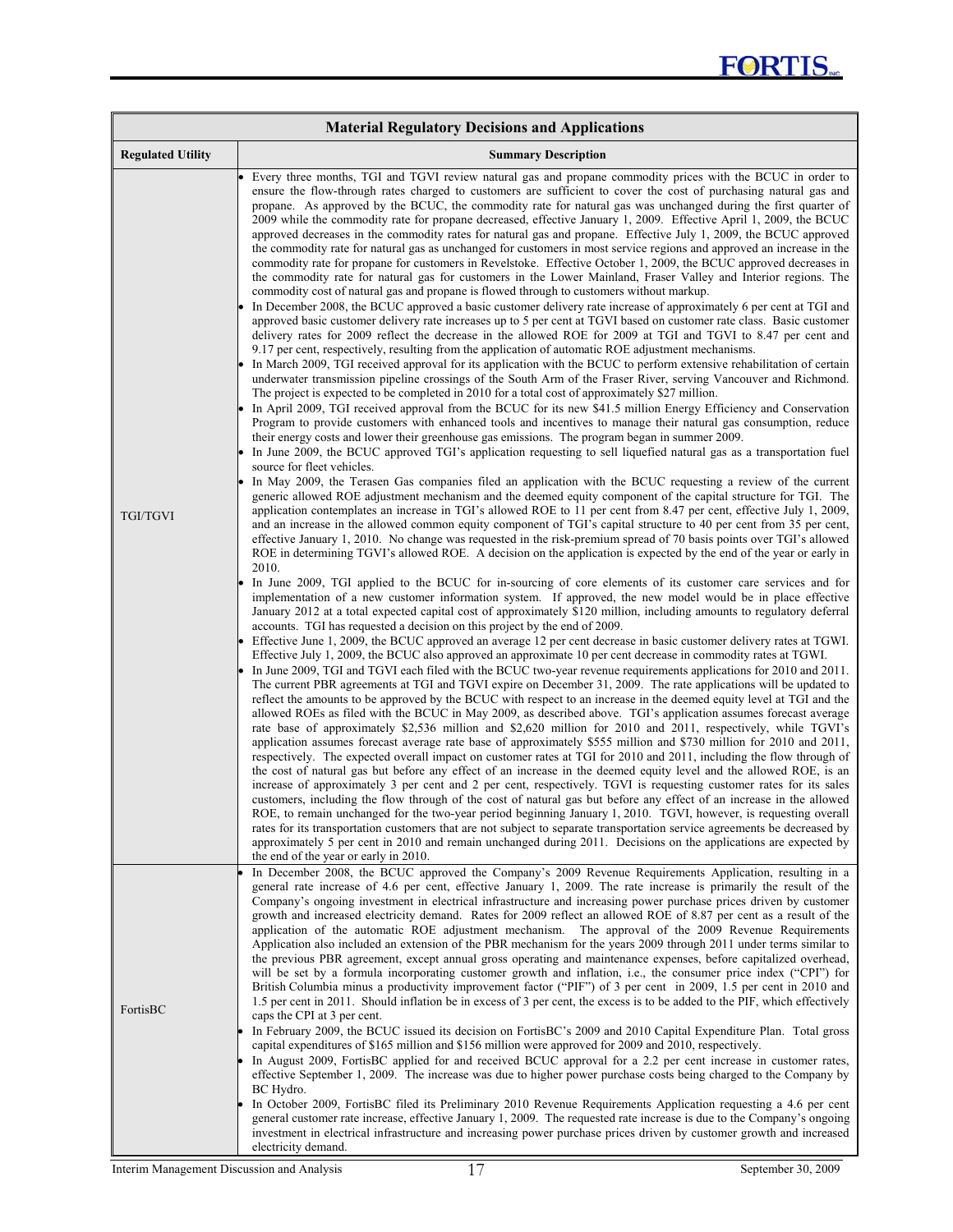|                          | Material Regulatory Decisions and Applications (cont'd)                                                                                                                                                                                                                                                                                                                                                                                                                                                                                                                                                                                                                                                                                                                                                                                                                                                                                                                                                                                                                                                                                                                                                                                                                                                                                                                                                                                                                                                                                                                                                                                                                                                                                                                                                                                                                                                                                                                                                                                                                                                                                                                                                                                                                                                                                                                                                                                                                                                                                                                                 |
|--------------------------|-----------------------------------------------------------------------------------------------------------------------------------------------------------------------------------------------------------------------------------------------------------------------------------------------------------------------------------------------------------------------------------------------------------------------------------------------------------------------------------------------------------------------------------------------------------------------------------------------------------------------------------------------------------------------------------------------------------------------------------------------------------------------------------------------------------------------------------------------------------------------------------------------------------------------------------------------------------------------------------------------------------------------------------------------------------------------------------------------------------------------------------------------------------------------------------------------------------------------------------------------------------------------------------------------------------------------------------------------------------------------------------------------------------------------------------------------------------------------------------------------------------------------------------------------------------------------------------------------------------------------------------------------------------------------------------------------------------------------------------------------------------------------------------------------------------------------------------------------------------------------------------------------------------------------------------------------------------------------------------------------------------------------------------------------------------------------------------------------------------------------------------------------------------------------------------------------------------------------------------------------------------------------------------------------------------------------------------------------------------------------------------------------------------------------------------------------------------------------------------------------------------------------------------------------------------------------------------------|
| <b>Regulated Utility</b> | <b>Summary Description</b>                                                                                                                                                                                                                                                                                                                                                                                                                                                                                                                                                                                                                                                                                                                                                                                                                                                                                                                                                                                                                                                                                                                                                                                                                                                                                                                                                                                                                                                                                                                                                                                                                                                                                                                                                                                                                                                                                                                                                                                                                                                                                                                                                                                                                                                                                                                                                                                                                                                                                                                                                              |
| FortisAlberta            | In June 2008, the AUC ruled that a review of ROE levels, adjustment mechanisms and utility capital structures in a<br>generic proceeding would be appropriate. In July 2008, the AUC issued its notice of application, preliminary scoping<br>document and minimum filing requirements for the 2009 Generic Cost of Capital Proceeding. The proceeding applies<br>to all gas, electric and pipeline utilities in Alberta that are regulated by the AUC.<br>In November 2008, FortisAlberta submitted its evidence with respect to the 2009 Generic Cost of Capital Proceeding<br>as requested by the AUC. Oral hearings took place in May and June 2009, arguments were provided in July and<br>August 2009 and an AUC order is expected during the fourth quarter of 2009.<br>In December 2008, FortisAlberta received regulatory approval for its 2009 distribution rates to recover approved<br>distribution costs. The result was a distribution rate increase of 8.6 per cent, effective January 1, 2009. The rate<br>increase was slightly higher than the rate increase of 7.3 per cent contemplated in the 2008/2009 Negotiated Settlement<br>Agreement ("NSA"), due to the deferred recovery in customer rates in 2009 of the increase in the allowed ROE to<br>8.75 per cent in 2008. The approved rates for 2009 also reflect the impact of the Company's union agreement, which<br>was settled after the 2008/2009 NSA was approved. As directed by the AUC, the Company is to continue using the<br>2007 allowed ROE of 8.51 per cent for 2009, pending the outcome of the 2009 Generic Cost of Capital Proceeding.<br>In June 2009, FortisAlberta filed a comprehensive two-year distribution revenue requirements application for 2010 and<br>2011. For both years, the application assumes an interim allowed ROE of 8.75 per cent with a deemed equity level of<br>37 per cent, pending the outcome of the current Generic Cost of Capital Proceeding. The application also forecasts<br>average rate base of approximately \$1,538 million and \$1,724 million for 2010 and 2011, respectively. The expected<br>impact on the distribution component of customer rates for 2010 and 2011 is an average increase of 13.3 per cent and<br>14.9 per cent, respectively. FortisAlberta anticipates a hearing in November 2009, a regulatory decision by the AUC to<br>be received in spring 2010 with final customer rates anticipated to take effect late in 2010 or early 2011. An<br>application for interim rates, effective January 2010, was filed in October 2009. |
| Newfoundland<br>Power    | In November 2008, the PUB approved, as filed, the Company's 2009 Capital Budget Application for approximately<br>\$62 million, with approximately half of the proposed capital expenditures relating to construction and capital<br>maintenance of the electricity system. During the third quarter of 2009, Newfoundland Power filed supplemental<br>applications to its 2009 Capital Budget Application, requesting an additional approximate \$2 million in capital<br>spending, which were approved by the PUB.<br>The Company's allowed ROE of 8.95 per cent remains unchanged for 2009 and, consequently, there has been no<br>change in basic customer rates for 2009.<br>Effective July 1, 2009, the PUB approved an overall average decrease in customer electricity rates of approximately<br>6.6 per cent, reflecting the flow through to customers, by operation of the Rate Stabilization Account, of variances in<br>the cost of fuel used to generate electricity that Newfoundland Hydro sells to Newfoundland Power. The decrease in<br>customer rates will have no impact on Newfoundland Power's earnings in 2009.<br>In November 2009, the Company's 2010 Capital Budget Application totalling approximately \$65 million was approved<br>by the PUB.<br>In September 2009, Newfoundland Power filed a revised 2010 General Rate Application, seeking approval for an<br>overall average increase in basic customer electricity rates of approximately 7.2 per cent, effective January 1, 2010.<br>The proposed increase in rates is the result of a full review of the Company's costs and customer rates. The application<br>seeks an increase in the allowed ROE from 8.95 per cent to 11 per cent for 2010 on an equity level of approximately<br>45 per cent. The application also forecasts average rate base of approximately \$869 million for 2010. A public hearing<br>on the application occurred in October 2009.                                                                                                                                                                                                                                                                                                                                                                                                                                                                                                                                                                                                                                       |
| Maritime Electric        | In March 2009, IRAC approved Maritime Electric's 2009 Rate Application, which resulted in an increase in the<br>amount of energy-related costs being collected from customers through the basic rate component of customer billings,<br>effective April 1, 2009. The increase in the reference cost of energy in basic rates from 6.73 cents per kilowatt hour<br>("kWh") to 7.7 cents per kWh results in a decrease in the amount of energy costs to be collected from customers<br>through the operation of the Energy Cost Adjustment Mechanism ("ECAM"). Additionally, IRAC approved the<br>deferral of New Brunswick Power Point Lepreau Nuclear Generating Station ("Point Lepreau") replacement energy<br>costs for 2009 and an increase in the amortization period of the ECAM to 12 months, effective April 1, 2009. IRAC<br>also approved, as filed, a maximum allowed ROE of 9.75 per cent for 2009, down from an allowed ROE of<br>10.00 per cent for 2008. The overall impact on residential customer rates for 2009 is an increase of 5.3 per cent based<br>on average consumption of 650 kWh per month.<br>In September 2009, New Brunswick Power announced that the refurbishment of Point Lepreau is behind schedule with<br>the target date for electricity to be generated again delayed until February 2011. The Point Lepreau reactor was<br>originally scheduled to restart October 1, 2009.                                                                                                                                                                                                                                                                                                                                                                                                                                                                                                                                                                                                                                                                                                                                                                                                                                                                                                                                                                                                                                                                                                                                                                      |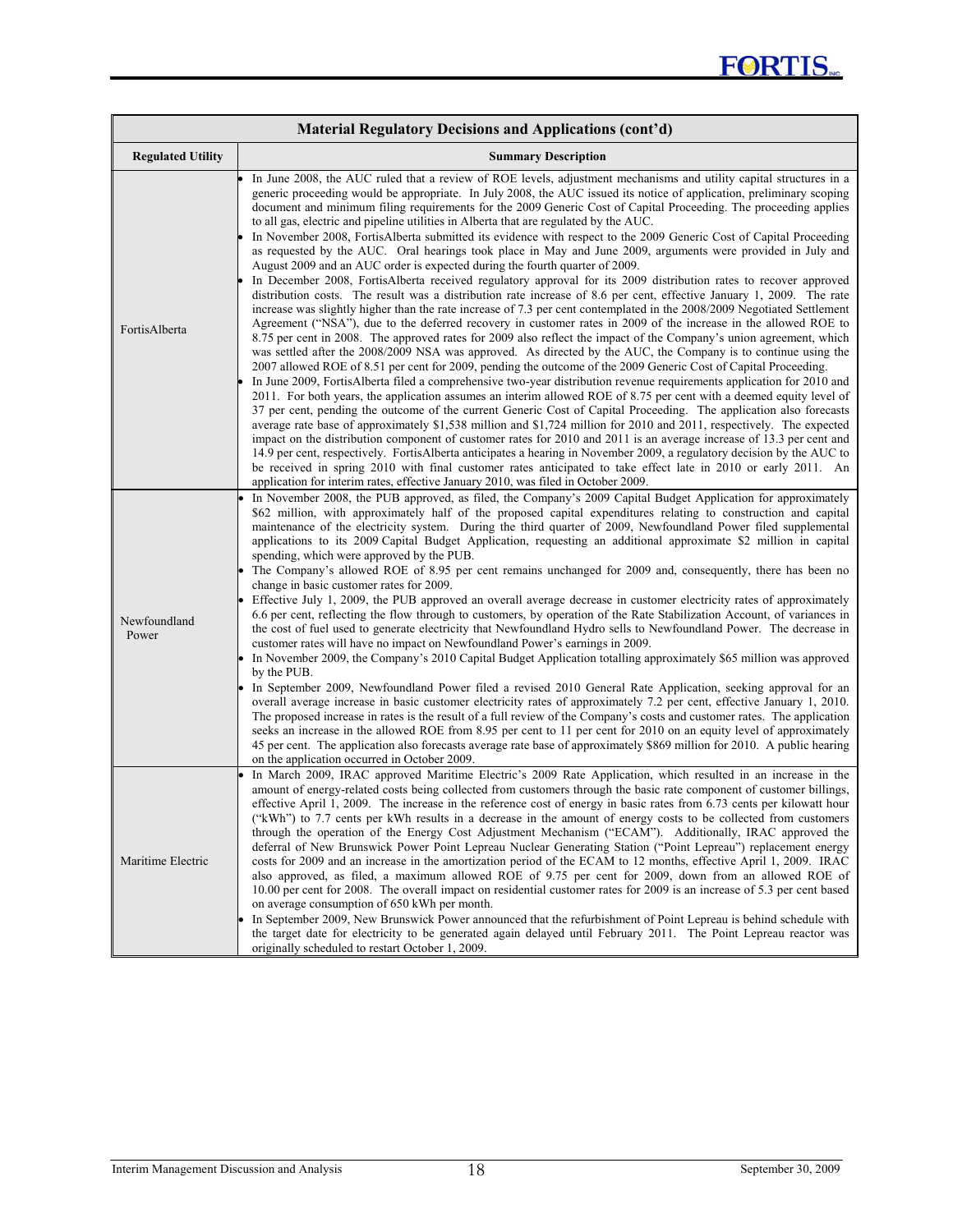|                          | <b>Material Regulatory Decisions and Applications (cont'd)</b>                                                                                                                                                                                                                                                                                                                                                                                                                                                                                                                                                                                                                                                                                                                                                                                                                                                                                                                                                                                                                                                                                                                                                                                                                                                                                                                                                                                                                                                                                                                                                                                                                                                                                                                                                                                                                                                                                                                                                                                                                                                                                                                                                                                                                                                                                                                                                                                                                                                                                                                                                                                                                                                                                                                                                                                                                                                                                                                                                                                                                                                                                                                                                                                                                                                                                                                                                                                                                                                                                                                                                                                                                                                                                                                                                                                                                                                                                                                                                                                                                                                                                                                                                                                                                                                                                                                                                                                                                                                                                                                                      |  |  |  |  |  |  |
|--------------------------|-----------------------------------------------------------------------------------------------------------------------------------------------------------------------------------------------------------------------------------------------------------------------------------------------------------------------------------------------------------------------------------------------------------------------------------------------------------------------------------------------------------------------------------------------------------------------------------------------------------------------------------------------------------------------------------------------------------------------------------------------------------------------------------------------------------------------------------------------------------------------------------------------------------------------------------------------------------------------------------------------------------------------------------------------------------------------------------------------------------------------------------------------------------------------------------------------------------------------------------------------------------------------------------------------------------------------------------------------------------------------------------------------------------------------------------------------------------------------------------------------------------------------------------------------------------------------------------------------------------------------------------------------------------------------------------------------------------------------------------------------------------------------------------------------------------------------------------------------------------------------------------------------------------------------------------------------------------------------------------------------------------------------------------------------------------------------------------------------------------------------------------------------------------------------------------------------------------------------------------------------------------------------------------------------------------------------------------------------------------------------------------------------------------------------------------------------------------------------------------------------------------------------------------------------------------------------------------------------------------------------------------------------------------------------------------------------------------------------------------------------------------------------------------------------------------------------------------------------------------------------------------------------------------------------------------------------------------------------------------------------------------------------------------------------------------------------------------------------------------------------------------------------------------------------------------------------------------------------------------------------------------------------------------------------------------------------------------------------------------------------------------------------------------------------------------------------------------------------------------------------------------------------------------------------------------------------------------------------------------------------------------------------------------------------------------------------------------------------------------------------------------------------------------------------------------------------------------------------------------------------------------------------------------------------------------------------------------------------------------------------------------------------------------------------------------------------------------------------------------------------------------------------------------------------------------------------------------------------------------------------------------------------------------------------------------------------------------------------------------------------------------------------------------------------------------------------------------------------------------------------------------------------------------------------------------------------------------------------------|--|--|--|--|--|--|
| <b>Regulated Utility</b> | <b>Summary Description</b>                                                                                                                                                                                                                                                                                                                                                                                                                                                                                                                                                                                                                                                                                                                                                                                                                                                                                                                                                                                                                                                                                                                                                                                                                                                                                                                                                                                                                                                                                                                                                                                                                                                                                                                                                                                                                                                                                                                                                                                                                                                                                                                                                                                                                                                                                                                                                                                                                                                                                                                                                                                                                                                                                                                                                                                                                                                                                                                                                                                                                                                                                                                                                                                                                                                                                                                                                                                                                                                                                                                                                                                                                                                                                                                                                                                                                                                                                                                                                                                                                                                                                                                                                                                                                                                                                                                                                                                                                                                                                                                                                                          |  |  |  |  |  |  |
| FortisOntario            | In August 2008, Canadian Niagara Power filed a 2009 Cost of Service Application ("2009 Application") requesting the<br>rebasing of distribution rates using 2009 as a forward test year. In August 2009, the OEB issued its Rate Order on the<br>2009 Application for Fort Erie and Gananoque, approving final distribution rate increases, effective May 1, 2009, of<br>5.1 per cent and 11.7 per cent, respectively, with impact on customer billings commencing September 1, 2009.<br>Foregone revenue from May 1, 2009 through August 31, 2009 will be recovered from customers through a rate rider in<br>effect from September 1, 2009 through April 30, 2010. The Rate Order confirmed a deemed capital structure<br>containing 43.3 per cent equity, consistent with that assumed in the 2009 Application, approved an allowed ROE of<br>8.01 per cent for 2009 and approved all forecast capital expenditures and significantly all forecast operating expenses,<br>as filed. The approved rate increases were primarily driven by the impact of distribution system upgrades.<br>In March 2009, the OEB announced that it was initiating a consultative process with utilities in Ontario that it regulates<br>to help the OEB determine whether current economic and financial market conditions warrant an adjustment to any<br>cost of capital parameter values determined in accordance with current established methodology. In June 2009, the<br>OEB issued a letter indicating that it had decided not to change the parameters for 2009. A stakeholder conference was<br>held in September and October 2009 to review the cost of capital policy for future years. The OEB anticipates that any<br>policy changes made as a result of the review process will apply to the setting of rates for the 2010 rate year.<br>In September 2009, the OEB issued a Decision on the 2009 Application for Port Colborne, effective May 1, 2009, with<br>impact on customer billings commencing November 1, 2009. Foregone revenue from May 1, 2009 through<br>October 31, 2009 will be permitted to be collected from customers. The Decision confirmed a similar capital structure<br>and allowed ROE as for Fort Erie and Gananoque. A draft Rate Order for Port Colborne was filed in October 2009 and<br>a Final Rate Order from the OEB is expected in the fourth quarter of 2009.                                                                                                                                                                                                                                                                                                                                                                                                                                                                                                                                                                                                                                                                                                                                                                                                                                                                                                                                                                                                                                                                                                                                                                                                                                                                                                                                                                                                                                                                                                                                                                                                                                                                                                                                                                                                                                                                                                                                                                                                                                                                                                                                                                                                     |  |  |  |  |  |  |
| Belize<br>Electricity    | In June 2008, the PUC issued its Final Decision on Belize Electricity's 2008/2009 Rate Application, which rejected<br>most of the recommendations of a PUC-appointed Independent Expert engaged to review the PUC's Initial Decision on<br>Belize Electricity's 2008/2009 Rate Application and failed to increase the overall average electricity rate as requested<br>in the application. The PUC also ordered a BZ\$36 million retroactive adjustment associated with Belize Electricity's<br>prior years' financial results. The adjustment, in substance, represented the disallowance of previously incurred fuel<br>and purchased power costs. The PUC also reduced Belize Electricity's targeted allowed ROA to 10 per cent from<br>12 per cent through a reduction in the VAD component of the average electricity rate. As a direct result of the<br>June 2008 Final Decision, Belize Electricity recorded an \$18 million (BZ\$36 million) charge (\$13 million of which<br>was the Corporation's share) to energy supply costs during the second quarter of 2008. The Final Decision does not<br>impact the Corporation's hydroelectric generation operations conducted in Belize Electric Company Limited<br>("BECOL").<br>The Final Decision also proposed the use of an automatic mechanism, to be finalized by the PUC, to adjust monthly, on<br>a two-month lag basis, the cost of power component of the rate to reflect actual costs of power. The automatic<br>adjustment mechanism, which was retroactively effective September 1, 2008, allows for the collection from, or rebate<br>to, customers of actual costs of power which vary from a reference cost of power by more than a threshold of<br>10 per cent.<br>In February 2009, the PUC amended the Final Decision on Belize Electricity's 2008/2009 Rate Application<br>(the "Amendment"), effective for the period from January 1, 2009 through June 30, 2009. The Amendment provides<br>for an increase in the VAD component of the average electricity rate to allow Belize Electricity to earn a targeted<br>allowed ROA of 12 per cent but reduces the reference COP component of the average electricity rate, due to an overall<br>decline in the cost of power. The Amendment, therefore, allows for an overall decrease in the average electricity rate<br>from BZ44.1 cents per kWh to BZ37.5 cents per kWh. The Amendment also provides for a lower regulated asset value<br>upon which the allowed ROA is calculated, while increasing operating expenses by the same amount, and reduces<br>depreciation, taxes and fees and the related revenue requirement.<br>In April 2009, Belize Electricity filed its Annual Tariff Review Application for the annual tariff period from<br>July 1, 2009 to June 30, 2010 ("2009/2010 Rate Application") proposing a 6 per cent decrease in the average electricity<br>rate, as well as a reversal of the BZ\$36 million charge described above. The PUC has not accepted the 2009/2010 Rate<br>Application on the grounds that an Annual Tariff Review Proceeding is not in effect.<br>Changes made in electricity legislation by the Government of Belize and the PUC, and the June 2008 Final Decision<br>and Amendment, which were based on the changed legislation, have been judicially challenged by Belize Electricity in<br>several proceedings. The judicial process is ongoing with interim rulings, judgments and appeals. The timing or likely<br>final outcome of the proceedings is indeterminable at this time. However, the Supreme Court of Belize has approved an<br>injunction against the Amendment until Belize Electricity's appeal of the June 2008 Final Decision has been heard in<br>court, which commenced early October 2009, but after considering some preliminary matters the trial judge postponed<br>the case for a date to be determined. In addition, Belize Electricity's appeal of the Supreme Court of Belize's previous<br>decision to uphold certain changes made in electricity legislation by the Government of Belize and the PUC was<br>dismissed in June 2009.<br>In June 2009, the Minister of Public Utilities of Belize issued a statutory instrument purporting to declare providers of<br>electricity generation and water services, including BECOL, as public utility providers within the meaning of the<br>Public Utilities Commission Act as of May 1, 2009. Fortis is currently assessing the statutory instrument and its impact<br>on previously negotiated and PUC-approved power purchase agreements. |  |  |  |  |  |  |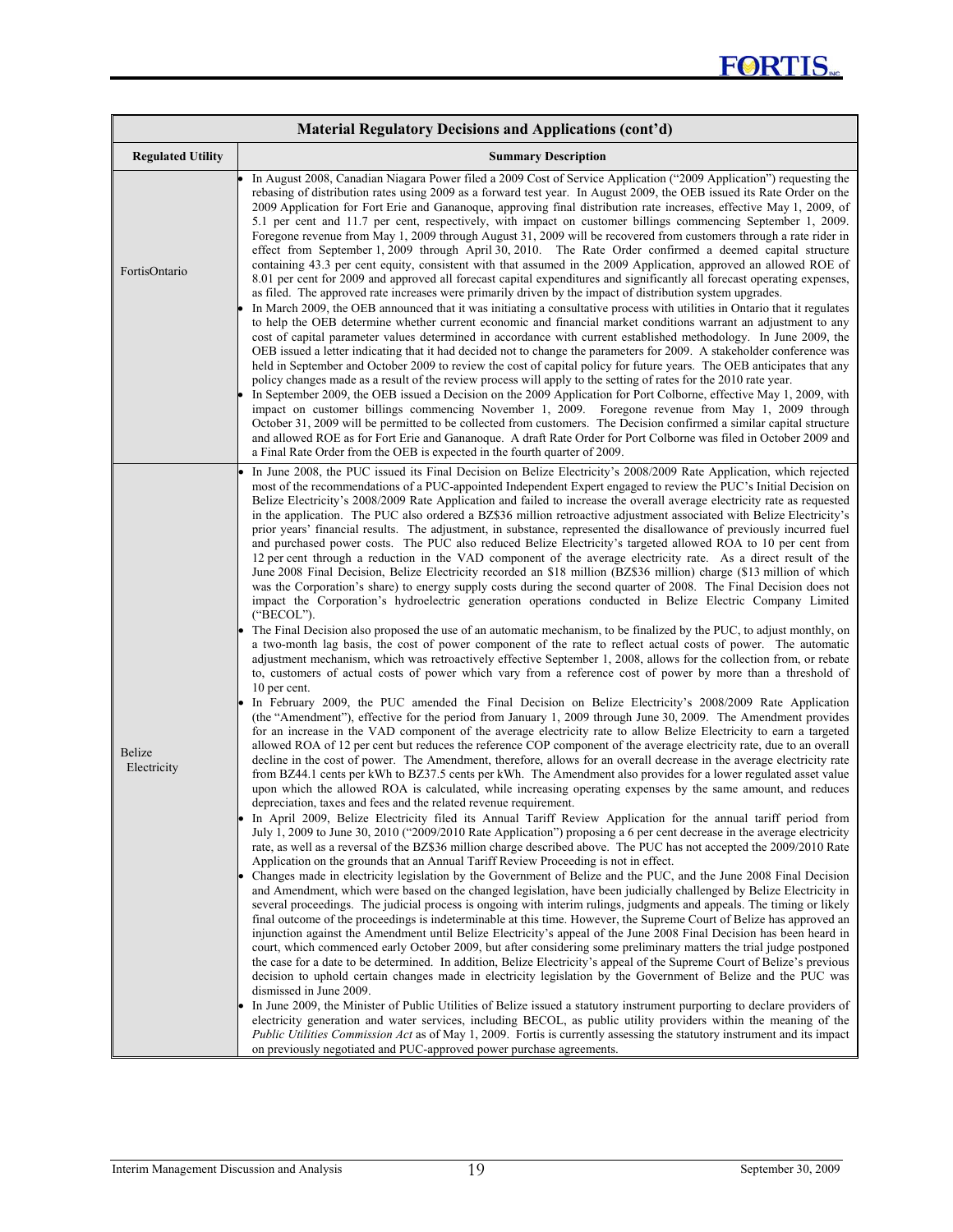| Material Regulatory Decisions and Applications (cont'd) |                                                                                                                                                                                                                                                                                                                                                                                                                                                                                                                                                                                                                                                                                                                                                                                                                                                                                                                                                                                                                                                                                                                                                                                                                                                                                                                                    |  |  |  |  |  |  |  |
|---------------------------------------------------------|------------------------------------------------------------------------------------------------------------------------------------------------------------------------------------------------------------------------------------------------------------------------------------------------------------------------------------------------------------------------------------------------------------------------------------------------------------------------------------------------------------------------------------------------------------------------------------------------------------------------------------------------------------------------------------------------------------------------------------------------------------------------------------------------------------------------------------------------------------------------------------------------------------------------------------------------------------------------------------------------------------------------------------------------------------------------------------------------------------------------------------------------------------------------------------------------------------------------------------------------------------------------------------------------------------------------------------|--|--|--|--|--|--|--|
| <b>Regulated Utility</b>                                | <b>Summary Description</b>                                                                                                                                                                                                                                                                                                                                                                                                                                                                                                                                                                                                                                                                                                                                                                                                                                                                                                                                                                                                                                                                                                                                                                                                                                                                                                         |  |  |  |  |  |  |  |
| Caribbean Utilities                                     | In January 2009, a revised Five-Year Capital Investment Plan ("CIP") totalling US\$246 million was submitted to the<br>ERA. In March 2009, the ERA approved the Company's 2009 CIP of US\$48 million. In October 2009,<br>Caribbean Utilities submitted to the ERA a CIP totalling US\$157 million for the period 2010 through 2014.<br>In April 2009, Caribbean Utilities submitted its bid to install 16 MW of generation in May 2012 and another 16 MW of<br>generation in May 2013. There was one other bidder for the 32 MW of generation. Based on current economic<br>conditions and revised medium-term future load growth projections by the Company, the ERA has cancelled its<br>32 MW capacity-expansion solicitation. Caribbean Utilities and the ERA will continue to monitor growth indicators<br>and revise forecasts as necessary. A new solicitation may occur at such time there are indicators of a future need for<br>additional capacity. Caribbean Utilities' CIP for 2010 through 2104 reflects the Company's lower growth projections<br>and delay of the 32 MW of new generating capacity.<br>The ERA approved a 2.4 per cent increase in basic customer electricity rates, effective June 1, 2009, in accordance with<br>the rate adjustment mechanism provided under Caribbean Utilities' T&D licence. |  |  |  |  |  |  |  |
| Fortis Turks and                                        | • In March 2009, Fortis Turks and Caicos submitted its 2008 annual regulatory filing outlining the Company's                                                                                                                                                                                                                                                                                                                                                                                                                                                                                                                                                                                                                                                                                                                                                                                                                                                                                                                                                                                                                                                                                                                                                                                                                       |  |  |  |  |  |  |  |
| Caicos                                                  | performance in 2008 and its capital expansion plans for 2009.                                                                                                                                                                                                                                                                                                                                                                                                                                                                                                                                                                                                                                                                                                                                                                                                                                                                                                                                                                                                                                                                                                                                                                                                                                                                      |  |  |  |  |  |  |  |

# **CONSOLIDATED FINANCIAL POSITION**

The following table outlines the significant changes in the consolidated balance sheets between September 30, 2009 and December 31, 2008.

| Fortis Inc.                                                               |                                                  |                                                                                                                                                                                                                                                                                                                                                                                                                                                                                                                                                                                                                                                                                                                                                                                                     |  |  |  |  |  |  |  |
|---------------------------------------------------------------------------|--------------------------------------------------|-----------------------------------------------------------------------------------------------------------------------------------------------------------------------------------------------------------------------------------------------------------------------------------------------------------------------------------------------------------------------------------------------------------------------------------------------------------------------------------------------------------------------------------------------------------------------------------------------------------------------------------------------------------------------------------------------------------------------------------------------------------------------------------------------------|--|--|--|--|--|--|--|
| <b>Significant Changes in the Consolidated Balance Sheets (Unaudited)</b> |                                                  |                                                                                                                                                                                                                                                                                                                                                                                                                                                                                                                                                                                                                                                                                                                                                                                                     |  |  |  |  |  |  |  |
|                                                                           | between September 30, 2009 and December 31, 2008 |                                                                                                                                                                                                                                                                                                                                                                                                                                                                                                                                                                                                                                                                                                                                                                                                     |  |  |  |  |  |  |  |
| <b>Balance Sheet Account</b>                                              | Increase/<br>(Decrease)<br>(\$ millions)         | <b>Explanation</b>                                                                                                                                                                                                                                                                                                                                                                                                                                                                                                                                                                                                                                                                                                                                                                                  |  |  |  |  |  |  |  |
| Cash and cash equivalents                                                 | 40                                               | The increase was primarily due to cash on hand associated with partial proceeds from the<br>\$200 million debenture offering at Fortis in July 2009. Subsequent to the quarter end, a<br>portion of the proceeds were used to help initially finance the acquisition of Great Lakes<br>Distribution Power Inc. The remaining increase in cash was due to higher cash balances at<br>Newfoundland Power, driven by the timing of long-term debt interest and sinking fund<br>payments.                                                                                                                                                                                                                                                                                                               |  |  |  |  |  |  |  |
| Accounts receivable                                                       | (324)                                            | The decrease was primarily due to the impact of a seasonal decrease in sales, driven by the<br>Terasen Gas companies and Newfoundland Power, and the impact of lower fuel factor billings<br>at Caribbean Utilities and Fortis Turks and Caicos associated with a decline in fuel prices.                                                                                                                                                                                                                                                                                                                                                                                                                                                                                                           |  |  |  |  |  |  |  |
| Regulatory assets - current<br>and long-term                              | 564                                              | The increase was primarily due to the result of recording \$543 million in regulatory assets as<br>at September 30, 2009, associated with the recognition of future income taxes upon adoption<br>of amended Section 3465, <i>Income Taxes</i> , effective January 1, 2009. The remainder of the<br>increase was mainly due to the regulatory deferral associated with the change in the fair<br>market value of the gas commodity swap and option contracts at the Terasen Gas companies<br>and the deferral of Point Lepreau energy replacement costs at Maritime Electric. The increase<br>was partially offset by the impact of the deferral of amounts collected in customer rates in<br>excess of the actual commodity cost of natural gas at the Terasen Gas companies year-to-date<br>2009. |  |  |  |  |  |  |  |
| Other assets                                                              | (58)                                             | The decrease was driven by a net \$61 million reduction associated with the change to the<br>equity method of accounting of the Corporation's interest in the Exploits River Hydro<br>Partnership ("Exploits Partnership"), effective February 13, 2009. Previously, the financial<br>results of the Exploits Partnership were consolidated in the financial statements of the<br>Corporation. Refer to the "Critical Accounting Estimates - Contingencies" section of this<br>MD&A for a further discussion of the Exploits Partnership.                                                                                                                                                                                                                                                           |  |  |  |  |  |  |  |
| Utility capital assets                                                    | 347                                              | The increase primarily related to \$725 million invested in electricity and gas systems, partially<br>offset by amortization and customer contributions for the nine months ended<br>September 30, 2009 and the impact of foreign exchange on the translation of foreign<br>currency-denominated utility capital assets.                                                                                                                                                                                                                                                                                                                                                                                                                                                                            |  |  |  |  |  |  |  |
| Short-term borrowings                                                     | (74)                                             | The decrease was driven by the repayment of short-term borrowings by TGI and<br>Caribbean Utilities with partial proceeds from the issuances of long-term debt, repayment of<br>short-term borrowings by Fortis Turks and Caicos with proceeds from inter-company<br>borrowings with Fortis, combined with lower borrowings at the Terasen Gas companies due to<br>seasonality of operations.                                                                                                                                                                                                                                                                                                                                                                                                       |  |  |  |  |  |  |  |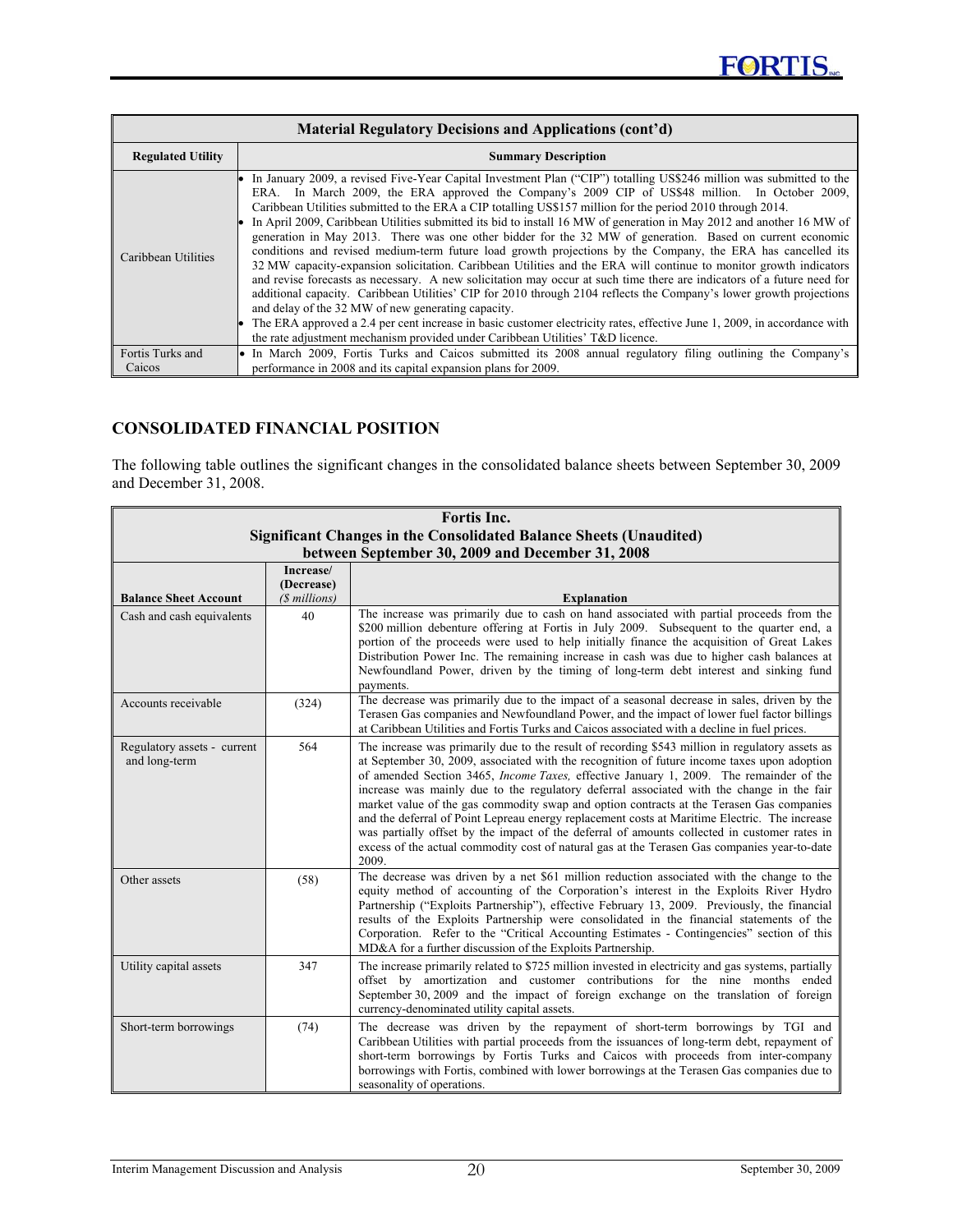| Fortis Inc.<br><b>Significant Changes in the Consolidated Balance Sheets (Unaudited)</b> |                             |                                                                                                                                                                                                                                                                                                                                                                                                                                                                                                                                                                                                                                                                                                                                                                                                                                                                                                        |  |  |  |  |  |
|------------------------------------------------------------------------------------------|-----------------------------|--------------------------------------------------------------------------------------------------------------------------------------------------------------------------------------------------------------------------------------------------------------------------------------------------------------------------------------------------------------------------------------------------------------------------------------------------------------------------------------------------------------------------------------------------------------------------------------------------------------------------------------------------------------------------------------------------------------------------------------------------------------------------------------------------------------------------------------------------------------------------------------------------------|--|--|--|--|--|
|                                                                                          |                             | between September 30, 2009 and December 31, 2008 (cont'd)                                                                                                                                                                                                                                                                                                                                                                                                                                                                                                                                                                                                                                                                                                                                                                                                                                              |  |  |  |  |  |
|                                                                                          | Increase/                   |                                                                                                                                                                                                                                                                                                                                                                                                                                                                                                                                                                                                                                                                                                                                                                                                                                                                                                        |  |  |  |  |  |
| <b>Balance Sheet Account</b>                                                             | (Decrease)<br>(\$ millions) | <b>Explanation</b>                                                                                                                                                                                                                                                                                                                                                                                                                                                                                                                                                                                                                                                                                                                                                                                                                                                                                     |  |  |  |  |  |
| Accounts payable and<br>accrued charges                                                  | (162)                       | The decrease was driven by lower amounts owing for purchased gas at the Terasen Gas<br>companies and purchased power at Newfoundland Power due to seasonality of operations, and<br>the timing of payment of property taxes and franchise fees at the Terasen Gas companies,<br>partially offset by a \$34 million increase associated with the change in the fair market value of<br>gas commodity swap and option contracts at the Terasen Gas companies.                                                                                                                                                                                                                                                                                                                                                                                                                                            |  |  |  |  |  |
| Income taxes payable                                                                     | (56)                        | The decrease was mainly due to the timing of income tax payments at the Terasen Gas<br>companies and Newfoundland Power.                                                                                                                                                                                                                                                                                                                                                                                                                                                                                                                                                                                                                                                                                                                                                                               |  |  |  |  |  |
| Regulatory liabilities -<br>current and long-term                                        | 40                          | The increase was primarily due to the result of recording \$41 million in regulatory liabilities as<br>at September 30, 2009, associated with the recognition of future income taxes upon adoption<br>of amended Section 3465, <i>Income Taxes</i> , effective January 1, 2009. Regulatory liabilities also<br>increased due to the lower cost of fuel and purchased power at Belize Electricity year-to-date<br>2009 compared to amounts collected in customer rates during the same time period. The<br>increase was partially offset by lower rate stabilization account balances at the Terasen Gas<br>companies associated with the impact of the deferral of actual mid-stream gas-delivery costs in<br>excess of amounts collected in customer rates, partially offset by the deferral of the margin<br>impact of actual customer consumption exceeding forecast consumption year-to-date 2009. |  |  |  |  |  |
| Future income tax<br>liabilities - current and<br>long-term                              | 487                         | The increase was primarily due to the recognition of future income taxes upon adoption of<br>amended Section 3465, Income Taxes, effective January 1, 2009.                                                                                                                                                                                                                                                                                                                                                                                                                                                                                                                                                                                                                                                                                                                                            |  |  |  |  |  |
| Deferred credits                                                                         | 31                          | The increase was primarily due to the reclassification of \$19 million to future income taxes<br>upon adoption of amended Section 3465, <i>Income Taxes</i> , effective January 1, 2009. Such taxes<br>were previously netted against other post-employment benefit obligations at the Terasen Gas<br>companies. Also contributing to the increase was an increase in defined benefit pension and<br>other post-employment benefit obligations.                                                                                                                                                                                                                                                                                                                                                                                                                                                        |  |  |  |  |  |
| Long-term debt and capital<br>lease obligations<br>(including current<br>portion)        | 250                         | The increase was primarily due to the issuance of long-term debt, partially offset by a net<br>\$54 million repayment of committed credit facility borrowings and a \$61 million decrease<br>associated with the change to the equity method of accounting of the Corporation's interest in<br>the Exploits Partnership, effective February 13, 2009; regularly scheduled debt repayments<br>and debt maturities; and the impact of foreign exchange on the translation of foreign<br>currency-denominated debt. Previously, the financial results of the Exploits Partnership were<br>consolidated in the financial statements of the Corporation. Refer to the "Critical Accounting"<br>Estimates - Contingencies" section of this MD&A for a further discussion of the<br>Exploits Partnership.                                                                                                     |  |  |  |  |  |
|                                                                                          |                             | The issuance of long-term debt year-to-date September 2009, primarily to repay committed<br>credit facility borrowings, short-term borrowings and maturing debt, was comprised of a<br>\$100 million debenture offering by TGI, a \$100 million debenture offering by FortisAlberta, a<br>\$65 million bond offering by Newfoundland Power, a US\$40 million note offering by<br>Caribbean Utilities, a \$105 million debenture offering by FortisBC and a \$200 million<br>debenture offering by Fortis.                                                                                                                                                                                                                                                                                                                                                                                              |  |  |  |  |  |
| Non-controlling interest                                                                 | (21)                        | The decrease primarily related to the impact of foreign exchange on the translation of<br>US dollar-denominated non-controlling interest amounts, combined with Fortis increasing its<br>controlling ownership in Caribbean Utilities by 2.7 per cent in July 2009.                                                                                                                                                                                                                                                                                                                                                                                                                                                                                                                                                                                                                                    |  |  |  |  |  |
| Shareholders' equity                                                                     | 54                          | The increase was mainly due to net earnings applicable to common shares reported for the<br>nine months ended September 30, 2009, less common share dividends. The remainder of the<br>increase related to the issuance of common shares under the Corporation's share purchase,<br>dividend reinvestment and stock option plans, partially offset by an increase in accumulated<br>other comprehensive loss.                                                                                                                                                                                                                                                                                                                                                                                                                                                                                          |  |  |  |  |  |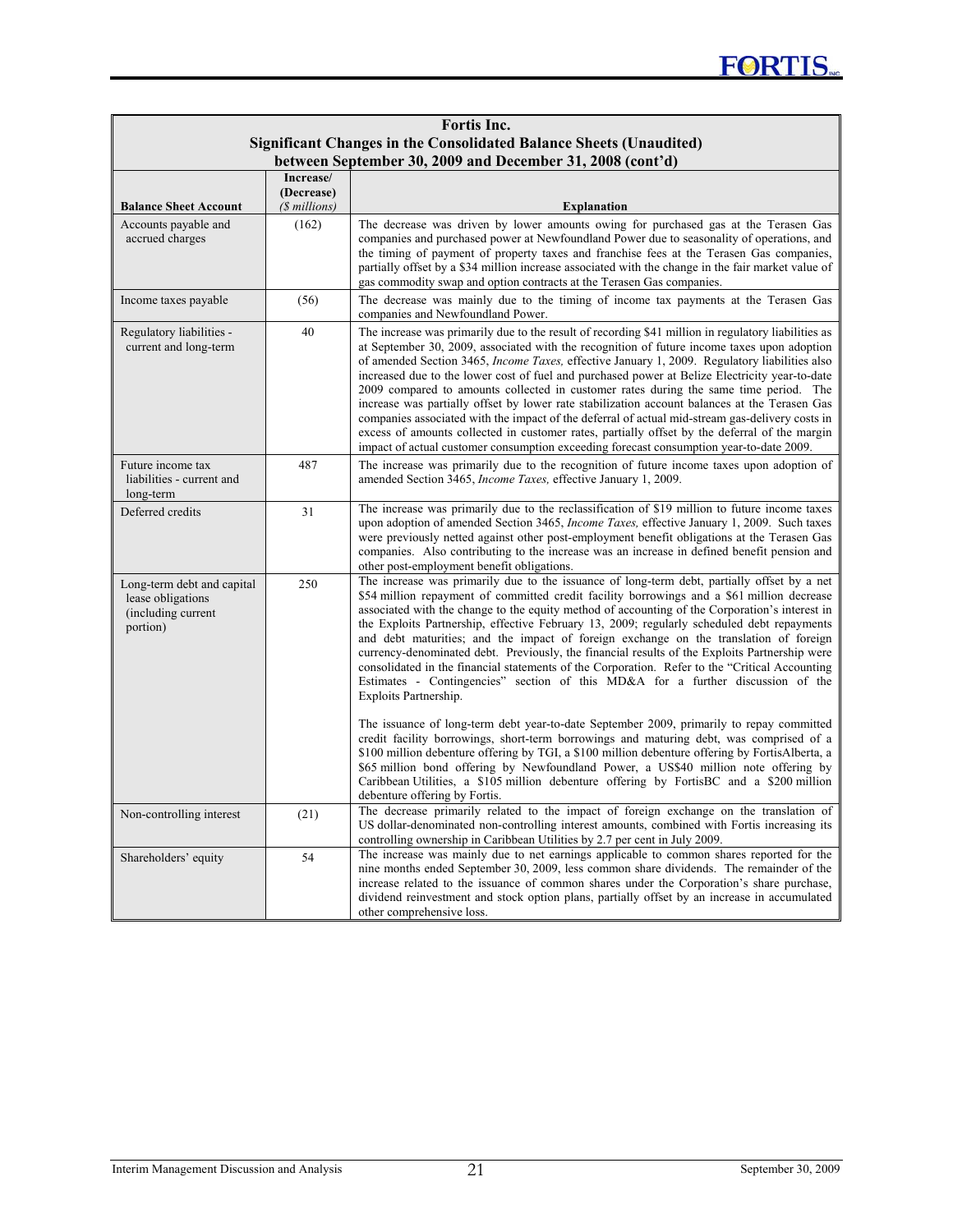# **LIQUIDITY AND CAPITAL RESOURCES**

The table below outlines the Corporation's consolidated sources and uses of cash for the three and nine months ended September 30, 2009, as compared to the same periods in 2008, followed by a discussion of the nature of the variances in cash flows.

| <b>Fortis</b> Inc.                                               |       |                                   |          |       |              |          |  |  |
|------------------------------------------------------------------|-------|-----------------------------------|----------|-------|--------------|----------|--|--|
| <b>Summary of Cash Flows (Unaudited)</b>                         |       |                                   |          |       |              |          |  |  |
|                                                                  |       | <b>Periods Ended September 30</b> |          |       |              |          |  |  |
|                                                                  |       | <b>Ouarter</b>                    |          |       | Year-to-date |          |  |  |
| (\$ millions)                                                    | 2009  | 2008                              | Variance | 2009  | 2008         | Variance |  |  |
| Cash, beginning of period                                        | 137   | 59                                | 78       | 66    | 58           | 8        |  |  |
| Cash provided by (used in)                                       |       |                                   |          |       |              |          |  |  |
| Operating activities                                             | 63    | 27                                | 36       | 567   | 452          | 115      |  |  |
| Investing activities                                             | (251) | (229)                             | (22)     | (733) | (580)        | (153)    |  |  |
| Financing activities                                             | 159   | 211                               | (52)     | 209   | 138          | 71       |  |  |
| Foreign currency impact on cash                                  |       |                                   |          |       |              |          |  |  |
| (2)<br>(2)<br>(3)<br>balances<br>(3)<br>$\overline{\phantom{0}}$ |       |                                   |          |       |              |          |  |  |
| Cash, end of period                                              | 106   | 68                                | 38       | 106   | 68           | 38       |  |  |

*Operating Activities:* Cash flow from operating activities, after working capital adjustments, was \$36 million higher quarter over quarter, driven by favourable working capital changes at FortisBC and favourable changes in the AESO charges deferral account at FortisAlberta period over period. Cash flow from operating activities, after working capital adjustments, was \$115 million higher year to date compared to the same period last year. The increase was driven by favourable changes in the AESO charges deferral account and higher earnings at FortisAlberta combined with favourable working capital changes at the Terasen Gas companies period over period.

*Investing Activities:* Cash used in investing activities was \$22 million higher quarter over quarter, driven by higher gross capital expenditures and lower contributions in aid of construction at FortisAlberta. Cash used in investing activities was \$153 million higher year to date compared to the same period last year. During the first quarter of 2008, TGI received approximately \$14 million in proceeds associated with the sale of surplus land. Excluding the impact of the sale of surplus land in 2008, cash used in investing activities was \$139 million higher year to date compared to the same period last year, driven by higher gross capital expenditures and lower contributions in aid of construction at FortisAlberta.

Gross capital expenditures were \$267 million for the third quarter of 2009, \$17 million higher than for the same quarter last year, and \$763 million year to date, \$117 million higher than for the same period last year. The increases were driven by higher utility capital asset spending at FortisAlberta and the Terasen Gas companies.

*Financing Activities:* Cash provided by financing activities was \$52 million lower quarter over quarter. Higher proceeds from long-term debt were more than offset by higher net repayments under committed credit facilities and higher repayments of long-term debt.

Cash provided by financing activities was \$71 million higher year to date compared to the same period last year, mainly due to lower net repayments under committed credit facilities and lower repayments of long-term debt, partially offset by higher net repayments of short-term borrowings, lower proceeds from long-term debt and lower proceeds from preference share issues.

Net advances from short-term borrowings were \$168 million for the third quarter of 2009, comparable to the same quarter last year. Net repayments of short-term borrowings were \$71 million year to date or \$35 million higher than for the same period last year. The increase was driven by the Terasen Gas companies, partially offset by lower net repayments of short-term borrowings by Maritime Electric.

Proceeds from long-term debt, net of issue costs, repayments of long-term debt and capital lease obligations and net borrowings (repayments) under committed credit facilities for the quarter and year to date compared to the same periods last year are summarized in the following tables.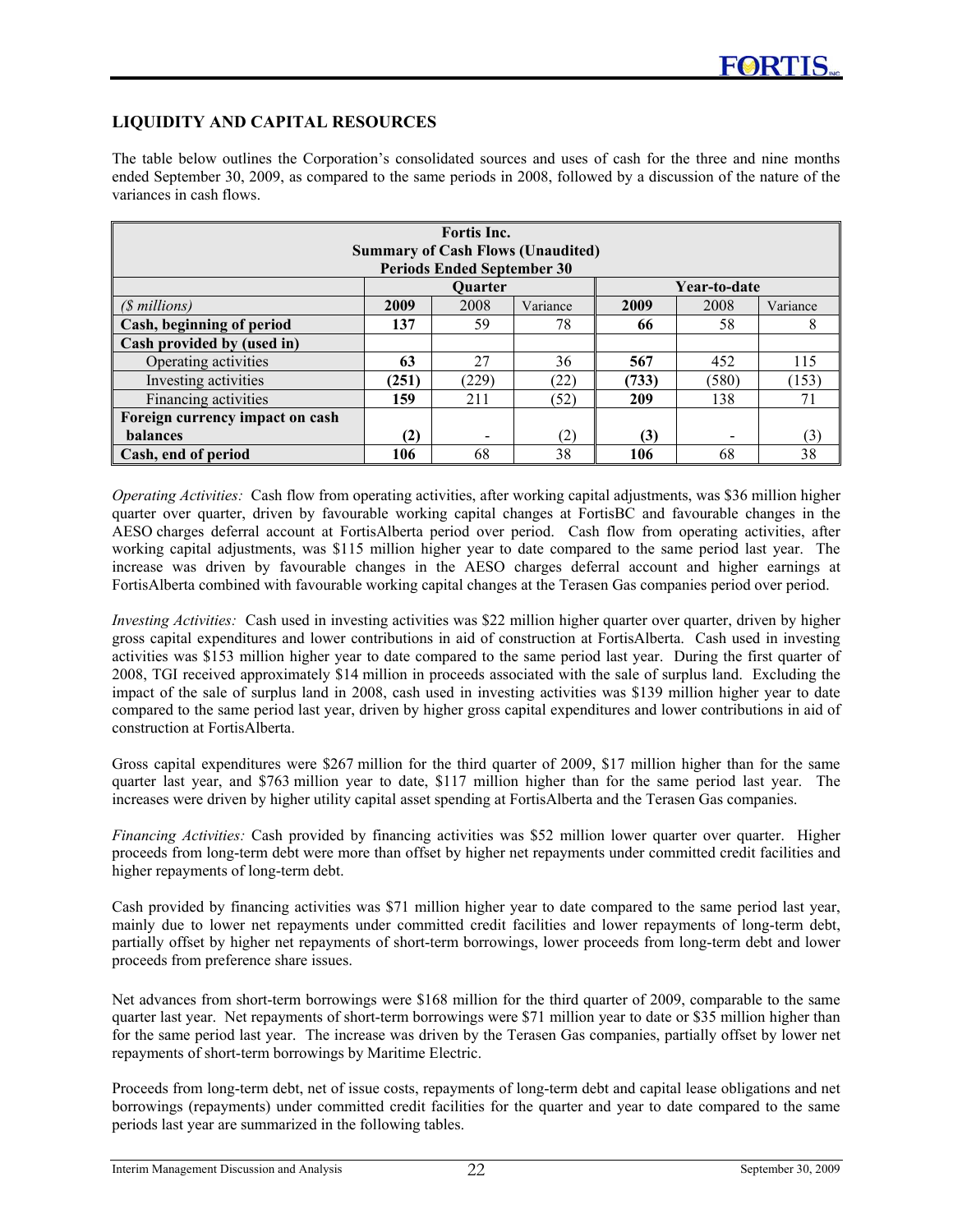| Fortis Inc.                                                  |                                    |                |          |                                    |                |          |  |  |
|--------------------------------------------------------------|------------------------------------|----------------|----------|------------------------------------|----------------|----------|--|--|
| Proceeds from Long-Term Debt, Net of Issue Costs (Unaudited) |                                    |                |          |                                    |                |          |  |  |
| <b>Periods Ended September 30</b>                            |                                    |                |          |                                    |                |          |  |  |
|                                                              |                                    | <b>Ouarter</b> |          |                                    | Year-to-date   |          |  |  |
| (\$ millions)                                                | 2009                               | 2008           | Variance | 2009                               | 2008           | Variance |  |  |
| Terasen Gas companies                                        |                                    |                |          | 99 $\overline{\omega}$             | $496^{(2)(3)}$ | (397)    |  |  |
| FortisAlberta                                                |                                    |                |          | 99 $\overline{^{(4)}}$             | $99^{(5)}$     |          |  |  |
| FortisBC                                                     |                                    |                |          | 104 $(6)$                          |                | 104      |  |  |
| Newfoundland Power                                           |                                    |                |          | 65 $(7)$                           |                | 65       |  |  |
| Maritime Electric                                            |                                    |                |          |                                    | $60^{(8)}$     | (60)     |  |  |
| Caribbean Utilities                                          | $11^{(9)}$                         |                | 11       | 45 $^{(9)}$                        |                | 45       |  |  |
| Corporate                                                    | $198$ <sup><math>(10)</math></sup> |                | 198      | $198$ <sup><math>(10)</math></sup> |                | 198      |  |  |
| Other                                                        |                                    | (4)<br>4       |          |                                    |                |          |  |  |
| <b>Total</b><br>$\overline{\phantom{0}}$                     | 209                                |                | 209      | 610                                | 659            | (49)     |  |  |

*(1)* Issued February 2009, 30-year \$100 million 6.55% unsecured debentures by TGI. The net proceeds were used to repay credit facility borrowings and repay \$60 million of 10.75% unsecured debentures that matured in June 2009.

*(2)* Issued May 2008, 30-year \$250 million 5.80% unsecured debentures by TGI. The net proceeds were primarily used to repay maturing \$188 million 6.20% debentures and short-term borrowings.

*(3)* Issued February 2008, 30-year \$250 million 6.05% unsecured debentures by TGVI. The net proceeds were used to repay committed credit facility borrowings.

*(4)* Issued February 2009, 30-year \$100 million 7.06% unsecured debentures. The net proceeds were used to repay committed credit facility borrowings and for general corporate purposes.

*(5)* Issued April 2008, 30-year \$100 million 5.85% unsecured debentures. The net proceeds were used to repay committed credit facility borrowings.

*(6)* Issued June 2009, 30-year \$105 million 6.10% unsecured debentures. The net proceeds were used to repay committed credit facility borrowings, for general corporate purposes, including financing capital expenditures and working capital requirements, and help repay \$50 million of 6.75% debentures that matured on July 31, 2009.

*(7)* Issued May 2009, 30-year \$65 million 6.606% first mortgage sinking fund bonds. The net proceeds were used to repay committed credit facility borrowings and for general corporate purposes, including financing capital expenditures.

<sup>(8)</sup> Issued April 2008, 30-year \$60 million 6.05% secured first mortgage bonds. The proceeds were used to repay short-term borrowings.<br>Issued May 2009 and July 2009, 15 year 1988 0 million and US\$10 million, apparentiumly *(9)* Issued May 2009 and July 2009, 15-year US\$30 million and US\$10 million, respectively, 7.50% unsecured notes. The net proceeds were used to repay short-term borrowings and finance capital expenditures.

*(10)* Issued July 2009, 30-year \$200 million 6.51% unsecured debentures. The net proceeds were used to repay in full the indebtedness outstanding under the Corporation's committed credit facility and for general corporate purposes.

| Fortis Inc.                                                                   |                                   |              |          |      |       |          |  |  |  |
|-------------------------------------------------------------------------------|-----------------------------------|--------------|----------|------|-------|----------|--|--|--|
| <b>Repayments of Long-Term Debt and Capital Lease Obligations (Unaudited)</b> |                                   |              |          |      |       |          |  |  |  |
|                                                                               | <b>Periods Ended September 30</b> |              |          |      |       |          |  |  |  |
|                                                                               | Year-to-date<br><b>Ouarter</b>    |              |          |      |       |          |  |  |  |
| (\$ millions)                                                                 | 2009                              | 2008         | Variance | 2009 | 2008  | Variance |  |  |  |
| Terasen Gas companies                                                         | $\overline{\phantom{0}}$          |              |          | (63) | (194) | 131      |  |  |  |
| FortisBC                                                                      | (51)                              | -            | (51)     | (51) |       | (51)     |  |  |  |
| Caribbean Utilities                                                           | $\overline{\phantom{0}}$          | $11^{\circ}$ | 11       | (16) | 11)   | (5)      |  |  |  |
| <b>Fortis Properties</b>                                                      | (6)                               | (3)          | (3)      | (11) | (9)   | (2)      |  |  |  |
| Other                                                                         | $\overline{\phantom{0}}$          |              |          | (7)  | (6)   |          |  |  |  |
| <b>Total</b>                                                                  | (57)                              | (15)         | (42)     | 148) | (220) | 72       |  |  |  |

| Fortis Inc.<br><b>Net Borrowings (Repayments) Under Committed Credit Facilities (Unaudited)</b><br><b>Periods Ended September 30</b> |                          |      |          |      |       |          |  |  |
|--------------------------------------------------------------------------------------------------------------------------------------|--------------------------|------|----------|------|-------|----------|--|--|
| Year-to-date<br>Ouarter                                                                                                              |                          |      |          |      |       |          |  |  |
| (\$ millions)                                                                                                                        | 2009                     | 2008 | Variance | 2009 | 2008  | Variance |  |  |
| Terasen Gas companies                                                                                                                | $\overline{\phantom{0}}$ |      | -        |      | (261) | 261      |  |  |
| FortisAlberta                                                                                                                        | 36                       | 47   | (11)     | 37   | 45    | (8       |  |  |
| FortisBC                                                                                                                             |                          |      | -        | (29) | 10    | (39)     |  |  |
| Newfoundland Power                                                                                                                   | (5)                      |      | (13)     | (32) | (6)   | (26)     |  |  |
| Corporate                                                                                                                            | (144)                    | 46   | (190)    | (30) | (162) | 132      |  |  |
| <b>Total</b>                                                                                                                         | (111)                    | 103  | (214)    | (54) | (374) | 320      |  |  |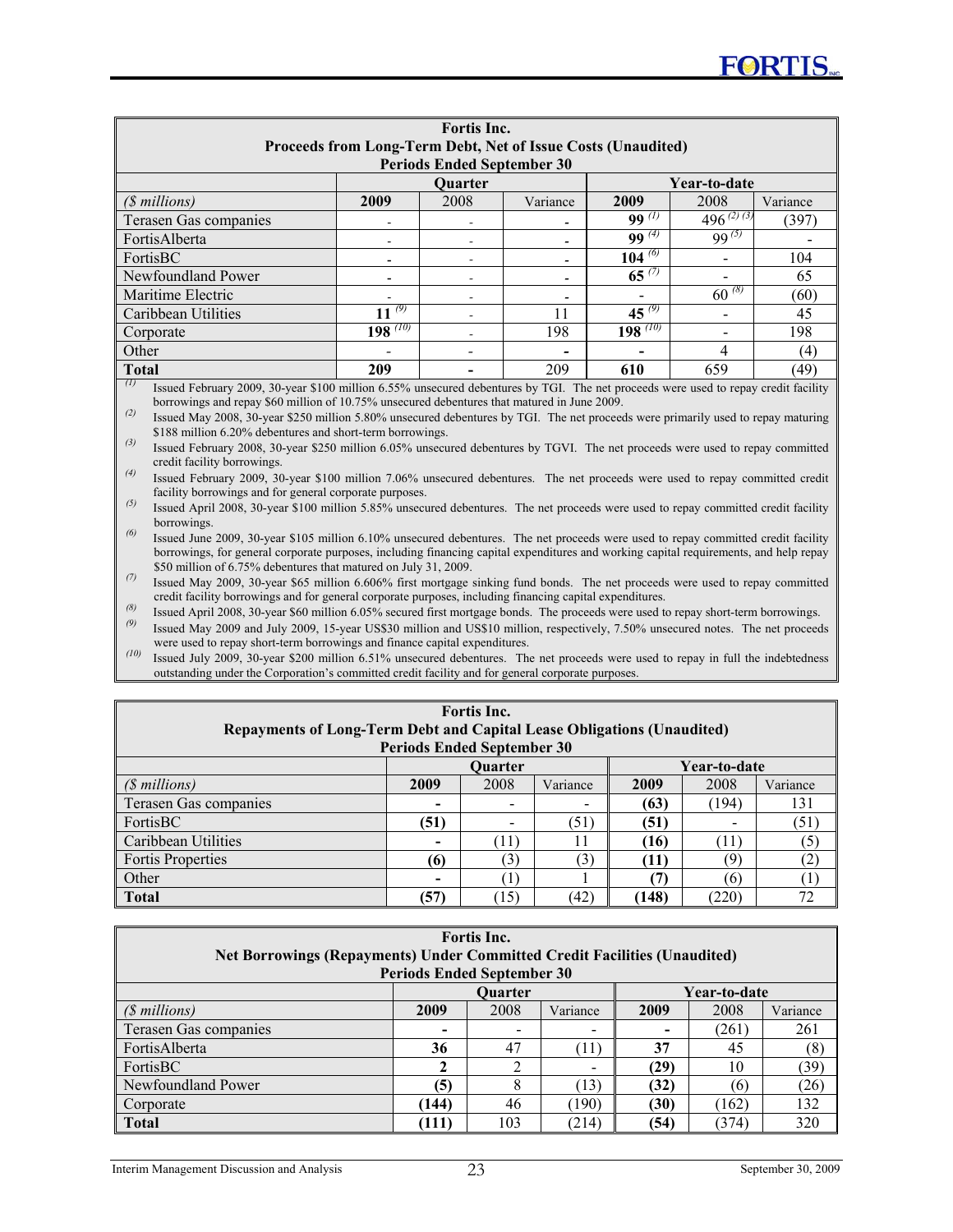Borrowings under credit facilities by the utilities are primarily in support of their respective capital expenditure programs and/or for working capital requirements. Repayments are primarily financed through the issuance of long-term debt, cash from operations and/or equity injections from Fortis. From time to time, proceeds from preference share, common share and long-term debt issues are used to repay borrowings under the Corporation's committed credit facility. During the third quarter, a net repayment of \$144 million under the Corporation's committed credit facility was financed with partial proceeds from the issuance of \$200 million unsecured debentures (\$198 million net of costs). During the second quarter of 2008, a net repayment of \$170 million under the Corporation's committed credit facility was financed with partial proceeds from the issuance of \$230 million preference shares (\$223 million net of costs).

Proceeds from the issuance of common shares increased \$3 million quarter over quarter and \$16 million year to date compared to the same period last year, reflecting the impact, effective March 1, 2009, of the Corporation's Amended and Restated Dividend Reinvestment and Share Purchase Plan (the "Dividend Reinvestment and Share Purchase Plan"). The Dividend Reinvestment and Share Purchase Plan provides participating common shareholders a 2 per cent discount on the purchase of common shares, issued from treasury, with reinvested dividends.

Common share dividends were \$45 million for the third quarter of 2009, up \$6 million from the same quarter last year and were \$133 million year to date, up \$15 million from the same period last year. The increases were primarily due to an increase in the number of common shares outstanding, primarily as a result of the public issuance of 11.7 million common shares in December 2008 and a higher dividend declared per common share compared to the same periods last year. The dividend declared per common share in each of the first, second and third quarters of 2009 was \$0.26, while the dividend declared per common share in each of the respective quarters of 2008 was \$0.25.

Preference share dividends were comparable quarter over quarter and increased \$5 million year to date compared to the same period last year, as a result of the dividends associated with the 9.2 million First Preference Shares, Series G that were issued during the second quarter of 2008.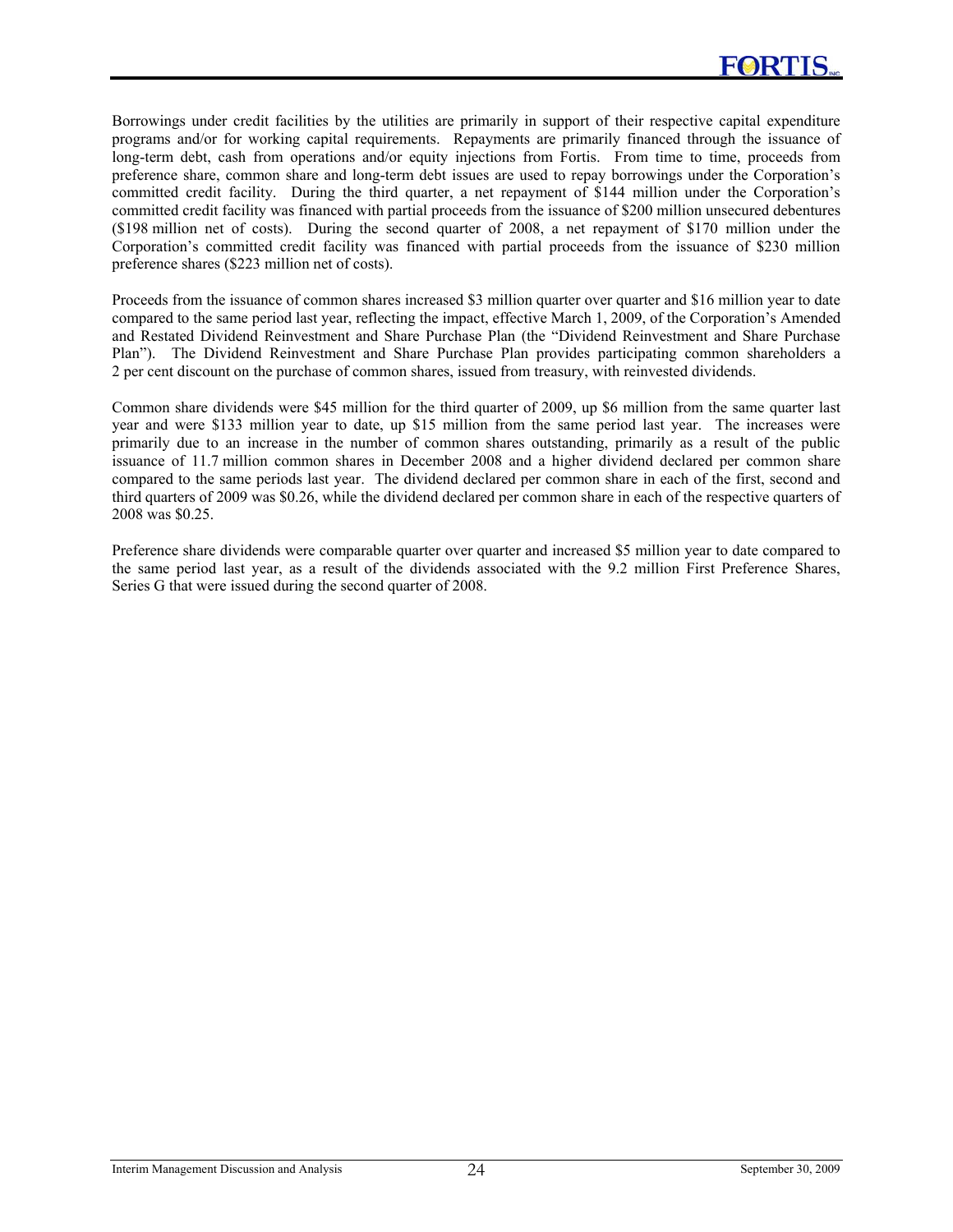*Contractual Obligations:* Consolidated contractual obligations of Fortis for periods over the next five years and thereafter, as of September 30, 2009, are outlined in the following table. A detailed description of the nature of the obligations is provided below and in the MD&A for the year ended December 31, 2008.

| <b>Fortis</b> Inc.<br><b>Contractual Obligations (Unaudited)</b><br>As at September 30, 2009 |              |          |         |                          |         |  |  |  |  |  |
|----------------------------------------------------------------------------------------------|--------------|----------|---------|--------------------------|---------|--|--|--|--|--|
| Due in<br>Due in<br>Due<br>Due                                                               |              |          |         |                          |         |  |  |  |  |  |
|                                                                                              |              | within 1 | years 2 | years 4                  | after 5 |  |  |  |  |  |
| (\$ millions)                                                                                | <b>Total</b> | year     | and 3   | and 5                    | vears   |  |  |  |  |  |
| Long-term debt                                                                               | 5,376        | 127      | 368     | 288                      | 4,593   |  |  |  |  |  |
| <b>Brilliant Terminal Station</b>                                                            | 61           | 3        | 5       | 5                        | 48      |  |  |  |  |  |
| Gas purchase contract obligations (1)                                                        | 991          | 577      | 215     | 191                      | 8       |  |  |  |  |  |
| Power purchase obligations                                                                   |              |          |         |                          |         |  |  |  |  |  |
| FortisBC                                                                                     | 2,800        | 38       | 78      | 75                       | 2,609   |  |  |  |  |  |
| FortisOntario                                                                                | 520          | 43       | 95      | 99                       | 283     |  |  |  |  |  |
| Maritime Electric <sup>(2)</sup>                                                             | 80           | 51       | 12      | 2                        | 15      |  |  |  |  |  |
| Belize Electricity <sup>(3)</sup>                                                            | 264          | 14       | 35      | 40                       | 175     |  |  |  |  |  |
| Capital cost                                                                                 | 388          | 16       | 39      | 41                       | 292     |  |  |  |  |  |
| Joint-use asset and shared service agreements                                                | 62           | 4        | 6       | 6                        | 46      |  |  |  |  |  |
| Office lease – FortisBC                                                                      | 18           |          | 3       | 3                        | 11      |  |  |  |  |  |
| Operating lease obligations                                                                  | 152          | 17       | 31      | 28                       | 76      |  |  |  |  |  |
| Equipment purchase commitment - Fortis Turks and Caicos <sup>(4)</sup>                       | 13           | 8        | 5       | $\overline{\phantom{a}}$ |         |  |  |  |  |  |
| Other                                                                                        | 20           | 5        | 9       | 5                        |         |  |  |  |  |  |
| <b>Total</b>                                                                                 | 10,745       | 904      | 901     | 783                      | 8,157   |  |  |  |  |  |

*(1)* Based on index prices as at September 30, 2009

<sup>(2)</sup> Reflects the impact of the extension to December 2010 of the take-or-pay contract with New Brunswick Power ("NB Power") that previously expired on March 31, 2009. The contract includes replacement energy and capacity for the NB Power Point Lepreau Nuclear Generating Station during its refurbishment outage.

<sup>(3)</sup> Includes a new 15-year power purchase agreement with Belize Aquaculture Limited ("BAL"). The agreement provides for the supply of up to 15 MW of capacity by BAL and expires in April 2024.

*(4)* Fortis Turks and Caicos has entered into an agreement with a supplier to purchase two diesel-generating engines with a combined capacity of approximately 17.5 MW for approximately US\$12 million (CDN\$13 million) for delivery in April 2010 and January 2011.

*Other Contractual Obligations:* 

In prior years, TGVI received non-interest bearing repayable loans from the federal and provincial governments of \$50 million and \$25 million, respectively, in connection with the construction and operation of the Vancouver Island natural gas pipeline. As approved by the BCUC, these loans have been recorded as government grants and have reduced the amounts reported for utility capital assets. The government loans are repayable in any fiscal year prior to 2012 under certain circumstances and subject to the ability of TGVI to obtain non-government subordinated debt financing on reasonable commercial terms. As the loans are repaid and replaced with non-government loans, utility capital assets and long-term debt will increase in accordance with TGVI's approved capital structure, as will TGVI's rate base, which is used in determining customer rates. The repayment criteria were met in 2008 and TGVI made an \$8 million repayment during the second quarter of 2009. As at September 30, 2009, the outstanding balance of the repayable government loans was approximately \$53 million. Repayments of the government loans beyond 2009 are not included in the contractual obligations table above as the amount and timing of the repayments are dependent upon annual BCUC approval of the recovery of TGVI's revenue deficiency deferral account and the ability of TGVI to replace the government loans with non-government subordinated debt financing on reasonable commercial terms.

Caribbean Utilities has a primary fuel supply contract with a major supplier and is committed to purchase 80 per cent of the Company's fuel requirements from this supplier for the operation of Caribbean Utilities' diesel-fired generating plant. The contract is for three years terminating in April 2010. The remaining approximate quantities, in millions of imperial gallons, per the contract, on an annual basis by fiscal year are 27 in 2009 and 9 in 2010. The contract contains an automatic renewal clause for the years 2010 through to 2012. Should any party choose to terminate the contract within that two-year period, notice must be given a minimum of one year in advance of the desired termination date.

Fortis Turks and Caicos has a renewable contract with a major supplier for all of its diesel fuel requirements associated with the generation of electricity. The approximate fuel requirements under this contract are 12 million imperial gallons per annum.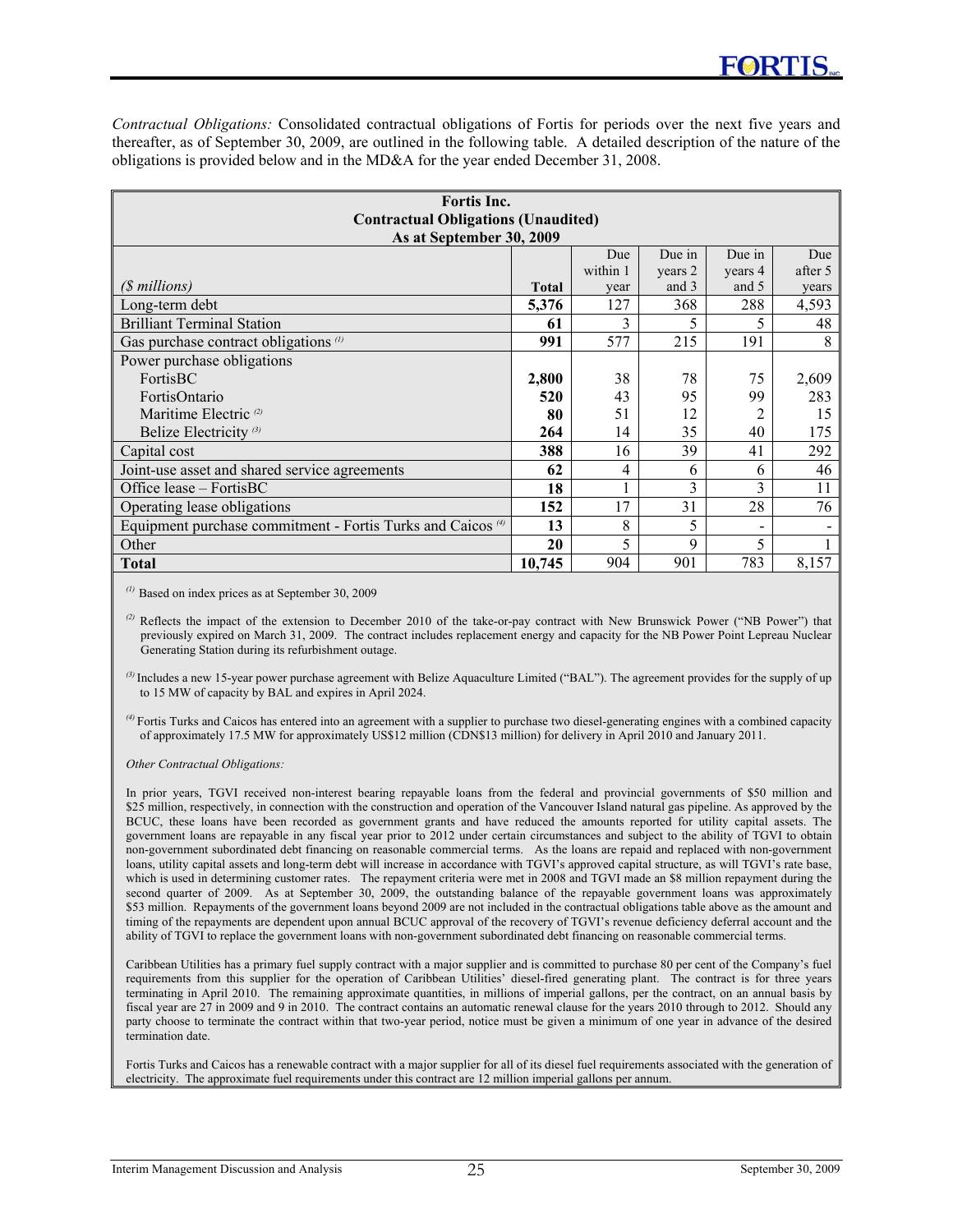Based on the latest completed actuarial valuations, the Corporation's consolidated defined benefit pension plan funding contributions, including current service, solvency and special funding amounts, are expected to total approximately \$22 million for 2009, \$18 million for 2010, \$6 million for 2011, \$3 million for 2012 and \$2 million for 2013. These pension funding amounts include additional obligations determined under December 31, 2008 actuarial valuations, completed in the first quarter of 2009, associated with defined benefit pension plans at Newfoundland Power and the Corporation, and under a December 31, 2007 actuarial valuation of a defined benefit pension plan at Terasen, also completed in the first quarter of 2009.

Pension funding obligations for 2010 and beyond may increase pending completion of the next actuarial valuations required as at December 31, 2009 and December 31, 2010 related to the defined benefit pension plans of the larger subsidiaries.

*Capital Structure:* The Corporation's principal businesses of regulated gas and electricity distribution require ongoing access to capital to allow the utilities to fund the maintenance and expansion of infrastructure. Fortis raises debt at the subsidiary level in support of infrastructure investment to ensure regulatory transparency, tax efficiency and financing flexibility. To help ensure access to capital, the Corporation targets a consolidated long-term capital structure containing approximately 40 per cent equity, including preference shares, and 60 per cent debt, as well as investment-grade credit ratings. Each of the Corporation's regulated utilities maintains its own capital structure in line with the deemed capital structure reflected in the utilities' customer rates.

| Fortis Inc.<br><b>Capital Structure (Unaudited)</b>                                                                                                                                                                     |                                        |      |       |      |  |  |  |  |
|-------------------------------------------------------------------------------------------------------------------------------------------------------------------------------------------------------------------------|----------------------------------------|------|-------|------|--|--|--|--|
|                                                                                                                                                                                                                         | As at                                  |      |       |      |  |  |  |  |
| <b>September 30, 2009</b><br>December 31, 2008                                                                                                                                                                          |                                        |      |       |      |  |  |  |  |
|                                                                                                                                                                                                                         | (%)<br>(\$ millions)<br>$(S$ millions) |      |       |      |  |  |  |  |
| Total debt and capital lease obligations (net of cash) $^{(1)}$                                                                                                                                                         | 5,604                                  | 59.8 | 5,468 | 59.5 |  |  |  |  |
| Preference shares $(2)$                                                                                                                                                                                                 | 667                                    | 7.1  | 667   | 7.3  |  |  |  |  |
| Common shareholders' equity                                                                                                                                                                                             | 3,100                                  | 33.1 | 3,046 | 33.2 |  |  |  |  |
| 100.0<br>9,371<br>100.0<br><b>Total</b><br>9,181                                                                                                                                                                        |                                        |      |       |      |  |  |  |  |
| $(1)$ Includes long-term debt and capital lease obligations, including current portion, and short-term borrowings, net of cash<br>(2)<br>Includes preference shares classified as both long-term liabilities and equity |                                        |      |       |      |  |  |  |  |

The consolidated capital structure of Fortis is presented in the following table.

The slight change in the capital structure was driven by higher debt levels primarily in support of infrastructure investment, increased accumulated other comprehensive loss driven by unfavourable foreign exchange, partially offset by year-to-date net earnings applicable to common shares, net of common share dividends, of \$48 million and increased common shares outstanding reflecting the impact of the Corporation's enhanced Dividend Reinvestment and Share Purchase Plan.

The Corporation's credit ratings are as follows:

| Standard & Poor's ("S&P") | A- (long-term corporate and unsecured debt credit rating) |
|---------------------------|-----------------------------------------------------------|
| <b>DBRS</b>               | BBB(high) (unsecured debt credit rating)                  |

In September 2009, S&P confirmed its credit rating for Fortis at A- (stable outlook). The credit ratings of Fortis reflect the diversity of the operations of Fortis, the stand-alone nature and financial separation of each of the regulated subsidiaries of Fortis, management's commitment to maintaining low levels of debt at the holding company level and the continued focus of Fortis on pursuing the acquisition of stable regulated utilities.

*Capital Program*: The Corporation's principal businesses of regulated gas and electricity distribution are capital intensive. Capital investment in infrastructure is required to ensure continued and enhanced performance, reliability and safety of the gas and electricity systems and to meet customer growth. All costs considered to be maintenance and repairs are expensed as incurred. Costs related to replacements, upgrades and betterments of capital assets are capitalized as incurred.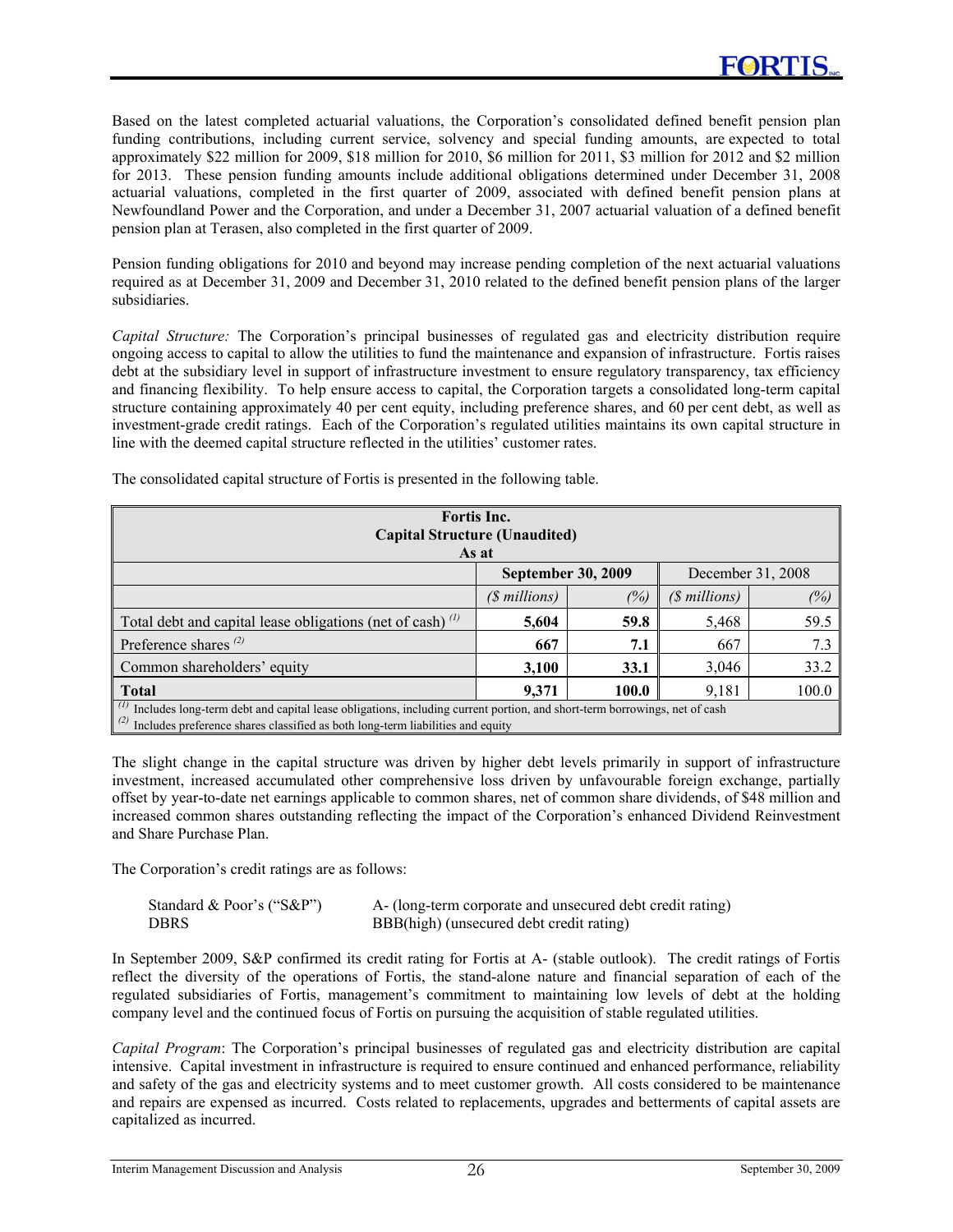Year-to-date 2009, gross consolidated capital expenditures were \$763 million. A breakdown of gross capital expenditures by segment for year-to-date 2009 is provided in the following table.

| <b>Fortis</b> Inc.<br>Gross Capital Expenditures (Unaudited) (1)<br>Year-to-date September 30, 2009<br>(\$ millions)                                                                                                                                                                                                                                                                                                                                                                          |                               |                |                                |                                                        |                                                             |                                              |                                      |                                    |              |
|-----------------------------------------------------------------------------------------------------------------------------------------------------------------------------------------------------------------------------------------------------------------------------------------------------------------------------------------------------------------------------------------------------------------------------------------------------------------------------------------------|-------------------------------|----------------|--------------------------------|--------------------------------------------------------|-------------------------------------------------------------|----------------------------------------------|--------------------------------------|------------------------------------|--------------|
| Terasen Gas<br>Companies $(2)$                                                                                                                                                                                                                                                                                                                                                                                                                                                                | Fortis<br>Alberta $^{(2)(3)}$ | FortisBC $(2)$ | Newfoundland<br>Power $^{(2)}$ | Other<br>Regulated<br>Utilities -<br>Canadian $^{(2)}$ | <b>Total</b><br>Regulated<br><b>Utilities -</b><br>Canadian | Regulated<br><b>Utilities -</b><br>Caribbean | Non-<br>Regulated -<br>Utility $(4)$ | <b>Fortis</b><br><b>Properties</b> | <b>Total</b> |
| 176                                                                                                                                                                                                                                                                                                                                                                                                                                                                                           | 315                           | 79             | 52                             | 33                                                     | 655                                                         | 77                                           | 15                                   | 16                                 | 763          |
| (b) Relates to utility capital assets, income producing properties and intangible assets and includes expenditures associated with assets under construction<br><sup>(2)</sup> Includes asset removal and site restoration expenditures, net of salvage proceeds, which are permissible in rate base<br>Includes payments made to the AESO for investment in transmission capital projects<br>Includes non-regulated generation, non-regulated gas utility and Corporate capital expenditures |                               |                |                                |                                                        |                                                             |                                              |                                      |                                    |              |

Gross consolidated capital expenditures for 2009 are expected to be more than \$1 billion, approximately \$50 million higher than that disclosed in the MD&A for the year ended December 31, 2008. Planned capital expenditures are based on detailed forecasts of energy demand, weather and cost of labour and materials, as well as other factors, including economic conditions, which could change and cause actual expenditures to differ from forecasts. The expected increase is driven by FortisAlberta associated with higher anticipated customer driven capital expenditures, including new customer connections, and the inclusion of AESO transmission capital expenditures in total capital expenditures. The increase is partially offset by lower spending at FortisBC associated with the Okanagan Transmission Reinforcement Project, as discussed below, and the timing of other capital projects, combined with lower-than-forecasted capital spending at non-regulated Terasen Energy Services Inc.

Changes in the overall expected level, nature and timing of major capital projects from those disclosed in the MD&A for the year ended December 31, 2008 are discussed below.

FortisAlberta has revised its forecasted capital expenditures related to the replacement of conventional meters with new Automated Meter Infrastructure ("AMI") technology. In response to the direction of the Alberta Department of Energy on AMI capabilities, FortisAlberta has adjusted the scope of its planned AMI program, which has contributed to an increase in the expected overall cost of the project to \$168 million from \$124 million as disclosed in the MD&A for the year ended December 31, 2008.

TGVI's construction of the 50-kilometer Squamish-to-Whistler natural gas pipeline lateral was completed during spring 2009 with conversion of customer appliances completed in August 2009. The total costs of the construction of the pipeline and conversion of the appliances were approximately \$8 million above the amounts previously approved for recovery by the BCUC. Applications will be filed to request inclusion of these costs in rate base.

In June 2009, TGI applied to the BCUC to change its customer care delivery model from an outsourced arrangement to an in-house customer care department, including company-owned call centres and billing operations and a new customer information system. If approved, the new model would be in place effective January 2012 at a total expected capital cost of approximately \$120 million including amounts to regulatory deferral accounts, compared to \$145 million as previously estimated and disclosed in the second quarter of 2009.

FortisBC began construction on the approximate \$110 million Okanagan Transmission Reinforcement Project in August 2009 with completion expected in 2011. The total forecast cost of the project is down from the original estimate of \$141 million as disclosed in the MD&A for the year ended December 31, 2008. The decrease in cost is mainly due to lower forecasted labour, equipment and commodity costs. The project relates to upgrading the existing overhead transmission lines from 161 kilovolts ("kV") to 230 kV between Penticton and Oliver and building a new 230-kV terminal in the Oliver area.

Over the five-year period 2009 through 2013, consolidated gross capital expenditures are expected to total approximately \$5 billion. Approximately 70 per cent of the capital spending is expected to be incurred at the Regulated Electric Utilities, driven by FortisAlberta, FortisBC and the Corporation's regulated utility operations in the Caribbean. Approximately 25 per cent is expected to be incurred at the Regulated Gas Utilities and the remaining 5 per cent is expected to relate to non-regulated activities. Capital expenditures at the Regulated Utilities are subject to regulatory approval.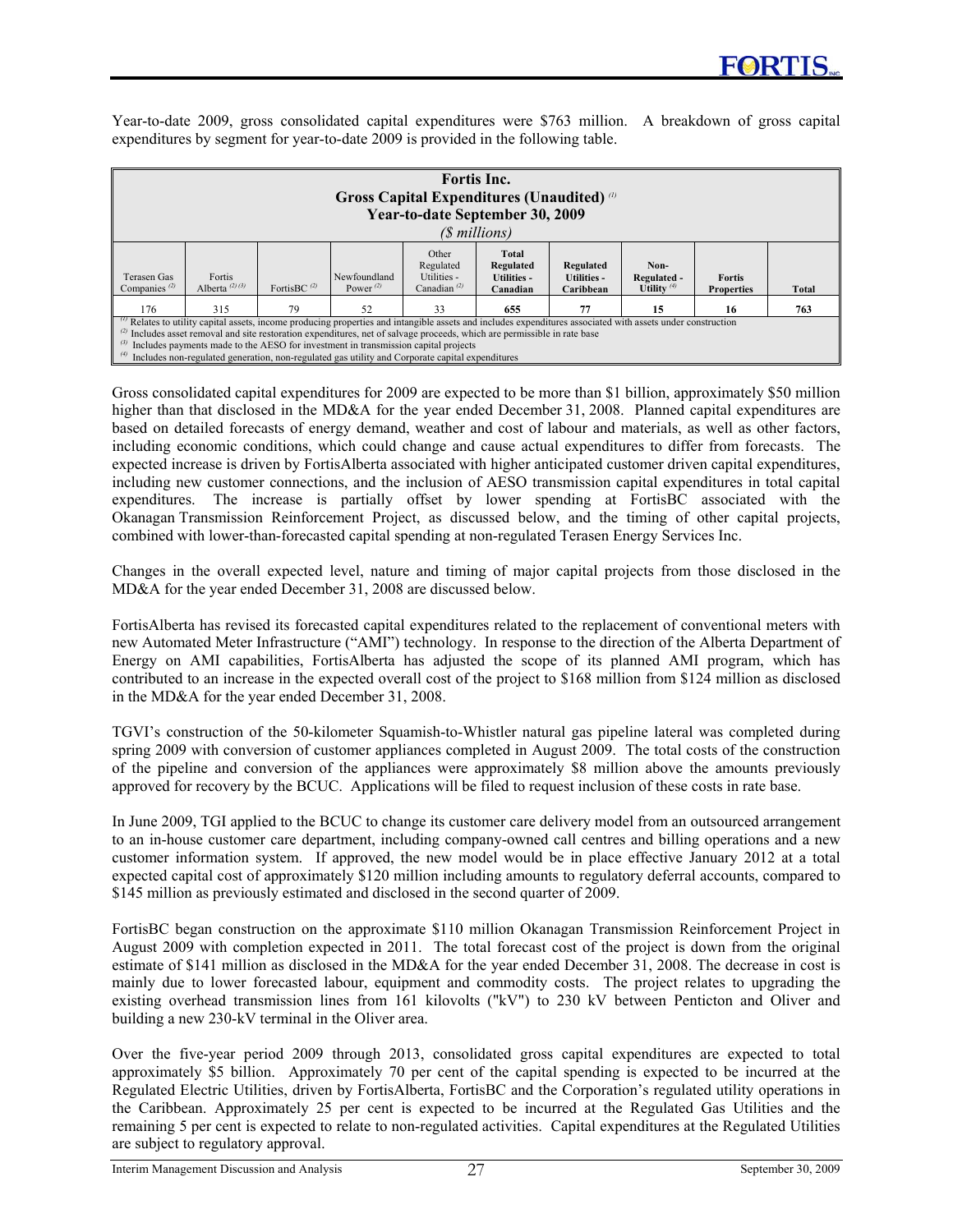*Cash Flow Requirements:* At the operating subsidiary level, it is expected that operating expenses and interest costs will generally be paid out of subsidiary operating cash flows, with varying levels of residual cash flow available for subsidiary capital expenditures and/or dividend payments to Fortis. Borrowings under credit facilities may be required from time to time to support seasonal working capital requirements. Cash required to complete subsidiary capital expenditure programs is also expected to be financed from a combination of borrowings under credit facilities, equity injections from Fortis and long-term debt issues.

The Corporation's ability to service its debt obligations and pay dividends on its common and preference shares is dependent on the financial results of the operating subsidiaries and the related cash payments from these subsidiaries. Certain regulated subsidiaries may be subject to restrictions which may limit their ability to distribute cash to Fortis. Cash required of Fortis to support subsidiary capital expenditure programs and finance acquisitions is expected to be derived from a combination of borrowings under the Corporation's committed credit facility and proceeds from the issuance of common shares, preference shares and long-term debt. Depending on the timing of cash payments from the subsidiaries, borrowings under the Corporation's committed credit facility may be required from time to time to support the servicing of debt and payment of dividends.

Management expects consolidated long-term debt maturities and repayments to average approximately \$157 million annually over the next five years. The combination of available credit facilities and low annual debt maturities and repayments provide the Corporation and its subsidiaries with flexibility in the timing of access to capital markets.

Fortis and its subsidiaries, except for Belize Electricity and the Exploits Partnership, as described below, were in compliance with debt covenants as at September 30, 2009 and are expected to remain compliant throughout the remainder of 2009.

As a result of the regulator's Final Decision on Belize Electricity's 2008/2009 Rate Application, Belize Electricity does not meet certain debt covenant financial ratios related to loans totalling \$7 million (BZ\$13 million), as at September 30, 2009, with the International Bank for Reconstruction and Development and the Caribbean Development Bank. The Company has informed the lenders of the defaults.

As the hydroelectric assets and water rights of the Exploits Partnership had been provided as security for the Exploits Partnership's term loan, the expropriation of such assets and rights by the Government of Newfoundland and Labrador constituted an event of default under the loan. The loan is without recourse to Fortis and was approximately \$60 million as at September 30, 2009. The lenders of the term loan have not demanded accelerated repayment. For further information, see the "Critical Accounting Estimates - Contingencies" section of this MD&A.

As at September 30, 2009, the Corporation and its subsidiaries had consolidated credit facilities of approximately \$2.2 billion, of which approximately \$1.6 billion was unused. The credit facilities are syndicated almost entirely with the seven largest Canadian banks, with no one bank holding more than 25 per cent of these facilities. Approximately \$2.0 billion of the total credit facilities are committed facilities, the majority of which have maturities between 2011 and 2013.

| <b>Fortis</b> Inc.<br><b>Credit Facilities (Unaudited)</b> |                        |                               |                                    |                                      |                                     |  |  |
|------------------------------------------------------------|------------------------|-------------------------------|------------------------------------|--------------------------------------|-------------------------------------|--|--|
| (\$ millions)                                              | Corporate and<br>Other | Regulated<br><b>Utilities</b> | <b>Fortis</b><br><b>Properties</b> | Total as at<br>September 30,<br>2009 | Total as at<br>December 31.<br>2008 |  |  |
| Total credit facilities                                    | 645                    | 1,496                         | 13                                 | 2,154                                | 2,228                               |  |  |
| Credit facilities utilized:                                |                        |                               |                                    |                                      |                                     |  |  |
| Short-term borrowings                                      |                        | (335)                         | T                                  | (336)                                | (410)                               |  |  |
| Long-term debt                                             |                        | (160)                         | $\overline{\phantom{a}}$           | (160)                                | (224)                               |  |  |
| Letters of credit outstanding                              |                        | (98)                          | T                                  | (100)                                | (104)                               |  |  |
| Credit facilities available                                | 644                    | 903                           |                                    | 1,558                                | 1,490                               |  |  |

The following table summarizes the credit facilities of the Corporation and its subsidiaries.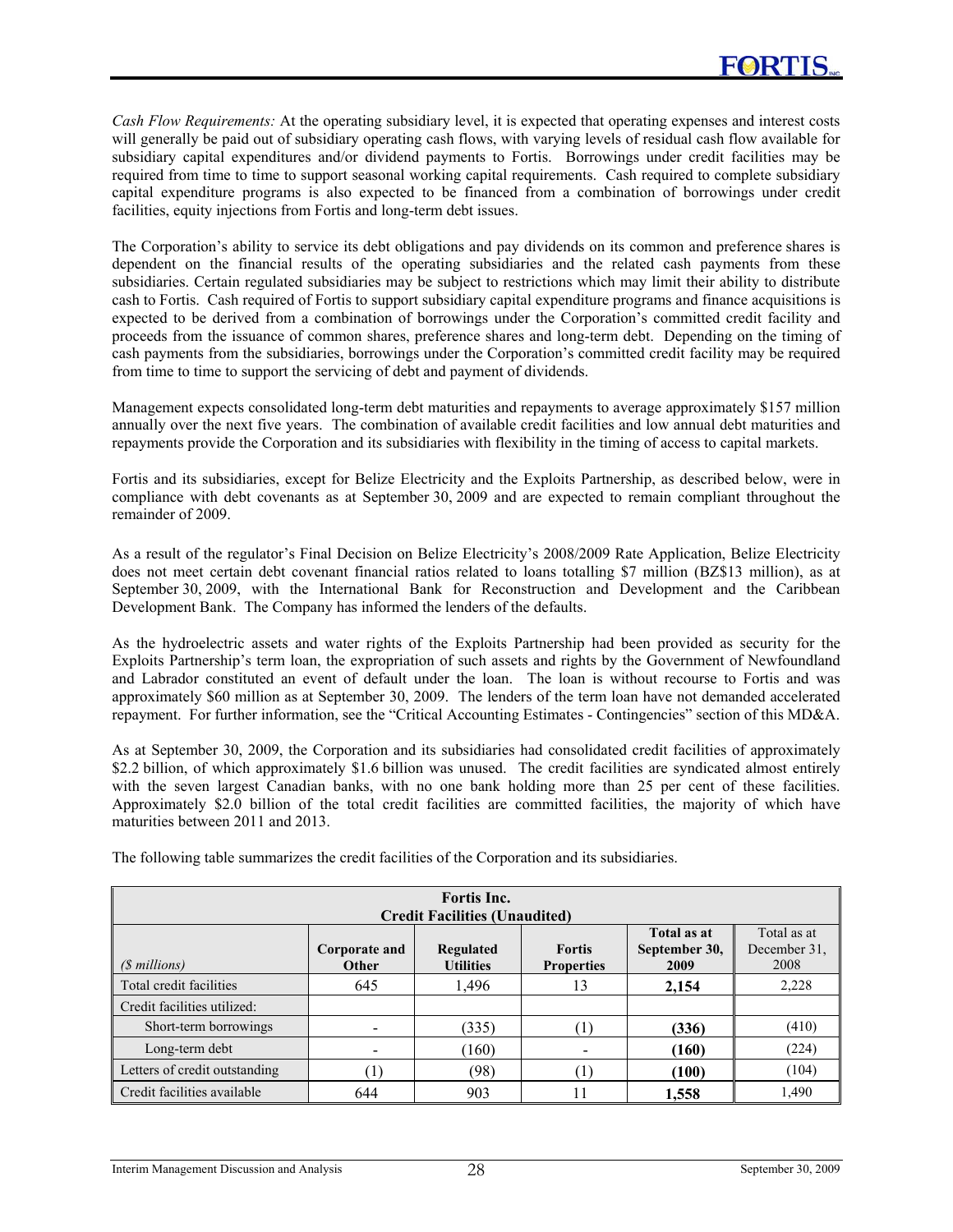As at September 30, 2009 and December 31, 2008, certain borrowings under the Corporation's and/or subsidiaries' credit facilities have been classified as long-term debt. These borrowings are under long-term committed credit facilities and management's intention is to refinance these borrowings with long-term permanent financing during future periods.

### **Corporate and Other**

In May 2009, Terasen entered into a \$30 million committed revolving credit facility maturing in May 2011 to replace its \$100 million committed revolving credit facility that matured in May 2009. The terms of the new credit facility are substantially the same as those of the credit facility it replaced.

### **Regulated Utilities**

On April 30, 2009, FortisBC amended its \$150 million unsecured committed revolving credit facility, including extending the maturity date of the \$50 million portion of the facility to May 2012 from May 2011 and extending the maturity date of the \$100 million portion of the facility to May 2010 from May 2009.

In March 2009, Maritime Electric renegotiated its \$50 million demand credit facility and had it converted into a 364-day revolving committed credit facility.

## **FINANCIAL INSTRUMENTS**

The carrying values of financial instruments included in current assets, current liabilities, other assets and deferred credits in the consolidated balance sheets of Fortis approximate their fair values, reflecting the short-term maturity, normal trade credit terms and/or nature of these instruments. The fair value of long-term debt is calculated using quoted market prices when available. When quoted market prices are not available, the fair value is determined by discounting the future cash flows of the specific debt instrument at an estimated yield to maturity equivalent to benchmark government bonds or treasury bills, with similar terms to maturity, plus a market credit risk premium equal to that of issuers of similar credit quality. Since the Corporation does not intend to settle the long-term debt prior to maturity, the fair value estimate does not represent an actual liability and, therefore, does not include exchange or settlement costs. The fair value of the Corporation's preference shares is determined using quoted market prices.

The carrying and fair values of the Corporation's consolidated long-term debt and preference shares were as follows.

| <b>Fortis</b> Inc.                                                                                                                                                       |                                  |                   |                         |            |  |  |
|--------------------------------------------------------------------------------------------------------------------------------------------------------------------------|----------------------------------|-------------------|-------------------------|------------|--|--|
| <b>Financial Instruments (Unaudited)</b>                                                                                                                                 |                                  |                   |                         |            |  |  |
|                                                                                                                                                                          | As at September 30, 2009         |                   | As at December 31, 2008 |            |  |  |
|                                                                                                                                                                          |                                  | <b>Estimated</b>  |                         | Estimated  |  |  |
| (\$ millions)                                                                                                                                                            | <b>Carrying Value</b>            | <b>Fair Value</b> | Carrying Value          | Fair Value |  |  |
| Long-term debt, including current portion $\binom{n}{k}$                                                                                                                 | 5,803<br>5.376<br>5.122<br>5.040 |                   |                         |            |  |  |
| Preference shares, classified as debt $^{(2)}$                                                                                                                           | 320                              | 348               | 320                     | 329        |  |  |
| <sup>(1)</sup> Carrying value as at September 30, 2009 excludes unamortized deferred financing costs of \$39 million (December 31, 2008 - \$34 million).                 |                                  |                   |                         |            |  |  |
| (2)<br>Preference shares classified as equity do not meet the definition of a financial instrument; however, the estimated fair value of the Corporation's \$347 million |                                  |                   |                         |            |  |  |

preference shares classified as equity was \$343 million as at September 30, 2009 (December 31, 2008: carrying value \$347 million; fair value \$268 million).

*Risk Management:* The Corporation's earnings from, and net investment in, self-sustaining foreign subsidiaries are exposed to fluctuations in the US dollar-to-Canadian dollar exchange rate. The Corporation has effectively decreased the above exposure through the use of US dollar borrowings at the corporate level. The foreign exchange gain or loss on the translation of US dollar-denominated interest expense partially offsets the foreign exchange loss or gain on the translation of the Corporation's foreign subsidiaries' earnings, which are denominated in US dollars or a currency pegged to the US dollar. Belize Electricity's reporting currency is the Belizean dollar, while the reporting currency of Caribbean Utilities, FortisUS Energy Corporation, BECOL, and Fortis Turks and Caicos is the US dollar. The Belizean dollar is pegged to the US dollar at BZ\$2.00=US\$1.00. As at September 30, 2009, the Corporation's corporately held US\$390 million long-term debt had been designated as a hedge of a portion of the Corporation's foreign net investments. Foreign currency exchange rate fluctuations associated with the translation of the Corporation's corporately held US dollar borrowings designated as hedges are recorded in other comprehensive income and serve to help offset unrealized foreign currency gains and losses on the foreign net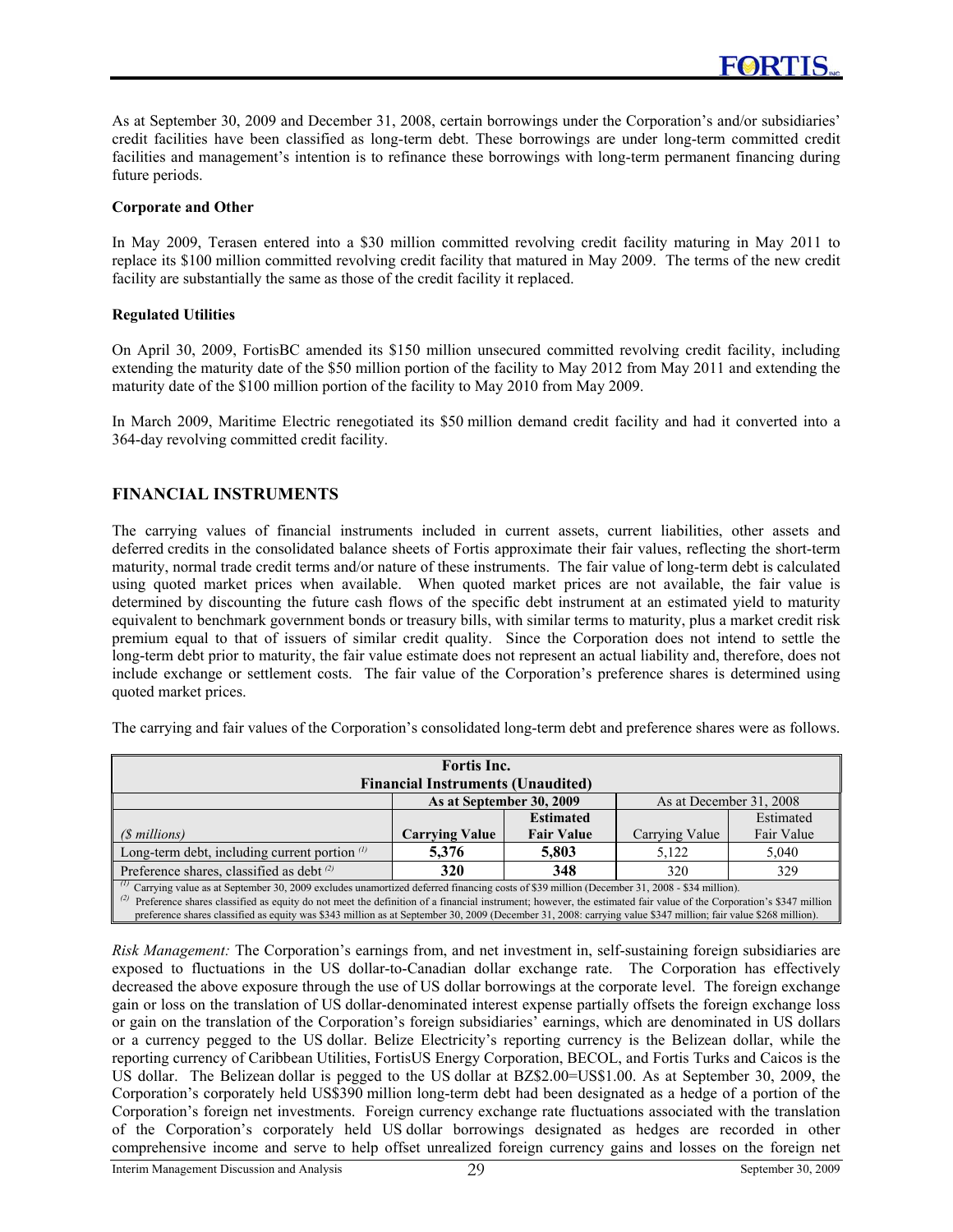investments, which are also recorded in other comprehensive income. As at September 30, 2009, the Corporation had approximately US\$169 million in foreign net investments remaining to be hedged.

The Corporation and its subsidiaries also hedge exposures to fluctuations in interest rates, foreign exchange rates and natural gas prices through the use of derivative financial instruments. The Corporation and its subsidiaries do not hold or issue derivative financial instruments for trading purposes.

The following table summarizes the valuation of the Corporation's consolidated derivative financial instruments.

| Fortis Inc.<br><b>Derivative Financial Instruments (Unaudited)</b> |                                       |                          |                                    |                                                        |                                    |                                          |  |
|--------------------------------------------------------------------|---------------------------------------|--------------------------|------------------------------------|--------------------------------------------------------|------------------------------------|------------------------------------------|--|
|                                                                    |                                       | As at September 30, 2009 | As at December 31, 2008            |                                                        |                                    |                                          |  |
| Asset (Liability)                                                  | <b>Term to</b><br>maturity<br>(vears) | Number of<br>Contracts   | Carrying<br>Value<br>(\$ millions) | <b>Estimated</b><br><b>Fair Value</b><br>(\$ millions) | Carrying<br>Value<br>(\$ millions) | Estimated<br>Fair Value<br>(\$ millions) |  |
| Interest rate swap                                                 |                                       |                          | $\overline{\phantom{0}}$           |                                                        |                                    |                                          |  |
| Foreign exchange forward contract                                  | $\sim$ 2                              |                          |                                    |                                                        |                                    |                                          |  |
| Natural gas derivatives:                                           |                                       |                          |                                    |                                                        |                                    |                                          |  |
| Swaps and options                                                  | Up to $5$                             | 254                      | (129)                              | (129)                                                  | (84)                               | (84)                                     |  |
| Gas purchase contract premiums                                     | Up to $2$                             | 98                       |                                    |                                                        | (8)                                | (8)                                      |  |

The interest rate swap held by Fortis Properties is designated as a hedge of the cash flow risk related to floating-rate long-term debt and matures in October 2010. The effective portion of the change in the fair value of the interest rate swap at Fortis Properties is recorded in other comprehensive income.

The foreign exchange forward contract is held by TGVI and is designated as a hedge of the cash flow risk related to approximately US\$25 million remaining to be paid under a contract for the construction of a liquefied natural gas storage facility.

The natural gas derivatives are held by the Terasen Gas companies and are used to fix the effective purchase price of natural gas as the majority of the natural gas supply contracts have floating, rather than fixed, prices. The price risk-management strategy of the Terasen Gas companies aims to improve the likelihood that natural gas prices remain competitive with electricity rates, temper gas price volatility on customer rates and reduce the risk of regional price discrepancies.

The changes in the fair values of the foreign exchange forward contract and natural gas derivatives are deferred as a regulatory asset or liability, subject to regulatory approval, for recovery from, or refund to, customers in future rates. The fair value of the foreign exchange forward contract was recorded in accounts receivable as at September 30, 2009 and as at December 31, 2008. The fair value of the natural gas derivatives of \$126 million was recorded in accounts payable as at September 30, 2009 (December 31, 2008 - accounts payable \$92 million).

The interest rate swap is valued at the present value of future cash flows based on published forward future interest rate curves. The foreign exchange forward contract is valued using the present value of cash flows based on a market foreign exchange rate and the foreign exchange forward rate curve. The natural gas derivatives are valued using the present value of cash flows based on market prices and forward curves for the commodity cost of natural gas. The values of the foreign exchange forward contract and the natural gas derivatives are estimates of the amounts the Terasen Gas companies would have to receive or pay if forced to settle all outstanding contracts as at the balance sheet date.

The fair value of the Corporation's financial instruments, including derivatives, reflects a point-in-time estimate based on current and relevant market information about the instruments as at the balance sheet dates. The estimates cannot be determined with precision as they involve uncertainties and matters of judgment and, therefore, may not be relevant in predicting the Corporation's future earnings or cash flows.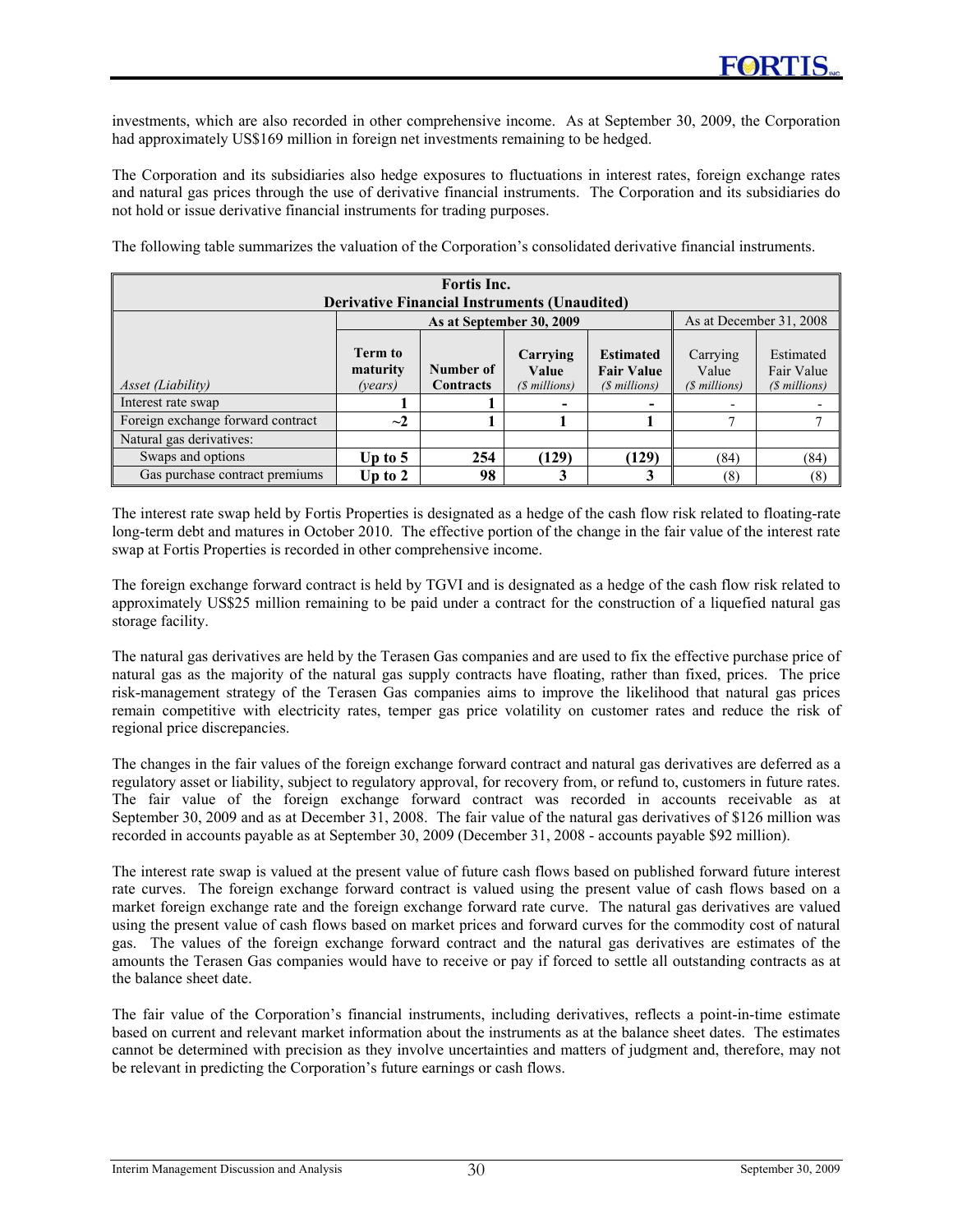# **OFF-BALANCE SHEET ARRANGEMENTS**

As at September 30, 2009, the Corporation had no off-balance sheet arrangements such as transactions, agreements or contractual arrangements with unconsolidated entities, structured finance entities, special purpose entities or variable interest entities that are reasonably likely to materially affect liquidity or the availability of, or requirements for, capital resources.

## **BUSINESS RISK MANAGEMENT**

A detailed discussion of the Corporation's significant business risks is provided in the MD&A for the year ended December 31, 2008. There were no changes in the Corporation's significant business risks during the nine months ended September 30, 2009 from those disclosed in the MD&A for the year ended December 31, 2008, except for those described below.

*Labour Relations*: The two collective agreements governing Newfoundland Power's unionized employees represented by the International Brotherhood of Electrical Workers, Local 1620, were ratified by the union in February and April 2009. The collective agreements are effective October 1, 2008 and expire on September 30, 2011.

*Transition to International Financial Reporting Standards ("IFRS"):* In July 2009, the International Accounting Standards Board ("IASB") issued the Exposure Draft - *Rate-Regulated Activities* stating that regulatory assets and liabilities arising from activities subject to cost-of-service regulation can be recognized under IFRS when certain conditions are met. The ability to record regulatory assets and liabilities, as proposed, should reduce earnings' volatility at the Corporation's regulated utilities that may have otherwise resulted under IFRS in the absence of an accounting standard for rate-regulated activities. For further information, refer to the "Future Accounting Changes - Transition to IFRS" section of this MD&A.

## **Impacts of Global Economic Downturn**

The significant impacts of the global economic downturn on the Corporation are provided below. The impacts are comparable with those disclosed in the MD&A for the year ended December 31, 2008.

*Capital Expenditures:* Gross consolidated capital expenditures are expected to be more than \$1 billion for 2009 and total approximately \$5 billion over the five-year period from 2009 to 2013. Planned capital expenditures are based on detailed forecasts of energy demand, weather and cost of labour and materials, as well as other factors, including economic conditions, which could change and cause actual expenditures to differ from forecasts. Significantly reduced energy demand in the Corporation's service territories, as a result of a severe and prolonged downturn in economic conditions, could reduce capital spending which would, in turn, impact rate base and earnings' growth.

*Cash Flows:* The Corporation does not expect any significant decrease in consolidated annual operating cash flows for 2009, as a result of the continued downturn in the global economy in 2009. The subsidiaries expect to be able to source the cash required to fund their 2009 capital expenditure programs.

*Cost of and Access to Capital:* The volatility in the global financial and capital markets may increase the cost of, and affect the timing of issuance of, long-term capital by the Corporation and its utilities in 2009. While the cost of borrowing may increase, the Corporation and its utilities expect to continue to have reasonable access to capital in the near to medium terms. Year to date, Fortis and its Canadian regulated utilities raised \$695 million in 30-year debt at rates ranging from 5.37% to 7.06% and Caribbean Utilities raised 15-year US\$40 million debt at 7.50%. The rates obtained on new long-term debt issued by the Corporation's utilities during the first half of 2009 were, on average, approximately 100 to 150 basis points higher than those that would have been obtained during the same period in 2008. The cost of renewed and extended credit facilities may also increase going forward; however, any increased interest expense and/or fees are not expected to have a material financial impact on the Corporation and its utilities in 2009, as the majority of the total committed credit facilities have maturities between 2011 and 2013. Due to the regulated nature of the Corporation's utilities, increased borrowing costs are eligible to be recovered in future customer rates.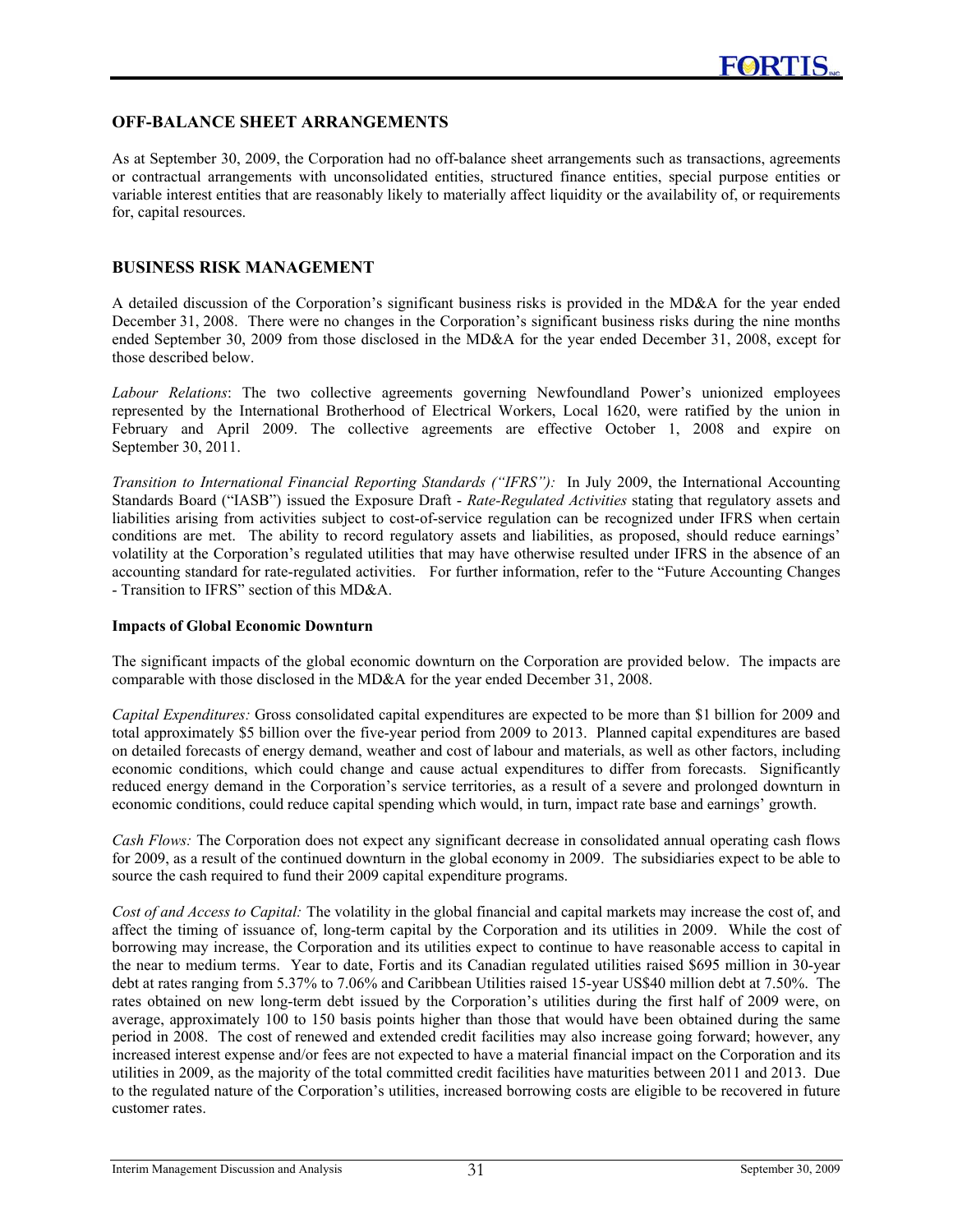*Regulated Allowed Returns:* The ROE adjustment mechanisms tied to long-term Canada bond yields utilized at the Terasen Gas companies, FortisAlberta, FortisBC and Newfoundland Power have resulted in lower allowed ROEs. The Terasen Gas companies filed an application with the BCUC requesting a review of the current generic allowed ROE adjustment mechanism and the deemed equity component of the capital structure for TGI. The application contemplates an increase in TGI's allowed ROE to 11 per cent from 8.47 per cent, effective July 1, 2009, and an increase in the allowed common equity component of TGI's capital structure to 40 per cent from 35 per cent, effective January 1, 2010. No change was requested in the risk-premium spread of 70 basis points over TGI's allowed ROE in determining TGVI's allowed ROE. In May 2009, Newfoundland Power requested an increase in its allowed ROE from 8.95 per cent to 11 per cent, in conjunction with its 2010 General Rate Application, to reflect an increase in its cost of capital. Other Canadian regulators are also starting to review cost of capital and related ROE adjustment mechanisms in light of current financial market conditions. FortisAlberta is currently engaged in a Generic Cost of Capital Proceeding with its regulator, which is reviewing 2009 ROE calculations and capital structure levels for gas, electric and pipeline utilities in Alberta that are regulated by the AUC. The National Energy Board ("NEB"), an independent federal agency that regulates several parts of Canada's energy industry, has recently undertaken a review of cost of capital and ROE levels. The NEB recently issued a decision increasing the regulated total cost of capital of Trans Quebec & Maritimes Inc. ("TQM"), a Canadian regulated natural gas pipeline utility, which effectively established about an approximate 100 basis points increase in TQM's allowed ROE for 2008 to 9.7 per cent on a 40 per cent equity ratio. The increase in the total cost of capital and allowed ROE was the result of a change in methodology which now takes into account financial market information which considers, among other things, changes that have impacted financial markets and economic conditions. In October 2009, the NEB also issued a decision stating that its 1994 multi-pipeline return on equity formula, used to determine the cost of capital for regulated pipeline companies, is no longer in effect, as there is doubt as to the on-going correctness of using this formula. Instead, cost of capital will be determined by negotiations between the pipelines and their shippers or by the NEB. In September and October 2009, the OEB held a stakeholder conference reviewing the cost of capital policy for future years as it relates to utilities it regulates in Ontario. The OEB anticipates that any policy changes made as a result of the review process will apply to the setting of rates for the 2010 rate year.

*Results of Operations:* Achieving organic revenue and earnings' growth at Fortis Properties' Hospitality Division is proving challenging in 2009 as a result of the continued downturn in the global economy and its impact on leisure and business travel and hotel stays. In the Caribbean, the level of, and fluctuations in, tourism and related activities, which are closely tied to economic conditions, influences electricity sales as it impacts electricity demand of the large hotels and condominium complexes that are serviced by the Corporation's regulated utilities in that region. As a result, electricity sales growth at Regulated Caribbean Electric Utilities in 2009 is anticipated to be near zero, down from expected electricity sales growth of 2 per cent as disclosed in the MD&A for the second quarter of 2009, and down from 4 per cent as disclosed in the MD&A for the year ended December 31, 2008. Electricity sales growth was approximately 6 per cent for 2008.

Higher energy prices can result in reduced consumption by residential customers. Natural gas and crude oil exploration and production activities in certain of the Corporation's service territories are closely correlated with natural gas and crude oil prices. The level of these activities can influence energy demand, affecting local energy sales in some of the Corporation's service territories.

*Defined Benefit Pension Plans:* The fair value of the Corporation's consolidated defined benefit pension plan assets decreased approximately 14 per cent during 2008, mainly due to unfavourable market conditions. As at September 30, 2009, the fair value of the consolidated pension plan assets increased 11 per cent from December 31, 2008. Market-driven changes impacting the performance of pension plan assets and the discount rates may result in material changes in future pension funding requirements and pension expense. The decline in fair value of the pension plan assets during 2008 may have the impact of increasing the Corporation's consolidated defined benefit pension plan funding obligations. The full impact of the decrease in the fair value of the pension plan assets on future funding obligations is not determinable until completion of the next actuarial valuations. With the exception of the defined benefit pension plans at Newfoundland Power and the Corporation and one of the defined benefit pension plans at Terasen, the next scheduled actuarial valuations for funding purposes for defined benefit pension plans of the larger subsidiaries are December 31, 2009 and December 31, 2010. Including the impact of actuarial valuations completed during the first quarter of 2009 for defined benefit pension plans at Newfoundland Power and the Corporation and one of the defined benefit pension plans at Terasen, consolidated pension funding contributions, including current service, solvency and special funding amounts, are expected to increase from what was disclosed in the MD&A for the year ended December 31, 2008 by the following amounts: 2009 - \$5 million, 2010 - \$6 million, 2011 - \$6 million, 2012 - \$3 million, and 2013 - \$2 million. Fortis expects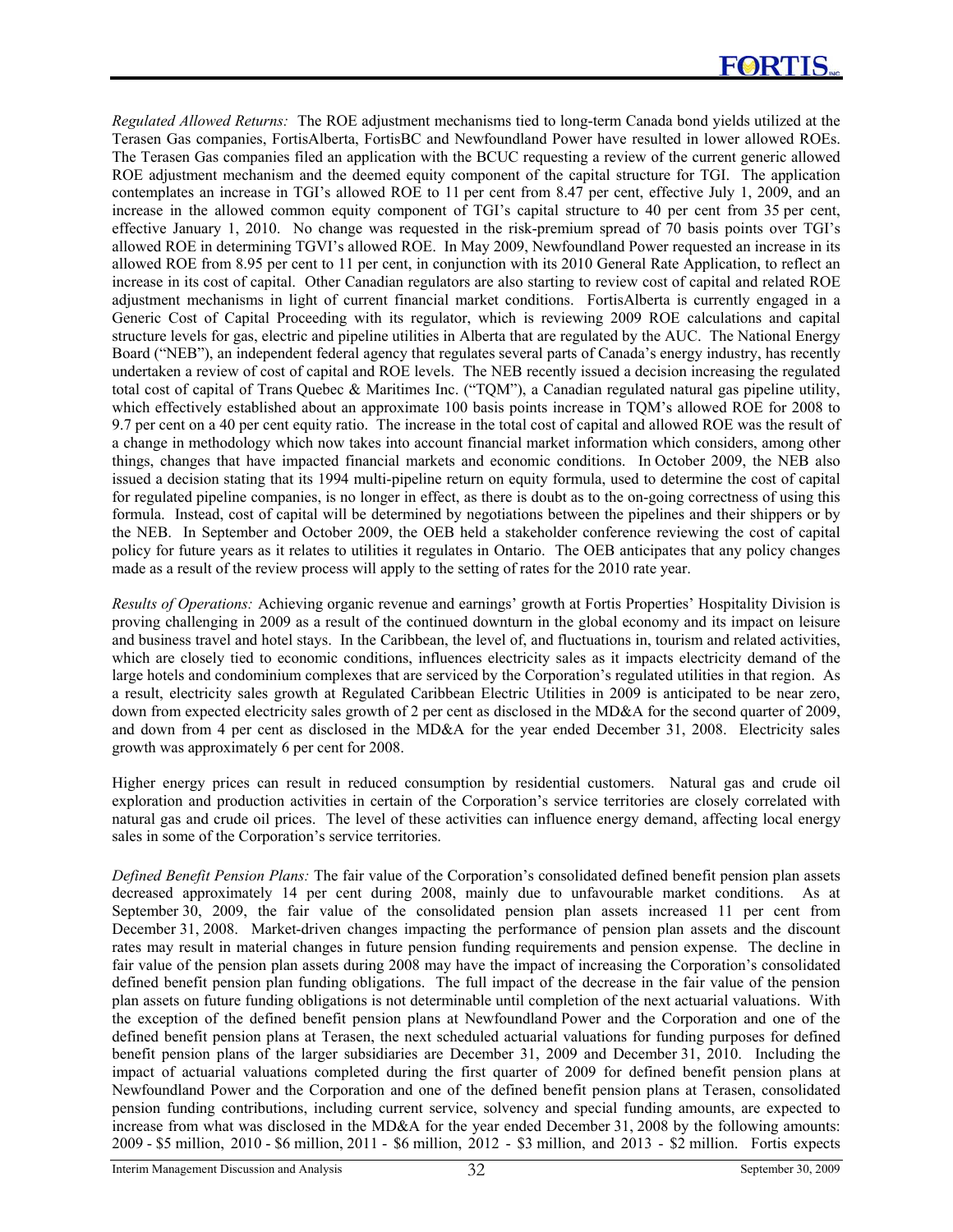defined benefit pension plan funding requirements to be sourced primarily from a combination of cash generated from operations and amounts available for borrowing under existing credit facilities.

The discount rates used to determine defined benefit pension expense for 2009 have increased compared to rates used to determine defined benefit pension expense for 2008, as a result of the impact of increased credit risk spreads on investment-grade corporate bonds due to volatility in the capital markets. Fortis expects no material increase in its consolidated pension expense for 2009 related to its defined benefit pension plans. The amortization of 2008 losses associated with the pension plan assets is expected to be largely offset by the impact of higher assumed discount rates. Consolidated defined benefit pension plan expense for 2009 is not being materially impacted by the outcome of the actuarial valuations completed for the defined benefit pension plans at Newfoundland Power and the Corporation and one of the defined benefit pension plans at Terasen during the first quarter of 2009.

Any increase in future pension funding requirements and/or pension expense at the regulated utilities is expected to be recovered from, or refunded to, customers in future rates, subject to forecast risk. At the Terasen Gas companies and FortisBC, however, actual pension expense above or below the forecast pension expense approved for recovery in customer rates for the year is subject to deferral account treatment for recovery from, or refund to, customers in future rates, subject to regulatory approval.

*Counterparty Risk:* The Terasen Gas companies are exposed to credit risk in the event of non-performance by counterparties to derivative financial instruments. The Terasen Gas companies are also exposed to significant credit risk on physical off-system sales. The Terasen Gas companies deal with high credit-quality institutions in accordance with established credit approval practices. Due to events in the capital markets over the past year, including significant government intervention in the banking system, the Terasen Gas companies have further limited the financial counterparties they transact with and have reduced available credit to, or taken additional security from, the physical off-system sales counterparties with which they transact. To date, the Terasen Gas companies have not experienced any counterparty defaults and they do not expect any counterparties to fail to meet their obligations; however, the credit quality of counterparties, as events over the past year have indicated, can change rapidly.

An extended decline in economic conditions could also impair the ability of customers to pay for gas and electricity consumed, thereby affecting the aging and collection of the utilities' trade receivables.

*Credit Ratings:* Fortis and its regulated utilities do not anticipate any material adverse rating actions by the credit rating agencies in the near term. However, the global financial crisis has placed increased scrutiny on rating agencies and rating agency criteria which may result in changes to credit rating practices and policies. Year-to-date 2009, there was no change in the credit ratings for the Corporation and its currently rated subsidiaries except for Newfoundland Power and TGI. In August 2009, Moody's upgraded the credit rating of Newfoundland Power's first mortgage bonds from Baa1 to A2 and of TGI's secured debentures from A2 to A1. Moody's also confirmed its existing credit ratings for unsecured debt at Terasen, TGI, FortisAlberta and FortisBC; S&P confirmed its existing credit ratings for Fortis, Maritime Electric and Caribbean Utilities; and DBRS confirmed its existing credit ratings for FortisBC, Terasen and TGI.

# **CHANGES IN ACCOUNTING STANDARDS**

During the first quarter of 2009, Fortis changed its method of accounting for its investment in the Exploits Partnership to the equity method from the consolidation method, due to the Corporation no longer having control over the cash flows and operations of the Exploits Partnership. Refer to the "Critical Accounting Estimates -Contingencies" section of this MD&A for a further discussion of the Exploits Partnership.

Effective January 1, 2009, the Corporation adopted the following new accounting standards issued by the Canadian Institute of Chartered Accountants ("CICA").

*Rate-Regulated Operations:* Effective January 1, 2009, the Canadian Accounting Standards Board (the "AcSB") amended: (i) Canadian Institute of Chartered Accountants ("CICA") Handbook Section 1100, *Generally Accepted Accounting Principles,* removing the temporary exemption providing relief to entities subject to rate regulation from the requirement to apply the Section to the recognition and measurement of assets and liabilities arising from rate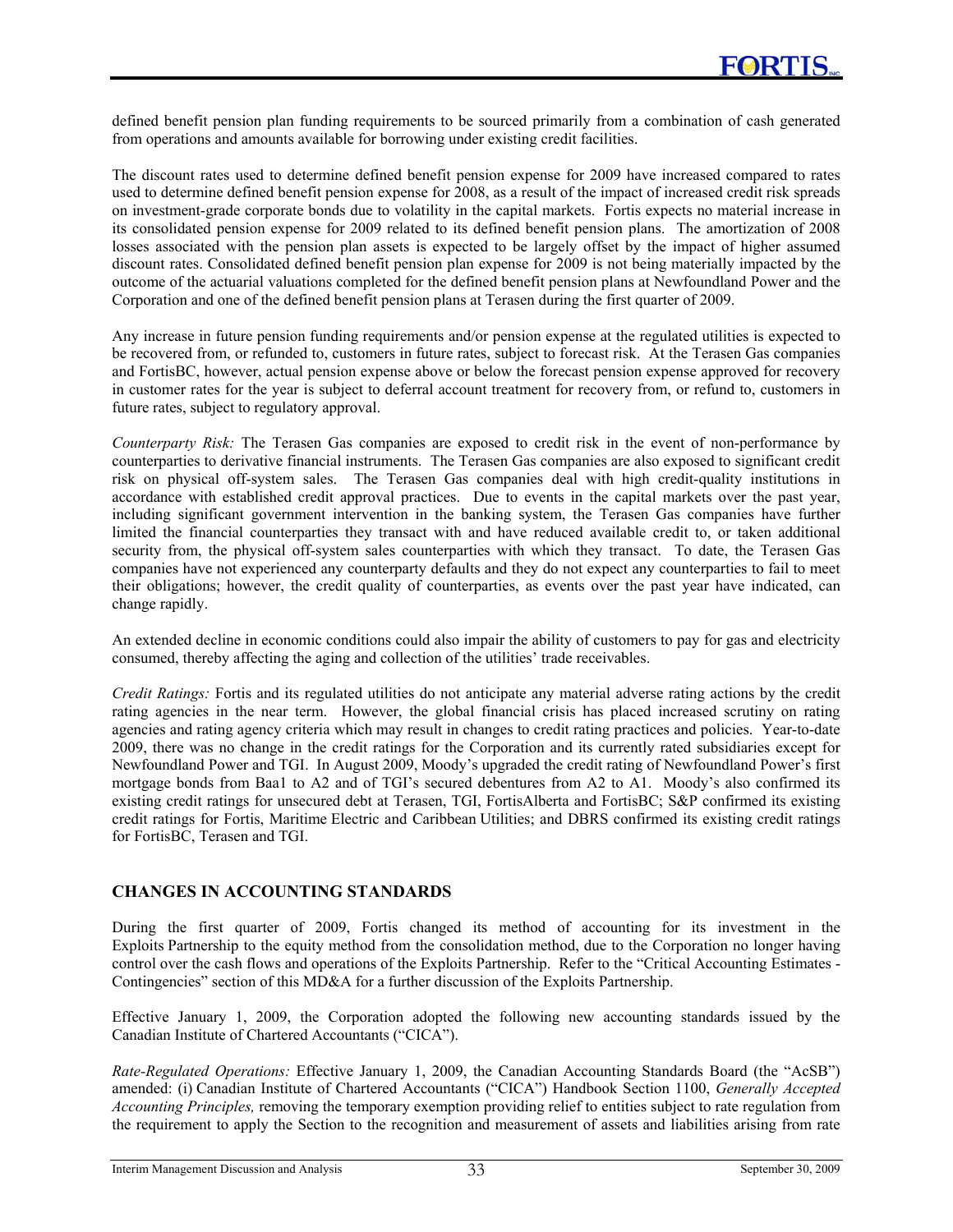regulation; and (ii) Section 3465, *Income Taxes* to require the recognition of future income tax liabilities and assets, as well as offsetting regulatory assets and liabilities, by entities subject to rate regulation.

Effective January 1, 2009, with the removal of the temporary exemption in Section 1100, the Corporation must now apply Section 1100 to the recognition of assets and liabilities arising from rate regulation. Certain assets and liabilities arising from rate regulation continue to have specific guidance under a primary source of Canadian GAAP that applies only to the particular circumstances described therein, including those arising under Section 1600, *Consolidated Financial Statements*, Section 3061, *Property, Plant and Equipment*, Section 3465*, Income Taxes*, and Section 3475, *Disposal of Long-Lived Assets and Discontinued Operations*. The assets and liabilities arising from rate regulation, as described in Note 5 to the Corporation's interim unaudited consolidated financial statements for the three and nine months ended September 30, 2009 and Note 4 to the Corporation's 2008 annual audited consolidated financial statements, do not have specific guidance under a primary source of Canadian GAAP. Therefore, Section 1100 directs the Corporation to adopt accounting policies that are developed through the exercise of professional judgment and the application of concepts described in Section 1000, *Financial Statement Concepts*. In developing these accounting policies, the Corporation may consult other sources, including pronouncements issued by bodies authorized to issue accounting standards in other jurisdictions. Therefore, in accordance with Section 1100, the Corporation has determined that all of its regulatory assets and liabilities qualify for recognition under Canadian GAAP and this recognition is consistent with US Financial Accounting Standard Board's Accounting Standard Codification 980, *Regulated Operations*. Therefore, there was no effect on the Corporation's consolidated financial statements, as at January 1, 2009, due to the removal of the temporary exemption from Section 1100.

Effective January 1, 2009, Fortis retroactively recognized future income tax assets and liabilities and related regulatory liabilities and assets, without prior period restatement, for the amount of future income taxes expected to be refunded to, or recovered from, customers in future gas and electricity rates. Prior to January 1, 2009, the Terasen Gas companies, FortisAlberta, FortisBC and Newfoundland Power used the taxes payable method of accounting for income taxes. The effect on the Corporation's consolidated financial statements, as at January 1, 2009, of adopting amended Section 3465, *Income Taxes* included an increase in total future income tax liabilities and total future income tax assets of \$491 million and \$24 million, respectively; an increase in regulatory assets and regulatory liabilities of \$535 million and \$59 million, respectively; and a combined \$9 million net increase in income taxes payable, deferred credits, other assets, utility capital assets and goodwill associated with the reclassification of future income taxes that were previously netted against these respective balance sheet items. Included in the future income tax assets and liabilities recorded are the future income tax effects of the subsequent settlement of the related regulatory assets and liabilities through customer rates.

*Goodwill and Intangible Assets:* Effective January 1, 2009, the Corporation retroactively adopted the new CICA Handbook Section 3064, *Goodwill and Intangible Assets*. This Section, which replaces Section 3062, *Goodwill and Other Intangible Assets* and Section 3450, *Research and Development Costs,* establishes standards for the recognition, measurement and disclosure of goodwill and intangible assets. As at December 31, 2008, the impact of retroactively adopting Section 3064 was a reclassification of \$264 million to intangible assets and related decreases of \$262 million to utility capital assets, \$1 million to income producing properties and \$1 million to other assets, due to the reclassification of the net book value of land, transmission and water rights, computer software costs, franchise costs, customer contracts and other costs.

*Credit Risk and the Fair Value of Financial Assets and Financial Liabilities:* During the first quarter of 2009, the Corporation adopted the new Emerging Issues Committee Abstract 173 ("EIC-173"), *Credit Risk and the Fair Value of Financial Assets and Financial Liabilities*, which was issued on January 20, 2009. EIC-173 requires that the Corporation's own credit risk and the credit risk of its counterparties be taken into account in determining the fair value of a financial instrument. There was no material effect on the Corporation's interim unaudited consolidated financial statements as a result of adopting EIC-173.

#### **FUTURE ACCOUNTING CHANGES**

#### **Transition to IFRS**

In February 2008, the AcSB confirmed that the use of IFRS will be required in 2011 for publicly accountable enterprises in Canada. In October 2009, the AcSB issued a third and final Omnibus Exposure Draft confirming that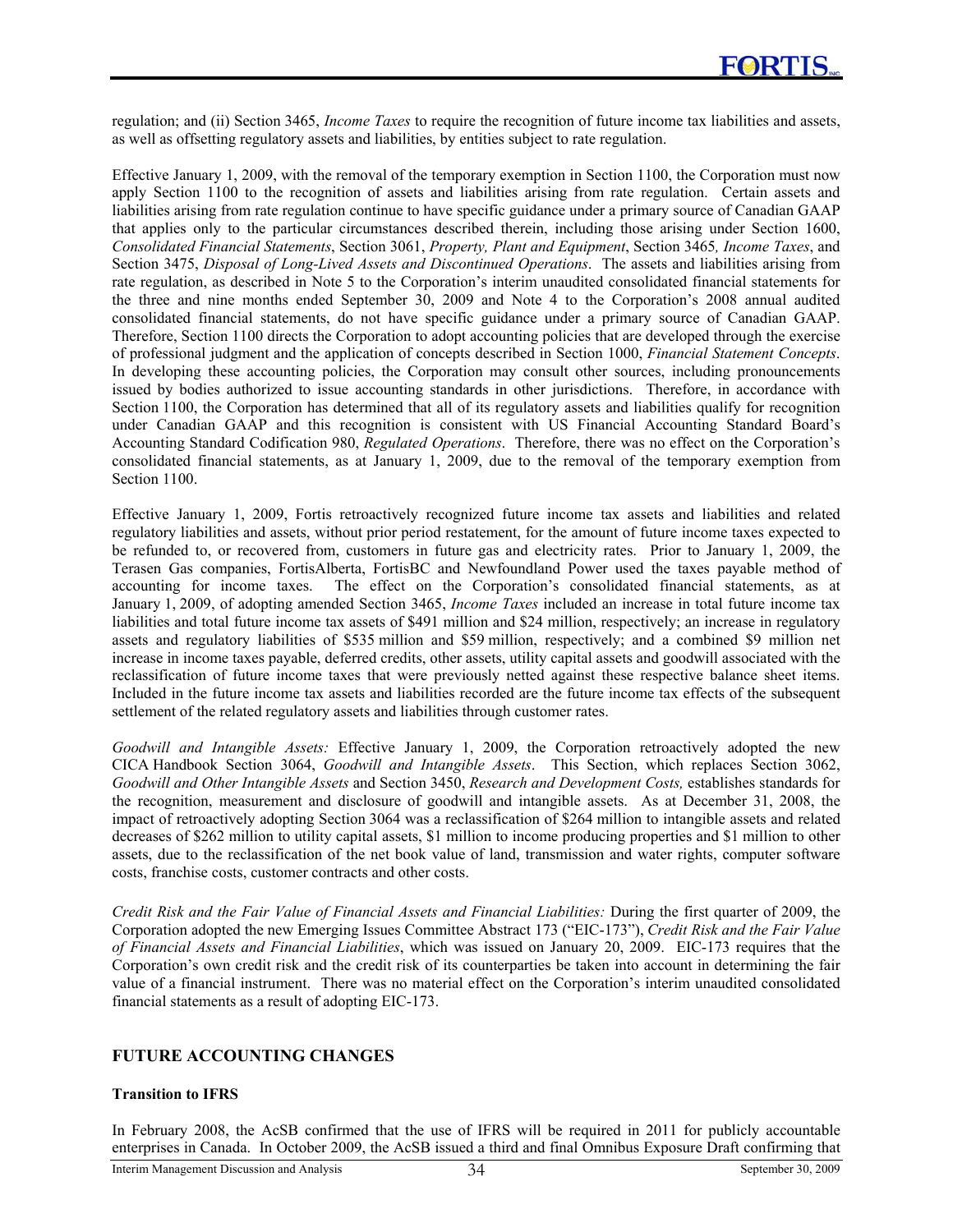publicly accountable enterprises in Canada will be required to apply IFRS, in full and without modification, beginning January 1, 2011.

The Corporation's expected IFRS transition date of January 1, 2011 will require the restatement, for comparative purposes, of amounts reported on the Corporation's opening IFRS balance sheet as at January 1, 2010 and amounts reported by the Corporation for the year ended December 31, 2010.

The Corporation is continuing to assess the financial reporting impacts of adopting IFRS in 2011. While the impact on future financial position and results of operations is not fully determinable or estimable at this time, proposals put forth by the IASB in its July 2009 Exposure Draft - *Rate-Regulated Activities*, if adopted, should reduce earnings' volatility at the Corporation's regulated utilities that may have otherwise resulted under IFRS, in the absence of an accounting standard for rate-regulated activities.

The Corporation does anticipate a change in the manner in which it will measure and recognize the value of its income producing properties and a significant increase in disclosure resulting from the adoption of IFRS. The Corporation is identifying and assessing the impact of this change in valuation and additional disclosure requirements, as well as implementing systems changes that will be necessary to compile the required disclosures.

Differences between IFRS and Canadian GAAP, in addition to those referenced further under "Accounting Policy Impacts and Decisions", may continue to be identified based on further detailed analyses by the Corporation, the outcome of a final standard on accounting for rate-regulated activities and other changes in IFRS prior to the Corporation's conversion to IFRS in 2011.

**IFRS Conversion Project:** The Corporation commenced its IFRS Conversion Project in 2007 and has established a formal project governance structure which includes the audit committee, senior management and project teams from each of the Fortis subsidiaries. Overall project governance, management and support are coordinated by Fortis. An independent external advisor has also been engaged to assist in the IFRS Conversion Project. Project progress reports are provided to the Corporation's Audit Committee on a quarterly basis. The Corporation has also engaged its external auditors, Ernst & Young, LLP, to review accounting policy determinations as they are arrived at and agreed to internally by the Corporation's project team.

The Corporation's IFRS Conversion Project consists of three phases: Scoping and Diagnostics, Analysis and Development, and Implementation and Review.

*Phase One:* Scoping and Diagnostics, which involved project planning and staffing and identification of differences between current Canadian GAAP and IFRS, was completed in the first half of 2008. The areas of accounting difference of highest potential impact to the Corporation, based on existing IFRS at the time, were identified to include rate-regulated accounting; property, plant and equipment; investment property; provisions and contingent liabilities; employee benefits; impairment of assets; income taxes; business combinations; and initial adoption of IFRS under the provisions of IFRS 1, *First-Time Adoption of International Financial Reporting Standards*  ("IFRS 1").

*Phase Two:* Analysis and Development is nearing completion and involves detailed diagnostics and evaluation of the financial impacts of various options and alternative methodologies provided for under IFRS; identification and design of operational and financial business processes; initial staff training and audit committee orientation; analysis of IFRS 1 optional exemptions and mandatory exceptions to the general requirement for full retrospective application upon transition; summarization of 2011 IFRS disclosure requirements; and development of required solutions to address identified issues.

*Phase Three:* Implementation and Review has commenced and involves the execution of changes to information systems and business processes; completion of formal authorization processes to approve recommended accounting policy changes; and further training programs across the Corporation's finance and other affected areas, as necessary. It will culminate in the collection of financial information necessary to compile IFRS-compliant financial statements and reconciliations; embedding of IFRS into the Corporation's business processes; and audit committee approval of IFRS-compliant interim and annual financial statements for 2011.

**Accounting for Rate-Regulated Activities under IFRS**: IFRS does not currently provide specific guidance with respect to accounting for rate-regulated activities. However, in December 2008, the IASB initiated a project on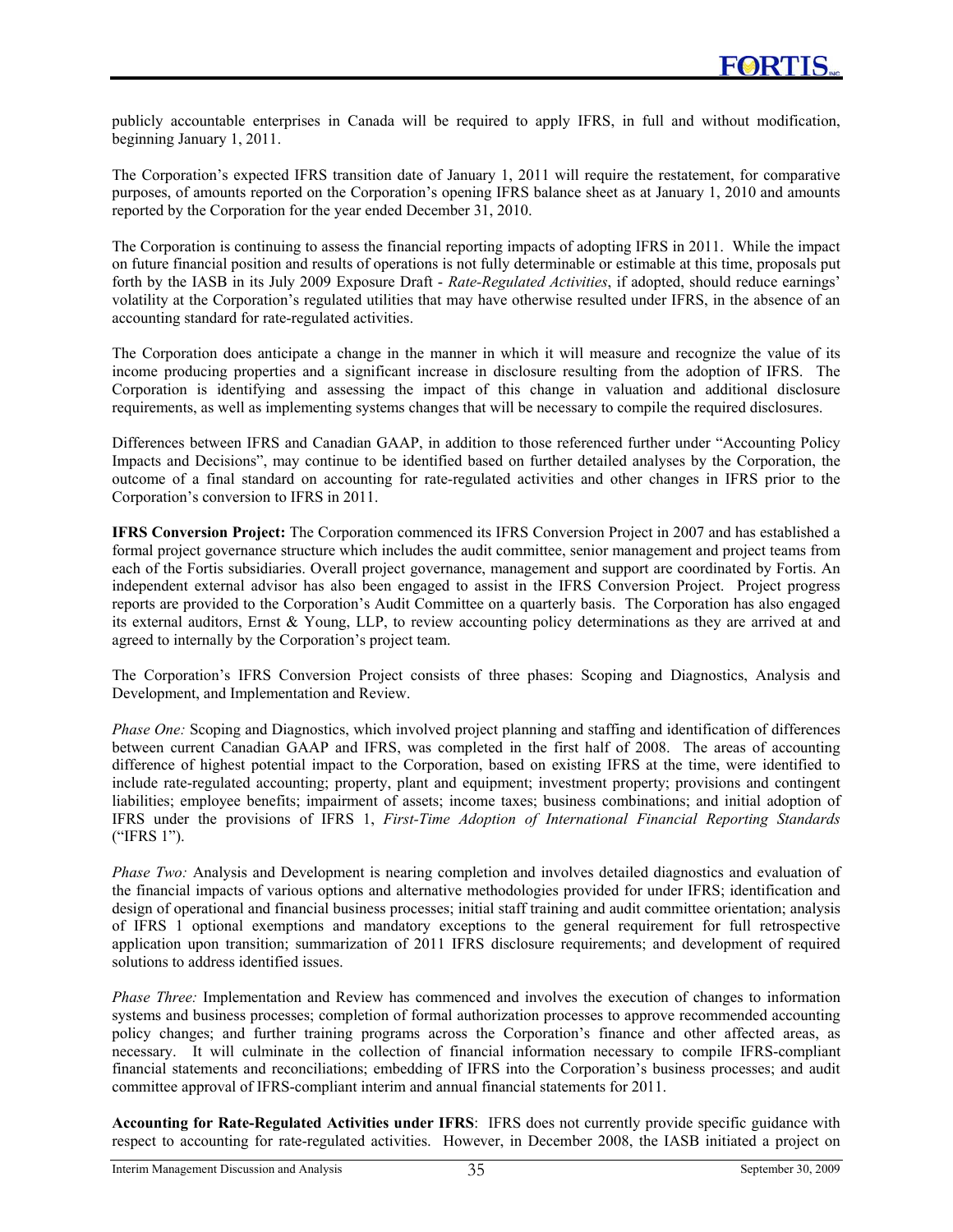accounting for rate-regulated activities and whether or not rate-regulated entities could or should recognize assets or liabilities as a result of rate regulation imposed by a regulatory body.

On July 23, 2009, the IASB issued the Exposure Draft - *Rate-Regulated Activities*. Comments on the Exposure Draft are to be submitted for consideration by the IASB by November 20, 2009. Based on the IASB's current project timeline, a final standard is expected to be issued in the second quarter of 2010.

Based on the Exposure Draft as it currently exists, regulatory assets and liabilities arising from activities subject to cost-of-service regulation can be recognized under IFRS when certain conditions are met. The ability to record regulatory assets and liabilities, as proposed, should reduce the earnings' volatility at the Corporation's regulated utilities that may have otherwise resulted under IFRS in the absence of an accounting standard for rate-regulated activities, but will result in the requirement to provide enhanced balance sheet presentation and note disclosures. However, uncertainty as to the final outcome of this Exposure Draft, and the final standard on accounting for rate-regulated activities under IFRS, has resulted in the Corporation being unable to reasonably estimate and conclude on the impact on the Corporation's future financial position and results of operations with respect to differences, if any, in accounting for rate-regulated activities under IFRS versus Canadian GAAP.

Regulators in the jurisdictions in which the Corporation maintains regulated utility operations have initiated, or are engaged in, consultative processes aimed at addressing issues related to the transition to IFRS. These regulators are also working to define regulatory accounting requirements and respective changes that may be required subsequent to January 1, 2011.

During the second quarter of 2009, the AUC issued Rule 026 which provides both a set of guiding principles and positions on the elements of IFRS that will be adopted for rate-making purposes. FortisAlberta and other utilities in Alberta regulated by the AUC collaborated closely with the AUC in the development of Rule 026.

Also during the second quarter of 2009, TGI, along with FortisBC and other regulated companies in British Columbia, drafted a set of IFRS guidelines for use in regulatory applications being submitted by the utilities to the BCUC. During the same period, TGI and TGVI filed applications with the BCUC for the purpose of setting customer rates for 2010 and 2011. As part of these applications, TGI and TGVI have applied for changes in accounting policies that would, subject to review by the external auditors, be compliant with IFRS where possible.

**Accounting Policy Impacts and Decisions**: The Corporation has completed an initial assessment of the impacts of adopting IFRS based on the standards as they currently exist, and identified the following as having the greatest potential to impact the Corporation's accounting policies, financial reporting and information systems requirements upon conversion to IFRS. Final conclusions cannot be reached at this time with respect to the Corporation's rate-regulated entities pending further certainty as to a final IFRS standard on accounting for rate-regulated activities.

#### *(a) Property Plant and Equipment*

IFRS and Canadian GAAP contain the same basic principles of accounting for property, plant and equipment; however, differences in application do exist. For example, capitalization of directly attributable costs in accordance with IAS 16, *Property, Plant and Equipment* ("IAS 16") may require measurement of an item of property, plant and equipment upon initial recognition to include or exclude certain previously recognized amounts under Canadian GAAP. Specifically, there may be changes in accounting for:

- i) the amount of capitalized overheads;
- ii) the capitalization of major inspections that were previously expensed under Canadian GAAP;
- iii) the capitalization of depreciation for which the future economic benefits of that asset are absorbed in the production of another asset; and
- iv) the capitalization of borrowing costs in accordance with IAS 23, *Borrowing Costs*.

However, the IASB's Exposure Draft - *Rate-Regulated Activities* proposes that, in the case of qualifying rate-regulated entities, amounts approved by the regulator for inclusion in the cost of self-constructed property, plant and equipment for rate-making purposes shall also be included in the cost of these assets for financial reporting purposes, even if the entity would not otherwise be permitted to include these costs in the cost of its property, plant and equipment based on application of IAS 16.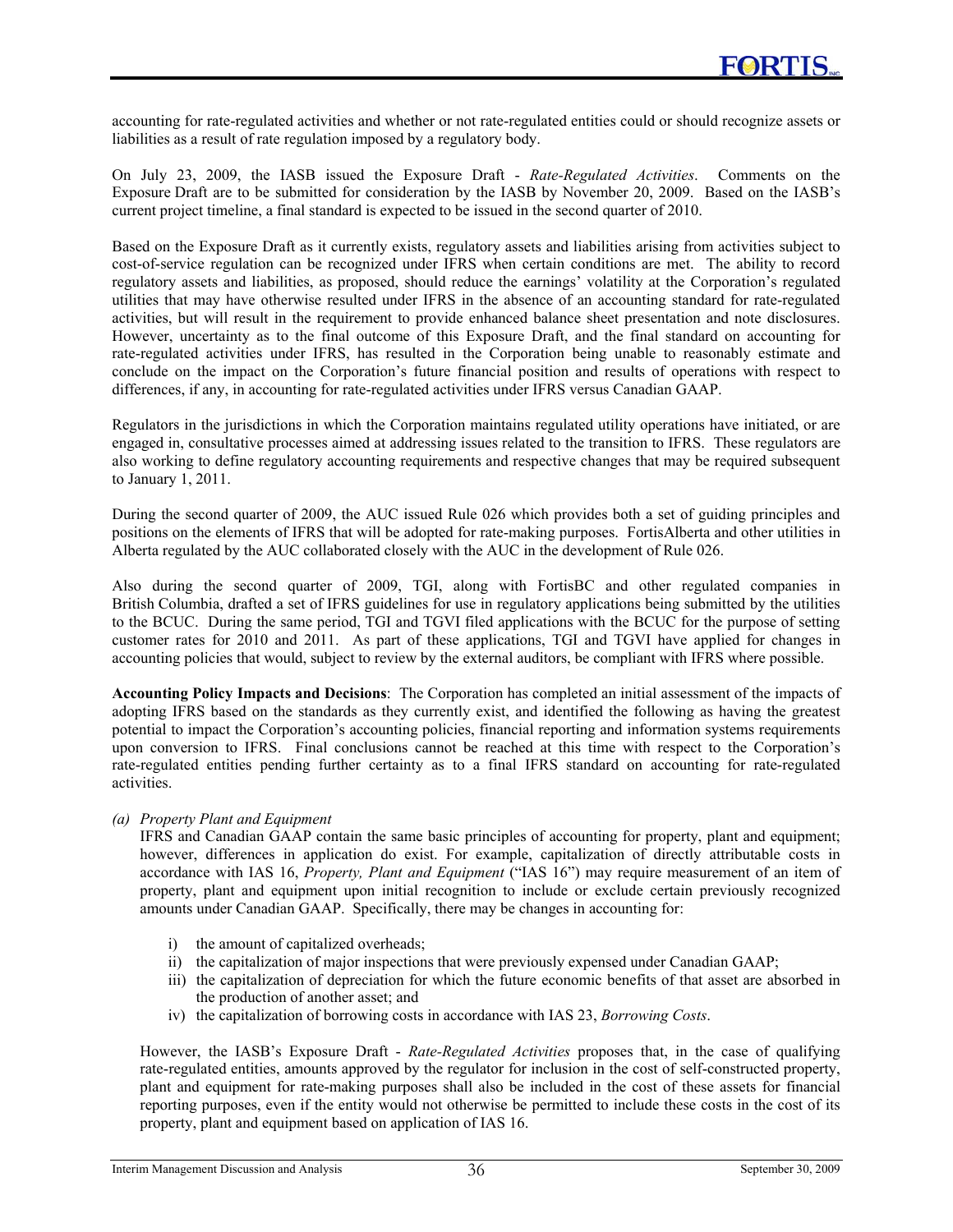IAS 16 also requires an allocation of the amount initially recognized in respect of an item of property, plant and equipment to its significant parts and the depreciation of each such part separately. This method of componentizing property, plant and equipment may result in an increase in the number of component parts that are recorded and depreciated and, as a result, may impact the calculation of depreciation expense.

Upon transition to IFRS, an entity has the elective option to reset the cost of its property, plant and equipment based on fair value in accordance with the provisions of IFRS 1, and to use either the cost model or the revaluation model to measure its property, plant and equipment subsequent to transition. Upon transition to IFRS on January 1, 2010, the Corporation currently intends to reset the cost of hotel properties owned by its non-regulated subsidiary, Fortis Properties, based on fair value and to use the cost model to measure all of Fortis Properties' property, plant and equipment (excluding those assets to be reclassified as investment property under IFRS, as discussed below under "Investment Property") subsequent to transition.

The Exposure Draft - *Rate-Regulated Activities* proposes a new transitional exemption for qualifying rate-regulated entities that will allow them to use, as of the date of transition, the carrying amount of property, plant and equipment under Canadian GAAP as the deemed cost under IFRS. The Corporation's rate-regulated utility subsidiaries will likely avail of this exemption, should the Exposure Draft be adopted as proposed.

The final extent of the impact of applying IAS 16 by the Corporation's rate-regulated utility subsidiaries, and elective options with respect to accounting for their property, plant and equipment upon transition to IFRS, cannot be made at this time pending further certainty as to a final standard on accounting for rate-regulated activities.

*(b) Investment Property* 

IAS 40, *Investment Property* ("IAS 40") defines investment property as land or buildings held to earn rental income, for capital appreciation or both. The Corporation's real estate assets, which are currently owned by its non-regulated subsidiary, Fortis Properties, and recorded as property, plant and equipment under Canadian GAAP, will be re-classified as investment property under IFRS.

The Corporation has the elective option to reset the cost of investment property based on fair value at the date of transition. IAS 40 provides further options for measuring investment property subsequent to initial recognition using either the cost model or the fair value model. Currently, Fortis Properties intends to reset the cost of its investment property upon transition to IFRS based on fair value as of January 1, 2010 and to use the fair value model to measure its investment property subsequent to transition. Use of the fair value model under IAS 40 means that the Corporation will not recognize depreciation expense on its statement of earnings under IFRS with respect to its investment properties and changes in the fair value of its investment properties will be recognized in earnings each period.

#### *(c) Provisions and Contingent Liabilities*

IAS 37, *Provisions, Contingent Liabilities and Contingent Assets* ("IAS 37") requires a provision to be recognized when: (i) there is a present obligation as a result of a past transaction or event; (ii) it is probable that an outflow of resources will be required to settle the obligation; and (iii) a reliable estimate can be made of the obligation. The threshold for recognition of a provision under Canadian GAAP is higher than under IFRS. It is possible, therefore, that some contingent liabilities which would not have been recognized under Canadian GAAP may meet the criteria for recognition as a provision under IFRS.

*(d) Employee Benefits* 

IAS 19, *Employee Benefits* ("IAS 19") requires past service costs associated with defined benefit plans to be expensed on an accelerated basis with vested past service costs to be expensed immediately and unvested past service costs to be expensed on a straight-line basis until the benefits become vested. In addition, actuarial gains and losses are permitted to be recognized directly in equity rather than through earnings, and IFRS 1 also provides an option to recognize immediately in retained earnings all cumulative actuarial gains and losses existing as at the date of transition to IFRS.

Under Canadian GAAP, past service costs are generally amortized on a straight-line basis over the expected average remaining service period of active employees in the defined benefit plan.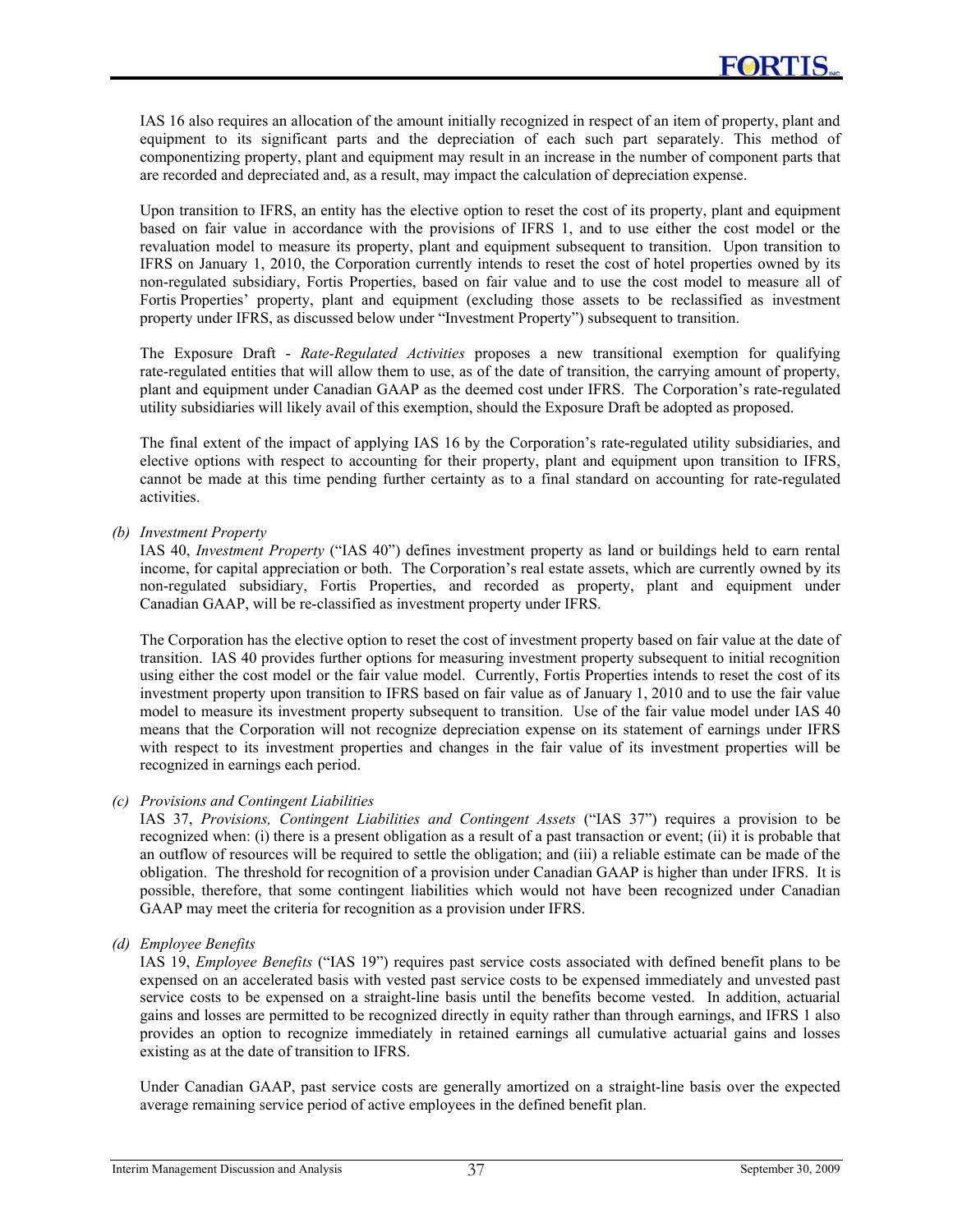The Corporation and its subsidiaries maintain a number of defined benefit pension plans and supplementary and other post-employment benefit plans which will be subject to different accounting treatment under IFRS as compared to Canadian GAAP. The full extent of the impact of applying IAS 19 by the Corporation cannot be made at this time, pending further certainty as to a final standard on accounting for rate-regulated activities.

#### *(e) Impairment of Assets*

IAS 36, *Impairment of Assets* ("IAS 36") uses a one-step approach for testing and measuring asset impairments, with asset carrying values being compared to the higher of value in use and fair value less costs to sell. Value in use is defined as being equal to the present value of future cash flows expected to be derived from the asset in its current state. In the absence of an active market, fair value less costs to sell may also be determined using discounted cash flows. The use of discounted cash flows under IFRS to test and measure asset impairment differs from Canadian GAAP where undiscounted future cash flows are used to compare against the asset's carrying value to determine if impairment exists. This may result in more frequent write-downs in the carrying value of assets under IFRS since asset carrying values that were previously supported under Canadian GAAP based on undiscounted cash flows may not be supported on a discounted cash flow basis under IFRS. However, under IAS 36, previous impairment losses may be reversed where circumstances change such that the impairment has reduced. This also differs from Canadian GAAP, which prohibits the reversal of previously recognized impairment losses.

As the majority of the Corporation's assets are owned by utility subsidiaries that are rate regulated, the potential for and extent of any impairment losses will be primarily subject to the continued ability of the utilities to recover costs through the regulatory process.

As stated above, the Corporation intends to reset the cost of investment property owned by its non-regulated subsidiary, Fortis Properties, upon transition to IFRS based on fair value as of January 1, 2010 and to use the fair value model to measure its investment property subsequent to transition. Changes in the fair value of the Corporation's investment property each period will, therefore, be reflected under IFRS in the statement of earnings.

The Corporation's other non-regulated assets will be subject to the one-step approach under IFRS for testing and measuring asset impairments which may result in some impairments being recognized or reversed under IFRS that would not have been required or permitted under Canadian GAAP.

#### *(f) Income Taxes*

IAS 12, *Income Taxes* ("IAS 12") prescribes that an entity account for the tax consequences of transactions and other events in the same way that it accounts for the transactions and other events themselves. Therefore, where transactions and other events are recognized in earnings, the recognition of deferred tax assets or liabilities which arise from those transactions should also be recorded in earnings. For transactions that are recognized outside of the statement of earnings, either in other comprehensive income or directly in equity, any related tax effects should also be recognized outside of the statement of earnings.

The most significant impact of IAS 12 on the Corporation will be derived directly from the accounting policy decisions made under IAS 16 and IAS 40. In addition, the Corporation's rate-regulated utility subsidiaries currently account for income taxes based on regulatory decisions. Therefore, the impact on the Corporation of accounting for the tax consequences of transactions and other events under IFRS versus Canadian GAAP cannot be fully determined at this time pending further certainty as to a final IFRS standard on accounting for rate-regulated activities.

#### *(g) Business Combinations*

Under IFRS 3, *Business Combinations* ("IFRS 3"), business combinations must be accounted for by applying the acquisition method. One of the parties to a business combination can always be identified as the acquirer, being the entity that obtains control of the other business. Control is defined as the power to govern the financial and operating policies of an entity so as to obtain benefits from its activities. Fortis, as an acquirer, shall identify the date on which it obtains control of an acquiree. This date is usually the closing date of the acquisition, which would generally be the date on which the Corporation legally transfers the consideration or acquires the assets and assumes the liabilities of the acquiree. As of the date on which it obtains control, Fortis shall recognize, separately from goodwill, the identifiable assets acquired, the liabilities assumed and any non-controlling interest in the acquiree in accordance with IFRS 3.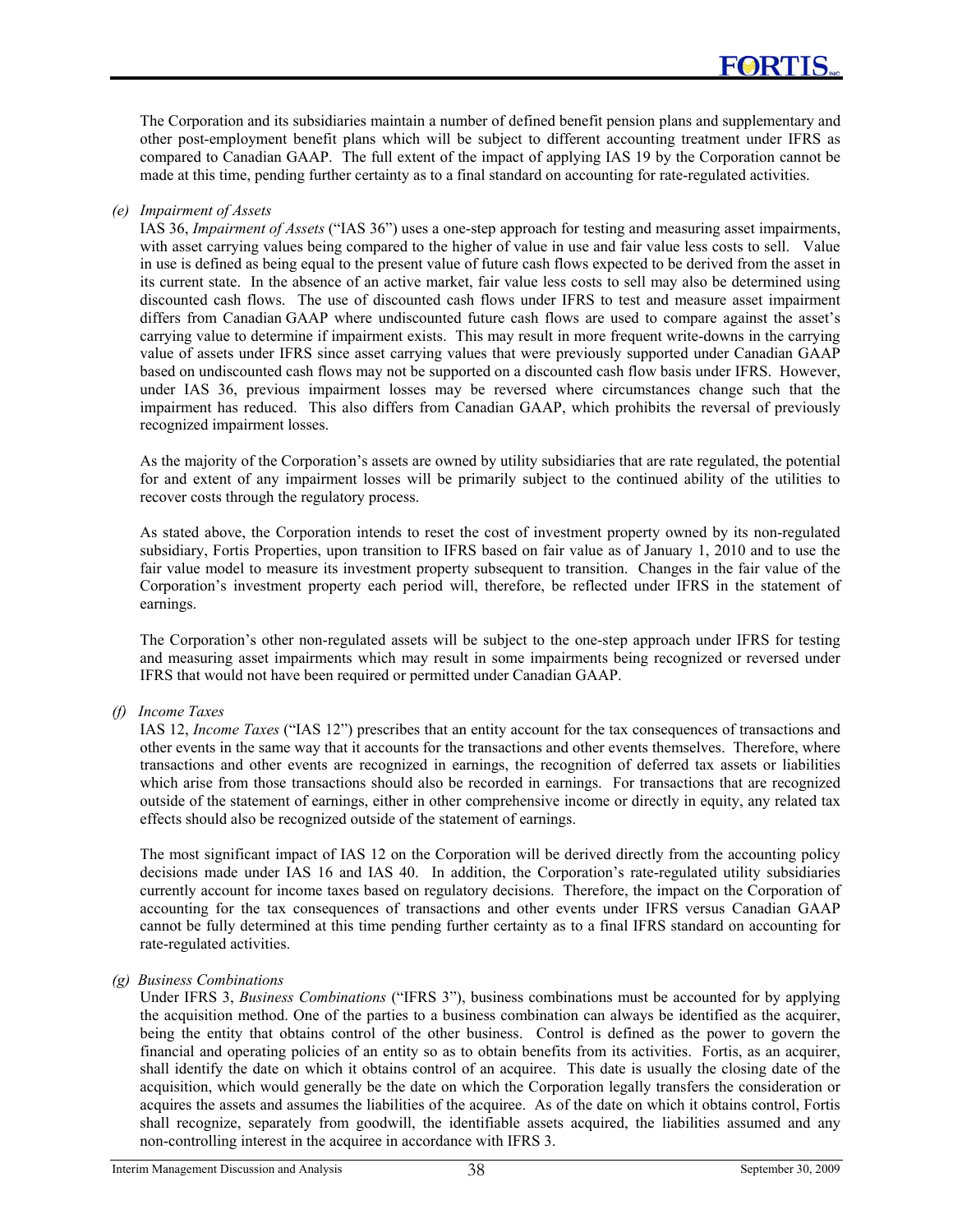In accordance with IFRS 3, acquisition-related costs incurred to effect a business combination shall be expensed in the period the costs are incurred. Under IFRS, these costs are not permitted to form a component of goodwill as is permitted under Canadian GAAP.

Under IFRS 1, an entity has the option to retroactively apply IFRS 3 to all business combinations or may elect to apply the standard prospectively only to those business combinations that occur after the date of transition. The Corporation currently intends to avail of the elective exemption under IFRS 1 which removes the requirement to retrospectively restate all business combinations prior to the date of transition to IFRS, subject to certain balance sheet adjustments that may be required at FortisAlberta with respect to goodwill and intangible assets that have been recorded previously under Canadian GAAP using pushdown accounting. These adjustments are not expected to have an impact on the Corporation's consolidated financial position upon transition to IFRS.

The AcSB recently issued new CICA Handbook Section 1582, *Business Combinations* and Section 1602, *Non-Controlling Interests*. The effective date of these sections is fiscal years beginning on or after January 1, 2011, however, early adoption is permitted. These new Handbook sections are substantially aligned with the accounting for business combinations and non-controlling interests under IFRS 3.

#### *(h) IFRS 1, First-Time Adoption of International Financial Reporting Standards*

IFRS 1 provides the framework for the first time adoption of IFRS and specifies that, in general, an entity shall apply the principles under IFRS retrospectively. IFRS 1 also specifies that the adjustments that arise on retrospective conversion to IFRS from other GAAP should be recognized directly in retained earnings. Certain optional exemptions and mandatory exceptions to retrospective application are provided for under IFRS 1.

The Corporation has completed an analysis of IFRS 1. While preliminary decisions have been made with respect to the elective exemptions available upon transition, final decisions cannot be made at this time pending further certainty as to a final IFRS standard on accounting for rate-regulated activities.

#### *(i) Internal Controls over Financial Reporting and Disclosure*

In accordance with the Corporation's approach to certification of internal controls required under Canadian Securities Administrators' National Instrument 52-109, all entity level, information technology, disclosure and business process controls will require updating and testing to reflect changes arising from the Corporation's conversion to IFRS. Where material changes are identified, these changes will be mapped and tested to ensure that no material deficiencies exist as a result of the Corporation's conversion to these new accounting standards.

*(j) Information Systems* 

It is anticipated that the adoption of IFRS will have some impact on information systems requirements. The Corporation has assessed the need for systems upgrades or modifications to ensure an efficient conversion to IFRS. As part of Phase Two of the Corporation's IFRS Conversion Project, information systems' plans have been prepared for implementation in Phase Three. The extent of the impact on the Corporation's information systems is largely dependant upon certainty as to a final IFRS standard on accounting for rate-regulated activities.

The IASB has a number of on-going projects on its agenda, in addition to the project on accounting for rate-regulated activities, that may result in changes to existing IFRS prior to the Corporation's conversion to IFRS in 2011. The Corporation continues to monitor these projects and the impact that any resulting IFRS changes may have on its anticipated accounting policies, financial position or results of operations under IFRS for 2011 and beyond.

#### **Business Combinations**

In January 2009, the AcSB issued new CICA Handbook Section 1582, *Business Combinations,* together with Section 1601, *Consolidated Financial Statements* and Section 1602, *Non-Controlling Interests.* These new accounting standards are effective for fiscal years beginning on or after January 1, 2011. As a result of adopting Section 1582, changes in the determination of the fair value of the assets and liabilities of the acquiree will result in a different calculation of goodwill with respect to future acquisitions. Such changes include the expensing of acquisition-related costs incurred during a business acquisition, rather than recording them as a capital transaction,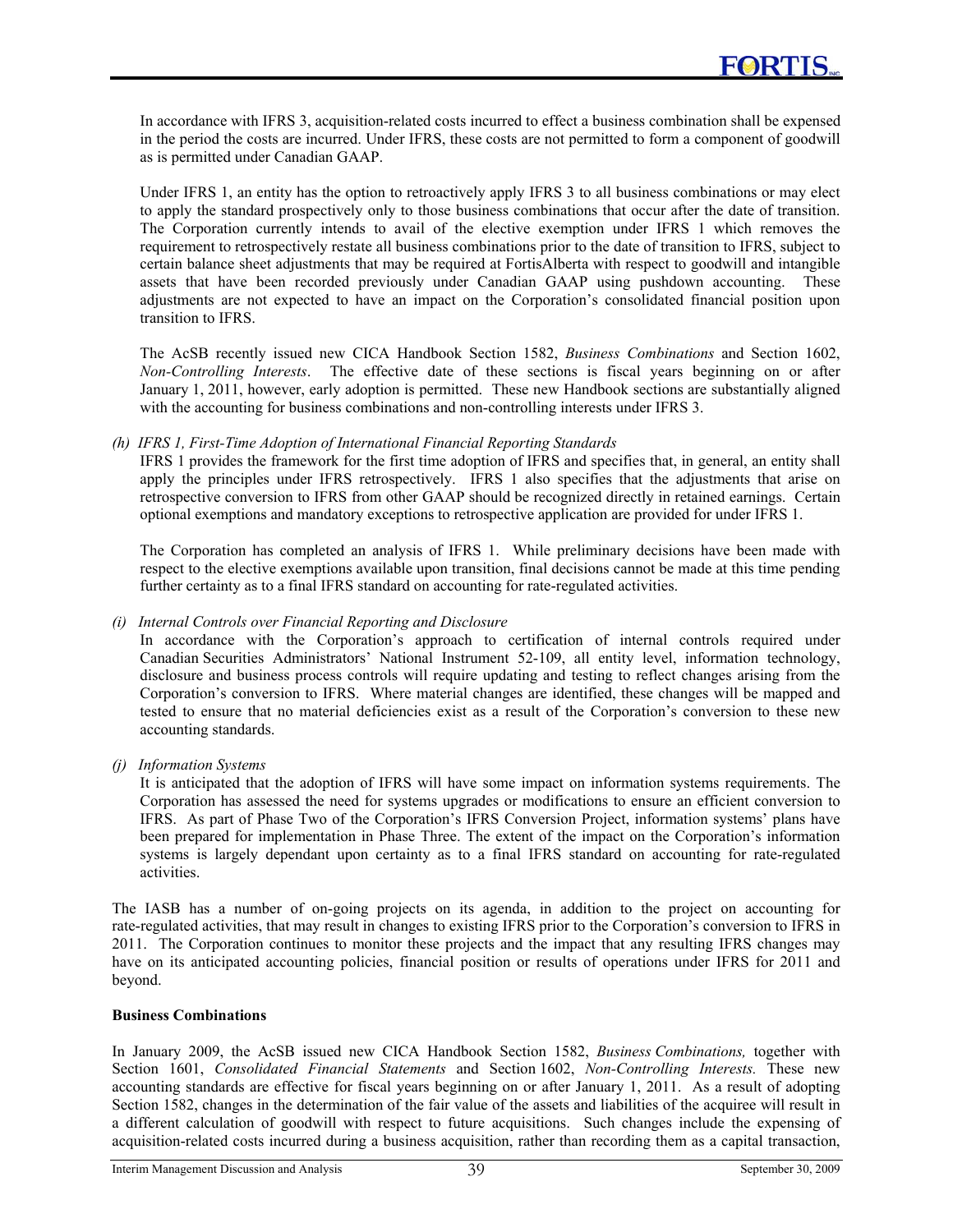and the disallowance of recording restructuring accruals by the acquirer. Section 1582 will affect the recognition of business combinations completed by the Corporation on or after January 1, 2011 and, as a result, may have a material impact on the Corporation's consolidated earnings and financial position.

Section 1601 establishes standards for the preparation of consolidated financial statements. Section 1602 establishes standards for accounting for a non-controlling interest in a subsidiary in consolidated financial statements subsequent to a business combination. The adoption of Sections 1601 and 1602 will result in non-controlling interests being presented as components of equity, rather than as liabilities, on the consolidated balance sheet.

Also, net earnings and components of other comprehensive income attributable to the owners of the parent company and to the non-controlling interests are required to be separately disclosed on the statement of earnings. The adoption of Sections 1601 and 1602 is not expected to have a material impact on the Corporation's consolidated earnings, cash flows or financial position.

#### **Financial Instruments**

In June 2009, the AcSB issued amendments to the CICA Handbook Section 3862, *Financial Instruments - Disclosures* to include additional disclosure requirements about the fair value measurement of financial instruments and to enhance liquidity risk disclosures. The amendments are effective for annual financial statements relating to fiscal years ending after September 30, 2009. The Corporation will reflect the additional disclosures in its 2009 annual audited consolidated financial statements.

#### **CRITICAL ACCOUNTING ESTIMATES**

The preparation of the Corporation's interim unaudited consolidated financial statements in accordance with Canadian GAAP requires management to make estimates and judgments that affect the reported amounts of assets and liabilities and the disclosure of contingent assets and liabilities at the date of the consolidated financial statements and the reported amounts of revenue and expenses during the reporting periods. Estimates and judgments are based on historical experience, current conditions and various other assumptions believed to be reasonable under the circumstances. Additionally, certain estimates and judgments are necessary since the regulatory environments in which the Corporation's utilities operate often require amounts to be recorded at estimated values until these amounts are finalized pursuant to regulatory decisions or other regulatory proceedings. Due to changes in facts and circumstances and the inherent uncertainty involved in making estimates, actual results may differ significantly from current estimates. Estimates and judgments are reviewed periodically and, as adjustments become necessary, are reported in earnings in the period they become known.

Interim financial statements may also employ a greater use of estimates than the annual financial statements. There were no material changes in the nature of the Corporation's critical accounting estimates during the nine months ended September 30, 2009 from those disclosed in the Corporation's MD&A for the year ended December 31, 2008, except for those described below related to income taxes, goodwill and contingencies.

*Income Taxes:* Income taxes are determined based on estimates of the Corporation's current income taxes and estimates of future income taxes resulting from temporary differences between the carrying values of assets and liabilities in the consolidated financial statements and their tax values. The use of estimation with respect to recording future income taxes has increased due to the adoption by the Corporation of amended CICA Handbook Section 3465, *Income Taxes*, effective January 1, 2009. A future income tax asset or liability is determined for each temporary difference based on the future tax rates that are expected to be in effect and management's assumptions regarding the expected timing of the reversal of such temporary differences. Future income tax assets are assessed for the likelihood that they will be recovered from future taxable income. To the extent recovery is not considered more likely than not, a valuation allowance is recorded and charged against earnings in the period that the allowance is created or revised. Estimates of the provision for income taxes, future income tax assets and liabilities, and any related valuation allowance might vary from actual amounts incurred.

*Goodwill:* Annually, the Corporation tests for impairment of goodwill. During 2009, Fortis changed the date of the annual goodwill impairment test from July  $31<sup>st</sup>$  to October  $1<sup>st</sup>$  to better correspond with the timing of the preparation of the Corporation's and subsidiaries' annual financial budgets. Accordingly, this accounting change is preferable in the Corporation's circumstance. The change in timing of the test did not delay, accelerate or avoid any impairment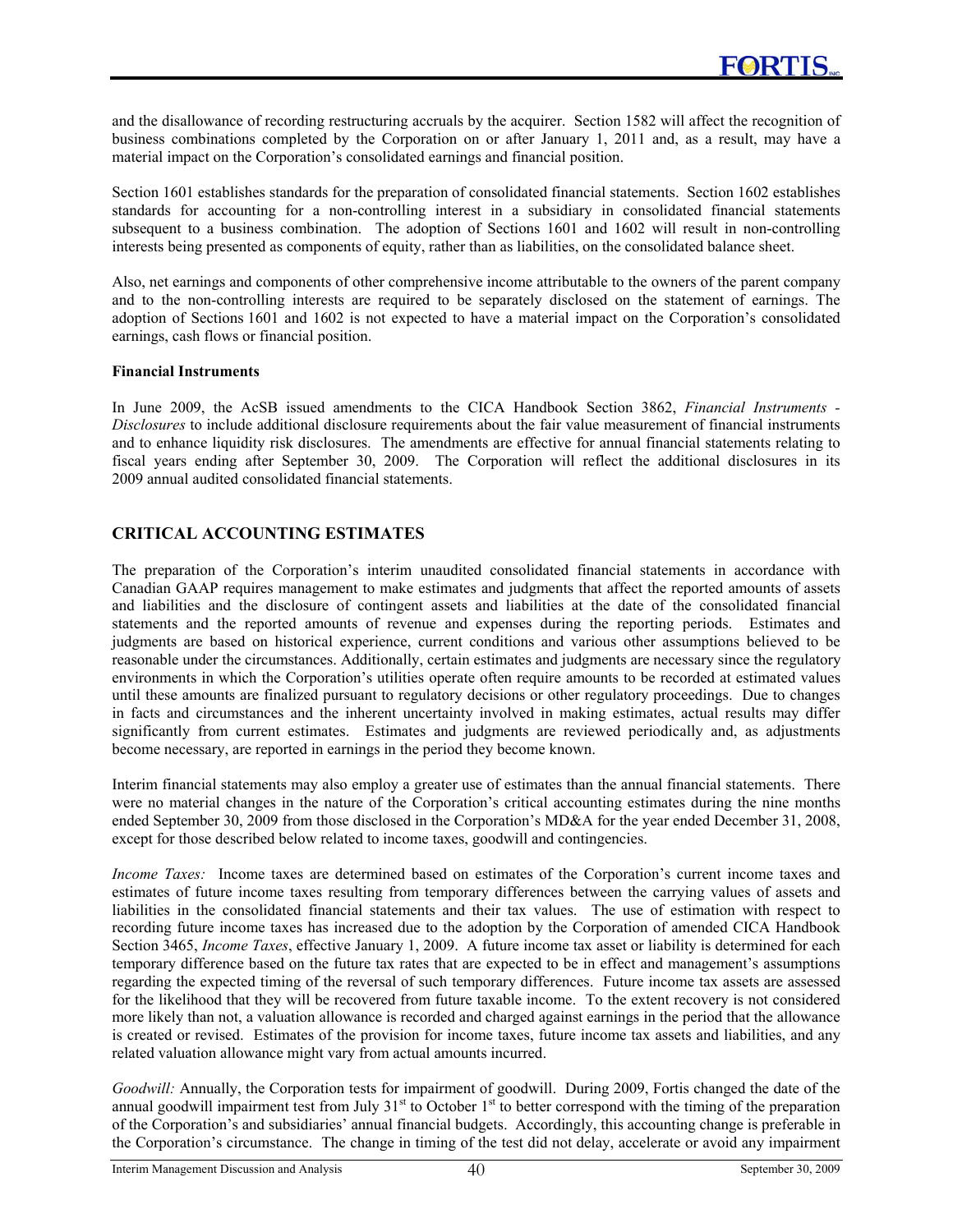charge. The Corporation performed the annual goodwill impairment test as at July 31, 2009 and determined that no goodwill impairment provision was required. The test is being performed again as at October 1, 2009. The change in the timing of the impairment test had no impact on the Corporation's interim unaudited consolidated financial statements for the three and nine months ended September 30, 2009.

*Contingencies:* The Corporation and its subsidiaries are subject to various legal proceedings and claims associated with ordinary course business operations. Management believes that the amount of liability, if any, from these actions would not have a material effect on the Corporation's consolidated financial position or results of operations.

There were no material changes in the Corporation's contingent liabilities during the nine months ended September 30, 2009 from those disclosed in the MD&A for the year ended December 31, 2008, except as disclosed below.

#### **Exploits Partnership**

The Exploits Partnership operated two non-regulated hydroelectric generation plants in Newfoundland with a combined capacity of approximately 140 MW. The Exploits Partnership is owned 51 per cent by Fortis Properties and 49 per cent by Abitibi. In December 2008, the Government of Newfoundland and Labrador expropriated Abitibi's hydroelectric assets and water rights in Newfoundland, including those of the Exploits Partnership. The newsprint mill in Grand Falls-Windsor closed on February 12, 2009, subsequent to which the day-to-day operations of the Exploits Partnership's hydroelectric generating facilities were assumed by Nalcor Energy, a Crown corporation, as an agent for the Government of Newfoundland and Labrador. The loss of control over cash flows and operations required Fortis to report its investment in the Exploits Partnership using the equity method of accounting, effective February 13, 2009. Equity earnings recognized year-to-date 2009 are equivalent to the amounts that would have been recognized under normal hydrology in the absence of the expropriation. Discussions between Fortis Properties and Nalcor Energy with respect to expropriation matters are ongoing.

#### **Terasen**

On July 16, 2009, Terasen was named, along with other defendants, in an action related to damages to property and chattels, including contamination to sewer lines and costs associated with remediation, related to a pipeline rupture in July 2007. Terasen has filed a statement of defence but the claim is in its early stages and the amount and outcome of it is indeterminable at this time.

#### **QUARTERLY RESULTS**

The following table sets forth unaudited quarterly information for each of the eight quarters ended December 31, 2007 through September 30, 2009. The quarterly information has been obtained from the Corporation's interim unaudited consolidated financial statements which, in the opinion of management, have been prepared in accordance with Canadian GAAP and as required by utility regulators. The timing of the recognition of certain assets, liabilities, revenue and expenses, as a result of regulation, may differ from that otherwise expected using Canadian GAAP for non-regulated entities. The differences and nature of regulation are disclosed in Notes 2 and 4 to the Corporation's 2008 annual audited consolidated financial statements. The quarterly operating results are not necessarily indicative of results for any future period and should not be relied upon to predict future performance.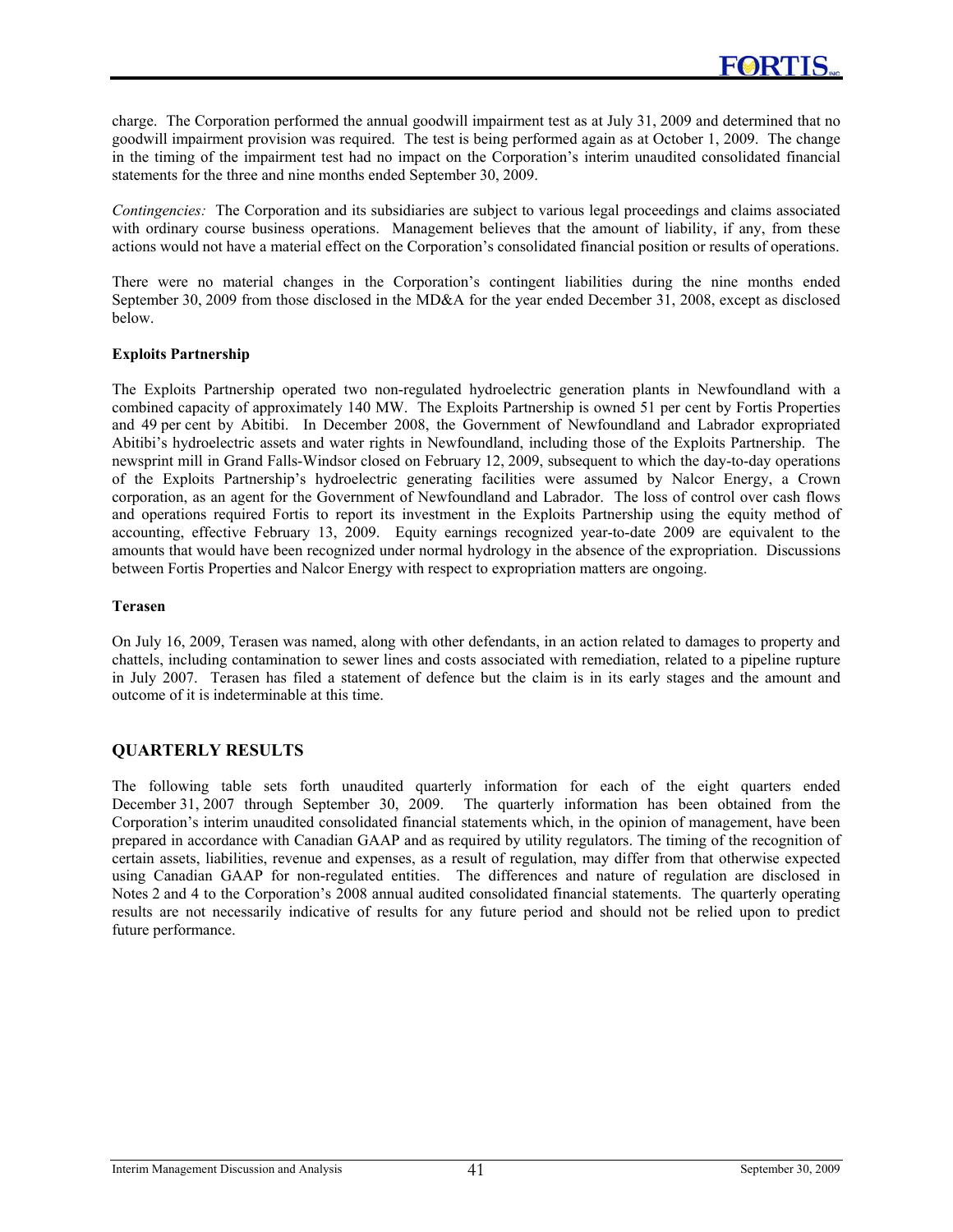| <b>Fortis</b> Inc.<br><b>Summary of Quarterly Results (Unaudited)</b> |                |                                                                     |                    |                                  |  |  |  |  |  |
|-----------------------------------------------------------------------|----------------|---------------------------------------------------------------------|--------------------|----------------------------------|--|--|--|--|--|
|                                                                       | <b>Revenue</b> | <b>Net Earnings</b><br><b>Applicable to</b><br><b>Common Shares</b> |                    | <b>Earnings per Common Share</b> |  |  |  |  |  |
| <b>Ouarter Ended</b>                                                  | (\$ millions)  | (\$ millions)                                                       | <b>Basic</b> $(S)$ | Diluted $(S)$                    |  |  |  |  |  |
| September 30, 2009                                                    | 664            | 36                                                                  | 0.21               | 0.21                             |  |  |  |  |  |
| June 30, 2009                                                         | 754            | 53                                                                  | 0.31               | 0.31                             |  |  |  |  |  |
| March 31, 2009                                                        | 1,201          | 92                                                                  | 0.54               | 0.52                             |  |  |  |  |  |
| December 31, 2008                                                     | 1,182          | 76                                                                  | 0.48               | 0.46                             |  |  |  |  |  |
| September 30, 2008                                                    | 727            | 49                                                                  | 0.31               | 0.31                             |  |  |  |  |  |
| June 30, 2008                                                         | 848            | 29                                                                  | 0.19               | 0.18                             |  |  |  |  |  |
| March 31, 2008                                                        | 1,146          | 91                                                                  | 0.58               | 0.55                             |  |  |  |  |  |
| December 31, 2007                                                     | 1,018          | 79                                                                  | 0.51               | 0.49                             |  |  |  |  |  |

A summary of the past eight quarters reflects the Corporation's continued organic growth, growth from acquisitions, as well as the seasonality associated with its businesses. Interim results will fluctuate due to the seasonal nature of gas and electricity demand and water flows, as well as the timing and recognition of regulatory decisions. Revenue is also impacted by the cost of fuel and purchased power and the commodity cost of natural gas, which are flowed through to customers without mark up. Given the diversified group of companies, seasonality may vary. Most of the annual earnings of the Terasen Gas companies are generated in the first and fourth quarters. Financial results from May 1, 2009 have been impacted, as expected, by the loss of revenue and earnings subsequent to the expiration, on April 30, 2009, of the power-for-water exchange agreement related to the Rankine hydroelectric generating facility in Ontario. Financial results for the second quarter ended June 30, 2008 reflected the \$13 million unfavourable impact to Fortis of a charge recorded at Belize Electricity as a result of the June 2008 regulatory rate decision. Due to a shift in the quarterly distribution of annual purchased power expense at Newfoundland Power, the utility's earnings in 2008 were lower in the fourth quarter compared to the same quarter in 2007. Newfoundland Power's annual earnings were not impacted by the shift in the quarterly distribution of annual purchased power expense. Financial results from November 2008 were impacted by the acquisition of the Sheraton Hotel Newfoundland and from April 2009 by the acquisition of the Holiday Inn Select in Windsor, Ontario.

*September 30, 2009/September 30, 2008 -* Net earnings applicable to common shares were \$36 million, or \$0.21 per common share, for the third quarter of 2009 compared to earnings of \$49 million, or \$0.31 per common share, for the third quarter of 2008. Third quarter 2008 results included a tax reduction of approximately \$7.5 million associated with the settlement of historical corporate tax matters at Terasen and a \$4.5 million recovery of future income taxes that was previously expensed during the first half of 2008 at FortisAlberta. Earnings were \$1 million lower quarter over quarter, excluding the above one-time tax reductions. The impact of lower effective corporate income taxes at the Terasen Gas companies and electrical infrastructure investment and higher net transmission revenue at FortisAlberta was more than offset by lower earnings from non-regulated hydroelectric generation and lower earnings at Newfoundland Power. The decrease in earnings from non-regulated generation was primarily associated with the loss of earnings subsequent to the expiration, on April 30, 2009, of the power-for-water exchange agreement related to the Rankine hydroelectric generating facility in Ontario. Lower earnings at Newfoundland Power were largely associated with higher operating expenses and amortization costs.

*June 30, 2009/June 30, 2008* - Net earnings applicable to common shares were \$53 million, or \$0.31 per common share, for the second quarter of 2009 compared to earnings of \$29 million, or \$0.19 per common share, for the second quarter of 2008. Results for the second quarter of 2008 included one-time charges of approximately \$15 million pertaining to Belize Electricity, associated with the June 2008 regulatory rate decision, and FortisOntario, associated with the repayment, during the second quarter of 2008, of an interconnection-agreement related refund received in the fourth quarter of 2007. Excluding these one-time charges, earnings increased \$9 million quarter over quarter driven by lower corporate income taxes and growth in electrical infrastructure investment at FortisAlberta, and lower corporate income taxes at the Terasen Gas companies. The increase was partially offset by lower earnings from non-regulated hydroelectric generation primarily associated with the loss of earnings subsequent to the expiration, on April 30, 2009, of the power-for-water exchange agreement related to the Rankine hydroelectric generating facility in Ontario.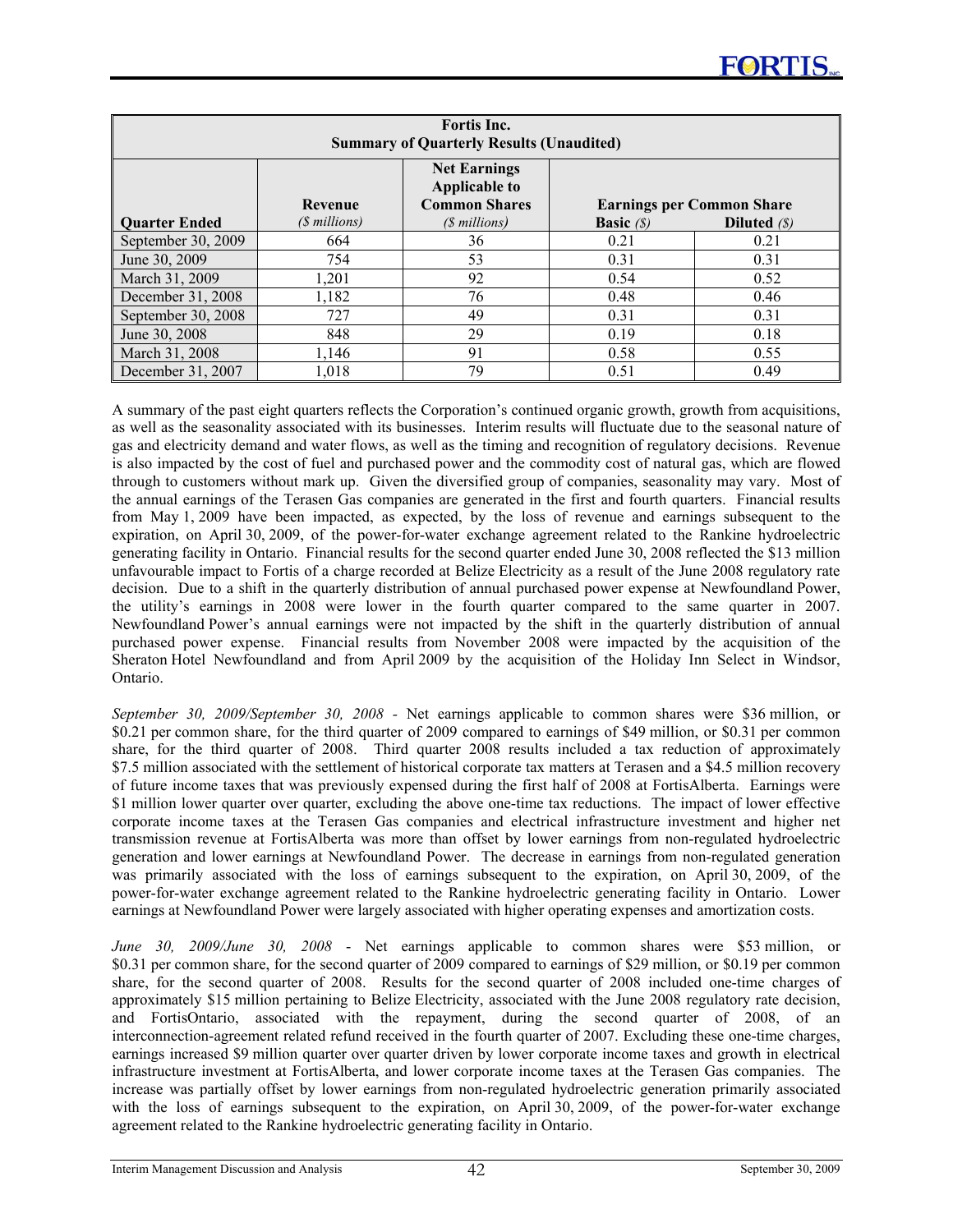*March 31, 2009/March 31, 2008 -* Net earnings applicable to common shares were \$92 million, or \$0.54 per common share, for the first quarter of 2009 compared to earnings of \$91 million, or \$0.58 per common share, for the first quarter of 2008. Results were driven by growth in electrical infrastructure investment and customers at the Regulated Electric Utilities in western Canada, partially offset by lower earnings at the Caribbean Regulated Utilities and Fortis Properties. Excluding one-time gains of approximately \$2 million at Fortis Turks and Caicos, earnings at the Caribbean Regulated Utilities were \$3 million lower quarter over quarter, resulting from reduced electricity sales attributable to cooler weather and the impact of the global economic downturn on energy demand combined with the lower allowed ROAs at Caribbean Utilities and Belize Electricity. The decrease was partially mitigated by the favourable impact of foreign exchange rates associated with the strengthening US dollar quarter over quarter. Fortis Properties' results were reduced by one-time transitional operating costs associated with the Sheraton Hotel Newfoundland, acquired in November 2008, and the impact of lower hotel occupancies.

*December 31, 2008/December 31, 2007 -* Net earnings applicable to common shares were \$76 million, or \$0.48 per common share, for the fourth quarter of 2008 compared to earnings of \$79 million, or \$0.51 per common share, for the fourth quarter of 2007. Fourth quarter results for 2007 were favourably impacted by one-time items totalling approximately \$13 million related to: (i) the sale of surplus land at TGI; (ii) the reduction of future income tax liability balances at Fortis Properties related to lower enacted corporate income tax rates; and (iii) an interconnection agreement-related refund at FortisOntario. Excluding these one-time items, earnings were \$10 million higher quarter over quarter. The increase was driven by stronger performance and lower corporate taxes at FortisAlberta, lower corporate expenses and \$1 million of additional earnings from Caribbean Utilities related to a change in the utility's fiscal year end. The increase was partially offset by the impact of: (i) a lower allowed ROA at Belize Electricity, effective July 1, 2008; (ii) an approximate \$1 million loss of revenue at Fortis Turks and Caicos related to Hurricane Ike; and (iii) an approximate \$2 million reduction in fourth quarter earnings at Newfoundland Power associated with a shift in the quarterly distribution of the utility's annual purchased power expense.

#### **SUBSEQUENT EVENTS**

In October 2009, FortisOntario acquired Great Lakes Power Distribution Inc., subsequently renamed Algoma Power, for an aggregate purchase price of \$75 million, including cash acquired, subject to adjustment. Algoma Power is an electric distribution utility serving approximately 12,000 customers in the district of Algoma in northern Ontario.

In October 2009, FortisAlberta issued 30-year \$125 million 5.37% unsecured debentures, the net proceeds of which will be used to repay committed credit facility borrowings that were incurred primarily to finance capital expenditures, and for general corporate purposes.

#### **OUTLOOK**

Gross consolidated capital expenditures are estimated to be more than \$1 billion in 2009 and total approximately \$5 billion for the five-year period 2009 through 2013. The Corporation's capital program is expected to drive growth in earnings and dividends.

The Corporation continues to pursue acquisitions for profitable growth, focusing on opportunities to acquire regulated natural gas and electric utilities in the United States and Canada. Fortis will also pursue growth in its non-regulated businesses in support of its regulated utility growth strategy.

#### **OUTSTANDING SHARE DATA**

As at November 4, 2009, the Corporation had issued and outstanding 170.7 million common shares; 5.0 million First Preference Shares, Series C; 8.0 million First Preference Shares, Series E; 5.0 million First Preference Shares, Series F; and 9.2 million First Preference Shares, Series G. Only the common shares of the Corporation have voting rights.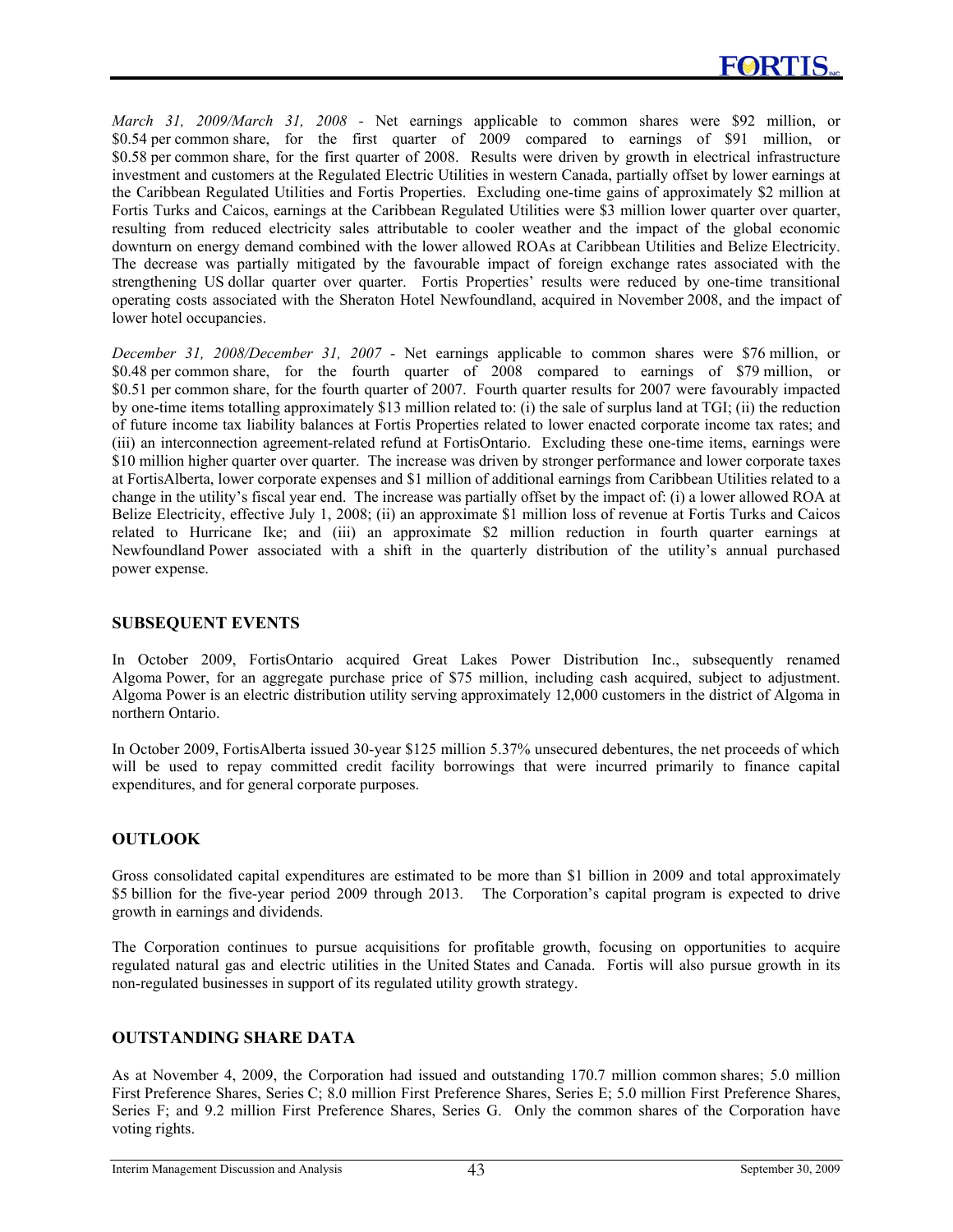The number of common shares of Fortis that would be issued if all outstanding stock options, convertible debt and First Preference Shares, Series C and Series E were converted as at November 4, 2009 is as follows:

| Fortis Inc.<br><b>Conversion of Securities into Common Shares (Unaudited)</b><br>As at November 4, 2009 |                                           |  |  |  |  |  |
|---------------------------------------------------------------------------------------------------------|-------------------------------------------|--|--|--|--|--|
| <b>Security</b>                                                                                         | <b>Number of Common Shares (millions)</b> |  |  |  |  |  |
| <b>Stock Options</b>                                                                                    | 4.8                                       |  |  |  |  |  |
| Convertible Debt                                                                                        | -4                                        |  |  |  |  |  |
| First Preference Shares, Series C                                                                       | 5.2                                       |  |  |  |  |  |
| First Preference Shares, Series E                                                                       | 8.2                                       |  |  |  |  |  |
| <b>Total</b>                                                                                            | 19.6                                      |  |  |  |  |  |

*Additional information, including the Fortis 2008 Annual Information Form, Management Information Circular and Annual Report, is available on SEDAR at [www.sedar.com an](http://www.sedar.com)d on the Corporation's website at [www.fortisinc.com.](http://www.fortisinc.com)*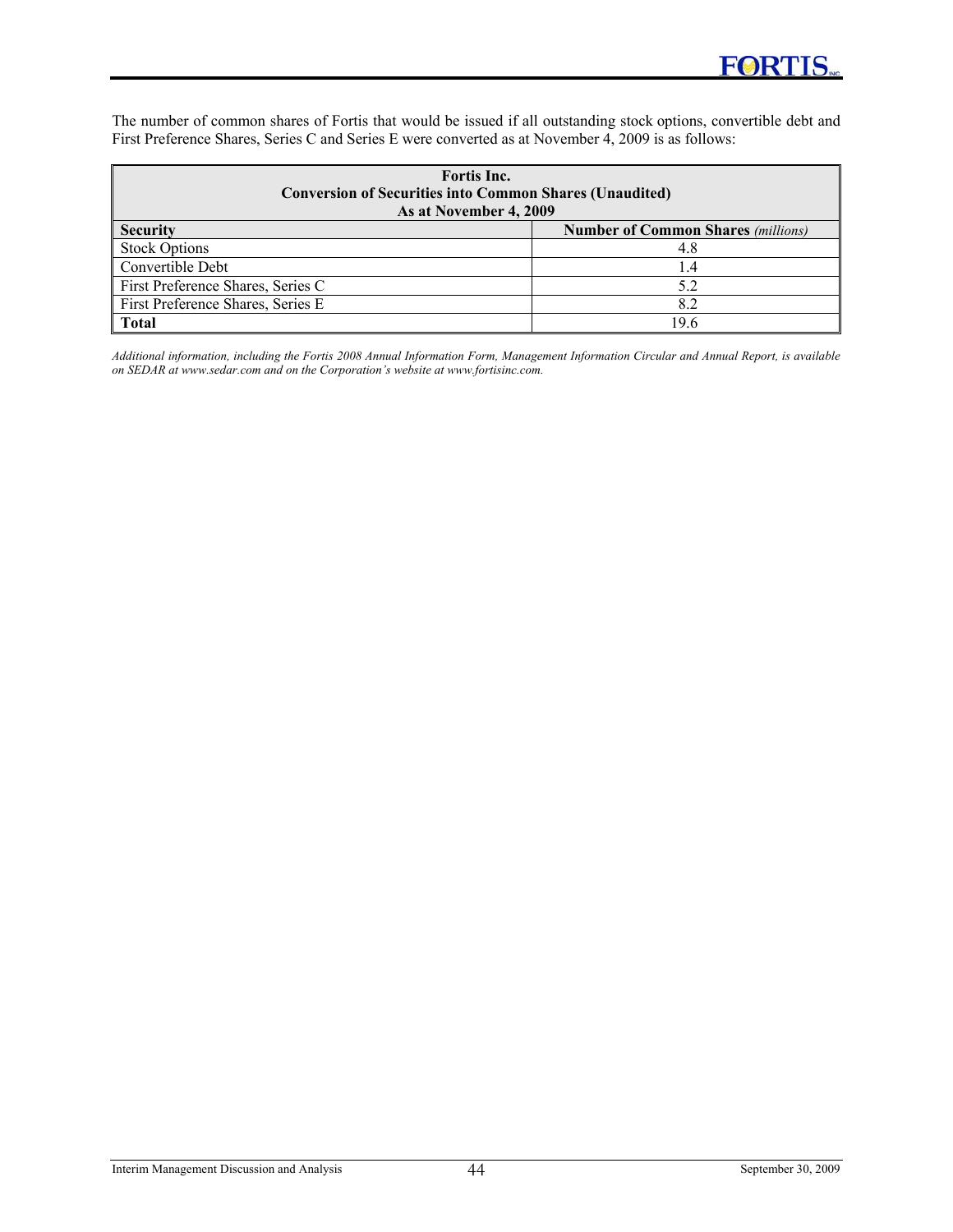Interim Consolidated Financial Statements For the three and nine months ended September 30, 2009 and 2008 (Unaudited)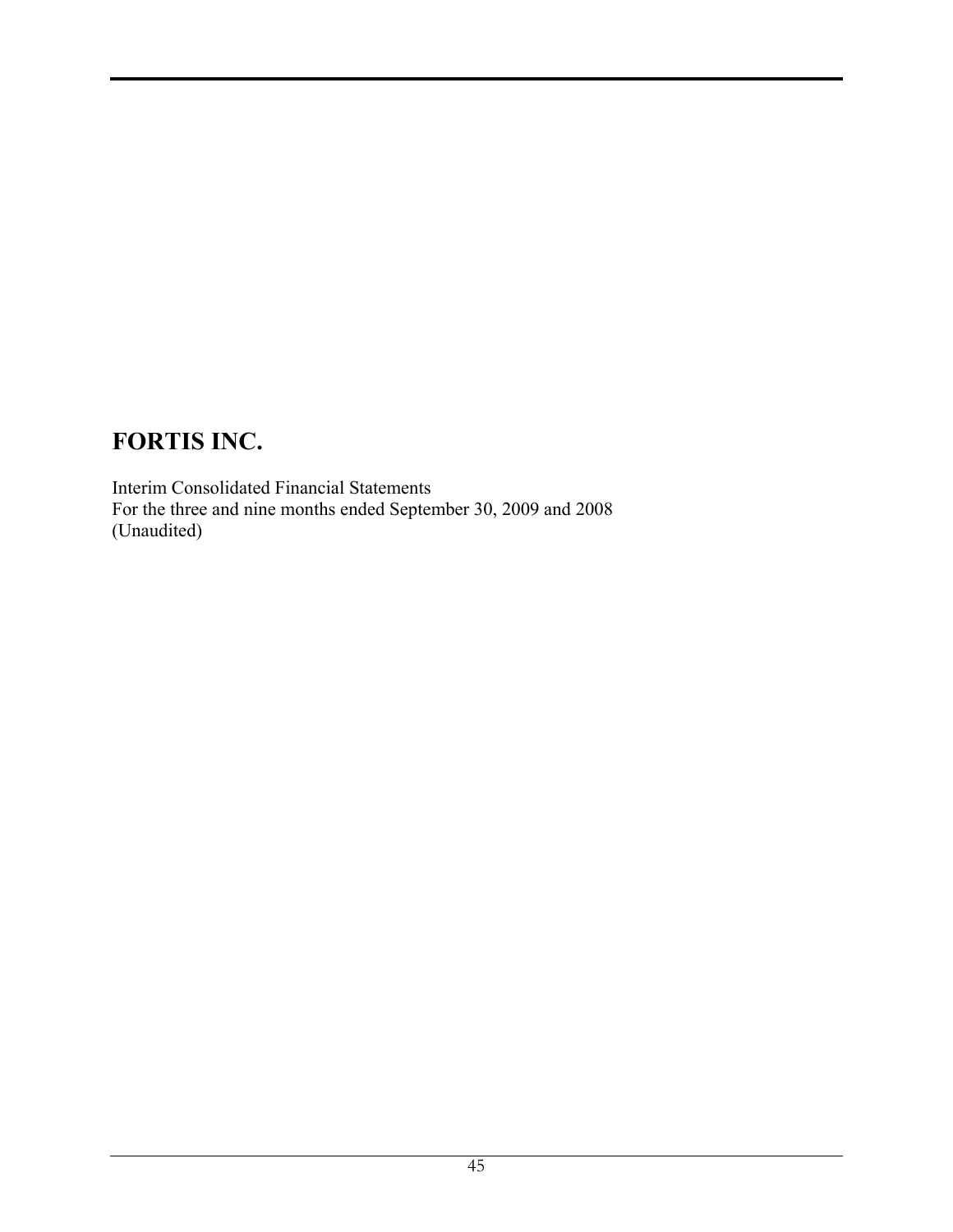#### **Fortis Inc. Consolidated Balance Sheets (Unaudited) As at**

**(in millions of Canadian dollars)**

|                                                                               | September 30,<br>2009 |              |    | December 31,<br>2008 |  |  |
|-------------------------------------------------------------------------------|-----------------------|--------------|----|----------------------|--|--|
| <b>ASSETS</b>                                                                 |                       |              |    | (Restated - Note 2)  |  |  |
| <b>Current assets</b>                                                         |                       |              |    |                      |  |  |
| Cash and cash equivalents                                                     | \$                    | 106          | \$ | 66                   |  |  |
| Accounts receivable                                                           |                       | 357          |    | 681                  |  |  |
| Prepaid expenses                                                              |                       | 31           |    | 17                   |  |  |
| Regulatory assets (Note 5)                                                    |                       | 196          |    | 157                  |  |  |
| Inventories (Note 6)                                                          |                       | 211          |    | 229                  |  |  |
| Future income taxes (Note 15)                                                 |                       | 17           |    |                      |  |  |
|                                                                               |                       | 918          |    | 1,150                |  |  |
| Other assets                                                                  |                       | 172          |    | 230                  |  |  |
| <b>Regulatory assets (Note 5)</b>                                             |                       | 728          |    | 203                  |  |  |
| Future income taxes (Note 15)                                                 |                       | 29           |    | 54                   |  |  |
| Utility capital assets                                                        |                       | 7,500        |    | 7,153                |  |  |
| Income producing properties                                                   |                       | 553          |    | 540                  |  |  |
| Intangible assets (Note 7)                                                    |                       | 264          |    | 273                  |  |  |
| Goodwill (Note 8)                                                             |                       | 1,563        |    | 1,575                |  |  |
|                                                                               | \$                    | 11,727       | \$ | 11,178               |  |  |
| LIABILITIES AND SHAREHOLDERS' EQUITY                                          |                       |              |    |                      |  |  |
| <b>Current liabilities</b>                                                    |                       |              |    |                      |  |  |
| Short-term borrowings (Note 20)                                               | \$                    | 336          | \$ | 410                  |  |  |
| Accounts payable and accrued charges                                          |                       | 712          |    | 874                  |  |  |
| Dividends payable                                                             |                       | 47           |    | 47                   |  |  |
| Income taxes payable                                                          |                       | 10           |    | 66                   |  |  |
| Regulatory liabilities (Note 5)                                               |                       | 36           |    | 45                   |  |  |
| Current installments of long-term debt and capital lease obligations (Note 9) |                       | 130          |    | 240                  |  |  |
| Future income taxes (Note 15)                                                 |                       | 17           |    | 15                   |  |  |
|                                                                               |                       | 1,288        |    | 1,697                |  |  |
| Deferred credits                                                              |                       | 308          |    | 277                  |  |  |
| <b>Regulatory liabilities (Note 5)</b>                                        |                       | 450          |    | 401                  |  |  |
| Future income taxes (Note 15)                                                 |                       | 546          |    | 61                   |  |  |
| Long-term debt and capital lease obligations (Note 9)                         |                       | 5,244        |    | 4,884                |  |  |
| Non-controlling interest                                                      |                       | 124          |    | 145                  |  |  |
| Preference shares                                                             |                       | 320          |    | 320                  |  |  |
|                                                                               |                       | 8,280        |    | 7,785                |  |  |
| Shareholders' equity                                                          |                       |              |    |                      |  |  |
| Common shares (Note 10)                                                       |                       | 2,482        |    | 2,449                |  |  |
| Preference shares                                                             |                       | 347          |    | 347                  |  |  |
| Contributed surplus                                                           |                       | 10           |    | 9                    |  |  |
| Equity portion of convertible debentures                                      |                       | 5            |    | 6                    |  |  |
| Accumulated other comprehensive loss (Note 12)                                |                       | (79)         |    | (52)                 |  |  |
| Retained earnings                                                             |                       | 682<br>3,447 |    | 634<br>3,393         |  |  |
|                                                                               |                       |              |    |                      |  |  |
|                                                                               | \$                    | 11,727       | \$ | 11,178               |  |  |

Contingent liabilities and commitments (Note 22)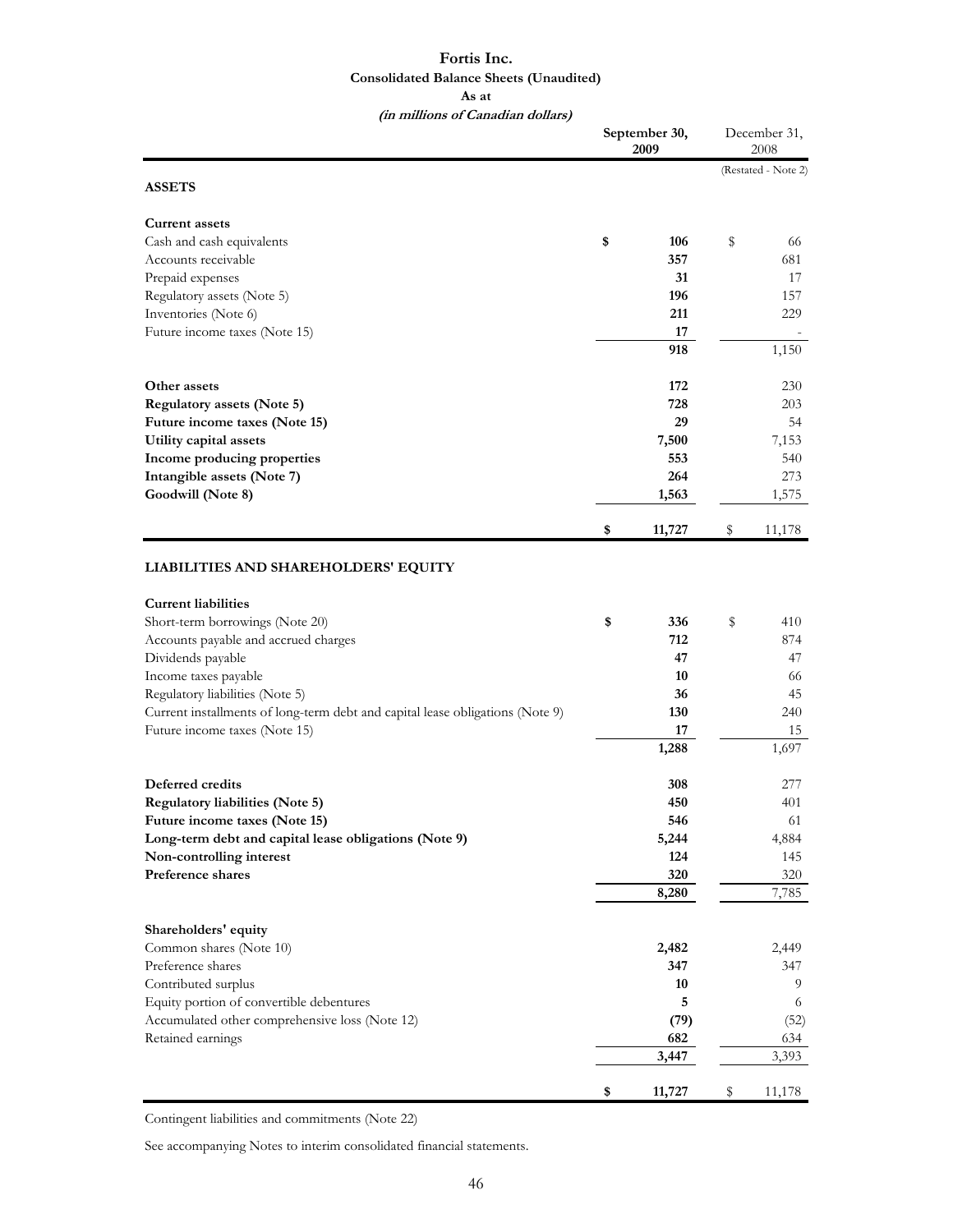#### **Fortis Inc. Consolidated Statements of Earnings (Unaudited) For the periods ended September 30 (in millions of Canadian dollars, except per share amounts)**

|                                                              |      | 2009         | <b>Quarter Ended</b><br>2008 |                | <b>Nine Months Ended</b><br>2009 |       |      | 2008           |
|--------------------------------------------------------------|------|--------------|------------------------------|----------------|----------------------------------|-------|------|----------------|
|                                                              |      |              |                              |                |                                  |       |      |                |
| Revenue                                                      | - \$ | 664          | -S                           | 727            | \$                               | 2,619 | - \$ | 2,721          |
| <b>Expenses</b>                                              |      |              |                              |                |                                  |       |      |                |
| Energy supply costs                                          |      | 253          |                              | 320            |                                  | 1,279 |      | 1,427          |
| Operating                                                    |      | 182          |                              | 174            |                                  | 561   |      | 535            |
| Amortization                                                 |      | 91           |                              | 86             |                                  | 274   |      | 255            |
|                                                              |      | 526          |                              | 580            |                                  | 2,114 |      | 2,217          |
| <b>Operating income</b>                                      |      | 138          |                              | 147            |                                  | 505   |      | 504            |
| Finance charges (Note 14)                                    |      | 91           |                              | 89             |                                  | 267   |      | 270            |
| Earnings before corporate taxes and non-controlling interest |      | 47           |                              | 58             |                                  | 238   |      | 234            |
| Corporate taxes (Note 15)                                    |      | $\mathbf{2}$ |                              |                |                                  | 34    |      | 48             |
| Net earnings before non-controlling interest                 |      | 45           |                              | 58             |                                  | 204   |      | 186            |
| Non-controlling interest                                     |      | 4            |                              | $\overline{4}$ |                                  | 9     |      | $\,$ 8 $\,$    |
| Net earnings                                                 |      | 41           |                              | 54             |                                  | 195   |      | 178            |
| Preference share dividends                                   |      | 5            |                              | 5              |                                  | 14    |      | $\overline{9}$ |
| Net earnings applicable to common shares                     | -\$  | 36           | $\mathbb{S}$                 | 49             | \$                               | 181   | $\,$ | 169            |
| Earnings per common share (Note 10)                          |      |              |                              |                |                                  |       |      |                |
| Basic                                                        | \$   | 0.21         | \$                           | 0.31           | \$                               | 1.06  | \$   | 1.08           |
| Diluted                                                      | \$   | 0.21         | S                            | 0.31           | \$                               | 1.05  | S    | 1.06           |

See accompanying Notes to interim consolidated financial statements.

#### **(in millions of Canadian dollars) Consolidated Statements of Retained Earnings (Unaudited) For the periods ended September 30 Fortis Inc.**

|                                          | <b>Quarter Ended</b> |           |    | <b>Nine Months Ended</b> |    |            |    |            |
|------------------------------------------|----------------------|-----------|----|--------------------------|----|------------|----|------------|
|                                          |                      | 2009      |    | 2008                     |    | 2009       |    | 2008       |
| Balance at beginning of period           | \$                   | 691       | \$ | 592                      | \$ | 634        | \$ | 551        |
| Net earnings applicable to common shares |                      | 36<br>727 |    | 49<br>641                |    | 181<br>815 |    | 169<br>720 |
| Dividends on common shares               |                      | (45)      |    | (39)                     |    | (133)      |    | (118)      |
| Balance at end of period                 |                      | 682       |    | 602                      |    | 682        |    | 602        |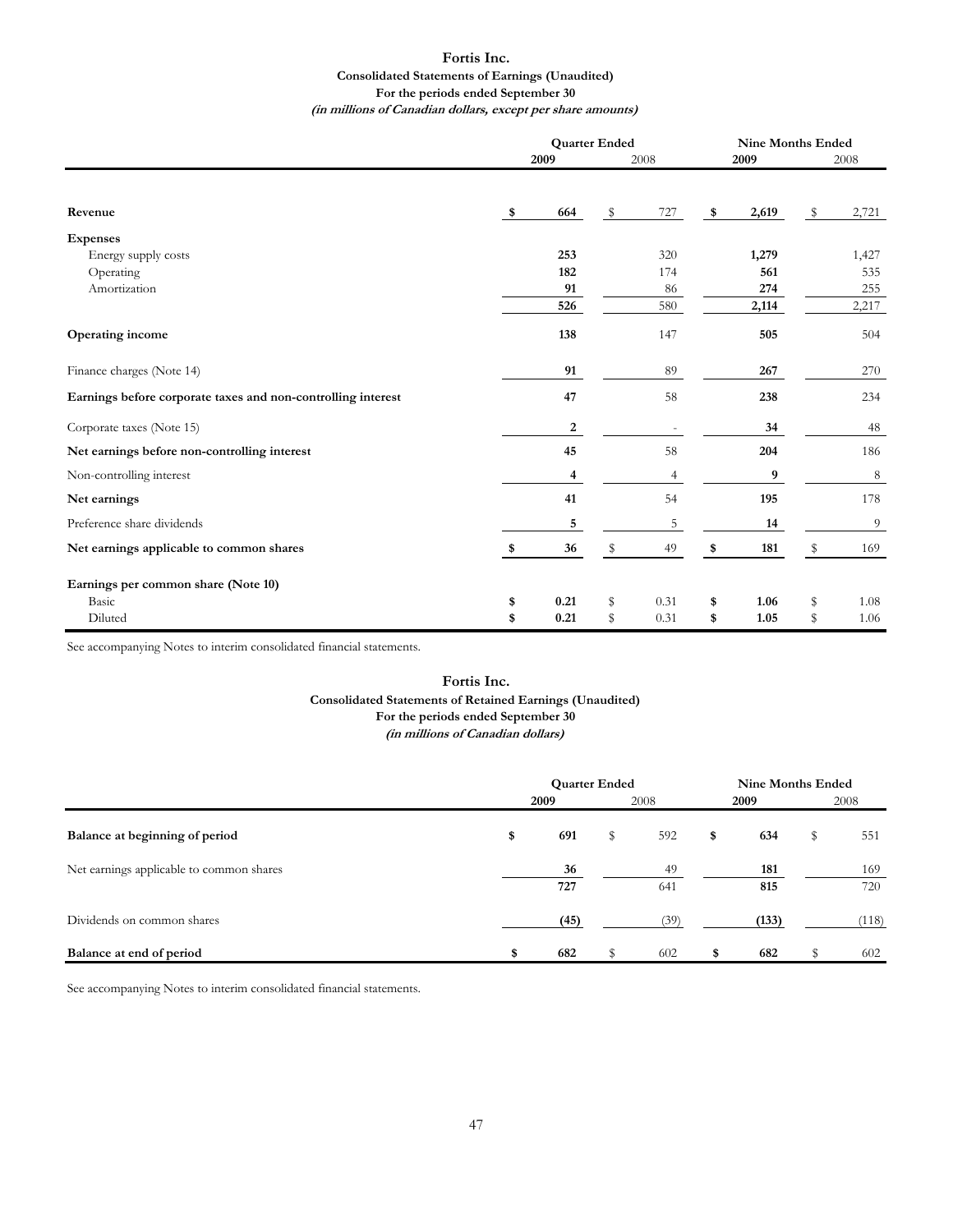#### **Fortis Inc. Consolidated Statements of Comprehensive Income (Unaudited) (in millions of Canadian dollars) For the periods ended September 30**

|                                                                                   | <b>Quarter Ended</b> |      |   | <b>Nine Months Ended</b> |    |      |  |      |
|-----------------------------------------------------------------------------------|----------------------|------|---|--------------------------|----|------|--|------|
|                                                                                   |                      | 2009 |   | 2008                     |    | 2009 |  | 2008 |
| Net earnings                                                                      |                      | 41   |   | 54                       |    | 195  |  | 178  |
| Other comprehensive income                                                        |                      |      |   |                          |    |      |  |      |
| Unrealized foreign currency translation (losses) gains on net investments in      |                      |      |   |                          |    |      |  |      |
| self-sustaining foreign operations                                                |                      | (51) |   | 22                       |    | (79) |  | 35   |
| Gains (losses) on hedges of net investments in self-sustaining foreign operations |                      | 37   |   | (17)                     |    | 59   |  | (28) |
| Corporate tax (expense) recovery                                                  |                      | (5)  |   |                          |    | (8)  |  |      |
| Change in unrealized foreign currency translation (losses) gains,                 |                      |      |   |                          |    |      |  |      |
| net of hedging activities and tax (Note 12)                                       |                      | (19) |   |                          |    | (28) |  | 11   |
| Gain on derivative instruments designated as cash flow hedges,                    |                      |      |   |                          |    |      |  |      |
| net of tax (Note 12)                                                              |                      |      |   |                          |    |      |  |      |
| Comprehensive income                                                              |                      |      | S | 61                       | Ъ. | 168  |  | 189  |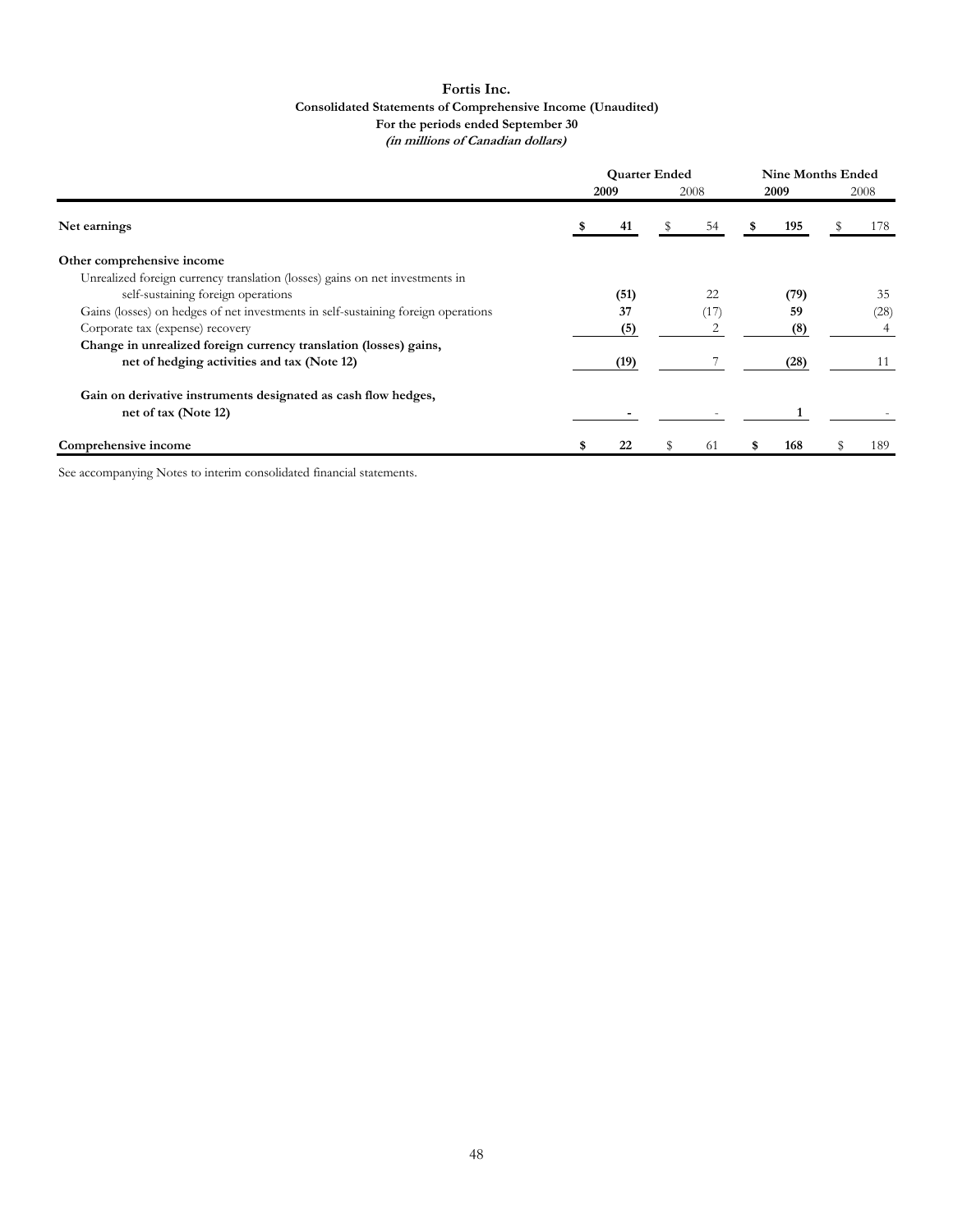#### **Fortis Inc. Consolidated Statements of Cash Flows (Unaudited) For the periods ended September 30 (in millions of Canadian dollars)**

|                                                                       | <b>Quarter Ended</b> |    | <b>Nine Months Ended</b> |    |       |    |                     |
|-----------------------------------------------------------------------|----------------------|----|--------------------------|----|-------|----|---------------------|
|                                                                       | 2009                 |    | 2008                     |    | 2009  |    | 2008                |
|                                                                       |                      |    | (Restated - Note 2)      |    |       |    | (Restated - Note 2) |
| <b>Operating Activities</b>                                           |                      |    |                          |    |       |    |                     |
| Net earnings                                                          | \$<br>41             | \$ | 54                       | \$ | 195   | \$ | 178                 |
| Items not affecting cash                                              |                      |    |                          |    |       |    |                     |
| Amortization - utility capital assets and income producing properties | 78                   |    | 74                       |    | 238   |    | 225                 |
| Amortization - intangibles assets                                     | 12                   |    | 10                       |    | 32    |    | 28                  |
| Amortization - other                                                  | 1                    |    | $\overline{2}$           |    | 4     |    | 2                   |
| Future income taxes (Note 15)                                         | 2                    |    | $\overline{2}$           |    | 9     |    | 17                  |
| Non-controlling interest                                              | 4                    |    | $\overline{4}$           |    | 9     |    | 8                   |
| Write-down of deferred power costs - Belize Electricity               |                      |    |                          |    |       |    | 18                  |
| Other                                                                 | (2)                  |    | (2)                      |    | (9)   |    | (6)                 |
| Change in long-term regulatory assets and liabilities                 | 7                    |    | (13)                     |    | 30    |    | (3)                 |
|                                                                       | 143                  |    | 131                      |    | 508   |    | 467                 |
| Change in non-cash operating working capital                          | (80)                 |    | (104)                    |    | 59    |    | (15)                |
|                                                                       | 63                   |    | $27\,$                   |    | 567   |    | 452                 |
| <b>Investing Activities</b>                                           |                      |    |                          |    |       |    |                     |
| Change in other assets and deferred credits                           | $\mathbf{1}$         |    | (6)                      |    | (4)   |    | (9)                 |
| Capital expenditures - utility capital assets                         | (251)                |    | (240)                    |    | (725) |    | (609)               |
| Capital expenditures - income producing properties                    | (4)                  |    | (3)                      |    | (15)  |    | (11)                |
| Capital expenditures - intangible assets                              | (12)                 |    | (7)                      |    | (23)  |    | (26)                |
| Contributions in aid of construction                                  | 14                   |    | 28                       |    | 40    |    | 60                  |
| Proceeds on sale of utility capital assets                            | 1                    |    | (1)                      |    | 1     |    | 15                  |
| Business acquisition (Note 21)                                        | $\blacksquare$       |    | $\overline{\phantom{a}}$ |    | (7)   |    |                     |
|                                                                       | (251)                |    | (229)                    |    | (733) |    | (580)               |
|                                                                       |                      |    |                          |    |       |    |                     |
| <b>Financing Activities</b>                                           |                      |    |                          |    |       |    |                     |
| Change in short-term borrowings                                       | 168                  |    | 160                      |    | (71)  |    | (36)                |
| Proceeds from long-term debt, net of issue costs                      | 209                  |    |                          |    | 610   |    | 659                 |
| Repayments of long-term debt and capital lease obligations            | (57)                 |    | (15)                     |    | (148) |    | (220)               |
| Net (repayments) borrowings under committed credit facilities         | (111)                |    | 103                      |    | (54)  |    | (374)               |
| Advances (to) from non-controlling interest                           | (5)                  |    | 4                        |    | (5)   |    | 4                   |
| Issue of common shares, net of costs                                  | 8                    |    | 5                        |    | 32    |    | 16                  |
| Issue of preference shares, net of costs                              |                      |    |                          |    |       |    | 223                 |
| Dividends                                                             |                      |    |                          |    |       |    |                     |
| Common shares                                                         | (45)                 |    | (39)                     |    | (133) |    | (118)               |
| Preference shares                                                     | (5)                  |    | (5)                      |    | (14)  |    | (9)                 |
| Subsidiary dividends paid to non-controlling interest                 | (3)                  |    | (2)                      |    | (8)   |    | (7)                 |
|                                                                       | 159                  |    | 211                      |    | 209   |    | 138                 |
|                                                                       |                      |    |                          |    |       |    |                     |
| Effect of exchange rate changes on cash and cash equivalents          | (2)                  |    |                          |    | (3)   |    |                     |
| Change in cash and cash equivalents                                   | (31)                 |    | 9                        |    | 40    |    | 10                  |
| Cash and cash equivalents, beginning of period                        | 137                  |    | 59                       |    | 66    |    | 58                  |
| Cash and cash equivalents, end of period                              | \$<br>106            | \$ | 68                       | \$ | 106   | \$ | 68                  |

Supplementary information to consolidated statements of cash flows (Note 17)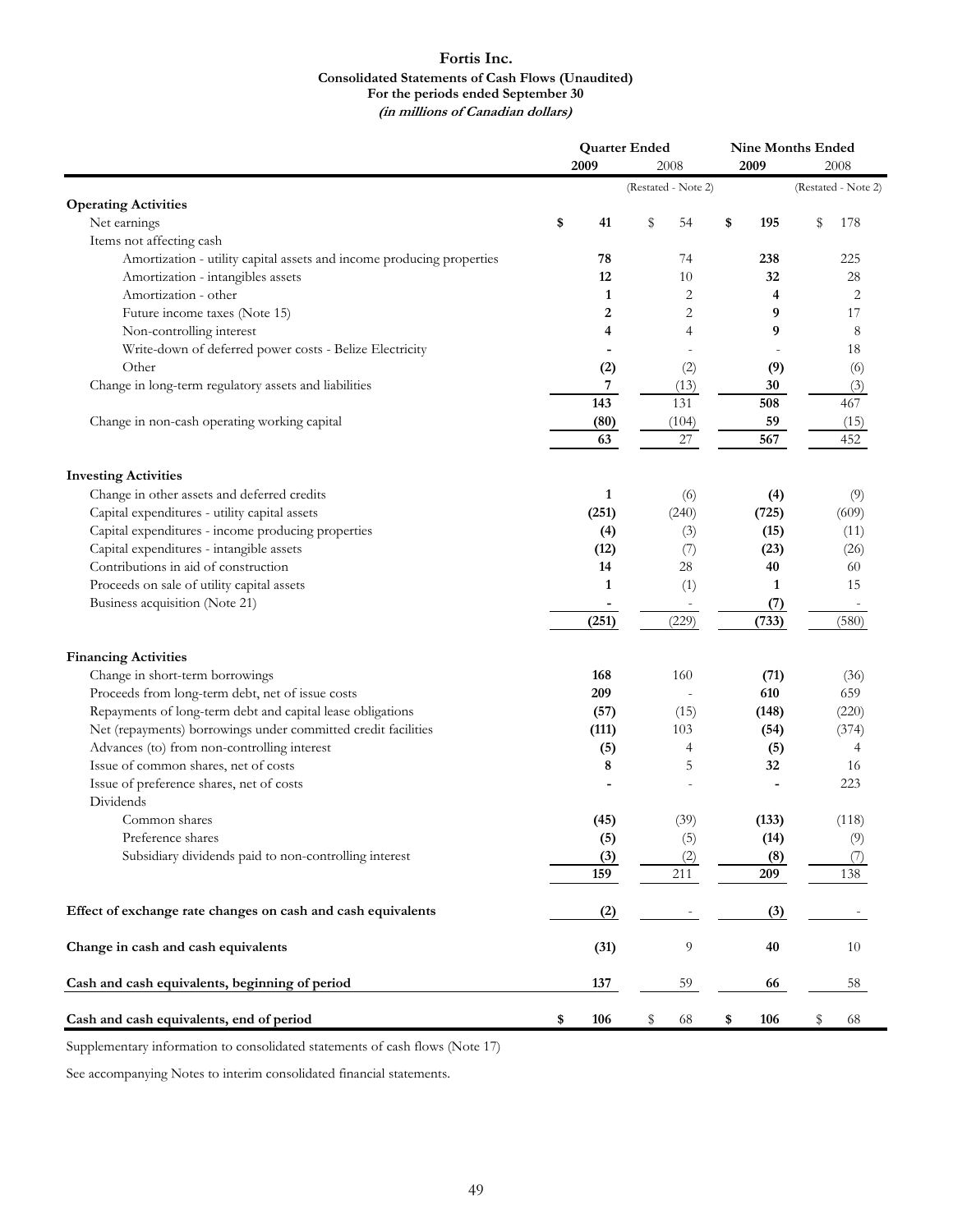#### **NOTES TO INTERIM CONSOLIDATED FINANCIAL STATEMENTS**

For the three and nine months ended September 30, 2009 and 2008 (unless otherwise stated)

(Unaudited)

#### **1. DESCRIPTION OF THE BUSINESS**

#### **Nature of Operations**

Fortis Inc. ("Fortis" or the "Corporation") is principally an international distribution utility holding company. Fortis segments its utility operations by franchise area and, depending on regulatory requirements, by the nature of the assets. Fortis also holds investments in non-regulated generation assets, and commercial real estate and hotels, which are treated as two separate segments. The Corporation's reporting segments allow senior management to evaluate the operational performance and assess the overall contribution of each segment to the Corporation's long-term objectives. Each reporting segment operates as an autonomous unit, assumes profit and loss responsibility and is accountable for its own resource allocation.

The following summary describes the operations included in each of the Corporation's reportable segments.

#### **REGULATED UTILITIES**

The following summary describes the Corporation's interests in regulated gas and electric utilities in Canada and the Caribbean by utility:

#### **Regulated Gas Utilities - Canadian**

*Terasen Gas Companies:* Includes Terasen Gas Inc. ("TGI"), Terasen Gas (Vancouver Island) Inc. ("TGVI"), and Terasen Gas (Whistler) Inc. ("TGWI").

TGI is the largest distributor of natural gas in British Columbia, serving primarily residential, commercial and industrial customers in a service area that extends from Vancouver to the Fraser Valley and the interior of British Columbia.

TGVI owns and operates the natural gas transmission pipeline from the Greater Vancouver area across the Georgia Strait to Vancouver Island and the distribution system on Vancouver Island and along the Sunshine Coast of British Columbia, serving primarily residential, commercial and industrial customers.

In addition to providing transmission and distribution services to customers, TGI and TGVI also obtain natural gas supplies on behalf of most residential and commercial customers. Gas supplies are sourced primarily from northeastern British Columbia and, through TGI's Southern Crossing Pipeline, from Alberta.

TGWI owns and operates the newly converted natural gas distribution system in Whistler, British Columbia, which provides service mainly to residential and commercial customers.

#### **Regulated Electric Utilities - Canadian**

- a. *FortisAlberta:* FortisAlberta owns and operates the electricity distribution system in a substantial portion of southern and central Alberta.
- b. *FortisBC*: Includes FortisBC Inc., an integrated electric utility operating in the southern interior of British Columbia. FortisBC Inc. owns four hydroelectric generating facilities with a combined capacity of 223 megawatts ("MW"). Included with the FortisBC component of the Regulated Electric Utilities - Canadian segment are the operating, maintenance and management services relating to the 493-MW Waneta hydroelectric generating facility owned by Teck Cominco Metals Ltd., the 149-MW Brilliant Hydroelectric Plant and 120-MW Brilliant Expansion Plant both owned by Columbia Power Corporation and the Columbia Basin Trust ("CPC/CBT"), the 185-MW Arrow Lakes Hydroelectric Plant owned by CPC/CBT and the distribution system owned by the City of Kelowna.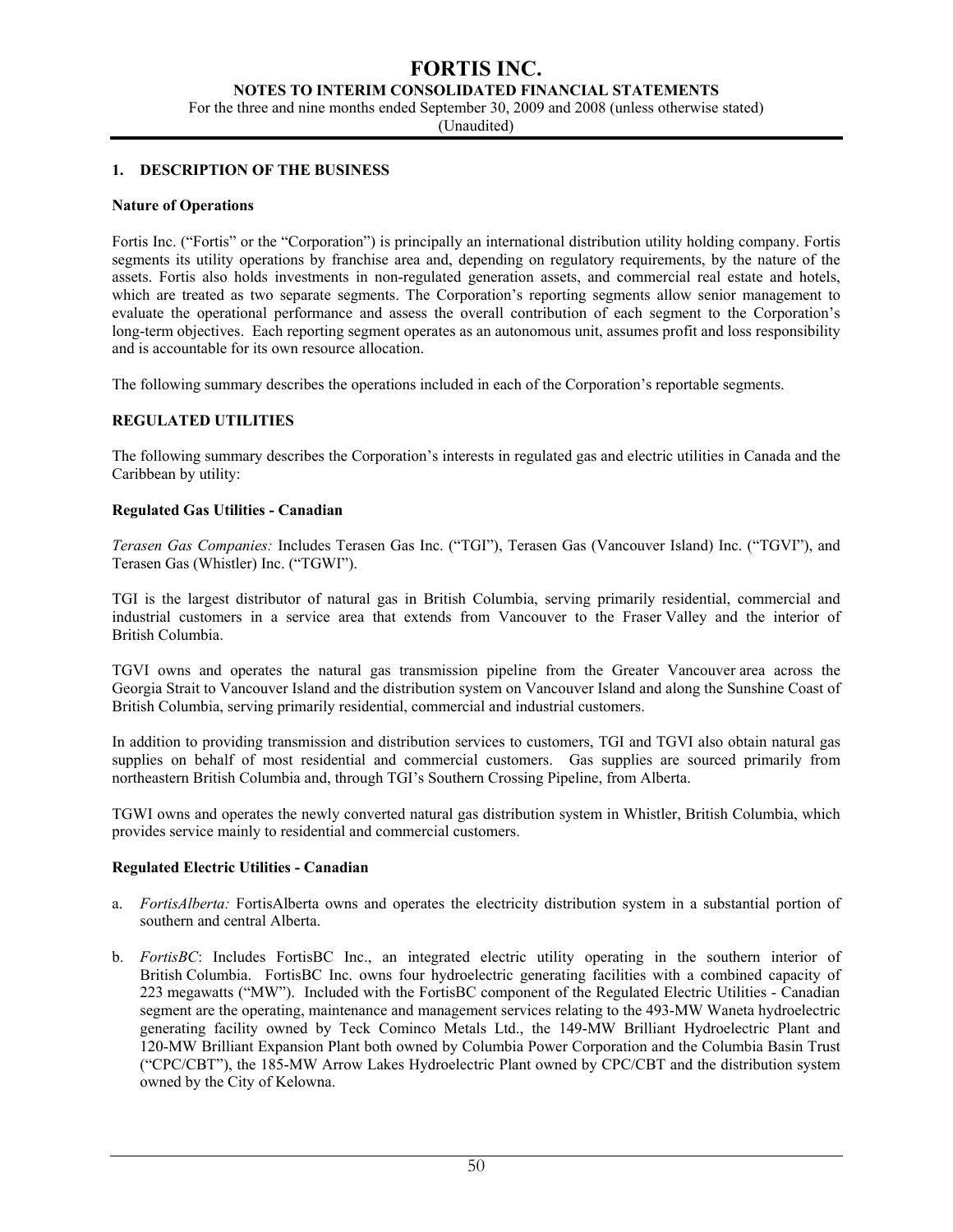**NOTES TO INTERIM CONSOLIDATED FINANCIAL STATEMENTS** 

For the three and nine months ended September 30, 2009 and 2008 (unless otherwise stated)

(Unaudited)

#### **1. DESCRIPTION OF THE BUSINESS (cont'd)**

#### **Regulated Electric Utilities - Canadian (cont'd)**

- c. *Newfoundland Power:* Newfoundland Power is the principal distributor of electricity in Newfoundland. Newfoundland Power has an installed generating capacity of 140 MW, of which 97 MW is hydroelectric generation.
- d. *Other Canadian:* Includes Maritime Electric and FortisOntario. Maritime Electric is the principal distributor of electricity on Prince Edward Island. Maritime Electric also maintains on-Island generating facilities with a combined capacity of 150 MW. FortisOntario provides integrated electric utility service to customers in Fort Erie, Cornwall, Gananoque, Port Colborne, and the district of Algoma in Ontario. FortisOntario's operations include Canadian Niagara Power Inc., Cornwall Street Railway, Light and Power Company, Limited and, as of October 2009, Algoma Power Inc. ("Algoma Power") (formally Great Lakes Power Distribution Inc.) (Note 23). Included in Canadian Niagara Power's accounts is the operation of the electricity distribution business of Port Colborne Hydro Inc., which has been leased from the City of Port Colborne under a ten-year lease agreement that expires in April 2012. FortisOntario also owns a 10 per cent interest in each of Westario Power Holdings Inc., Rideau St. Lawrence Holdings Inc. and Grimsby Power Inc., three regional electric distribution companies.

#### **Regulated Electric Utilities - Caribbean**

- a. *Belize Electricity:* Belize Electricity is the principal distributor of electricity in Belize, Central America. The Company has an installed generating capacity of 34 MW. Fortis holds an approximate 70 per cent controlling ownership interest in Belize Electricity.
- b. *Caribbean Utilities:* Caribbean Utilities is the sole provider of electricity on Grand Cayman, Cayman Islands. The Company has an installed generating capacity of 153 MW. Fortis holds an approximate 59 per cent controlling ownership interest in Caribbean Utilities, including an additional 2.7 per cent interest acquired in July 2009. Caribbean Utilities is a public company traded on the Toronto Stock Exchange (TSX:CUP.U). Previously, Caribbean Utilities had an April 30<sup>th</sup> fiscal year end whereby, up to and including the third quarter of 2008, its financial statements were consolidated in the financial statements of Fortis on a two-month lag basis. In 2008, Caribbean Utilities changed its fiscal year end to December  $31<sup>st</sup>$ . The change in Caribbean Utilities' fiscal year end eliminates the previous two-month lag in consolidating its financial results.
- c. *Fortis Turks and Caicos:* Includes P.P.C. Limited and Atlantic Equipment & Power (Turks and Caicos) Ltd. Fortis Turks and Caicos is the principal distributor of electricity on Turks and Caicos Islands. The Company has a combined diesel-fired generating capacity of 54 MW.

#### **NON-REGULATED - FORTIS GENERATION**

- a. *Belize:* Operations consist of the 25-MW Mollejon and 7-MW Chalillo hydroelectric generating facilities in Belize. All of the output of these facilities is sold to Belize Electricity under a 50-year power purchase agreement expiring in 2055. The hydroelectric generation operations in Belize are conducted through the Corporation's indirect wholly owned subsidiary Belize Electric Company Limited ("BECOL") under a franchise agreement with the Government of Belize.
- b. *Ontario:* Includes a 5-MW gas-fired cogeneration plant in Cornwall and six small hydroelectric generating stations in eastern Ontario with a combined capacity of 8 MW. Until April 30, 2009, non-regulated operations in Ontario also included 75 MW of water-right entitlement associated with the Niagara Exchange Agreement, which expired on April 30, 2009 in accordance with its terms.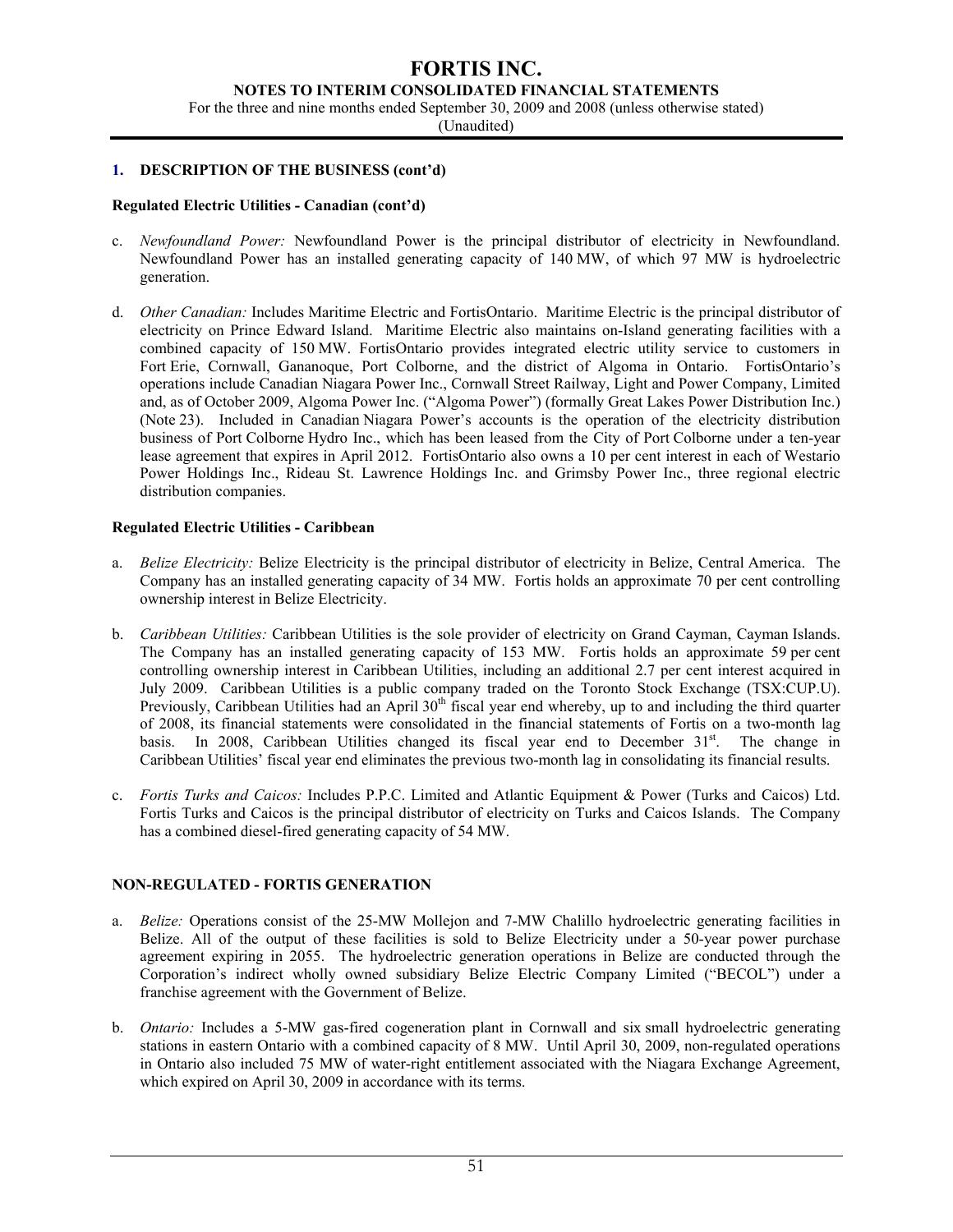**NOTES TO INTERIM CONSOLIDATED FINANCIAL STATEMENTS** 

For the three and nine months ended September 30, 2009 and 2008 (unless otherwise stated)

(Unaudited)

#### **1. DESCRIPTION OF THE BUSINESS (cont'd)**

#### **NON-REGULATED - FORTIS GENERATION (cont'd)**

- c. *Central Newfoundland:* Through the Exploits River Hydro Partnership ("Exploits Partnership"), a partnership between the Corporation, through its wholly owned subsidiary Fortis Properties, and AbitibiBowater Inc., formerly Abitibi-Consolidated Company of Canada ("Abitibi"), 36 MW of additional capacity was developed and installed at two of Abitibi's hydroelectric generating plants in central Newfoundland. Fortis Properties holds directly a 51 per cent interest in the Exploits Partnership and Abitibi holds the remaining 49 per cent interest. The Exploits Partnership sells its output to Newfoundland and Labrador Hydro Corporation under a 30-year power purchase agreement expiring in 2033. Effective February 13, 2009, Fortis commenced accounting for its investment in the Exploits Partnership using the equity method of accounting. Previously, the Corporation consolidated the financial results of the Exploits Partnership in its financial statements (Note 22).
- d. *British Columbia*: Includes the 16-MW run-of-river Walden hydroelectric power plant near Lillooet, British Columbia. This plant sells its entire output to BC Hydro under a long-term contract expiring in 2013.
- e. *Upper New York State*: Includes the operations of four hydroelectric generating stations in Upper New York State, with a combined capacity of approximately 23 MW, operating under licences from the US Federal Energy Regulatory Commission. Hydroelectric generation operations in Upper New York State are conducted through the Corporation's indirect wholly owned subsidiary FortisUS Energy Corporation ("FortisUS Energy").

#### **NON-REGULATED - FORTIS PROPERTIES**

Fortis Properties owns 21 hotels with more than 4,000 rooms in eight Canadian provinces and approximately 2.8 million square feet of commercial real estate primarily in Atlantic Canada.

#### **CORPORATE AND OTHER**

The Corporate and Other segment captures expense and revenue items not specifically related to any reportable segment. This segment primarily includes corporate finance charges, including interest on debt incurred directly by Fortis and Terasen Inc. ("Terasen") and dividends on preference shares classified as long-term liabilities; dividends on preference shares classified as equity; other corporate expenses, including Fortis and Terasen corporate operating costs, net of recoveries from subsidiaries; interest and miscellaneous revenues; and corporate income taxes.

Also included in the Corporate and Other segment are the financial results of CustomerWorks Limited Partnership ("CWLP"). CWLP is a non-regulated shared-services business in which Terasen holds a 30 per cent interest. CWLP operates in partnership with Enbridge Inc. and provides customer service contact, meter reading, billing, credit, and support and collection services to the Terasen Gas companies and several smaller third parties. CWLP's financial results are recorded using the proportionate consolidation method of accounting. While currently not significant, financial results of Terasen Energy Services Inc. ("TES") are also reported in the Corporate and Other segment. TES is a non-regulated wholly owned subsidiary of Terasen that provides alternative energy solutions.

#### **2. SUMMARY OF SIGNIFICANT ACCOUNTING POLICIES**

These interim consolidated financial statements should be read in conjunction with the Corporation's 2008 annual audited consolidated financial statements. Interim results will fluctuate due to the seasonal nature of gas and electricity demand and water flows, as well as the timing and recognition of regulatory decisions. Most of the annual earnings of the Terasen Gas companies are generated in the first and fourth quarters due to seasonality of the business. Given the diversified group of companies, seasonality may vary.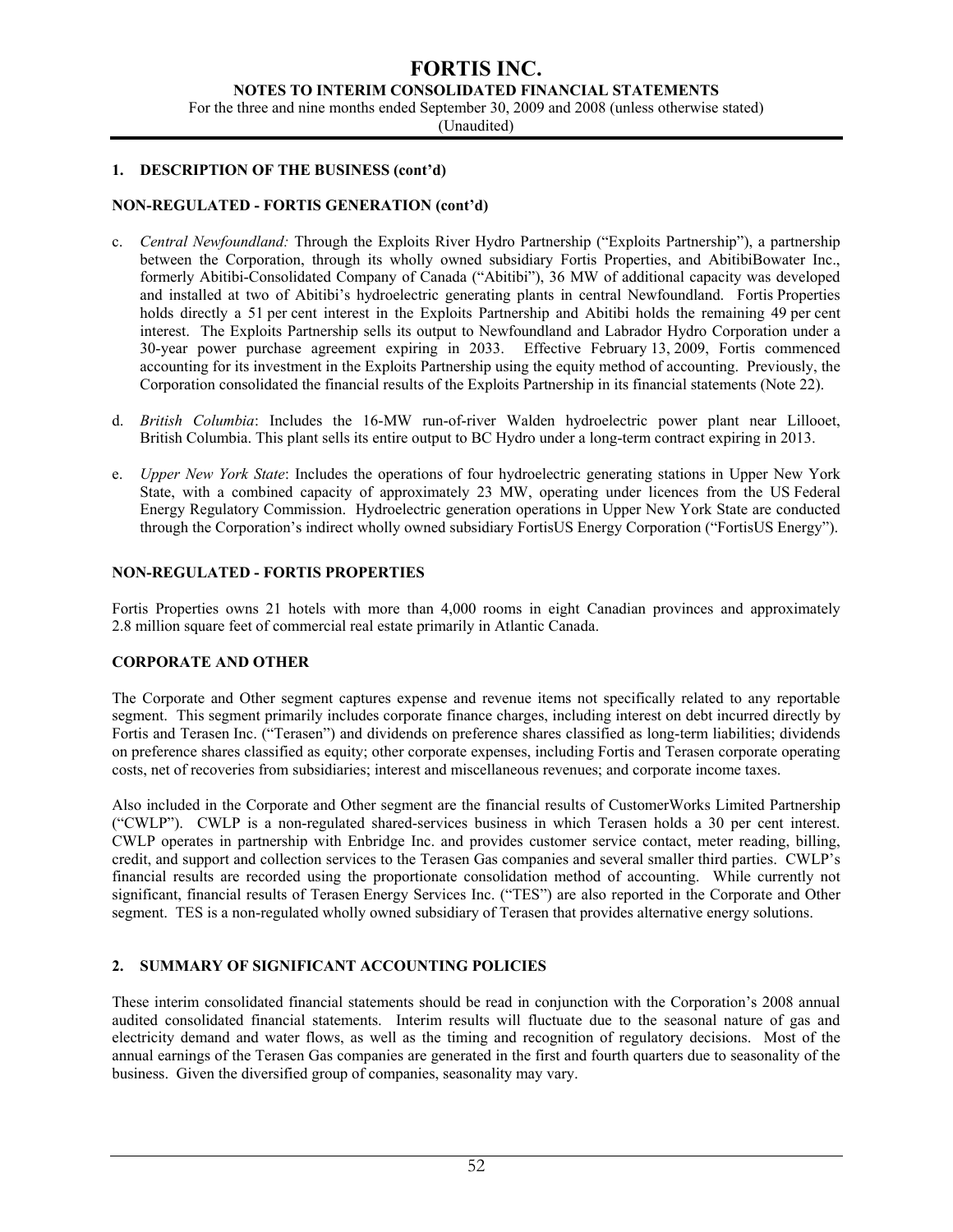**NOTES TO INTERIM CONSOLIDATED FINANCIAL STATEMENTS** 

For the three and nine months ended September 30, 2009 and 2008 (unless otherwise stated)

(Unaudited)

#### **2. SUMMARY OF SIGNIFICANT ACCOUNTING POLICIES (cont'd)**

All amounts are presented in Canadian dollars unless otherwise stated.

These interim consolidated financial statements have been prepared in accordance with Canadian generally accepted accounting principles ("Canadian GAAP") for interim financial statements, following the same accounting policies and methods as those used in preparing the Corporation's 2008 annual audited consolidated financial statements, except as described below.

During the first quarter of 2009, Fortis changed its method of accounting for its investment in the Exploits Partnership to the equity method from the consolidation method, due to the Corporation no longer having control over the cash flows and operations of the Exploits Partnership (Note 22).

Effective January 1, 2009, the Corporation adopted the following new accounting standards issued by the Canadian Institute of Chartered Accountants ("CICA").

#### **Rate-Regulated Operations**

Effective January 1, 2009, the Canadian Accounting Standards Board (the "AcSB") amended: (i) CICA Handbook Section 1100, *Generally Accepted Accounting Principles,* removing the temporary exemption providing relief to entities subject to rate regulation from the requirement to apply the Section to the recognition and measurement of assets and liabilities arising from rate regulation; and (ii) Section 3465, *Income Taxes* to require the recognition of future income tax liabilities and assets, as well as offsetting regulatory assets and liabilities, by entities subject to rate regulation.

Effective January 1, 2009, with the removal of the temporary exemption in Section 1100, the Corporation must now apply Section 1100 to the recognition of assets and liabilities arising from rate regulation. Certain assets and liabilities arising from rate regulation continue to have specific guidance under a primary source of Canadian GAAP that applies only to the particular circumstances described therein, including those arising under Section 1600, *Consolidated Financial Statements*, Section 3061, *Property, Plant and Equipment*, Section 3465*, Income Taxes*, and Section 3475, *Disposal of Long-Lived Assets and Discontinued Operations*. The assets and liabilities arising from rate regulation, as described in Note 5 to these interim consolidated financial statements and Note 4 to the Corporation's 2008 annual audited consolidated financial statements, do not have specific guidance under a primary source of Canadian GAAP. Therefore, Section 1100 directs the Corporation to adopt accounting policies that are developed through the exercise of professional judgment and the application of concepts described in Section 1000, *Financial Statement Concepts*. In developing these accounting policies, the Corporation may consult other sources, including pronouncements issued by bodies authorized to issue accounting standards in other jurisdictions. Therefore, in accordance with Section 1100, the Corporation has determined that all of its regulatory assets and liabilities qualify for recognition under Canadian GAAP and this recognition is consistent with US Financial Accounting Standard Board's Accounting Standard Codification 980, *Regulated Operations*. Therefore, there was no effect on the Corporation's consolidated financial statements, as at January 1, 2009, due to the removal of the temporary exemption from Section 1100.

Effective January 1, 2009, Fortis retroactively recognized future income tax assets and liabilities and related regulatory liabilities and assets, without prior period restatement, for the amount of future income taxes expected to be refunded to, or recovered from, customers in future gas and electricity rates. Prior to January 1, 2009, the Terasen Gas companies, FortisAlberta, FortisBC and Newfoundland Power used the taxes payable method of accounting for income taxes. The effect on the Corporation's consolidated financial statements, as at January 1, 2009, of adopting amended Section 3465, *Income Taxes* included an increase in total future income tax liabilities and total future income tax assets of \$491 million and \$24 million, respectively; an increase in regulatory assets and regulatory liabilities of \$535 million and \$59 million, respectively; and a combined \$9 million net increase in income taxes payable, deferred credits, other assets, utility capital assets and goodwill associated with the reclassification of future income taxes that were previously netted against these respective balance sheet items. Included in the future income tax assets and liabilities recorded are the future income tax effects of the subsequent settlement of the related regulatory assets and liabilities through customer rates.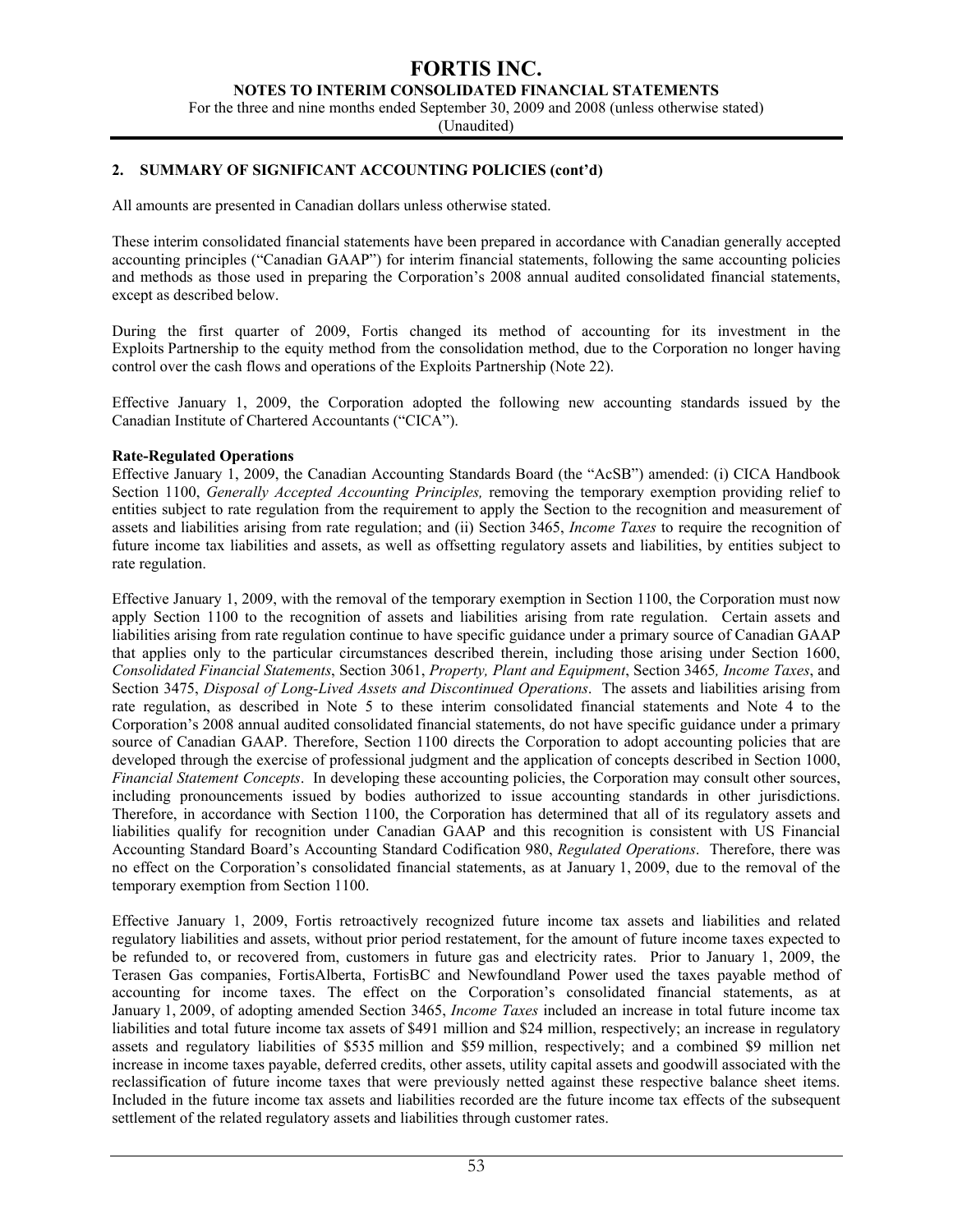#### **NOTES TO INTERIM CONSOLIDATED FINANCIAL STATEMENTS**

For the three and nine months ended September 30, 2009 and 2008 (unless otherwise stated)

(Unaudited)

#### **2. SUMMARY OF SIGNIFICANT ACCOUNTING POLICIES (cont'd)**

#### **Goodwill and Intangible Assets**

Effective January 1, 2009, the Corporation retroactively adopted the new CICA Handbook Section 3064, *Goodwill and Intangible Assets*. This Section, which replaces Section 3062, *Goodwill and Other Intangible Assets* and Section 3450, *Research and Development Costs,* establishes standards for the recognition, measurement and disclosure of goodwill and intangible assets. As at December 31, 2008, the impact of retroactively adopting Section 3064 was a reclassification of \$264 million to intangible assets and related decreases of \$262 million to utility capital assets, \$1 million to income producing properties and \$1 million to other assets due to the reclassification of the net book value of land, transmission and water rights, computer software costs, franchise costs, customer contracts and other costs.

#### **Credit Risk and the Fair Value of Financial Assets and Financial Liabilities**

During the first quarter of 2009, the Corporation adopted the new Emerging Issues Committee Abstract 173 ("EIC-173")¸ *Credit Risk and the Fair Value of Financial Assets and Financial Liabilities*, which was issued on January 20, 2009. EIC-173 requires that the Corporation's own credit risk and the credit risk of its counterparties be taken into account in determining the fair value of a financial instrument. There was no material effect on the Corporation's interim consolidated financial statements as a result of adopting EIC-173.

#### **3. FUTURE ACCOUNTING CHANGES**

#### **International Financial Reporting Standards ("IFRS")**

In February 2008, the AcSB confirmed that the use of IFRS will be required in 2011 for publicly accountable enterprises in Canada. In October 2009, the AcSB issued a third and final Omnibus Exposure Draft confirming that publicly accountable enterprises in Canada will be required to apply IFRS, in full and without modification, beginning January 1, 2011. The Corporation's expected IFRS transition date of January 1, 2011 will require the restatement, for comparative purposes, of amounts reported on the Corporation's opening IFRS balance sheet as at January 1, 2010 and amounts reported by the Corporation for the year ended December 31, 2010. The AcSB proposes that CICA Handbook Section 1506, *Accounting Changes,* paragraph 30, which would require an entity to disclose information relating to a new primary source of GAAP that has been issued but is not yet effective and that the entity has not applied, not be applied with respect to this Exposure Draft. Fortis is continuing to assess the financial reporting impacts of adopting IFRS.

In July 2009, the IASB issued the Exposure Draft - *Rate-Regulated Activities* with a final standard expected to be issued in the second quarter of 2010. Based on the Exposure Draft as it currently exists, regulatory assets and liabilities arising from activities subject to cost-of-service regulation can be recognized under IFRS when certain conditions are met. The ability to record regulatory assets and liabilities, as proposed, should reduce the earnings' volatility at the Corporation's regulated utilities that may have otherwise resulted under IFRS in the absence of an accounting standard for rate-regulated activities, but will result in the requirement to provide enhanced balance sheet presentation and note disclosures. However, uncertainty as to the final outcome of this Exposure Draft, and the final standard on accounting for rate-regulated activities under IFRS, has resulted in the Corporation being unable to reasonably estimate and conclude on the impact on the Corporation's future financial position and results of operations with respect to differences, if any, in accounting for rate-regulated activities under IFRS versus Canadian GAAP.

Fortis does anticipate a change in the manner in which it will measure and recognize the value of its income producing properties and a significant increase in disclosure resulting from the adoption of IFRS. The Corporation is identifying and assessing the impact of this change in valuation and additional disclosure requirements, as well as implementing systems changes that will be necessary to compile the required disclosures.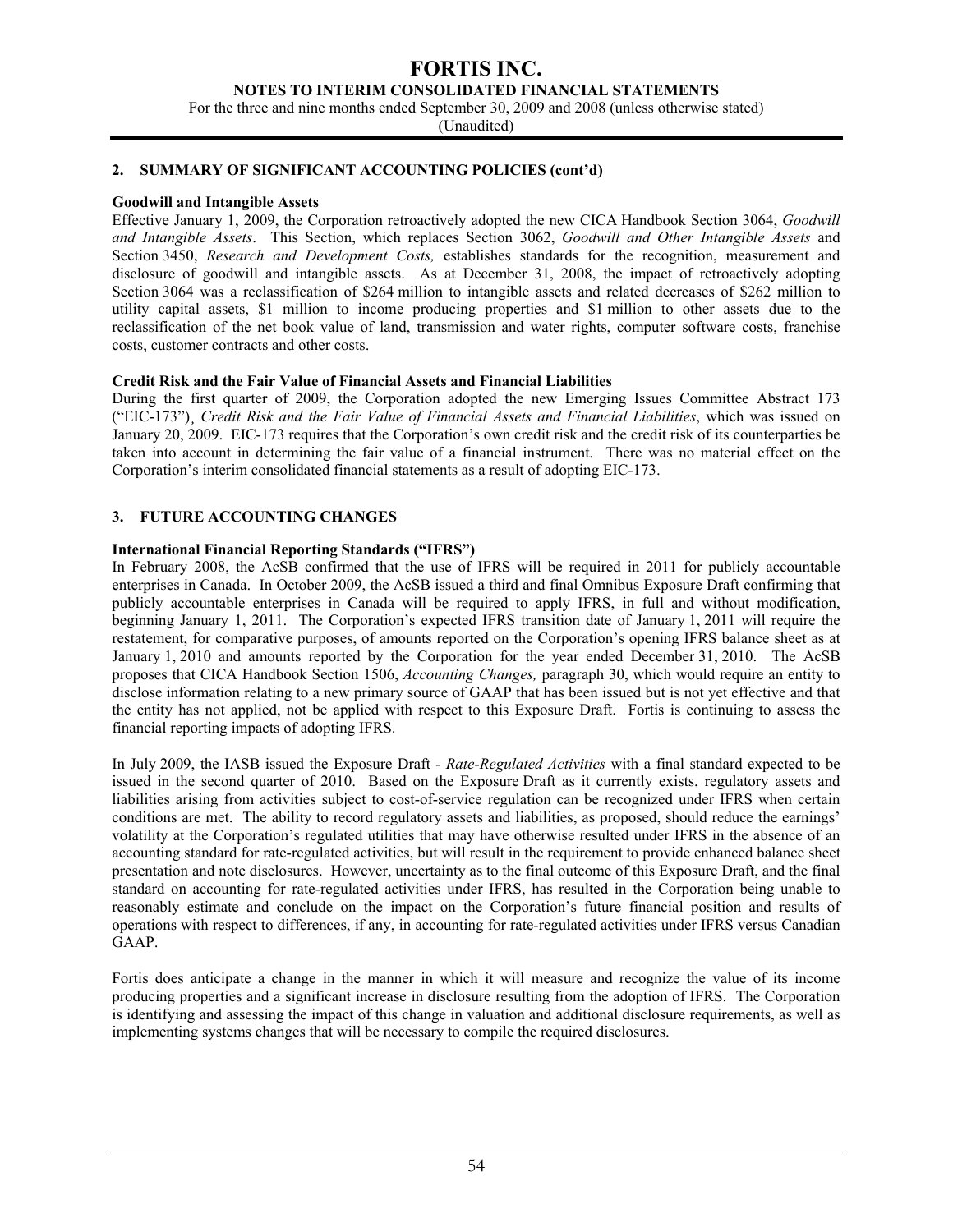**NOTES TO INTERIM CONSOLIDATED FINANCIAL STATEMENTS** 

For the three and nine months ended September 30, 2009 and 2008 (unless otherwise stated)

(Unaudited)

#### **3. FUTURE ACCOUNTING CHANGES (cont'd)**

#### **Business Combinations**

In January 2009, the AcSB issued new CICA Handbook Section 1582, *Business Combinations,* together with Section 1601, *Consolidated Financial Statements* and Section 1602, *Non-Controlling Interests.* These new standards are effective for fiscal years beginning on or after January 1, 2011. As a result of adopting Section 1582, changes in the determination of the fair value of the assets and liabilities of the acquiree will result in a different calculation of goodwill with respect to future acquisitions. Such changes include the expensing of acquisition-related costs incurred during a business acquisition, rather than recording them as a capital transaction, and the disallowance of recording restructuring accruals by the acquirer. Section 1582 will affect the recognition of business combinations completed by the Corporation on or after January 1, 2011 and, as a result, may have a material impact on the Corporation's consolidated earnings and financial position.

Section 1601 establishes standards for the preparation of consolidated financial statements. Section 1602 establishes standards for accounting for a non-controlling interest in a subsidiary in consolidated financial statements subsequent to a business combination. The adoption of Sections 1601 and 1602 will result in non-controlling interests being presented as components of equity, rather than as liabilities, on the consolidated balance sheet.

Also, net earnings and components of other comprehensive income attributable to the owners of the parent and to the non-controlling interests are required to be separately disclosed on the statement of earnings. The adoption of Sections 1601 and 1602 is not expected to have a material impact on the Corporation's consolidated earnings, cash flows or financial position.

#### **Financial Instruments**

In June 2009, the AcSB issued amendments to the CICA Handbook Section 3862, *Financial Instruments - Disclosures* to include additional disclosure requirements about the fair value measurement of financial instruments and to enhance liquidity risk disclosures. The amendments are effective for annual financial statements relating to fiscal years ending after September 30, 2009. The Corporation will reflect the additional disclosures in its 2009 annual audited consolidated financial statements.

#### **4. USE OF ESTIMATES**

The preparation of the Corporation's interim consolidated financial statements in accordance with Canadian GAAP requires management to make estimates and judgments that affect the reported amounts of assets and liabilities and the disclosure of contingent assets and liabilities at the date of the consolidated financial statements and the reported amounts of revenue and expenses during the reporting periods. Estimates and judgments are based on historical experience, current conditions and various other assumptions believed to be reasonable under the circumstances. Additionally, certain estimates and judgments are necessary since the regulatory environments in which the Corporation's utilities operate often require amounts to be recorded at estimated values until these amounts are finalized pursuant to regulatory decisions or other regulatory proceedings. Due to changes in facts and circumstances and the inherent uncertainty involved in making estimates, actual results may differ significantly from current estimates. Estimates and judgments are reviewed periodically and, as adjustments become necessary, are reported in earnings in the period they become known.

Interim financial statements may also employ a greater use of estimates than the annual financial statements. There were no material changes in the nature of the Corporation's critical accounting estimates, including that related to contingencies, during the nine months ended September 30, 2009, except for those described in Notes 8, 15 and 22 to these interim consolidated financial statements.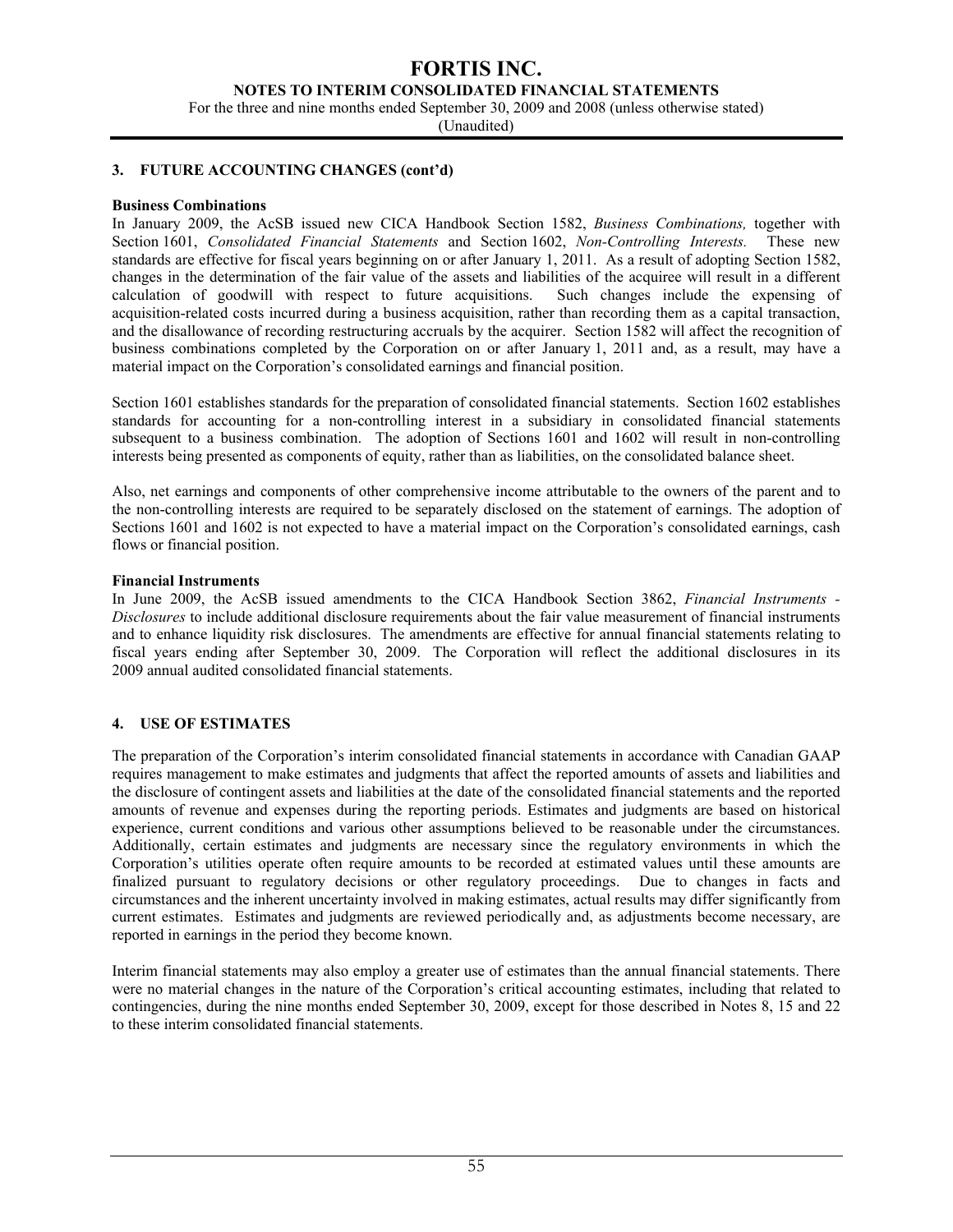#### **NOTES TO INTERIM CONSOLIDATED FINANCIAL STATEMENTS**

For the three and nine months ended September 30, 2009 and 2008 (unless otherwise stated)

(Unaudited)

#### **5. REGULATORY ASSETS AND LIABILITIES**

A summary of the Corporation's regulatory assets and liabilities is provided below. A description of the nature of the regulatory assets and liabilities is provided below and in Note 4 to the Corporation's 2008 annual audited consolidated financial statements.

|                                                              | As at                                       | As at |
|--------------------------------------------------------------|---------------------------------------------|-------|
| (\$ millions)                                                | <b>September 30, 2009</b> December 31, 2008 |       |
| <b>Regulatory Assets</b>                                     |                                             |       |
| Future income taxes (Note 2)                                 | 543                                         |       |
| Rate stabilization accounts - Terasen Gas companies          | 76                                          | 76    |
| Rate stabilization accounts - electric utilities             | 71                                          | 78    |
| Alberta Electric System Operator ("AESO") charges deferral   | 62                                          | 64    |
| Regulatory other post-employment benefit ("OPEB") plan asset | 57                                          | 51    |
| Income taxes recoverable on OPEB plans                       | 18                                          | 18    |
| Point Lepreau replacement energy deferral (1)                | 19                                          |       |
| Energy management costs                                      | 8                                           |       |
| Southern Crossing Pipeline tax reassessment                  |                                             |       |
| Deferred pension costs                                       | 6                                           |       |
| Deferred capital asset amortization                          |                                             | 8     |
| Residential unbundling                                       | 5                                           |       |
| Other regulatory assets                                      | 47                                          | 37    |
| <b>Total regulatory assets</b>                               | 924                                         | 360   |
| Less: current portion                                        | (196)                                       | (157) |
| Long-term regulatory assets                                  | 728                                         | 203   |

*(1)* Maritime Electric has regulatory approval to defer the cost of replacement energy related to the New Brunswick Power Point Lepreau Nuclear Generating Station during its refurbishment outage. The nature and timing of the future recovery of the amount is expected to be determined by the regulator in the first quarter of 2010.

|                                                      | As at                                       | As at |
|------------------------------------------------------|---------------------------------------------|-------|
| (\$ millions)                                        | <b>September 30, 2009</b> December 31, 2008 |       |
| <b>Regulatory Liabilities</b>                        |                                             |       |
| Future asset removal and site restoration provision  | 341                                         | 337   |
| Future income taxes (Note 2)                         | 41                                          |       |
| Rate stabilization accounts - Terasen Gas companies  | 25                                          | 32    |
| Rate stabilization accounts - electric utilities     | 18                                          | 9     |
| Performance-based rate-setting incentive liabilities | 14                                          | 13    |
| Unbilled revenue liability                           | 12                                          | 15    |
| Southern Crossing Pipeline deferral                  | n                                           | 9     |
| Pension deferral                                     |                                             | 4     |
| Fair value of the foreign exchange forward contract  |                                             |       |
| Other regulatory liabilities                         | 24                                          | 20    |
| <b>Total regulatory liabilities</b>                  | 486                                         | 446   |
| Less: current portion                                | (36)                                        | (45)  |
| Long-term regulatory liabilities                     | 450                                         | 401   |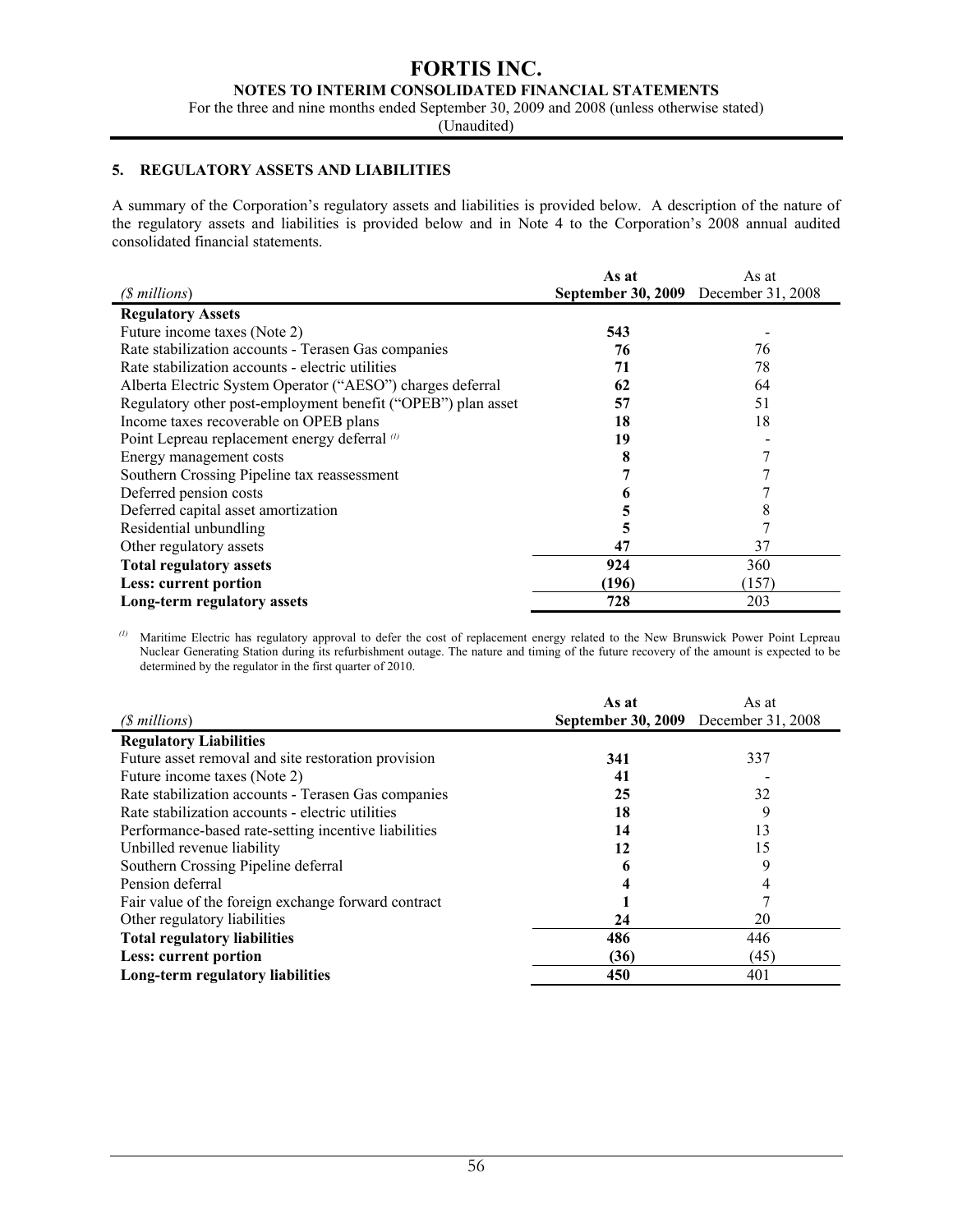#### **FORTIS INC. NOTES TO INTERIM CONSOLIDATED FINANCIAL STATEMENTS**

For the three and nine months ended September 30, 2009 and 2008 (unless otherwise stated)

(Unaudited)

#### **6. INVENTORIES**

|                        | As at                                       | As at |
|------------------------|---------------------------------------------|-------|
| (\$ millions)          | <b>September 30, 2009</b> December 31, 2008 |       |
| Gas in storage         | 194                                         | 212   |
| Materials and supplies | 17                                          |       |
|                        | 211                                         | 229   |

During the three and nine months ended September 30, 2009, inventories of \$98 million and \$722 million, respectively, were expensed and reported in energy supply costs in the interim consolidated statement of earnings (\$157 million and \$850 million for the three and nine months ended September 30, 2008, respectively). Inventories expensed to operating expenses were \$3 million and \$10 million for the three and nine months ended September 30, 2009, respectively (\$4 million and \$10 million for the three and nine months ended September 30, 2008, respectively), which included \$2 million and \$6 million, respectively, for food and beverage costs at Fortis Properties (\$2 million and \$6 million for the three and nine months ended September 30, 2008, respectively).

#### **7. INTANGIBLE ASSETS**

|                                                           |                       |      | As at September 30, 2009 | As at December 31, 2008   |      |              |                    |
|-----------------------------------------------------------|-----------------------|------|--------------------------|---------------------------|------|--------------|--------------------|
|                                                           | Amortization<br>Rates |      | Accumulated              | <b>Net</b><br><b>Book</b> |      | Accumulated  | Net<br><b>Book</b> |
| (\$ millions)                                             | (%)                   | Cost | Amortization             | Value                     | Cost | Amortization | Value              |
| Computer software                                         | $10 - 20$             | 322  | (164)                    | 158                       | 313  | (144)        | 169                |
| Land, transmission<br>and water rights<br>Franchise fees, | $1 - 17$              | 131  | (38)                     | 93                        | 127  | (36)         | 91                 |
| customer contracts<br>and other<br>Assets under           | $3 - 22$              | 17   | (8)                      | 9                         | 16   | (5)          | 11                 |
| construction                                              |                       |      |                          | $\overline{4}$            | 2    |              |                    |
|                                                           |                       | 474  | (210)                    | 264                       | 458  | (185)        | 273                |

There was no impairment of intangible assets for the nine months ended September 30, 2009 and for the year ended December 31, 2008.

Additions to intangible assets for the three and nine months ended September 30, 2009 were \$12 million and \$23 million, respectively, of which approximately \$6 million and \$15 million, respectively, were developed internally. During the three and nine months ended September 30, 2009, computer software of \$6 million was retired, reducing cost and accumulated amortization.

Included in the cost of land, transmission and water rights is a total of \$58 million (December 31, 2008 - \$57 million) not subject to amortization.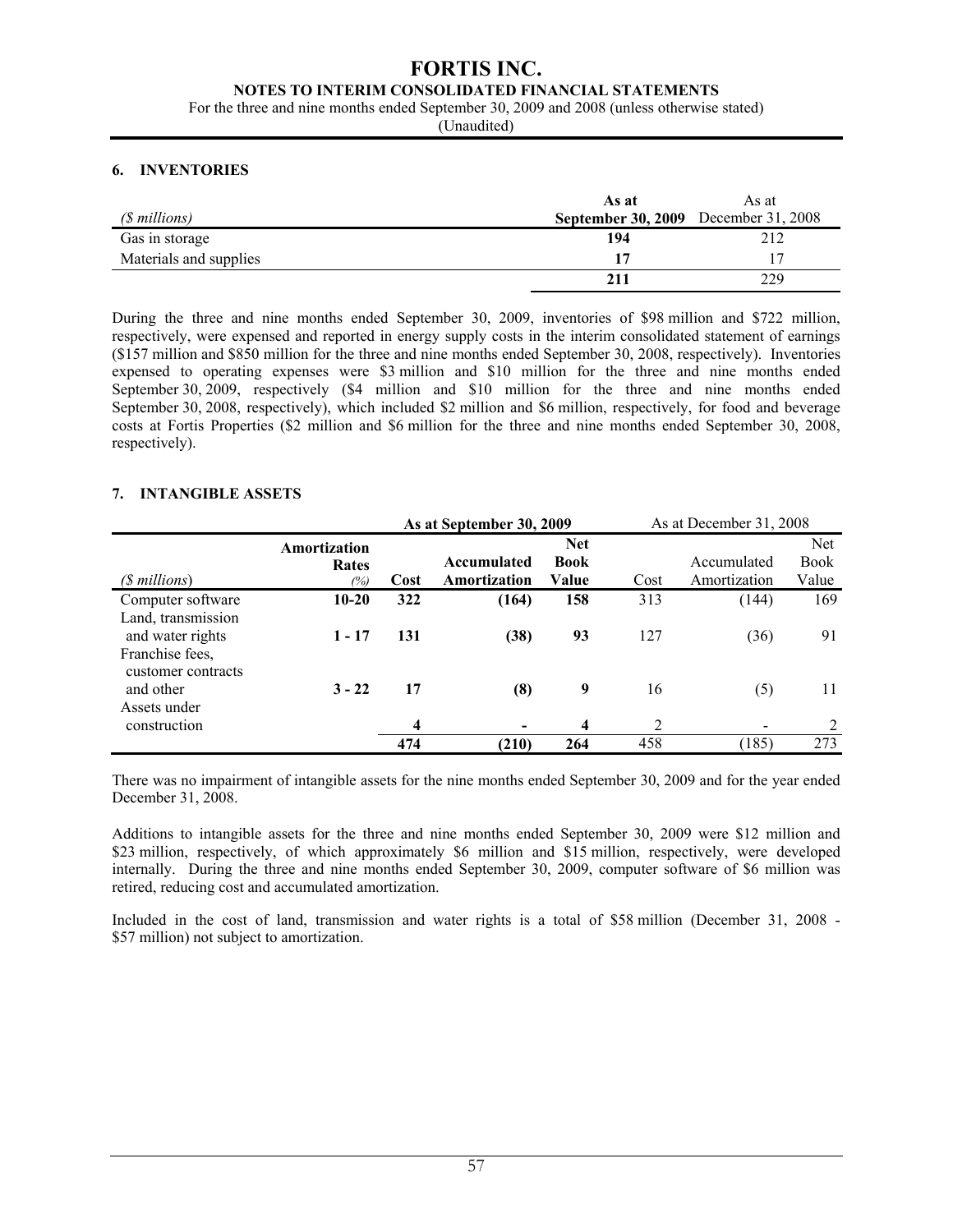**NOTES TO INTERIM CONSOLIDATED FINANCIAL STATEMENTS** 

For the three and nine months ended September 30, 2009 and 2008 (unless otherwise stated)

(Unaudited)

#### **8. GOODWILL**

Annually, the Corporation tests for impairment of goodwill. During 2009, Fortis changed the date of the annual goodwill impairment test from July  $31<sup>st</sup>$  to October  $1<sup>st</sup>$  to better correspond with the timing of the preparation of the Corporation's and subsidiaries' annual financial budgets. Accordingly, this accounting change is preferable in the Corporation's circumstance. The change in timing of the test did not delay, accelerate or avoid any impairment charge. The Corporation performed the annual goodwill impairment test as at July 31, 2009 and determined that no goodwill impairment provision was required. The test is being performed again as at October 1, 2009. The change in the timing of the impairment test had no impact on the interim consolidated financial statements for the three and nine months ended September 30, 2009.

#### **9. LONG-TERM DEBT AND CAPITAL LEASE OBLIGATIONS**

|                                                                   | As at                     | As at             |
|-------------------------------------------------------------------|---------------------------|-------------------|
| (\$ millions)                                                     | <b>September 30, 2009</b> | December 31, 2008 |
| Long-term debt and capital lease obligations                      | 5,253                     | 4,934             |
| Long-term classification of committed credit facilities (Note 20) | 160                       | 224               |
| Deferred debt financing costs                                     | (39)                      | (34)              |
| Total long-term debt and capital lease obligations                | 5,374                     | 5,124             |
| Less: Current installments of long-term debt and capital          |                           |                   |
| lease obligations                                                 | (130)                     | (240)             |
|                                                                   | 5,244                     | 4,884             |

In July 2009, Fortis issued 30-year \$200 million 6.51% unsecured debentures.

In July 2009, FortisBC repaid \$50 million 6.75% debentures that matured.

In June 2009, TGI repaid \$60 million 10.75% unsecured debentures that matured.

In June 2009, FortisBC issued 30-year \$105 million 6.10% unsecured debentures.

In May 2009, Newfoundland Power issued 30-year \$65 million 6.606% first mortgage sinking fund bonds.

In May 2009, Caribbean Utilities closed the first tranche of a 15-year US\$40 million private placement of 7.50% senior unsecured notes in the amount of US\$30 million, and in July 2009 closed the second tranche of US\$10 million.

In February 2009, FortisAlberta issued 30-year \$100 million 7.06% unsecured debentures.

In February 2009, TGI issued 30-year \$100 million 6.55% unsecured debentures.

During the first quarter of 2009, Fortis began accounting for its investment in the Exploits Partnership using the equity method of accounting (Note 22). As a result, the Exploits Partnership term loan of approximately \$60 million (December 31, 2008 - \$61 million) classified as current as at December 31, 2008 is no longer being consolidated in the financial statements of Fortis, effective February 13, 2009.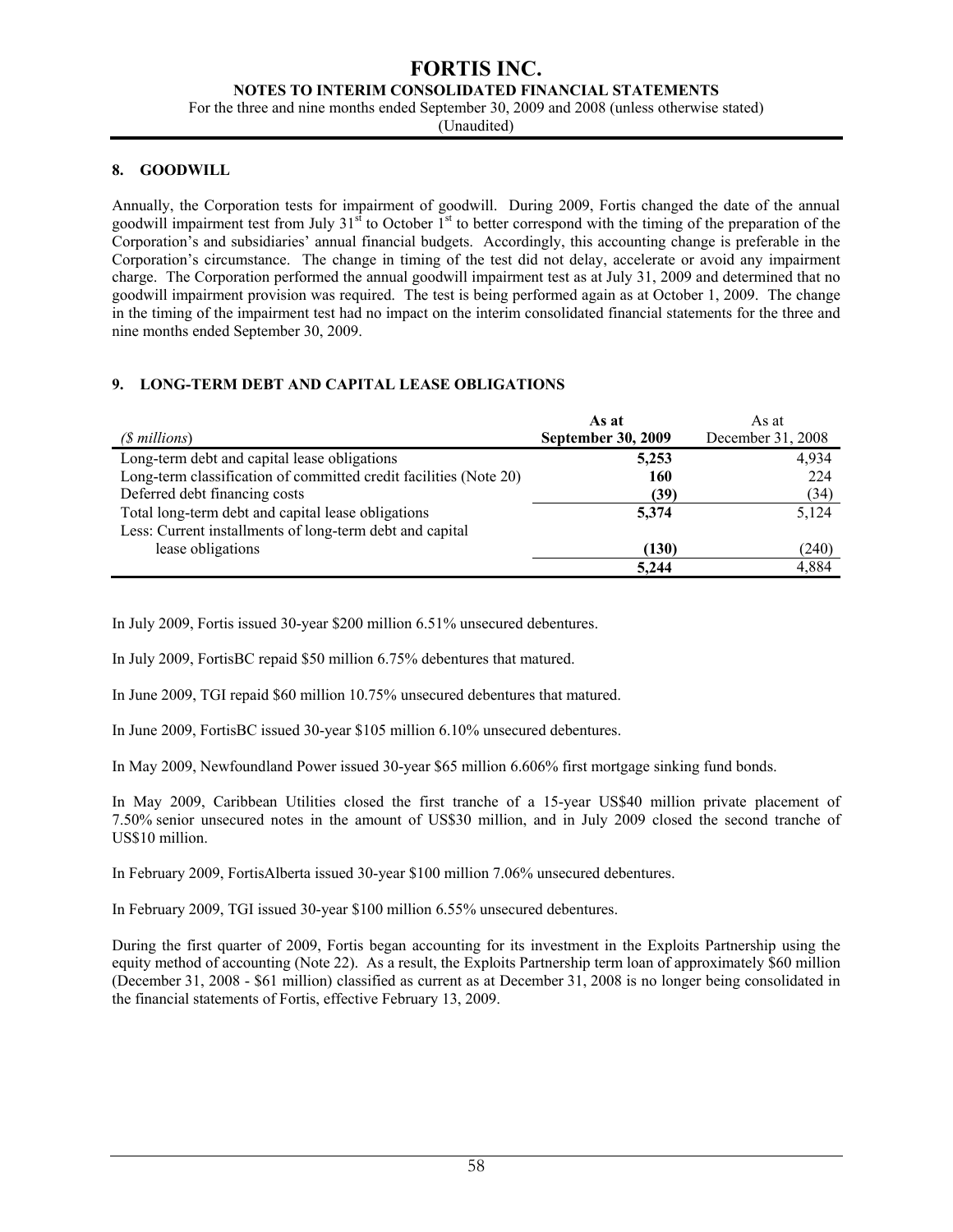#### **NOTES TO INTERIM CONSOLIDATED FINANCIAL STATEMENTS**

For the three and nine months ended September 30, 2009 and 2008 (unless otherwise stated)

(Unaudited)

#### **10. COMMON SHARES**

Authorized: an unlimited number of common shares without nominal or par value.

|                               | As at                     |               | As at                 |               |
|-------------------------------|---------------------------|---------------|-----------------------|---------------|
| <b>Issued and Outstanding</b> | <b>September 30, 2009</b> |               | December 31, 2008     |               |
|                               | Number of                 |               | Number of             |               |
|                               | <b>Shares</b>             | Amount        | <b>Shares</b>         | Amount        |
|                               | (in thousands)            | (\$ millions) | <i>(in thousands)</i> | (\$ millions) |
| Common shares                 | 170.652                   | 2.482         | 169.191               | 2.449         |

Common shares issued during the period were as follows:

|                              | <b>Quarter Ended September 30, 2009</b>      |                         | Year-to-date September 30, 2009              |                         |
|------------------------------|----------------------------------------------|-------------------------|----------------------------------------------|-------------------------|
|                              | Number of<br><b>Shares</b><br>(in thousands) | Amount<br>(\$ millions) | Number of<br><b>Shares</b><br>(in thousands) | Amount<br>(\$ millions) |
| Opening balance              | 170,311                                      | 2,474                   | 169,191                                      | 2,449                   |
| Consumer Share Purchase Plan | 12                                           |                         | 43                                           |                         |
| Dividend Reinvestment Plan   | 275                                          |                         | 839                                          | 20                      |
| Employee Share Purchase Plan | 54                                           |                         | 257                                          | 6                       |
| <b>Stock Option Plans</b>    |                                              |                         | 322                                          |                         |
| Ending balance               | 170,652                                      | 2,482                   | 170,652                                      | 2,482                   |

Effective March 1, 2009, the Corporation's Amended and Restated Dividend Reinvestment and Share Purchase Plan provides a 2 per cent discount on the purchase of common shares, issued from treasury, with reinvested dividends.

The Corporation calculates earnings per common share on the weighted average number of common shares outstanding. The weighted average number of common shares outstanding was 170.4 million and 157.2 million for the quarters ended September 30, 2009 and September 30, 2008, respectively, and 170.0 million and 156.9 million year-to-date September 30, 2009 and September 30, 2008, respectively.

Diluted earnings per common share are calculated using the treasury stock method for options and the "if-converted" method for convertible securities.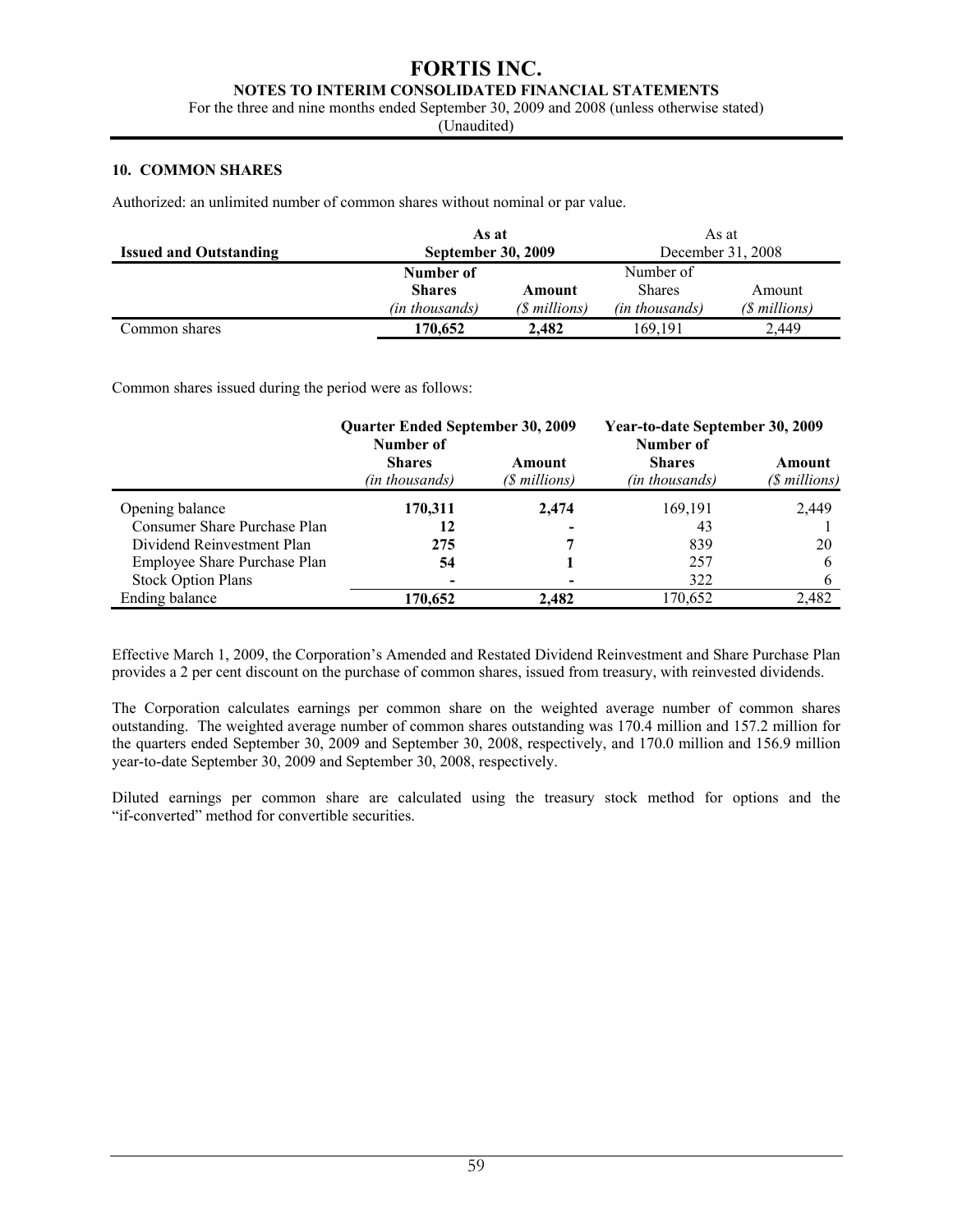#### **NOTES TO INTERIM CONSOLIDATED FINANCIAL STATEMENTS**

For the three and nine months ended September 30, 2009 and 2008 (unless otherwise stated)

(Unaudited)

#### **10. COMMON SHARES (cont'd)**

Earnings per common share are as follows:

|                                                             |                                  |                                                       |                                           | <b>Quarter Ended September 30</b> |                                                |                                    |
|-------------------------------------------------------------|----------------------------------|-------------------------------------------------------|-------------------------------------------|-----------------------------------|------------------------------------------------|------------------------------------|
|                                                             |                                  | 2009                                                  |                                           |                                   | 2008                                           |                                    |
|                                                             | <b>Earnings</b><br>(\$ millions) | Weighted<br>Average<br><b>Shares</b><br>(in millions) | Earnings<br>per<br>Common<br><b>Share</b> | Earnings<br>(\$ millions)         | Weighted<br>Average<br>Shares<br>(in millions) | Earnings<br>per<br>Common<br>Share |
| <b>Basic Earnings per Common</b>                            |                                  |                                                       |                                           |                                   |                                                |                                    |
| <b>Share</b><br>Effect of potential dilutive<br>securities: | 36                               | 170.4                                                 | \$0.21                                    | 49                                | 157.2                                          | \$0.31                             |
| Stock options                                               |                                  | 0.7                                                   |                                           |                                   | 1.0                                            |                                    |
| Preference shares (Note 14)                                 | 4                                | 13.9                                                  |                                           | 4                                 | 12.8                                           |                                    |
| Convertible debentures                                      |                                  | 1.4                                                   |                                           |                                   | 1.4                                            |                                    |
|                                                             | 41                               | 186.4                                                 |                                           | 54                                | 172.4                                          |                                    |
| Deduct anti-dilutive impacts:                               |                                  |                                                       |                                           |                                   |                                                |                                    |
| Preference shares                                           | (4)                              | (13.9)                                                |                                           | (4)                               | (12.8)                                         |                                    |
| Convertible debentures                                      | (1)                              | (1.4)                                                 |                                           | (1)                               | (1.4)                                          |                                    |
| <b>Diluted Earnings per</b>                                 |                                  |                                                       |                                           |                                   |                                                |                                    |
| <b>Common Share</b>                                         | 36                               | 171.1                                                 | \$0.21                                    | 49                                | 158.2                                          | \$0.31                             |

|                                                                                  |               |                                      |                           | <b>Year-to-date September 30</b> |                                      |                           |
|----------------------------------------------------------------------------------|---------------|--------------------------------------|---------------------------|----------------------------------|--------------------------------------|---------------------------|
|                                                                                  |               | 2009                                 |                           |                                  | 2008                                 |                           |
|                                                                                  | Earnings      | Weighted<br>Average<br><b>Shares</b> | Earnings<br>per<br>Common | Earnings                         | Weighted<br>Average<br><b>Shares</b> | Earnings<br>per<br>Common |
|                                                                                  | (\$ millions) | (in millions)                        | <b>Share</b>              | (\$ millions)                    | (in millions)                        | Share                     |
| <b>Basic Earnings per Common</b><br><b>Share</b><br>Effect of potential dilutive | 181           | 170.0                                | \$1.06                    | 169                              | 156.9                                | \$1.08                    |
| securities:<br>Stock options                                                     |               | 0.7                                  |                           |                                  | 1.0                                  |                           |
| Preference shares (Note 14)                                                      | 12            | 13.9                                 |                           | 12                               | 12.8                                 |                           |
| Convertible debentures                                                           | 2             | 1.4                                  |                           | 2                                | 1.4                                  |                           |
|                                                                                  | 195           | 186.0                                |                           | 183                              | 172.1                                |                           |
| Deduct anti-dilutive impacts:                                                    |               |                                      |                           |                                  |                                      |                           |
| Convertible debentures                                                           | (2)           | (1.4)                                |                           | (2)                              | (1.4)                                |                           |
| <b>Diluted Earnings per</b>                                                      |               |                                      |                           |                                  |                                      |                           |
| <b>Common Share</b>                                                              | 193           | 184.6                                | \$1.05                    | 181                              | 170.7                                | \$1.06                    |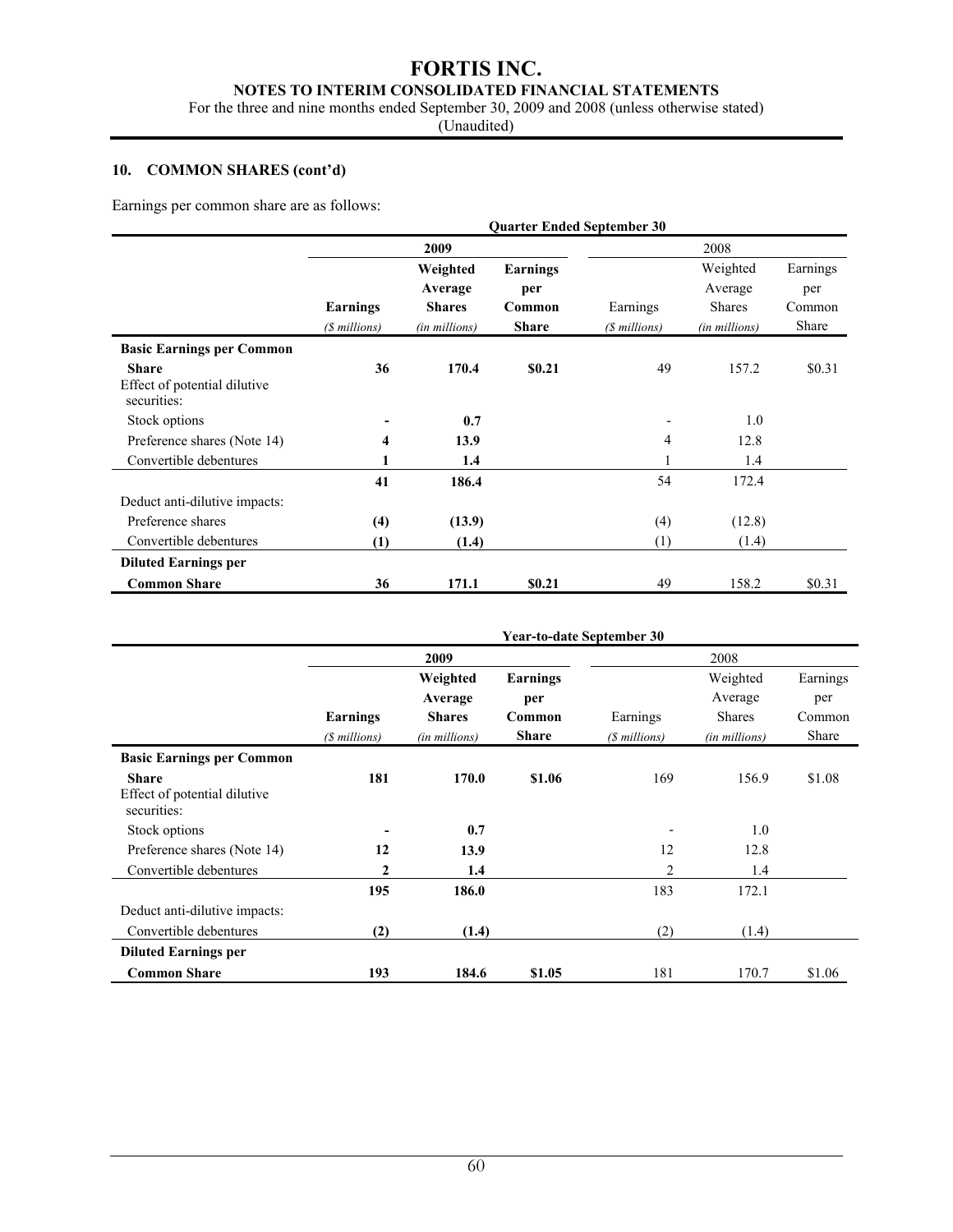**NOTES TO INTERIM CONSOLIDATED FINANCIAL STATEMENTS** 

For the three and nine months ended September 30, 2009 and 2008 (unless otherwise stated)

(Unaudited)

#### **11. STOCK-BASED COMPENSATION PLANS**

During the nine months ended September 30, 2009, 30,336 Deferred Share Units ("DSUs") were granted to the Corporation's Board of Directors, representing the equity component of their annual compensation and their annual retainers in lieu of cash. Each DSU represents a unit with an underlying value equivalent to the value of one common share of the Corporation. In January 2009, 3,632 DSUs were paid out to a retired member of the Board of Directors of Fortis at \$23.74 per DSU for a total of approximately \$0.1 million.

In March 2009, 31,353 Performance Share Units ("PSUs") were paid out to the President and Chief Executive Officer ("CEO") of the Corporation, as determined by the Human Resources Committee of the Board of Directors of Fortis, at \$23.39 per PSU for a total of approximately \$0.7 million. The payout was made upon the three-year maturation period in respect of the PSU grant made in March 2006 and the President and CEO satisfying the payment requirements. In March 2009, 40,000 PSUs were granted to the President and CEO of the Corporation. Each PSU represents a unit with an underlying value equivalent to the value of one common share of the Corporation. The maturation period of the March 2009 PSU grant is three years, at which time a cash payment is made to the President and CEO after evaluation by the Human Resources Committee of the Board of Directors of Fortis of the achievement of pre-determined personal and/or corporate objectives.

In March 2009, the Corporation granted 1,037,156 options to purchase common shares under its 2006 Stock Option Plan at the five-day volume weighted average trading price of \$22.29 immediately preceding the date of grant. The options vest evenly over a four-year period on each anniversary of the date of grant. The options expire seven years after the date of grant. The fair value of each option granted was \$4.10 per option.

The fair value was estimated on the date of grant using the Black-Scholes fair value option-pricing model and the following assumptions:

| Dividend yield $(\% )$                 | 3.19 |
|----------------------------------------|------|
| Expected volatility $(\% )$            | 243  |
| Risk-free interest rate $(\% )$        | 3.75 |
| Weighted average expected life (years) | 45   |

At September 30, 2009, 4.9 million stock options were outstanding and 2.7 million stock options were vested.

#### **12. ACCUMULATED OTHER COMPREHENSIVE LOSS**

Accumulated other comprehensive loss includes unrealized foreign currency translation gains and losses, net of hedging activities, gains and losses on cash flow hedging activities and gains and losses on discontinued cash flow hedging activities.

|                                                                                                    |                                     | <b>Quarter Ended</b><br><b>September 30, 2009</b> |                                          |                              | <b>Ouarter Ended</b><br>September 30, 2008 |                                   |
|----------------------------------------------------------------------------------------------------|-------------------------------------|---------------------------------------------------|------------------------------------------|------------------------------|--------------------------------------------|-----------------------------------|
| (\$ millions)                                                                                      | Opening<br><b>balance</b><br>July 1 | <b>Net</b><br>change                              | Ending<br><b>balance</b><br>September 30 | Opening<br>balance<br>July 1 | Net<br>change                              | Ending<br>balance<br>September 30 |
| Unrealized foreign currency<br>translation (losses) gains, net of<br>hedging activities and tax    | (55)                                | (19)                                              | (74)                                     | (78)                         | 7                                          | (71)                              |
| Losses on derivative instruments<br>designated as cash flow hedges, net<br>of tax                  |                                     |                                                   |                                          | (1)                          |                                            | (1)                               |
| Net losses on derivative instruments<br>previously discontinued as cash<br>flow hedges, net of tax | (5)                                 |                                                   | (5)                                      | (5)                          |                                            | (5)                               |
| <b>Accumulated Other</b><br><b>Comprehensive Loss</b>                                              | (60)                                | (19)                                              | (79)                                     | (84)                         |                                            | (77)                              |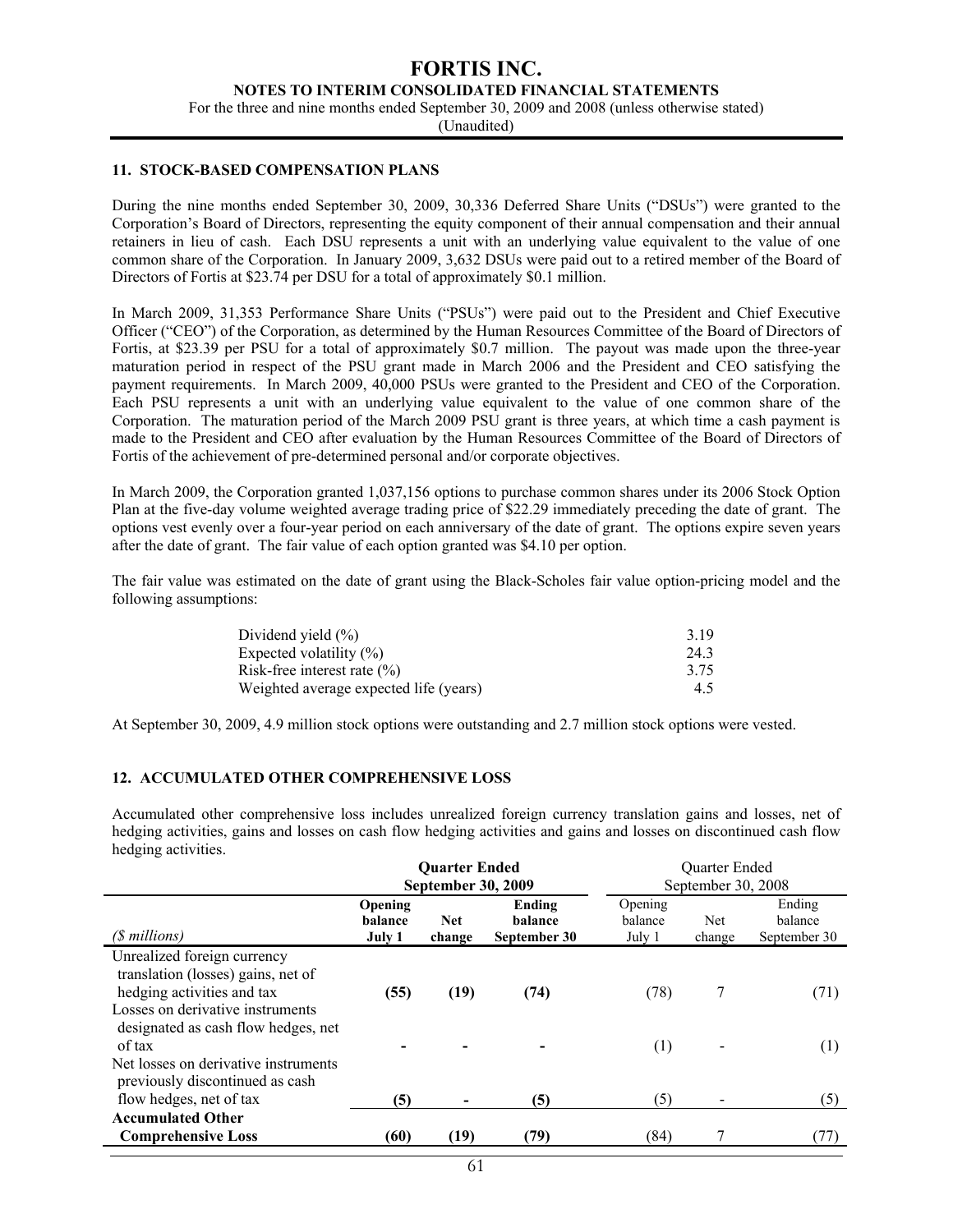#### **NOTES TO INTERIM CONSOLIDATED FINANCIAL STATEMENTS**

For the three and nine months ended September 30, 2009 and 2008 (unless otherwise stated)

(Unaudited)

#### **12. ACCUMULATED OTHER COMPREHENSIVE LOSS (cont'd)**

|                                                                                                                                                                        |                                        | Year-to-date 2009 |                                   |                                 | Year-to-date 2008 |                                   |
|------------------------------------------------------------------------------------------------------------------------------------------------------------------------|----------------------------------------|-------------------|-----------------------------------|---------------------------------|-------------------|-----------------------------------|
| (\$ millions)                                                                                                                                                          | Opening<br>balance<br><b>January 1</b> | Net<br>change     | Ending<br>balance<br>September 30 | Opening<br>balance<br>January 1 | Net<br>change     | Ending<br>balance<br>September 30 |
| Unrealized foreign currency<br>translation (losses) gains, net of<br>hedging activities and tax<br>(Losses) gains on derivative<br>instruments designated as cash flow | (46)                                   | (28)              | (74)                              | (82)                            | 11                | (71)                              |
| hedges, net of tax<br>Net losses on derivative instruments<br>previously discontinued as cash                                                                          | (1)                                    | 1                 |                                   | $\left(1\right)$                |                   | (1)                               |
| flow hedges, net of tax                                                                                                                                                | (5)                                    |                   | (5)                               | (5)                             |                   | (5)                               |
| <b>Accumulated Other</b><br><b>Comprehensive Loss</b>                                                                                                                  | (52)                                   | (27)              | (79)                              | (88)                            |                   | (TI)                              |

#### **13. EMPLOYEE FUTURE BENEFITS**

The Corporation and its subsidiaries each maintain one or a combination of defined benefit pension plans, defined contribution pension plans and group registered retirement savings plans ("RRSPs") for its employees. The cost of providing the defined benefit arrangements was \$7 million for the quarter ended September 30, 2009 (\$7 million for the quarter ended September 30, 2008) and \$20 million year-to-date September 30, 2009 (\$21 million year-to-date September 30, 2008). The cost of providing the defined contribution arrangements and group RRSPs was \$3 million for the quarter ended September 30, 2009 (\$3 million for the quarter ended September 30, 2008) and \$9 million year-to-date September 30, 2009 (\$8 million year-to-date September 30, 2008).

#### **14. FINANCE CHARGES**

|                                                         | <b>Ouarter Ended</b><br>September 30 |      | Year-to-date<br>September 30 |      |
|---------------------------------------------------------|--------------------------------------|------|------------------------------|------|
| (\$ millions)                                           | 2009                                 | 2008 | 2009                         | 2008 |
| Interest - Long-term debt and capital lease obligations | 89                                   | 80   | 259                          | 248  |
| - Short-term borrowings                                 |                                      | 10   |                              | 20   |
| Interest charged to construction                        | (5)                                  | (4)  | (13)                         | (8)  |
| Interest earned                                         |                                      |      |                              | (2)  |
| Dividends on preference shares classified as debt       |                                      |      | 12                           | 12   |
|                                                         | 91                                   | 89   | 267                          | 270  |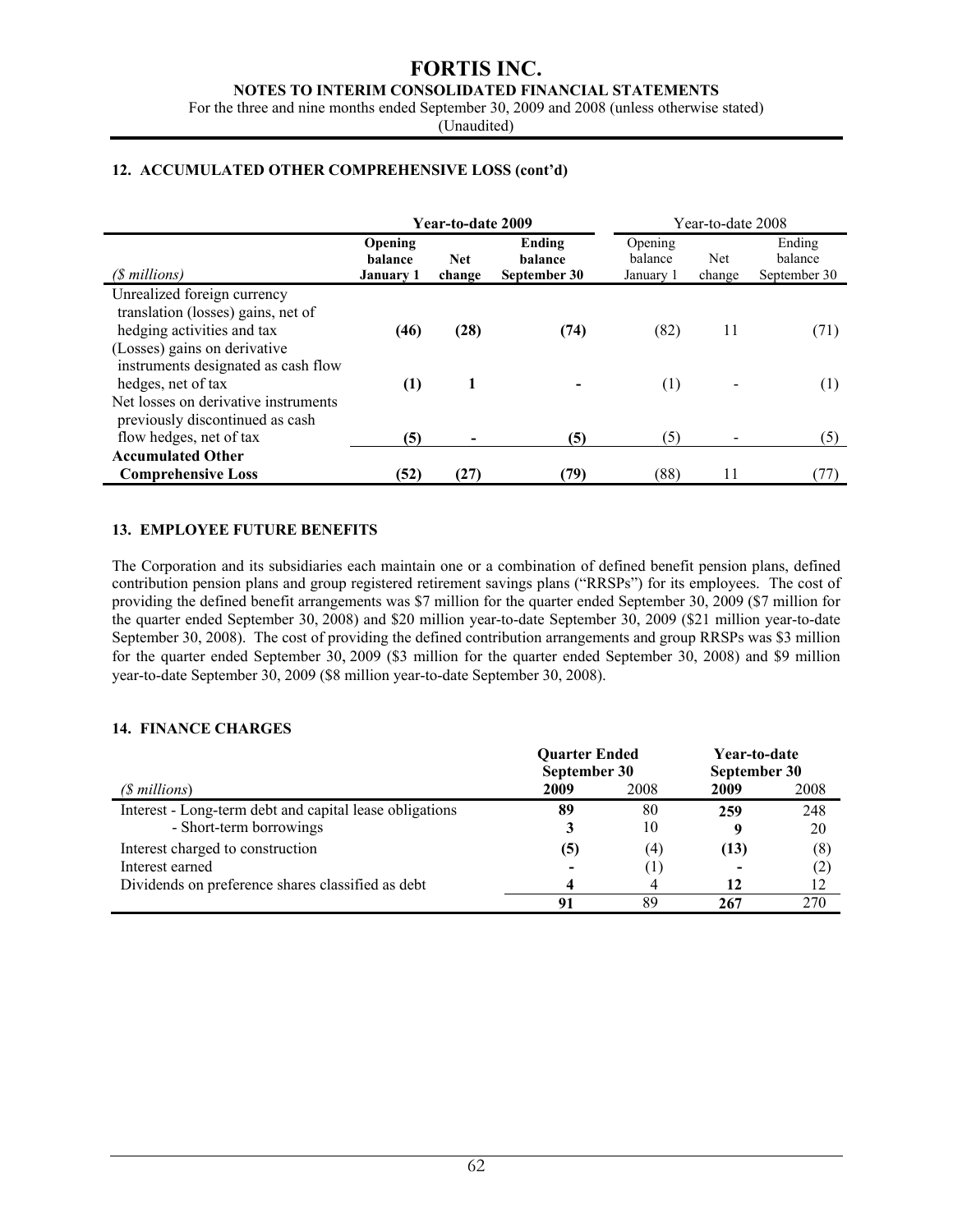#### **NOTES TO INTERIM CONSOLIDATED FINANCIAL STATEMENTS**

For the three and nine months ended September 30, 2009 and 2008 (unless otherwise stated)

(Unaudited)

#### **15. CORPORATE TAXES**

Prior to January 1, 2009, the Terasen Gas companies, FortisAlberta, FortisBC and Newfoundland Power used the taxes payable method of accounting for income taxes. The effect on the Corporation's consolidated financial statements, as at January 1, 2009, of adopting amended Section 3465, *Income Taxes* included an increase in total future income tax liabilities and total future income tax assets of \$491 million and \$24 million, respectively; an increase in regulatory assets and regulatory liabilities of \$535 million and \$59 million, respectively; and a combined \$9 million net increase in income taxes payable, deferred credits, other assets, utility capital assets and goodwill, associated with the reclassification of future income taxes that were previously netted against these respective balance sheet items. Included in the future income tax assets and liabilities recorded are the future income tax effects of the subsequent settlement of the related regulatory assets and liabilities through customer rates.

Future income taxes are provided for temporary differences. Future income tax assets and liabilities are comprised of the following:

|                                                                  | As at         | As at        |
|------------------------------------------------------------------|---------------|--------------|
|                                                                  | September 30, | December 31, |
| (\$ millions)                                                    | 2009          | 2008         |
| <b>Future income tax liability (asset)</b>                       |               |              |
| Utility capital assets                                           | 492           | 17           |
| Income producing properties                                      | 27            | 26           |
| Regulatory assets                                                | 42            | 35           |
| Intangible assets                                                |               | 3            |
| Other assets                                                     | 25            |              |
| Deferred credits                                                 | (43)          | (14)         |
| Loss carryforwards                                               | (30)          | (28)         |
| Share issue and debt financing costs                             | (5)           | (14)         |
| Unrealized foreign currency translation losses on long-term debt |               | (5)          |
| Regulatory liabilities                                           | (2)           |              |
| Net future income tax liability                                  | 517           | 22           |
|                                                                  |               |              |
| Current future income tax asset                                  | (17)          |              |
| Current future income tax liability                              | 17            | 15           |
| Long-term future income tax asset                                | (29)          | (54)         |
| Long-term future income tax liability                            | 546           | 61           |
| Net future income tax liability                                  | 517           | 22           |

The adoption of amended Section 3465, *Income Taxes* on January 1, 2009 also resulted in additional future income tax expense of \$12 million for the quarter ended September 30, 2009 and \$11 million year-to-date September 30, 2009 and offsetting regulatory adjustments to future income tax expense of the same amounts during those periods. The regulatory adjustment represents the difference between the future income tax expense recognized under amended Section 3465, *Income Taxes* and that recovered from customers in rates during the quarter and year-to-date period ended September 30, 2009.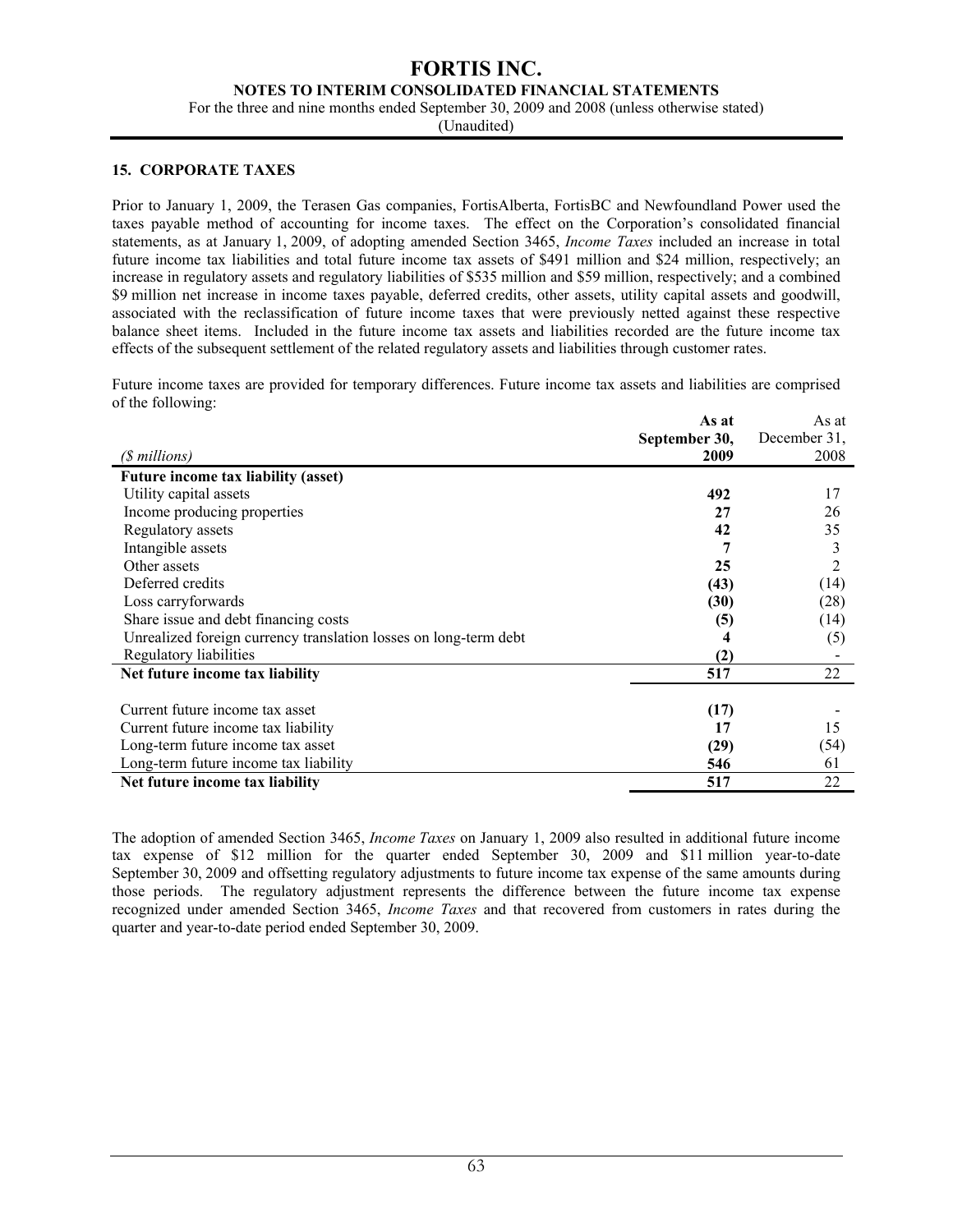#### **FORTIS INC. NOTES TO INTERIM CONSOLIDATED FINANCIAL STATEMENTS**

For the three and nine months ended September 30, 2009 and 2008 (unless otherwise stated)

(Unaudited)

#### **15. CORPORATE TAXES (cont'd)**

The components of the provision for corporate taxes are as follows:

|                            | <b>Quarter Ended</b><br>September 30 |                |      | Year-to-date<br>September 30 |
|----------------------------|--------------------------------------|----------------|------|------------------------------|
| (\$ millions)              | 2009                                 | 2008           | 2009 | 2008                         |
| Canadian                   |                                      |                |      |                              |
| Current taxes              | $\mathbf{s}$ –                       | \$(2)          | \$24 | \$30                         |
| Future income taxes        | 14                                   | 2              | 20   | 16                           |
| Less regulatory adjustment | (12)                                 |                | (11) |                              |
|                            | $\mathbf 2$                          | $\mathfrak{D}$ | 9    | 16                           |
| Total Canadian             | $\mathbf{2}$                         |                | 33   | 46                           |
| Foreign                    |                                      |                |      |                              |
| Current taxes              |                                      |                | 1    |                              |
| Future income taxes        | -                                    |                |      |                              |
| Total Foreign              |                                      |                |      | $\overline{2}$               |
| Corporate taxes            | S <sub>2</sub>                       | \$-            | \$34 | \$48                         |

Corporate taxes differ from the amount that would be expected to be generated by applying the enacted combined Canadian federal and provincial statutory tax rate to earnings before corporate taxes and non-controlling interest. The following is a reconciliation of consolidated statutory taxes to consolidated effective taxes.

|                                                                 | <b>Quarter Ended</b><br>September 30 |                 | Year-to-date<br>September 30 |         |
|-----------------------------------------------------------------|--------------------------------------|-----------------|------------------------------|---------|
| (\$ millions, except as noted)                                  | 2009                                 | 2008            | 2009                         | 2008    |
| Combined Canadian federal and provincial statutory income       |                                      |                 |                              |         |
| tax rate                                                        | 33%                                  | 33.5%           | 33%                          | 33.5%   |
| Statutory income tax rate applied to earnings before corporate  |                                      |                 |                              |         |
| taxes and non-controlling interest                              | \$16                                 | \$<br>19        | 79<br>S.                     | 78<br>S |
| Preference share dividends                                      |                                      |                 | 4                            | 4       |
| Difference between Canadian statutory rate and rates            |                                      |                 |                              |         |
| applicable to foreign subsidiaries                              | (5)                                  | (5)             | (12)                         | (7)     |
| Difference in Canadian provincial statutory rates applicable to |                                      |                 |                              |         |
| subsidiaries in different Canadian jurisdictions                | (1)                                  |                 | (5)                          | (3)     |
| Items capitalized for accounting but expensed for income tax    |                                      |                 |                              |         |
| purposes                                                        | (7)                                  | (8)             | (27)                         | (25)    |
| Difference between capital cost allowance and amounts           |                                      |                 |                              |         |
| claimed for accounting purposes                                 | (1)                                  | (2)             | (1)                          | 3       |
| Québec Tax Trust tax settlement - Terasen                       |                                      | (7)             |                              | (7)     |
| Pension costs                                                   |                                      |                 | (1)                          | (1)     |
| Other                                                           | (1)                                  | 3               | (3)                          | 6       |
| Corporate taxes                                                 | \$2                                  | $\frac{1}{2}$ - | \$34                         | \$48    |
| Effective tax rate                                              | $4.3\%$                              | N/A             | 14.3%                        | 20.5%   |

As at September 30, 2009, the Corporation had approximately \$120 million (December 31, 2008 - \$112 million) in non-capital and capital loss carryforwards of which \$16 million (December 31, 2008 - \$15 million) has not been recognized in the consolidated financial statements. The non-capital loss carryforwards expire between 2009 and 2029.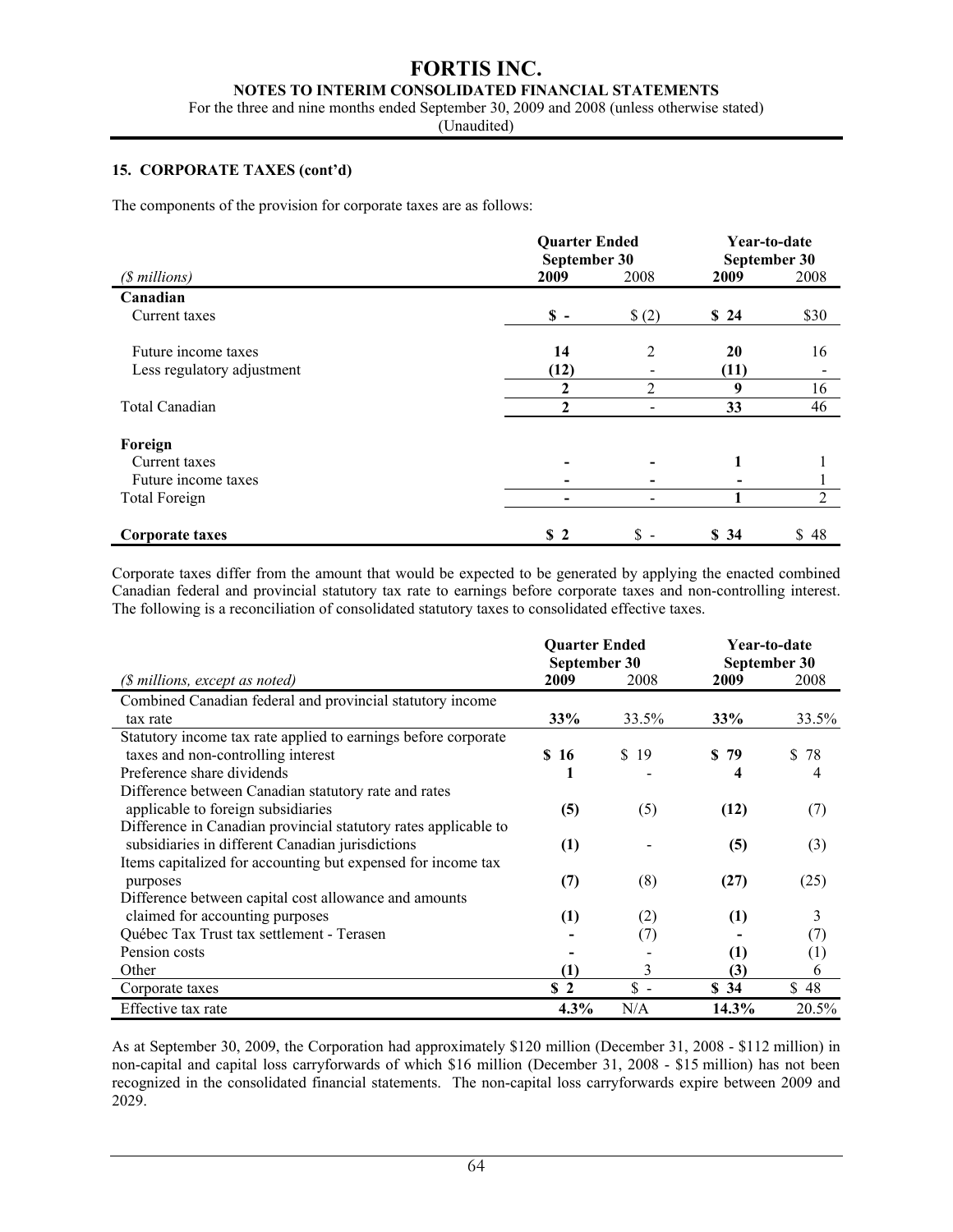For the three and nine months ended September 30, 2009 and 2008 (unless otherwise stated)<br>(Unaudited) For the three and nine months ended September 30, 2009 and 2008 (unless otherwise stated) NOTES TO INTERIM CONSOLIDATED FINANCIAL STATEMENTS **NOTES TO INTERIM CONSOLIDATED FINANCIAL STATEMENTS**  FORTIS INC. **FORTIS INC.** 

# 16. SEGMENTED INFORMATION **16. SEGMENTED INFORMATION**

Information by reportable segment is as follows:  $\mathcal{L}^{-11}$ 

| Information by reportable segment is as follows:                   |                                                                                       |                     |                 | <b>REGULATED</b>          |                                   |                            |                                                |                   | NON-REGULATED  |                |                                                                            |                          |
|--------------------------------------------------------------------|---------------------------------------------------------------------------------------|---------------------|-----------------|---------------------------|-----------------------------------|----------------------------|------------------------------------------------|-------------------|----------------|----------------|----------------------------------------------------------------------------|--------------------------|
|                                                                    | Gas Utilities                                                                         |                     |                 |                           | Electric Utilities                |                            |                                                |                   |                |                |                                                                            |                          |
| Quarter ended                                                      | Terasen Gas                                                                           |                     |                 |                           |                                   | Total                      |                                                |                   |                |                | Inter-                                                                     |                          |
| September 30, 2009                                                 | Companies-                                                                            | Fortis              | Fortis          | $\overline{\overline{z}}$ | Other                             | Electric                   | Electric                                       | Fortis            | Fortis         | Corporate      | segment                                                                    |                          |
| (§ millions)                                                       | Canadian                                                                              | Alberta             | BC              | Power                     | Canadian ${}^{\langle l \rangle}$ | Canadian                   | Caribbean ${}^{{\color{red}\boldsymbol{(2)}}}$ | Generation        | Properties     | and Other      | eliminations                                                               | Consolidated             |
| Revenue                                                            |                                                                                       | 85                  | 57              | 53                        | S                                 | 304                        | ଛ                                              |                   | ಽ              |                |                                                                            | 3                        |
| Energy supply costs                                                | 208<br>98                                                                             |                     | $\frac{15}{2}$  | 50                        | $\frac{4}{6}$                     | $\Xi$                      | 51                                             |                   |                |                |                                                                            | 253                      |
| Operating expenses                                                 | $\mathbb S$                                                                           | $\mathfrak{L}$      | $\Box$          | $\overline{c}$            | $\sim$ 10                         | $\mathbb{S}$               | 13                                             | 2                 | 37             | $\sim$ $\sim$  | $\widehat{\mathfrak{g}}$ $\widehat{\mathfrak{e}}$ $\widehat{\mathfrak{e}}$ | 182                      |
| Amortization                                                       |                                                                                       | 25                  | $\circ$         | 12                        |                                   | 51                         | O                                              |                   | 4              |                |                                                                            | $\mathfrak{A}$           |
| Operating income                                                   |                                                                                       | 27                  | $\geq$          | $\overline{c}$            | $\Xi$                             | 73                         | $\widetilde{\mathbf{5}}$                       | ७                 | $\overline{1}$ | 3              | $\bigoplus$                                                                | 138                      |
| Finance charges                                                    |                                                                                       | $\overline{\omega}$ | $\infty$        | $\infty$                  | 4                                 | 32                         | 5                                              |                   |                | $\overline{z}$ | $\widehat{f}$                                                              | $\overline{5}$           |
| Corporate taxes (recovery)                                         | 389                                                                                   | $\ominus$           |                 | 4                         | $\mathcal{C}$                     | 5                          |                                                |                   |                | $\circledcirc$ |                                                                            | $\mathbf{\Omega}$        |
| Non-controlling interest                                           |                                                                                       |                     |                 |                           |                                   |                            | 4                                              |                   |                |                |                                                                            | $\overline{\phantom{a}}$ |
| Net (loss) earnings                                                | $\odot$                                                                               | $\frac{6}{2}$       | ${}^{\circ}$    | $\overline{ }$            | S                                 | 36                         | Ļ                                              | 4                 | $\circ$        | $\overline{2}$ | ٠                                                                          | $\overline{4}$           |
| Preference share dividends                                         | $\blacksquare$                                                                        |                     |                 |                           |                                   |                            |                                                |                   |                | 5              |                                                                            | LO,                      |
| Net (loss) earnings applicable to common shares                    | $\odot$                                                                               | $\frac{6}{2}$       | ${}^{\circ}$    |                           | S                                 | 36                         | r                                              | 4                 | ຶ              | E              | ٠                                                                          | 36                       |
| Goodwill                                                           | 908                                                                                   | 227                 | 221             |                           | 63                                | 511                        | 144                                            |                   |                |                |                                                                            | 1,563                    |
| Identifiable assets                                                | 3,840                                                                                 | 1.814               | 1,122           | 1,156                     | 540                               | 4,632                      | 803                                            | 202               | 574            | 149            | (36)                                                                       | 10,164                   |
| Total assets                                                       | 4,748                                                                                 | 2,041               | 1,343           | 1,156                     | 603                               | 5,143                      | 947                                            | 202               | 574            | $\frac{49}{2}$ | (36)                                                                       | 11,727                   |
| Gross capital expenditures $^{\text{\it (3)}}$                     | $\mathcal{C}$                                                                         | 109                 | $\approx$       | $\approx$                 | $\hfill \square$                  | 169                        | 27                                             | 2                 | $\circ$        |                |                                                                            | 267                      |
| September 30, 2008<br>Quarter ended                                |                                                                                       |                     |                 |                           |                                   |                            |                                                |                   |                |                |                                                                            |                          |
| Revenue                                                            | 271                                                                                   | 74                  | 25              | $\approx$                 | S                                 | 286                        | క                                              | ត                 | వ              |                | $\widehat{E}$                                                              | 727                      |
| Energy supply costs                                                | 157                                                                                   |                     | $\overline{c}$  | 51                        | $\overline{4}$                    | 107                        | 3                                              | $\sim$            |                |                | $\circledcirc$                                                             | 320                      |
| Operating expenses                                                 |                                                                                       | $\mathbb{E}$        | $\geq$          | $\equiv$                  | $\overline{ }$                    | 65                         | $\overline{2}$                                 | 3                 | 33             |                | $\blacksquare$                                                             | 174                      |
| Amortization                                                       | <u>వి</u> భ                                                                           | 22                  | $\infty$        | Ξ                         | 4                                 | 45                         | $\infty$                                       | 3                 | 4              | പ പ            |                                                                            | 86                       |
| Operating income                                                   | <b>33</b>                                                                             | $\frac{1}{2}$       | $\widetilde{=}$ | ដ                         | $\Xi$                             | S                          | ≌                                              | 13                | ≘              | 3              | $\widehat{\mathfrak{t}}$                                                   | 147                      |
| Finance charges                                                    |                                                                                       |                     | г               | ${}^{\infty}$             | 4                                 | $\boldsymbol{\mathcal{S}}$ |                                                | $\mathbf{\Omega}$ |                | $\overline{1}$ | $\oplus$                                                                   | $\pmb{\mathbb{S}}$       |
| Corporate taxes (recovery)                                         | $\odot$                                                                               | $\circledcirc$      |                 | $\sim$                    | $\mathbf{C}$                      | $\mathbf{\Omega}$          |                                                | $\mathbf{\Omega}$ | 4              | $\circledcirc$ |                                                                            |                          |
| Non-controlling interest                                           |                                                                                       |                     |                 |                           |                                   |                            |                                                |                   |                |                |                                                                            | 4                        |
| Net earnings (loss)                                                |                                                                                       | $\Box$              | $^{\circ}$      | $^{\circ}$                | 5                                 | 38                         |                                                | ۰                 | ື              | දූ             |                                                                            | Ľ,                       |
| Preference share dividends                                         |                                                                                       |                     |                 |                           |                                   |                            |                                                |                   |                | 5              |                                                                            | r.                       |
| Net earnings (loss) applicable to common shares                    |                                                                                       | Ţ                   | $\infty$        | $\infty$                  | S                                 | 38                         |                                                | $\bullet$         | $\circ$        | වූ             |                                                                            | Ş                        |
| Goodwill                                                           | 909                                                                                   | 227                 | 221             |                           | C <sub>3</sub>                    | 511                        | 139                                            |                   |                | ٠              |                                                                            | 1,559                    |
| Identifiable assets                                                | 3,510                                                                                 | 1,482               | 958             | 971                       | 513                               | 3,924                      | 759                                            | 262               | 537            | 115            | (29)                                                                       | 9,078                    |
| Total assets                                                       | 4,419                                                                                 | $1,709$             | 1,179           | 971                       | 576                               | 4,435                      | 898                                            | 262               | 537            | 115            | $\widehat{c}$                                                              | 10,637                   |
| Gross capital expenditures ${}^{\scriptstyle(\beta)}$              | 56                                                                                    | $\,$ 5d             | $\mathbb{E}$    | $\Box$                    | $\equiv$                          | 153                        | $\overline{31}$                                | $\circ$           | 3              | I              |                                                                            | 250                      |
| $^{\prime\prime}$ Includes Maritime Electric and Fortis<br>Ontario | $^{(2)}$ Includes Belize Electricity, Caribbean Utilities and Fortis Turks and Caicos |                     |                 |                           |                                   |                            |                                                |                   |                |                |                                                                            |                          |

 $\frac{\partial}{\partial t}$  Relates to utility capital assets, including amounts for AESO transmission capital projects, and income producing properties and intangible assets *(3)* Relates to utility capital assets, including amounts for AESO transmission capital projects, and income producing properties and intangible assets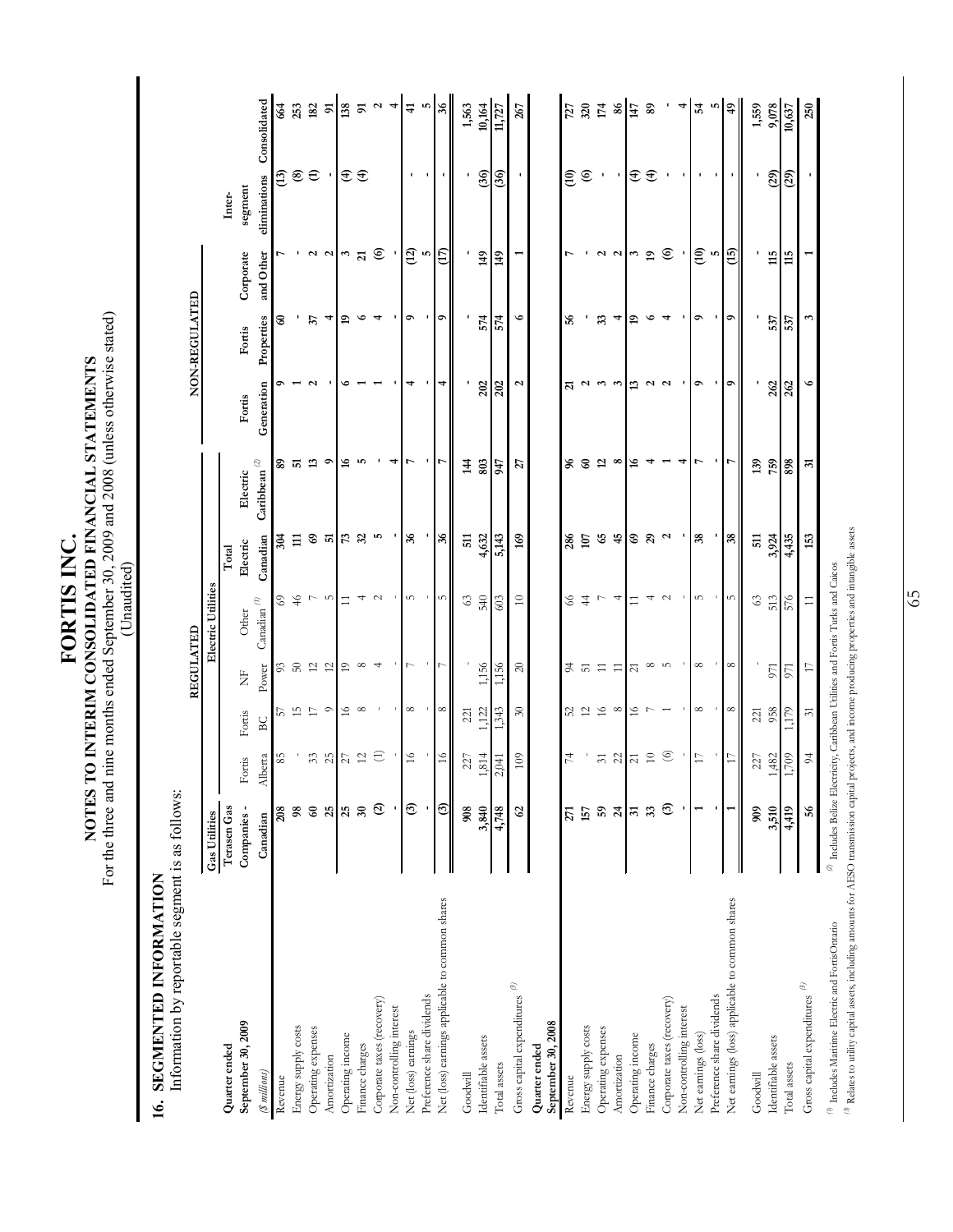For the three and nine months ended September 30, 2009 and 2008 (unless otherwise stated)<br>(Unaudited) For the three and nine months ended September 30, 2009 and 2008 (unless otherwise stated) NOTES TO INTERIM CONSOLIDATED FINANCIAL STATEMENTS **NOTES TO INTERIM CONSOLIDATED FINANCIAL STATEMENTS**  FORTIS INC. **FORTIS INC.** 

(Unaudited)

# 16. SEGMENTED INFORMATION (cont'd) **16. SEGMENTED INFORMATION (cont'd)**

|                                                       |                 |                    |                          | REGULATED       |                                   |                   |                                                |                             | NON-REGULATED               |                               |                          |                   |
|-------------------------------------------------------|-----------------|--------------------|--------------------------|-----------------|-----------------------------------|-------------------|------------------------------------------------|-----------------------------|-----------------------------|-------------------------------|--------------------------|-------------------|
|                                                       | Gas Utilities   |                    |                          |                 | Electric Utilities                |                   |                                                |                             |                             |                               |                          |                   |
| Year-to-date                                          | Terasen Gas     |                    |                          |                 |                                   | Total             |                                                |                             |                             |                               | Inter-                   |                   |
| September 30, 2009                                    | Companies-      | Fortis             | Fortis                   | $\overline{z}$  | Other                             | Electric          | Electric                                       | Fortis                      | Fortis                      | Corporate                     | segment                  |                   |
| (\$ millions)                                         | Canadian        | Alberta            | $_{\rm BC}$              | Power           | Canadian ${}^{\langle l \rangle}$ | Canadian          | Caribbean ${}^{{\color{red}\boldsymbol{(2)}}}$ | Generation                  | Properties                  | and Other                     | eliminations             | Consolidated      |
| Revenue                                               | 1,166           | 245                | 184                      | 381             | 202                               | 1,012             | 254                                            | $\frac{3}{4}$               | 165                         | ដ                             |                          | 2,619             |
| Energy supply costs                                   | 722             |                    |                          | 247             | 133                               | 430               | 142                                            | $\sim$ $\infty$             |                             |                               | $\frac{33}{2}$           | 1,279             |
| Operating expenses                                    | 189             | $\frac{8}{70}$     | $50\,$ $5\,$ $3\,$       | $\mathfrak{H}$  | $\overline{c}$                    | 209               | $\ddot{ }$                                     |                             | 109                         | $\circ$                       | $\widehat{\mathfrak{X}}$ | 561               |
| Amortization                                          | 94              |                    |                          | 34              | $\overline{4}$                    | 146               | $\mathbf{z}$                                   | 4                           | $\overline{a}$              | $\overline{r}$                |                          | 274               |
| Operating income                                      | 179             | 56                 |                          | 5               | 54                                | 227               | क्ष                                            | ສ                           | $\frac{4}{4}$               | m                             |                          |                   |
| Finance charges                                       | $5\overline{a}$ |                    | 55<br>23                 | 25              | $13\,$                            | 50                | 13                                             | $\mathfrak{c}$              | 17                          | ${\bf 58}$                    | $\overline{a}$           | $\frac{505}{267}$ |
| Corporate taxes (recovery)                            | $\overline{19}$ | $\bigoplus$        | S                        | 12              | $\overline{ }$                    | $18\,$            |                                                | $\mathbf{c}$                | $\infty$                    | (15)                          |                          | 34                |
| Non-controlling interest                              |                 |                    |                          |                 |                                   |                   | $^{\circ}$                                     |                             |                             |                               |                          | $\circ$           |
| Net earnings (loss)                                   | S               | $\overline{4}$     | 29                       | $\overline{24}$ | $\overline{1}$                    | 112               | $\boldsymbol{\mathcal{S}}$                     | 13                          | $\overline{1}$              | $\left( \frac{38}{2} \right)$ |                          | 195               |
| Preference share dividends                            |                 |                    |                          |                 |                                   |                   |                                                |                             |                             | $\sharp$                      |                          | $\overline{1}$    |
| Net earnings (loss) applicable to common shares       | $\mathbb{S}$    | 45                 | $\overline{29}$          | $^{24}$         | $\overline{1}$                    | 112               | $\Omega$                                       | 13                          | $\overline{1}$              | $\widetilde{S}$               |                          | 181               |
| Goodwill                                              | 908             | 227                | 221                      |                 | $\mathcal{C}$                     | 511               | $\overline{14}$                                |                             |                             |                               |                          | 1,563             |
| Identifiable assets                                   | 3,840           | 1,814              | 1,122                    | 1,156           | 540                               | 4,632             | 803                                            | 202                         | 574                         | 49                            | (36)                     | 10,164            |
| Total assets                                          | 4,748           | 2,041              | 1,343                    | 1,156           | 603                               | 5,143             | 947                                            | 202                         | 574                         | 149                           | වි                       | 11,727            |
| Gross capital expenditures ${}^{(\beta)}$             | 176             | 315                | $\sqrt{2}$               | 52              | 33                                | 479               | 77                                             | $\sharp$                    | $\approx$                   |                               |                          | 763               |
| September 30, 2008<br>Year-to-date                    |                 |                    |                          |                 |                                   |                   |                                                |                             |                             |                               |                          |                   |
| Revenue                                               | 1,296           | 222                | 171                      | 378             | 197                               | 968               | 249                                            | S                           | 155                         | 2                             | $\widehat{\mathrm{S}}$   | 2,721             |
| Energy supply costs                                   | 850             |                    | 45                       | 243             | 133                               | 421               | 164                                            | $\circ$                     |                             |                               | (14)                     | 1,427             |
| Operating expenses                                    | 182             | $\boldsymbol{\%}$  | $49$                     | $38\,$          | $\overline{z}$                    | 204               | 35                                             | $\overline{\mathbf{u}}$     | $\mathbf{S}$                | $\infty$                      | $\bigoplus$              | 535               |
| Amortization                                          | 73              | - 63               | 25                       | 33              | 13                                | 134               | $\mathfrak{z}$                                 | $\infty$                    | Ξ                           | $\circ$                       |                          | 255               |
| Operating income                                      | 191             | $\mathcal{C}$      | 52                       | $^{64}$         | $\mathcal{S}$                     | 209               | 27                                             | 37                          | 45                          | m                             | €                        | 504               |
| Finance charges                                       | 96              | $\mathcal{L}$      | $\overline{z}$           | 25              | $\tilde{c}$                       | $\pmb{89}$        | Ξ                                              | $\circ$                     | $\overline{18}$             | $\pmb{\mathbb{S}}$            | $\widehat{E}$            | 270               |
| Corporate taxes (recovery)                            | $\overline{a}$  | $\widehat{\varpi}$ | $\overline{4}$           | 15              | $\circ$                           | $\boldsymbol{23}$ |                                                | $\overline{r}$              | $\infty$                    | $\overline{E}$                | $\blacksquare$           | 48                |
| Non-controlling interest                              |                 |                    |                          |                 |                                   |                   | $\circ$                                        | $\sim$                      |                             |                               |                          | $\infty$          |
| Net earnings (loss)                                   | $\overline{7}$  | 35                 | 27                       | 24              | $\equiv$                          | 5                 | ຶ                                              | $\mathbf{z}$                | $\boldsymbol{\mathsf{s}}$   | $\widehat{\Theta}$            |                          | 178               |
| Preference share dividends                            | t               |                    |                          |                 |                                   |                   |                                                |                             |                             | $\circ$                       |                          |                   |
| Net earnings (loss) applicable to common shares       | $\overline{7}$  | 35                 | 27                       | $^{24}$         | $\mathbf{1}$                      | 50                | G                                              | $\Omega$                    | $\boldsymbol{\mathfrak{g}}$ | ೯                             | ٠                        | 169               |
| Goodwill                                              | $\frac{6}{2}$   | 227                | 221                      |                 | S                                 | 511               | 139                                            |                             |                             |                               |                          | 1,559             |
| Identifiable assets                                   | 3,510           | 1,482              | 958                      | 971             | 513                               | 3,924             | 759                                            | 262                         | 537                         | 115                           | $\widehat{c}$            | 9,078             |
| Total assets                                          | 4,419           | 1,709              | 1,179                    | 57              | 576                               | 4,435             | 898                                            | 262                         | 537                         | 115                           | වූ                       | 10,637            |
| Gross capital expenditures ${}^{\scriptstyle(\beta)}$ | 152             | 245                | $\overline{\phantom{0}}$ | $47\,$          | $^{28}$                           | 401               | 9                                              | $\boldsymbol{\mathfrak{s}}$ | $\overline{u}$              | 4                             | ٠                        | 646               |
|                                                       |                 |                    |                          |                 |                                   |                   |                                                |                             |                             |                               |                          |                   |

 $^\beta$  Relates to utility capital assets, including amounts for AESO transmission capital projects, and income producing properties and intangible assets *(3)* Relates to utility capital assets, including amounts for AESO transmission capital projects, and income producing properties and intangible assets <sup>(2)</sup> Includes Belize Electricity, Caribbean Utilities and Fortis Turks and Caicos *(1)* Includes Maritime Electric and FortisOntario *(2)* Includes Belize Electricity, Caribbean Utilities and Fortis Turks and Caicos  $\frac{1}{2}$  Includes Maritime Electric and FortisOntario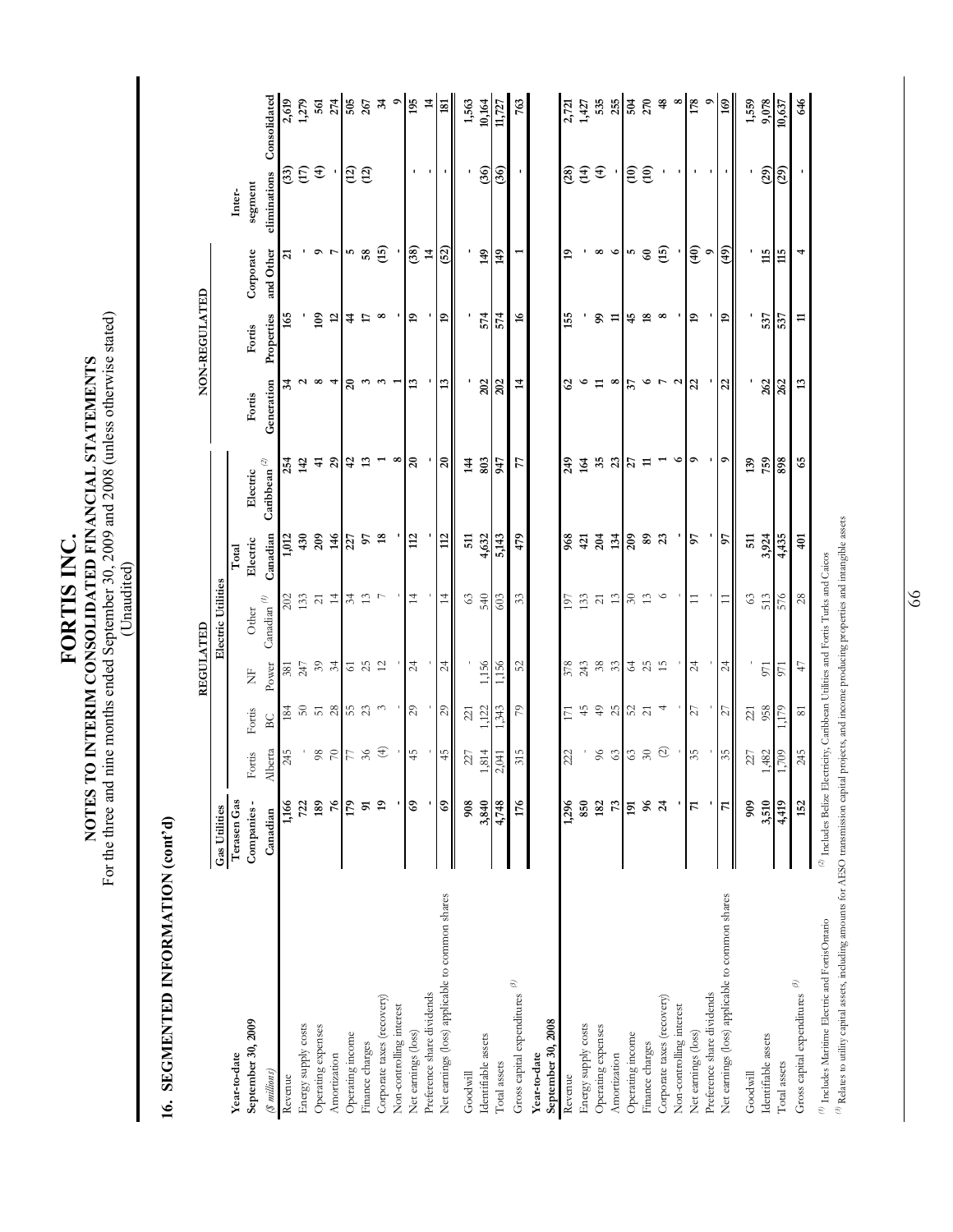#### **FORTIS INC. NOTES TO INTERIM CONSOLIDATED FINANCIAL STATEMENTS**

For the three and nine months ended September 30, 2009 and 2008 (unless otherwise stated)

(Unaudited)

#### **16. SEGMENTED INFORMATION (cont'd)**

Inter-segment transactions are in the normal course of operations and are measured at the exchange amount, which is the amount of consideration established and agreed to by the related parties. The significant inter-segment transactions primarily related to the sale of energy from Fortis Generation to Belize Electricity and FortisOntario, electricity sales from Newfoundland Power to Fortis Properties and finance charges on inter-segment borrowings. The significant inter-segment transactions for the three and nine months ended September 30, 2009 and 2008 were as follows.

| <b>Inter-Segment Transactions</b>                     | <b>Quarter Ended</b><br>September 30 |      | Year-to-date<br>September 30 |      |
|-------------------------------------------------------|--------------------------------------|------|------------------------------|------|
| (\$ millions)                                         | 2009                                 | 2008 | 2009                         | 2008 |
| Sales from Fortis Generation to                       |                                      |      |                              |      |
| Regulated Electric Utilities - Caribbean              |                                      | 6    | 15                           | 13   |
| Sales from Fortis Generation to                       |                                      |      |                              |      |
| Other Canadian Electric Utilities                     |                                      |      |                              |      |
| Sales from Newfoundland Power to Fortis Properties    | 3                                    |      |                              |      |
| Inter-segment finance charges on borrowings from:     |                                      |      |                              |      |
| Corporate to Regulated Electric Utilities - Canadian  |                                      |      |                              |      |
| Corporate to Regulated Electric Utilities - Caribbean |                                      |      | 5                            |      |
| Corporate to Fortis Properties                        |                                      |      |                              | O    |

#### **17. SUPPLEMENTARY INFORMATION TO CONSOLIDATED STATEMENTS OF CASH FLOWS**

|                   | <b>Quarter Ended</b><br>September 30 |      | Year-to-date<br>September 30 |      |
|-------------------|--------------------------------------|------|------------------------------|------|
| (\$ millions)     | 2009                                 | 2008 | 2009                         | 2008 |
| Interest paid     | 88                                   | 85   | 272                          | 266  |
| Income taxes paid |                                      | າາ   | 82                           | 32   |

#### **18. CAPITAL MANAGEMENT**

The Corporation's principal businesses of regulated gas and electricity distribution require ongoing access to capital in order to allow the utilities to fund the maintenance and expansion of infrastructure. Fortis raises debt at the subsidiary level in support of infrastructure investment to ensure regulatory transparency, tax efficiency and financing flexibility. To help ensure access to capital, the Corporation targets a consolidated long-term capital structure containing approximately 40 per cent equity, including preference shares, and 60 per cent debt, as well as investment-grade credit ratings. Each of the Corporation's regulated utilities maintains its own capital structure in line with the deemed capital structure reflected in the utilities' customer rates.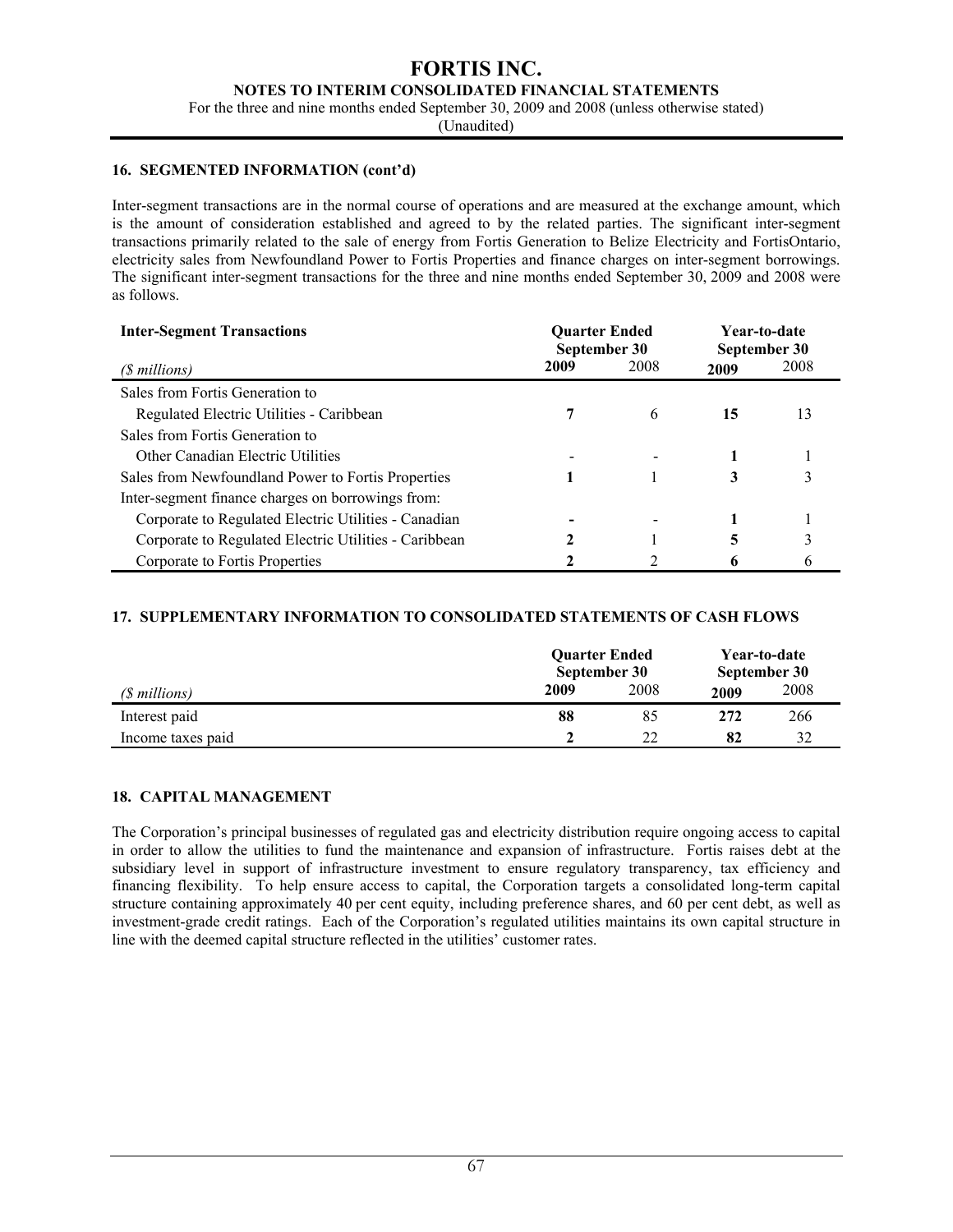#### **FORTIS INC. NOTES TO INTERIM CONSOLIDATED FINANCIAL STATEMENTS**

For the three and nine months ended September 30, 2009 and 2008 (unless otherwise stated)

(Unaudited)

#### **18. CAPITAL MANAGEMENT (cont'd)**

The consolidated capital structure of Fortis is presented in the following table.

|                                                              | As at                     |       | As at             |       |
|--------------------------------------------------------------|---------------------------|-------|-------------------|-------|
|                                                              | <b>September 30, 2009</b> |       | December 31, 2008 |       |
|                                                              | (\$ millions)             | (%)   | (\$ millions)     | (%)   |
| Total debt and capital lease obligations (net of cash) $(1)$ | 5,604                     | 59.8  | 5,468             | 59.5  |
| Preference shares $^{(2)}$                                   | 667                       | 7.1   | 667               | 7.3   |
| Common shareholders' equity                                  | 3.100                     | 33.1  | 3.046             | 33.2  |
| Total                                                        | 9.371                     | 100.0 | 9.181             | 100.0 |

*(1)* Includes long-term debt and capital lease obligations, including current portion, and short-term borrowings, net of cash

*(2)* Includes preference shares classified as both long-term liabilities and equity

Certain of the Corporation's long-term debt obligations have covenants restricting the issuance of additional debt such that consolidated debt cannot exceed 70 per cent of the Corporation's consolidated capital structure, as defined by the long-term debt agreements. Fortis and its subsidiaries, except for Belize Electricity and the Exploits Partnership, as described below, were in compliance with their debt covenants as at September 30, 2009.

As a result of the regulator's Final Decision on Belize Electricity's 2008/2009 Rate Application, Belize Electricity does not meet certain debt covenant financial ratios related to loans totalling \$7 million (BZ\$13 million), as at September 30, 2009, with the International Bank for Reconstruction and Development and the Caribbean Development Bank. The Company has informed the lenders of the defaults.

As the hydroelectric assets and water rights of the Exploits Partnership had been provided as security for the Exploits Partnership's term loan, the expropriation of such assets and rights by the Government of Newfoundland and Labrador constituted an event of default under the loan. The loan is without recourse to Fortis and was approximately \$60 million as at September 30, 2009. The lenders of the term loan have not demanded accelerated repayment. See Notes 9 and 22 for further information on the Exploits Partnership.

The Corporation's consolidated credit facilities are discussed further under "Liquidity Risk" in Note 20.

#### **19. FINANCIAL INSTRUMENTS**

#### **Fair Values**

There was no change during the nine months ended September 30, 2009 in the designation of the Corporation's financial instruments from that disclosed in the Corporation's 2008 annual audited consolidated financial statements. The carrying values of financial instruments included in current assets, current liabilities, other assets and deferred credits in the consolidated balance sheets of Fortis approximate their fair values, reflecting the short-term maturity, normal trade credit terms and/or the nature of these instruments. The carrying values and fair values of the Corporation's consolidated long-term debt and preference shares were as follows:

|                                                   | As at    |                           |          | As at             |
|---------------------------------------------------|----------|---------------------------|----------|-------------------|
|                                                   |          | <b>September 30, 2009</b> |          | December 31, 2008 |
|                                                   | Carrying | <b>Estimated</b>          | Carrying | Estimated         |
| (\$ millions)                                     | Value    | <b>Fair Value</b>         | Value    | Fair Value        |
| Long-term debt, including current portion $(D/2)$ | 5.376    | 5,803                     | 5,122    | 5,040             |
| Preference shares, classified as debt $^{(1)(3)}$ | 320      | 348                       | 320      | 329               |

*(1)* Carrying value is measured at amortized cost using the effective interest rate method.

<sup>(2)</sup> Carrying value as at September 30, 2009 excludes unamortized deferred financing costs of \$39 million (December 31, 2008 - \$34 million). *(3)* Preference shares classified as equity are excluded from the requirements of the CICA Handbook Section 3855, *Financial Instruments, Recognition and Measurement*; however, the estimated fair value of the Corporation's \$347 million preference shares classified as equity was \$343 million as at September 30, 2009 (December 31, 2008 - carrying value \$347 million; fair value \$268 million).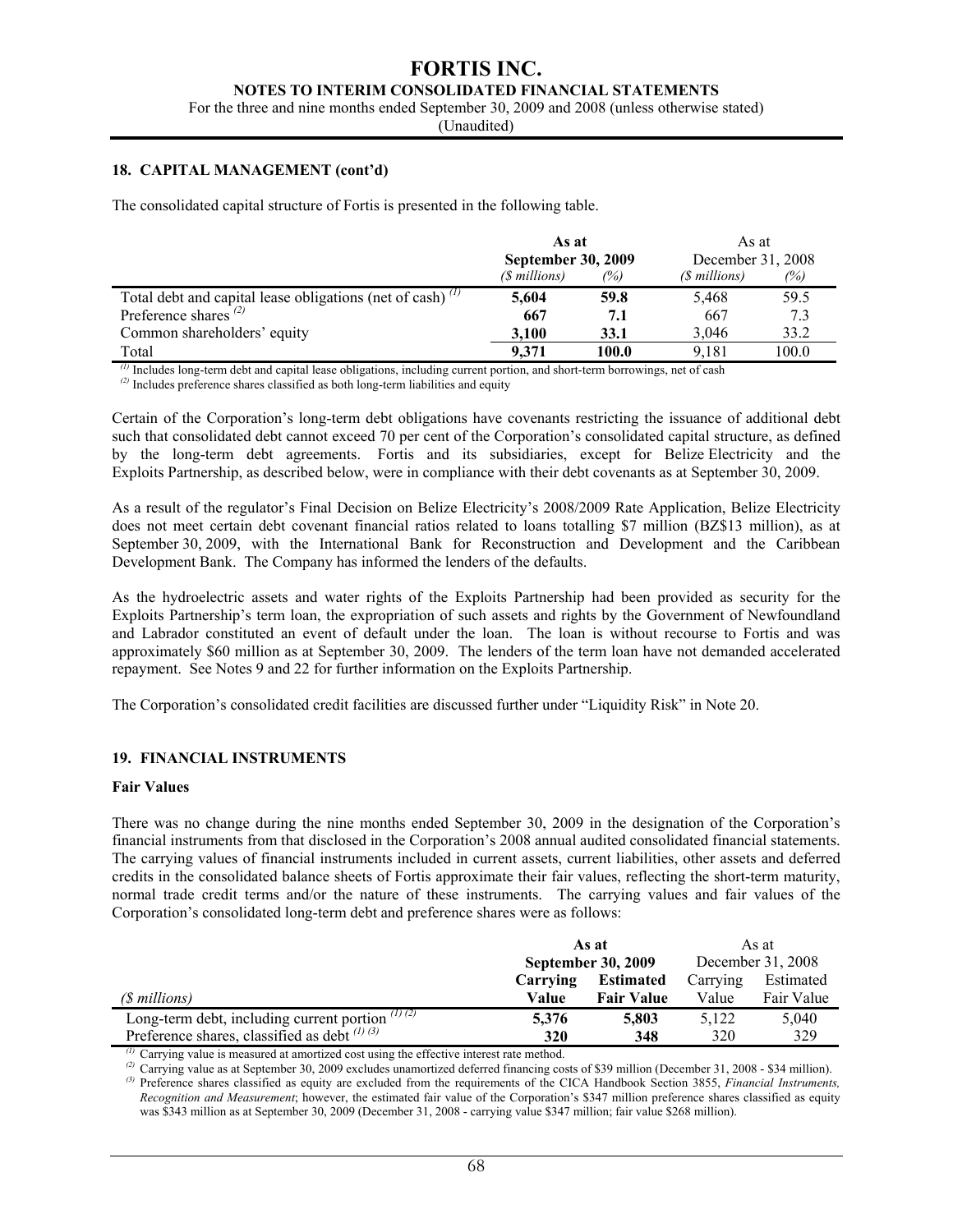#### **NOTES TO INTERIM CONSOLIDATED FINANCIAL STATEMENTS**

For the three and nine months ended September 30, 2009 and 2008 (unless otherwise stated)

(Unaudited)

#### **19. FINANCIAL INSTRUMENTS (cont'd)**

#### **Fair Values (cont'd)**

The fair value of long-term debt is calculated using quoted market prices when available. When quoted market prices are not available, the fair value is determined by discounting the future cash flows of the specific debt instrument at an estimated yield to maturity equivalent to benchmark government bonds or treasury bills, with similar terms to maturity, plus a market credit risk premium equal to that of issuers of similar credit quality. Since the Corporation does not intend to settle the long-term debt prior to maturity, the fair value estimate does not represent an actual liability and, therefore, does not include exchange or settlement costs. The fair value of the Corporation's preference shares is determined using quoted market prices.

The Corporation and its subsidiaries hedge exposures to fluctuations in interest rates, foreign exchange rates and natural gas prices through the use of derivative financial instruments. The Corporation does not hold or issue derivative financial instruments for trading purposes. The following table summarizes the valuation of the Corporation's derivative financial instruments.

|                                   |                 |               | As at              |                   | As at             |               |
|-----------------------------------|-----------------|---------------|--------------------|-------------------|-------------------|---------------|
|                                   |                 |               | September 30, 2009 |                   | December 31, 2008 |               |
|                                   | Term to         | <b>Number</b> | Carrying           | <b>Estimated</b>  | Carrying          | Estimated     |
|                                   | <b>Maturity</b> | of            | Value              | <b>Fair Value</b> | Value             | Fair Value    |
| <b>Asset (Liability)</b>          | (years)         | Contracts     | (\$ millions)      | (\$ millions)     | (\$ millions)     | (\$ millions) |
| Interest rate swap $(1)$          |                 |               |                    |                   |                   |               |
| Foreign exchange forward          |                 |               |                    |                   |                   |               |
| contract <sup>(2)</sup>           | $\sim$ 2        |               |                    |                   |                   |               |
| Natural gas derivatives: $^{(3)}$ |                 |               |                    |                   |                   |               |
| Swaps and options                 | Up to $5$       | 254           | (129)              | (129)             | (84)              | (84)          |
| Gas purchase contract             |                 |               |                    |                   |                   |               |
| premiums                          | Up to $2$       | 98            | 3                  | 3                 | (8)               | (8)           |

The interest rate swap contract matures in October 2010. The contract has the effect of fixing the rate of interest on the non-revolving credit facilities of Fortis Properties at 5.32 per cent. The contract was valued at the present value of future cash flows based on published forward future interest rate curves.

*(2)* The fair value of the foreign exchange forward contract was calculated using the present value of cash flows based on a market foreign exchange rate and the foreign exchange forward rate curve and was recorded in accounts receivable as at September 30, 2009 and December 31, 2008.

<sup>(3)</sup> The fair values of the natural gas derivatives were calculated using the present value of cash flows based on market prices and forward curves for the commodity cost of natural gas and were recorded in accounts payable as at September 30, 2009 and December 31, 2008.

The fair value of the Corporation's financial instruments, including derivatives, reflects a point-in-time estimate based on current and relevant market information about the instruments as at the balance sheet dates. The estimates cannot be determined with precision as they involve uncertainties and matters of judgment and, therefore, may not be relevant in predicting the Corporation's future earnings or cash flows.

#### **20. FINANCIAL RISK MANAGEMENT**

The Corporation is primarily exposed to credit risk, liquidity risk and market risk as a result of holding financial instruments in the normal course of business.

Credit risk: Risk that a third party to a financial instrument might fail to meet its obligations under the terms of the financial instrument.

Liquidity risk: Risk that an entity will encounter difficulty in raising funds to meet commitments associated with financial instruments.

Market risk: Risk that the fair value or future cash flows of a financial instrument will fluctuate due to changes in market prices. The Corporation is exposed to market risks related to foreign exchange, interest rates and commodity prices.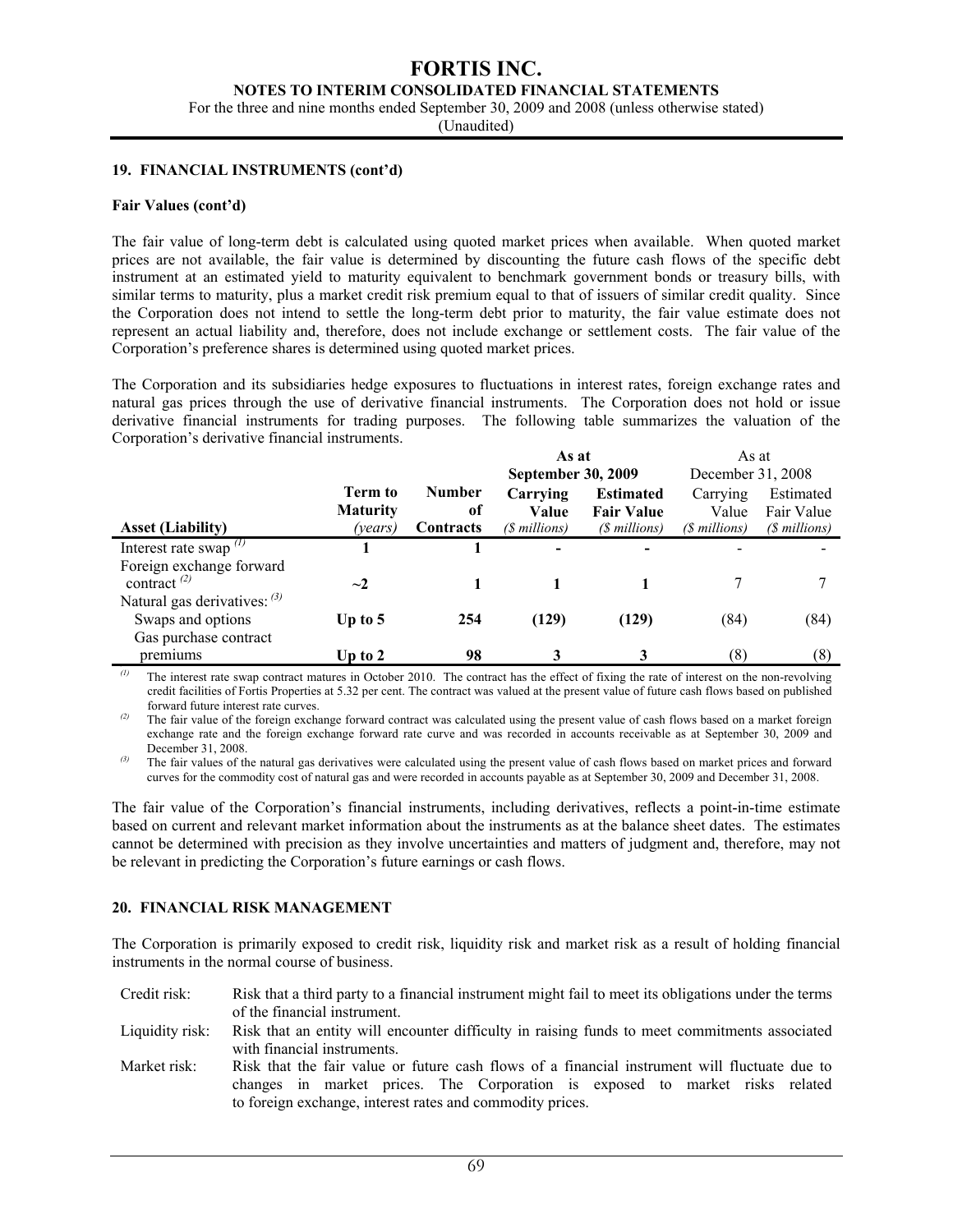**NOTES TO INTERIM CONSOLIDATED FINANCIAL STATEMENTS** 

For the three and nine months ended September 30, 2009 and 2008 (unless otherwise stated)

(Unaudited)

#### **20. FINANCIAL RISK MANAGEMENT (cont'd)**

#### **Credit Risk**

For cash and cash equivalents, trade and other accounts receivable, and other receivables due from customers, the Corporation's credit risk is limited to the carrying value on the balance sheet. The Corporation generally has a large and diversified customer base, which minimizes the concentration of credit risk. The Corporation and its subsidiaries have various policies to minimize credit risk and these include requiring customer deposits and credit checks for certain customers and performing disconnections and/or using third-party collection agencies for overdue accounts.

FortisAlberta has a concentration of credit risk as a result of its distribution-service billings being to a relatively small group of retailers and, as at September 30, 2009, its gross credit risk exposure was approximately \$89 million, representing the projected value of retailer billings over a 60-day period. The Company has reduced its exposure to approximately \$2 million by obtaining from the retailers either a cash deposit, bond, letter of credit, an investment-grade credit rating from a major rating agency or by having the retailer obtain a financial guarantee from an entity with an investment-grade credit rating.

The Terasen Gas companies are exposed to credit risk in the event of non-performance by counterparties to derivative financial instruments, including natural gas derivatives. The Terasen Gas companies are also exposed to significant credit risk on physical off-system sales. To mitigate credit risk, the Terasen Gas companies deal with high credit-quality institutions, in accordance with established credit-approval practices. The counterparties with which the Terasen Gas companies have significant transactions are A-rated entities or better. The Company uses netting arrangements to reduce credit risk and net settles payments with counterparties where net settlement provisions exist.

The aging analysis of the Corporation's consolidated accounts receivable (excluding derivative financial instruments recorded in accounts receivable) is as follows:

|                           | As at<br>September 30, | As at<br>June $30$ . | As at<br>March 31, | As at<br>December 31, | As at<br>September 30, |
|---------------------------|------------------------|----------------------|--------------------|-----------------------|------------------------|
| (\$ millions)             | 2009                   | 2009                 | 2009               | 2008                  | 2008                   |
| Not past due              | 305                    | 367                  | 610                | 587                   | 396                    |
| Past due 0-30 days        | 35                     | 53                   | 93                 | 70                    | 43                     |
| Past due 31-60 days       | 11                     | 22                   | 23                 | 14                    | 9                      |
| Past due 61 days and over | 22                     | 21                   | 20                 | 19                    | 23                     |
|                           | 373                    | 463                  | 746                | 690                   | 471                    |
| Less: allowance for       |                        |                      |                    |                       |                        |
| doubtful accounts         | (17)                   | (18)                 | (19                | (16)                  | (14)                   |
|                           | 356                    | 445                  | 727                | 674                   | 457                    |

As at September 30, 2009, other receivables due from customers of \$7 million (included in other assets) will be received over the next five years and thereafter, with \$2 million expected to be received in year 1, \$3 million over years 2 and 3, \$1 million over years 4 and 5 and \$1 million due after 5 years.

#### **Liquidity Risk**

The Corporation's financial position could be adversely affected if it, or its operating subsidiaries, fail to arrange sufficient and cost-effective financing to fund, among other things, capital expenditures and the repayment of maturing debt. The ability to arrange sufficient and cost-effective financing is subject to numerous factors, including the results of operations and financial position of the Corporation and its subsidiaries, conditions in the capital and bank credit markets, ratings assigned by rating agencies and general economic conditions.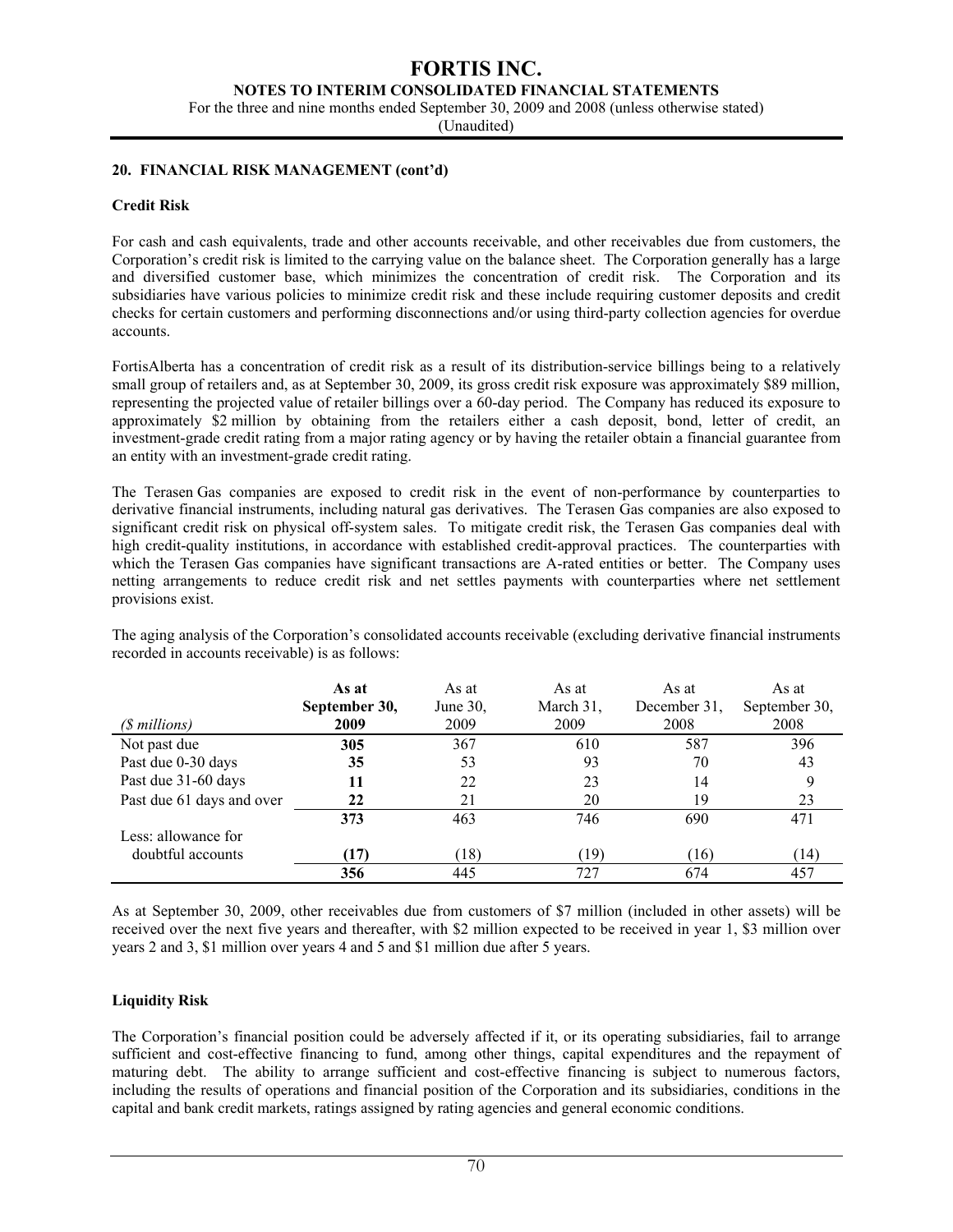**NOTES TO INTERIM CONSOLIDATED FINANCIAL STATEMENTS** 

For the three and nine months ended September 30, 2009 and 2008 (unless otherwise stated)

(Unaudited)

#### **20. FINANCIAL RISK MANAGEMENT (cont'd)**

#### **Liquidity Risk (cont'd)**

To mitigate liquidity risk, the Corporation and its larger regulated utilities have secured committed credit facilities to support short-term financing of capital expenditures and seasonal working capital requirements.

The committed credit facility at Fortis is also available for interim financing of acquisitions and for general corporate purposes. Depending on the timing of cash payments from the subsidiaries, borrowings under the Corporation's committed credit facility may be required from time to time to support the servicing of debt and payment of dividends. As at September 30, 2009, consolidated long-term debt maturities and repayments are expected to average approximately \$157 million annually over each of the next five years. The combination of available credit facilities and low annual debt maturities and repayments provide the Corporation and its subsidiaries with flexibility in the timing and access to capital markets.

As at September 30, 2009, the Corporation and its subsidiaries had consolidated credit facilities of approximately \$2.2 billion, of which approximately \$1.6 billion was unused. The credit facilities are syndicated almost entirely with the seven largest Canadian banks with no one bank holding more than 25 per cent of these facilities.

The following table summarizes the credit facilities of the Corporation and its subsidiaries.

| (\$ millions)                 | Corporate<br>and Other | Regulated<br>Utilities | Fortis<br>Properties | Total as at<br>September 30,<br>2009 | Total as at<br>December 31.<br>2008 |
|-------------------------------|------------------------|------------------------|----------------------|--------------------------------------|-------------------------------------|
| Total credit facilities       | 645                    | 1.496                  | 13                   | 2.154                                | 2,228                               |
| Credit facilities utilized:   |                        |                        |                      |                                      |                                     |
| Short-term borrowings         |                        | (335)                  | $\left(1\right)$     | (336)                                | (410)                               |
| Long-term debt (Note 9)       |                        | (160)                  |                      | (160)                                | (224)                               |
| Letters of credit outstanding |                        | (98)                   | Ί۱                   | (100)                                | (104)                               |
| Credit facilities available   | 644                    | 903                    |                      | 1,558                                | 1.490                               |

As at September 30, 2009 and December 31, 2008, certain borrowings under the Corporation's and/or subsidiaries' credit facilities have been classified as long-term debt. These borrowings are under long-term committed credit facilities and management's intention is to refinance these borrowings with long-term permanent financing during future periods.

#### **Corporate and Other**

In May 2009, Terasen entered into a \$30 million committed revolving credit facility maturing in May 2011 to replace its \$100 million committed revolving credit facility that matured in May 2009. The terms of the new credit facility are substantially the same as those of the credit facility it replaced.

#### **Regulated Utilities**

On April 30, 2009, FortisBC amended its \$150 million unsecured committed revolving credit facility, including extending the maturity date of the \$50 million portion of the facility to May 2012 from May 2011 and extending the maturity date of the \$100 million portion of the facility to May 2010 from May 2009.

In March 2009, Maritime Electric renegotiated its \$50 million demand credit facility and had it converted into a 364-day revolving committed credit facility.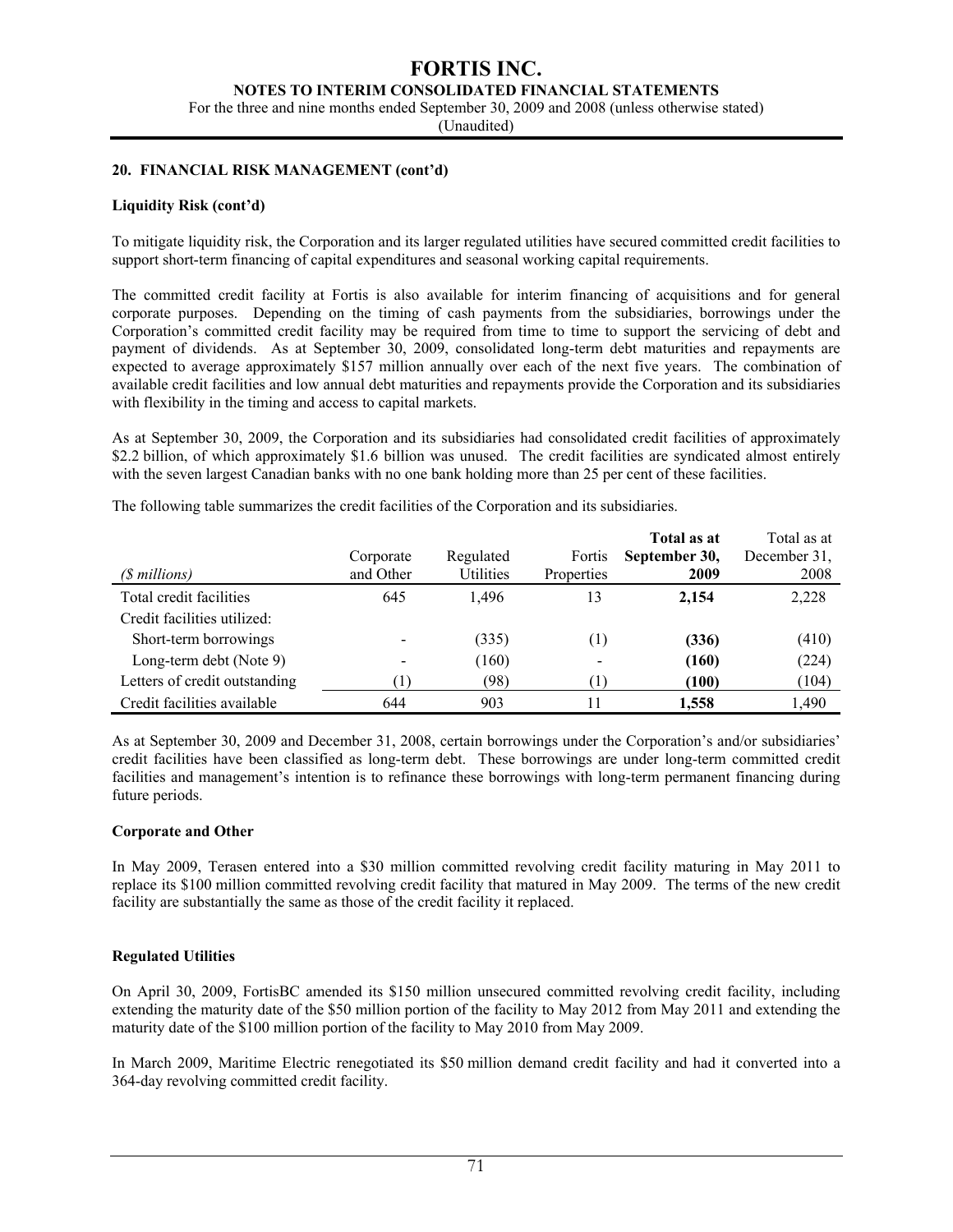#### **NOTES TO INTERIM CONSOLIDATED FINANCIAL STATEMENTS**

For the three and nine months ended September 30, 2009 and 2008 (unless otherwise stated)

(Unaudited)

#### **20. FINANCIAL RISK MANAGEMENT (cont'd)**

#### **Liquidity Risk (cont'd)**

The following is an analysis of the contractual maturities of the Corporation's consolidated financial liabilities, including derivatives, as at September 30, 2009.

| <b>Financial Liabilities</b><br>(\$ millions)                                 | Due<br>within 1<br>year | Due in<br>years 2<br>and 3 | Due in<br>years 4<br>and 5 | Due after<br>5 years | <b>Total</b> |
|-------------------------------------------------------------------------------|-------------------------|----------------------------|----------------------------|----------------------|--------------|
| Short-term borrowings                                                         | 336                     |                            |                            |                      | 336          |
| Trade and other accounts payable                                              | 586                     |                            |                            |                      | 586          |
| Natural gas derivatives (1)                                                   | 99                      | 26                         | 4                          |                      | 129          |
| Foreign exchange forward contract <sup>(2)</sup>                              | 23                      | 3                          |                            |                      | 26           |
| Dividends payable                                                             | 47                      |                            |                            |                      | 47           |
| Customer deposits $^{(3)}$                                                    | $\overline{c}$          | 4                          |                            | 2                    | 9            |
| Long-term debt, including current portion $\alpha$                            | 127                     | 368                        | 288                        | 4,593                | 5,376        |
| Interest obligations on long-term debt                                        | 344                     | 655                        | 633                        | 4,859                | 6,491        |
| Preference shares, classified as debt                                         |                         |                            | 123                        | 197                  | 320          |
| Dividend obligations on preference shares,<br>classified as interest expense. | 17                      | 33                         | 26                         | 19                   | 95           |
|                                                                               | 1,581                   | 1,089                      | 1.075                      | 9,670                | 13,415       |

 $\alpha$  Amounts disclosed are on a gross cash flow basis. The derivatives were recorded in accounts payable at fair value as at September 30, 2009 at \$126 million.

<sup>(2)</sup> Amounts disclosed are on a gross cash flow basis. The contract was recorded in accounts receivable at fair value as at September 30, 2009 at \$1 million.

<sup>(3)</sup> Customer deposits were recorded in deferred credits as at September 30, 2009.

*(4)* Excluding deferred financing costs of \$39 million

#### **Market Risk**

#### *Foreign Exchange Risk*

The Corporation's earnings from, and net investment in, its self-sustaining foreign subsidiaries are exposed to fluctuations in the US dollar-to-Canadian dollar exchange rate. The Corporation has effectively decreased the above exposure through the use of US dollar borrowings at the corporate level. The foreign exchange gain or loss on the translation of US dollar-denominated interest expense partially offsets the foreign exchange loss or gain on the translation of the Corporation's foreign subsidiaries' earnings, which are denominated in US dollars or in a currency pegged to the US dollar. Belize Electricity's reporting currency is the Belizean dollar, while the reporting currency of Caribbean Utilities, Fortis Turks and Caicos, FortisUS Energy and BECOL is the US dollar. The Belizean dollar is pegged to the US dollar at BZ\$2.00=US\$1.00.

As at September 30, 2009, the Corporation's corporately held US\$390 million long-term debt had been designated as a hedge of a portion of the Corporation's foreign net investments. As at September 30, 2009, the Corporation had approximately US\$169 million in foreign net investments remaining to be hedged.

Foreign currency exchange rate fluctuations associated with the translation of the Corporation's corporately held US dollar borrowings that are designated as hedges are recorded in other comprehensive income and serve to help offset unrealized foreign currency exchange gains and losses on the foreign net investments, which are also recorded in other comprehensive income.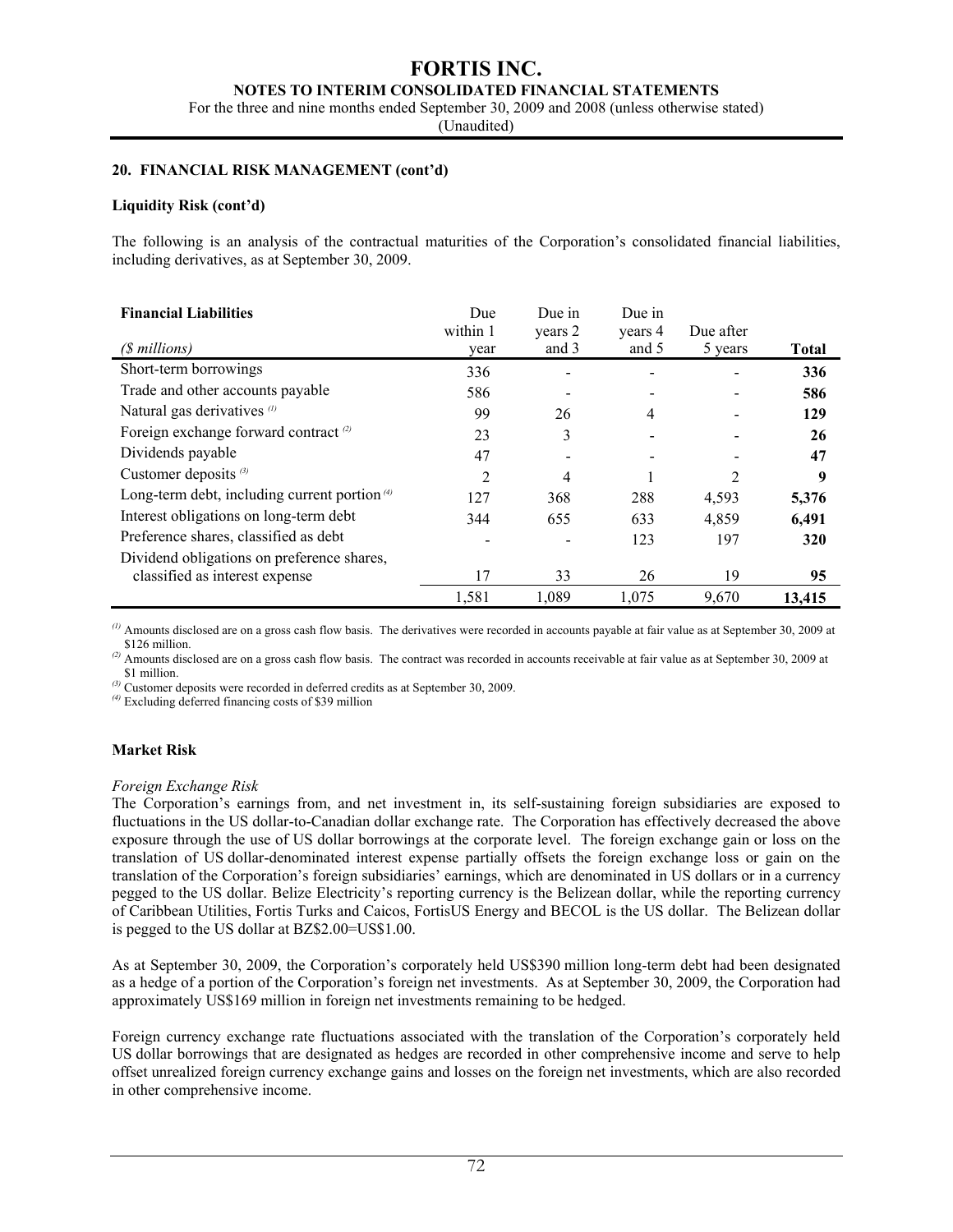#### **NOTES TO INTERIM CONSOLIDATED FINANCIAL STATEMENTS**

For the three and nine months ended September 30, 2009 and 2008 (unless otherwise stated)

(Unaudited)

#### **20. FINANCIAL RISK MANAGEMENT (cont'd)**

#### **Market Risk (cont'd)**

TGVI's US dollar payments under a contract for the construction of a liquefied natural gas storage facility expose TGVI to fluctuations in the US dollar-to-Canadian dollar exchange rate. TGVI entered into a foreign exchange forward contract to hedge this exposure. TGVI has regulatory approval to defer any increase or decrease in the fair value of the foreign exchange forward contract for recovery from, or refund to, customers in future rates.

#### *Interest Rate Risk*

The Corporation and its subsidiaries are exposed to interest rate risk associated with short-term borrowings and floating-rate debt. The Corporation and its subsidiaries may enter into interest rate swap agreements to help reduce this risk.

As at September 30, 2009, Fortis Properties was a party to one interest rate swap agreement that effectively fixed the interest rate on variable-rate borrowings. One of Fortis Properties' interest rate swaps matured in July 2009.

The Terasen Gas companies and FortisBC have regulatory approval to defer any increase or decrease in interest expense resulting from fluctuations in interest rates associated with variable-rate debt for recovery from, or refund to, customers in future rates.

#### *Commodity Price Risk*

The Terasen Gas companies are exposed to commodity price risk associated with changes in the market price of natural gas. This risk is minimized by entering into natural gas derivatives that effectively fix the price of natural gas purchases. The price risk-management strategy of the Terasen Gas companies aims to improve the likelihood that natural gas prices remain competitive with electricity rates, temper gas price volatility on customer rates and reduce the risk of regional price discrepancies. The natural gas derivatives are recorded on the balance sheet at fair value and any change in the fair value is deferred as a regulatory asset or liability, subject to regulatory approval, for recovery from, or refund to, customers in future rates.

#### **21. BUSINESS ACQUISITION**

#### **Holiday Inn Select - Windsor**

In April 2009, Fortis Properties purchased the Holiday Inn Select in Windsor, Ontario for an aggregate cash purchase price of approximately \$7 million, including acquisition costs. The acquisition has been accounted for using the purchase method, whereby the results of operations have been consolidated in the financial statements of Fortis commencing April 2009.

The purchase price allocation to assets, based on their fair values, was as follows:

| (\$ millions)                      | Total |
|------------------------------------|-------|
| Fair value assigned to net assets: |       |
| Income producing properties        |       |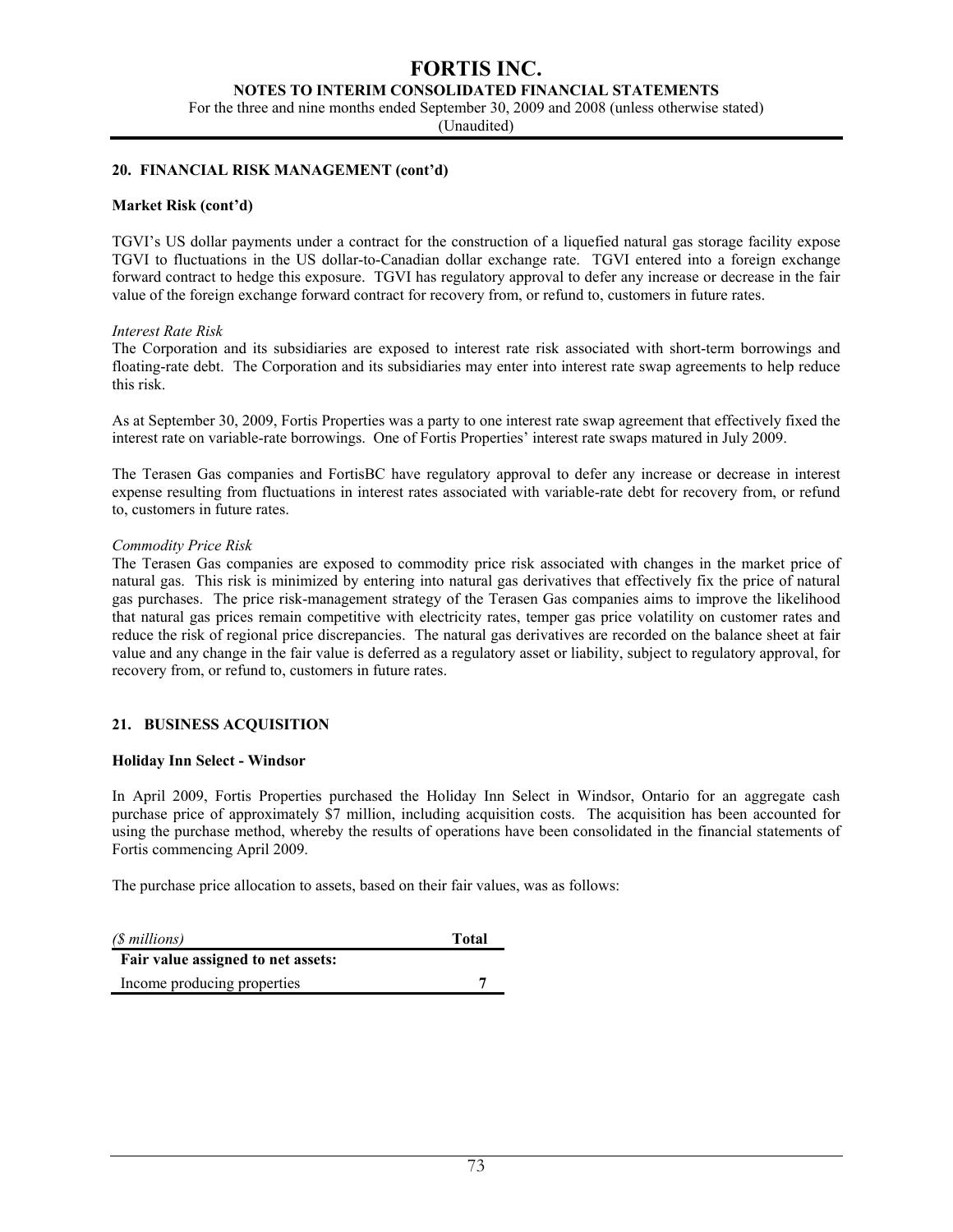**NOTES TO INTERIM CONSOLIDATED FINANCIAL STATEMENTS** 

For the three and nine months ended September 30, 2009 and 2008 (unless otherwise stated)

(Unaudited)

#### **22. CONTINGENT LIABILITIES AND COMMITMENTS**

#### **Contingent liabilities**

The Corporation and its subsidiaries are subject to various legal proceedings and claims associated with ordinary course business operations. Management believes that the amount of liability, if any, from these actions would not have a material effect on the Corporation's consolidated financial position or results of operations.

The Corporation's contingent liabilities are consistent with those disclosed in the Corporation's 2008 annual audited consolidated financial statements, except for those described below.

#### **Exploits Partnership**

The Exploits Partnership operated two non-regulated hydroelectric generation plants in Newfoundland with a combined capacity of approximately 140 MW. The Exploits Partnership is owned 51 per cent by Fortis Properties and 49 per cent by Abitibi. In December 2008, the Government of Newfoundland and Labrador expropriated Abitibi's hydroelectric assets and water rights in Newfoundland, including those of the Exploits Partnership. The newsprint mill closed in Grand Falls-Windsor on February 12, 2009, subsequent to which the day-to-day operations of the Exploits Partnership's hydroelectric generating facilities were assumed by Nalcor Energy, a Crown corporation, as an agent for the Government of Newfoundland and Labrador. The loss of control over cash flows and operations required Fortis to report its investment in the Exploits Partnership using the equity method of accounting, effective February 13, 2009. Equity earnings recognized year-to-date 2009 are equivalent to the amounts that would have been recognized under normal hydrology in the absence of the expropriation. Discussions between Fortis Properties and Nalcor Energy with respect to expropriation matters are ongoing.

#### **Terasen**

On July 16, 2009, Terasen was named, along with other defendants, in an action related to damages to property and chattels, including contamination to sewer lines and costs associated with remediation, related to a pipeline rupture in July 2007. Terasen has filed a statement of defence but the claim is in its early stages and the amount and outcome of it is indeterminable at this time.

#### **Commitments**

There were no material changes in the nature and amount of the Corporation's commitments from the commitments disclosed in the Corporation's 2008 annual audited consolidated financial statements, except for those described below.

The Terasen's Gas Companies' gas purchase contract obligations increased significantly between September 30, 2009 and December 31, 2008 due to the required increase of inventory in storage for the winter associated with seasonality of the business.

Maritime Electric's take-or-pay contract with New Brunswick Power ("NB Power"), which includes replacement energy and capacity for the NB Power Point Lepreau Nuclear Generating Station during its refurbishment outage, was extended to December 2010. The contract previously expired on March 31, 2009. As at September 30, 2009, the contract totalled approximately \$60 million to December 2010.

Fortis Turks and Caicos has entered into an agreement with a supplier to purchase two diesel-generating engines with a combined capacity of approximately 17.5 MW for approximately US\$12 million (CDN\$13 million) for delivery in April 2010 and January 2011.

Belize Electricity has entered into a new 15-year power purchase agreement with Belize Aquaculture Limited ("BAL"). The agreement provides for the supply of up to 15 MW of capacity by BAL and expires in April 2024. As at September 30, 2009, the agreement totalled approximately \$252 million to 2024.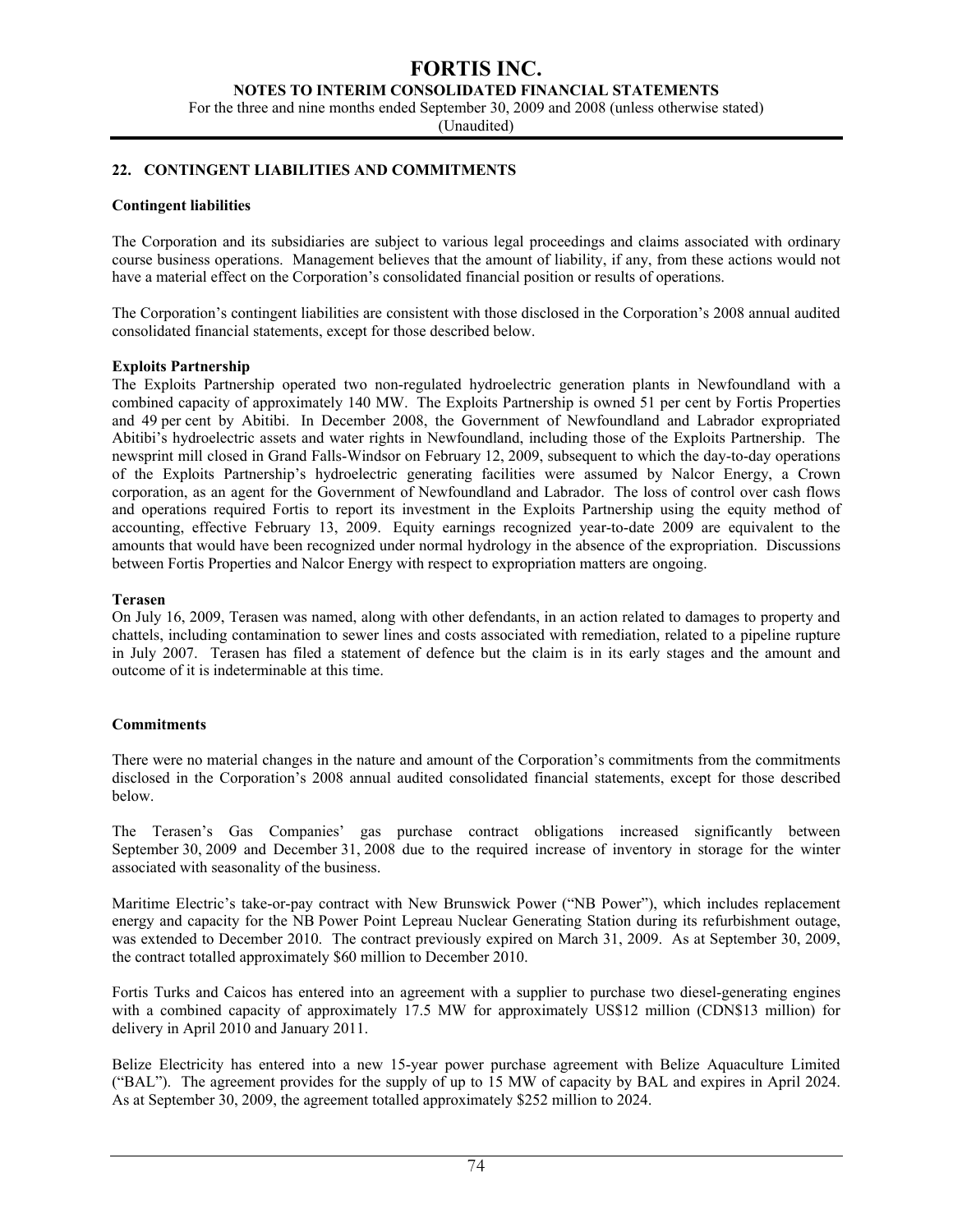**NOTES TO INTERIM CONSOLIDATED FINANCIAL STATEMENTS** 

For the three and nine months ended September 30, 2009 and 2008 (unless otherwise stated)

(Unaudited)

#### **22. CONTINGENT LIABILITIES AND COMMITMENTS (cont'd)**

#### **Commitments (cont'd)**

Based on the latest completed actuarial valuations, the Corporation's consolidated defined benefit pension plan funding contributions, including current service, solvency and special funding amounts, are expected to total approximately \$22 million for 2009, \$18 million for 2010, \$6 million for 2011, \$3 million for 2012 and \$2 million for 2013. These pension funding amounts include additional obligations determined under December 31, 2008 actuarial valuations, completed in the first quarter of 2009, associated with defined benefit pension plans at Newfoundland Power and the Corporation, and under a December 31, 2007 actuarial valuation of a defined benefit pension plan at Terasen, also completed in the first quarter of 2009.

#### **23. SUBSEQUENT EVENTS**

In October 2009, FortisOntario closed its acquisition of Great Lakes Power Distribution Inc., subsequently renamed Algoma Power, for an aggregate purchase price of approximately \$75 million, including cash acquired, subject to adjustment. Algoma Power is a regulated electric distribution utility serving approximately 12,000 customers in the district of Algoma in Northern Ontario.

In October 2009, FortisAlberta issued 30-year \$125 million 5.37% unsecured debentures, the net proceeds of which will be used to repay committed credit facility borrowings that were incurred primarily to finance capital expenditures, and for general corporate purposes.

#### **24. COMPARATIVE FIGURES**

Certain comparative figures have been reclassified to comply with current period classifications, the most significant of which was the reclassification of \$48 million from other assets to utility capital assets on the consolidated balance sheet as at December 31, 2008 related to the net book value of amounts paid to AESO for transmission capital projects at FortisAlberta.